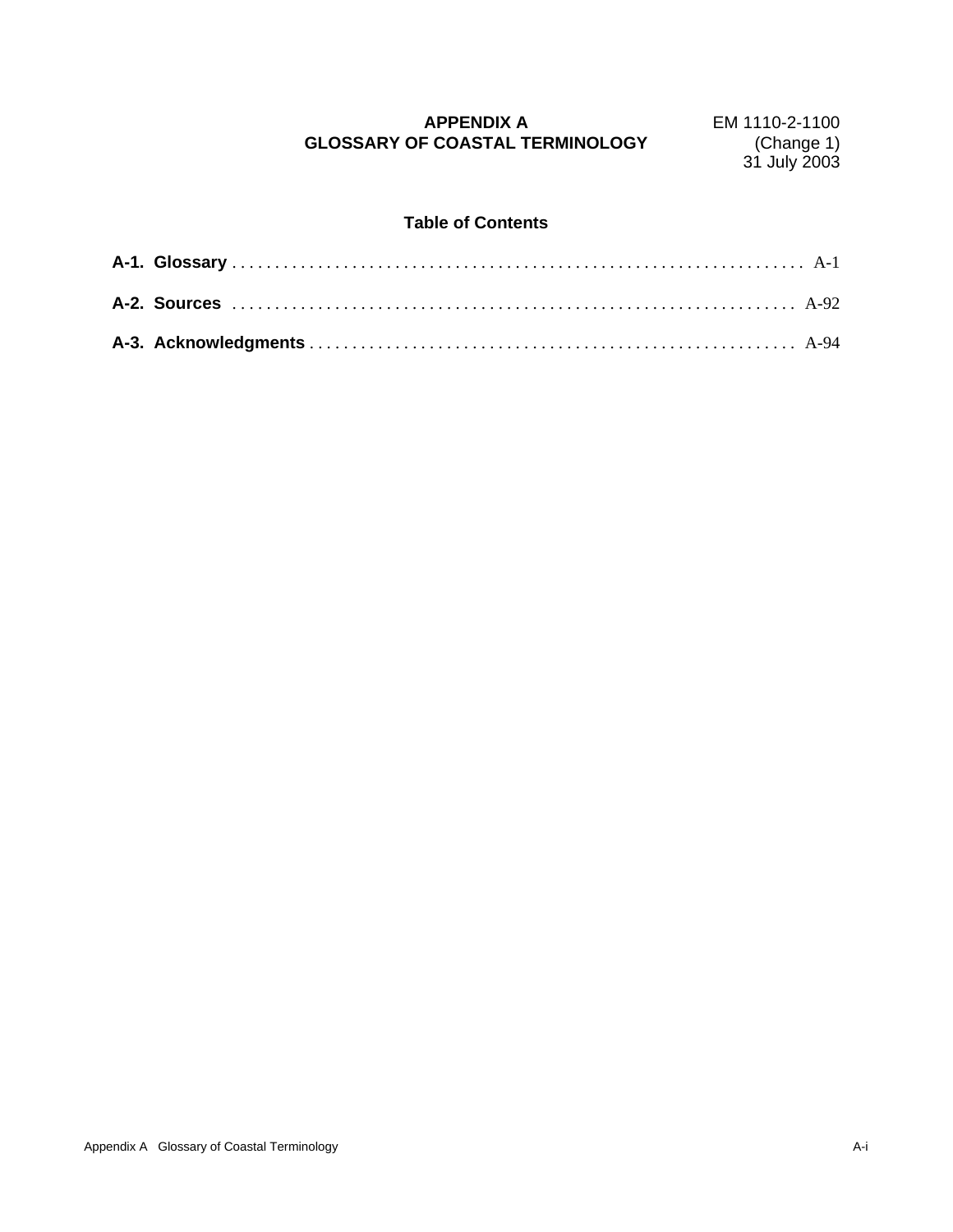**Usage note:** CAPITALIZATION within a definition indicates that the term is defined elsewhere in the glossary. Figure numbers refer to the main text of the *Coastal Engineering Manual*.

# **A**

## **ABRASION**

The mechanical wearing away by rock material transported by wind or water

## **ABRASION PLATFORM**

A rock or clay platform which has been worn by the processes of abrasion.

## **ACCELEROMETER**

A device used in wave buoys for measuring acceleration.

## **ACCRETION**

May be either natural or artificial. Natural accretion is the buildup of land, solely by the action of the forces of nature, on a beach by deposition of water- or airborne material. Artificial accretion is a similar buildup of land by reason of an act of man, such as the accretion formed by a GROIN, BREAKWATER, or beach fill deposited by mechanical means. Also AGGRADATION.

#### **ACTIVE MARGIN**

A margin of a continental plate consisting of a continental shelf and slope, and an oceanic trench or basin.

## **ADJUSTABLE GROIN**

A GROIN whose permeability can be changed, usually with gates or removable sections.

#### **ADVANCE (of a beach)**

(1) A continuing seaward movement of the shoreline. (2) A net seaward movement of the shoreline over a specified time. Also PROGRESSION.

## **ADVECTION**

Changes in a sea water property (salinity, temperature, oxygen content, etc.) that take place in the presence of currents. Also, changes in atmospheric properties in the earth's atmosphere.

# **AEOLIAN**

See EOLIAN.

#### **AGE, WAVE**

The ratio of wave velocity to wind velocity (in wave forecasting theory).

## **AGGRADATION**

See ACCRETION.

#### **ALIGNMENT**

The course along which the center line of a channel, canal or drain is located.

#### **ALLUVIAL DEPOSITS**

Detrital material which is transported by a river and deposited – usually temporarily – at points along the flood plain of a river. Commonly composed of sands and gravels.

## **ALLUVIAL PLANE**

A plain bordering a river, formed by the deposition of material eroded from areas of higher elevation.

## **ALLUVIUM**

Soil (sand, mud, or similar detrital material) deposited by streams, or the deposits formed.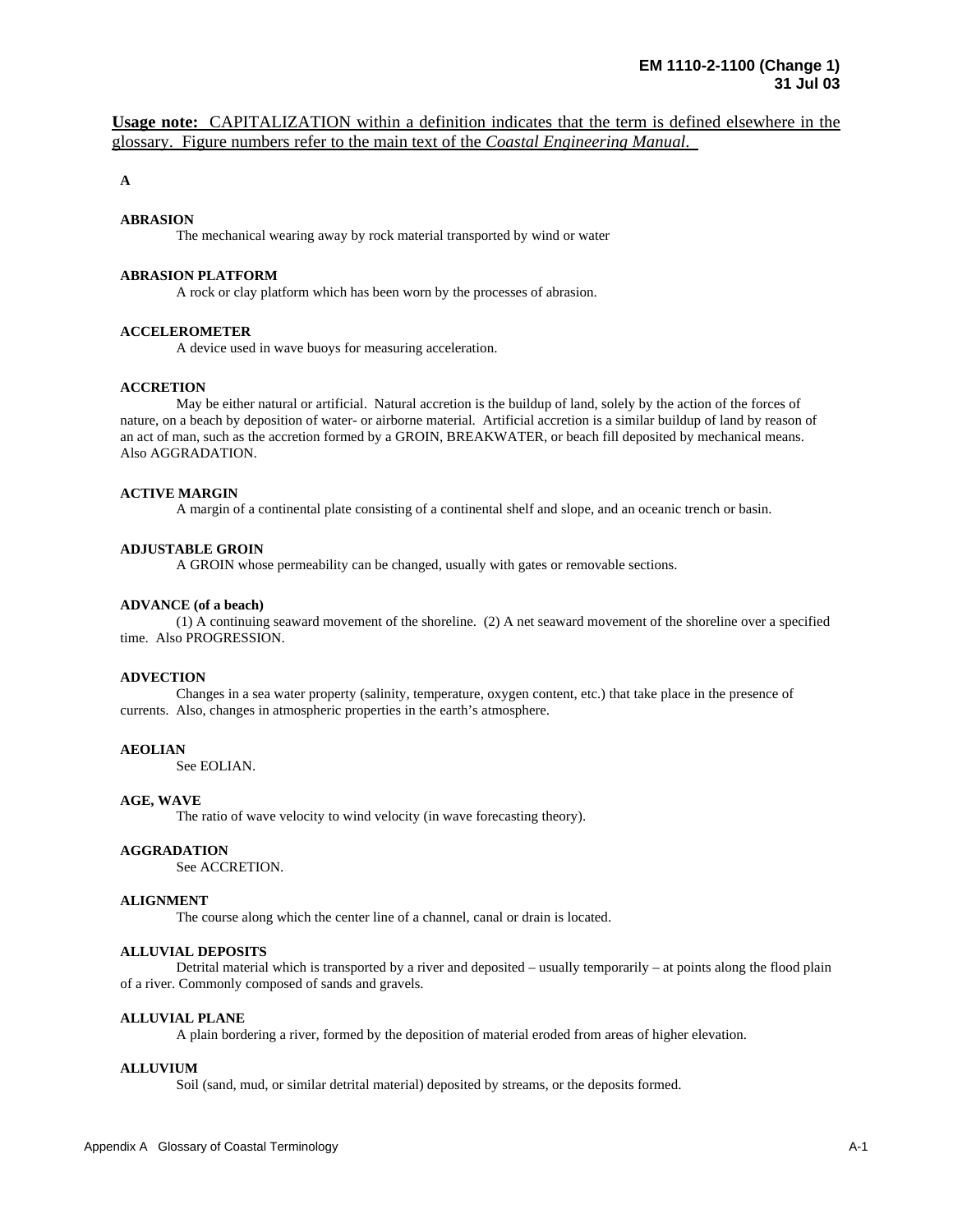# **ALONGSHORE**

Parallel to and near the shoreline; LONGSHORE.

## **ALTIMETER**

An instrument that determines its distance above a particular surface.

#### **ALTIMETER, LASER**

An instrument that determines altitude by measuring the length of time needed for a pulse of coherent light to travel from the instrument to the surface and back, and multiplies half this time by the speed of light to get the straight-line distance to the surface.

## **ALTIMETER, LIDAR**

See ALTIMETER, LASER.

# **AMPLITUDE, WAVE**

(1) The magnitude of the displacement of a wave from a mean value. An ocean wave has an amplitude equal to the vertical distance from still-water level to wave crest. For a sinusoidal wave, the amplitude is one-half the wave height. (2) The semirange of a constituent tide.

#### **ANCHOR ICE**

Spongy underwater ice formed on a submerged object or attached to the bottom of a shallow body of water which is itself not frozen; syn. bottom ice

## **ANGLE OF REPOSE**

The maximum slope (measured from the horizontal) at which soils and loose materials on the banks of canals, rivers or embankments will stay stable.

#### **ANISOTROPIC**

Having properties that change with changing directions.

## **ANOXIC**

Refers to an environment that contain little or no dissolved oxygen and hence little or no benthic marine life. These conditions arise in some basins or fjords where physical circulation of seawater is limited.

#### **ANTIDUNES**

BED FORMS that occur in trains and are in phase with, and strongly interact with, gravity water-surface waves.

#### **ANTINODE**

See LOOP.

## **APRON**

Layer of stone, concrete or other material to protect the toe of a structure.

## **AQUATIC MATERIAL PLACEMENT**

Comprises all placement options under which the dredged material is submerged under water and remains water-saturated after placement terminates.

#### **AQUIFER**

A geologic formation that is water-bearing, and which transmits water from one point in the formation to another.

#### **ARCHIPELAGO**

A sea that contains numerous islands; also the island group itself.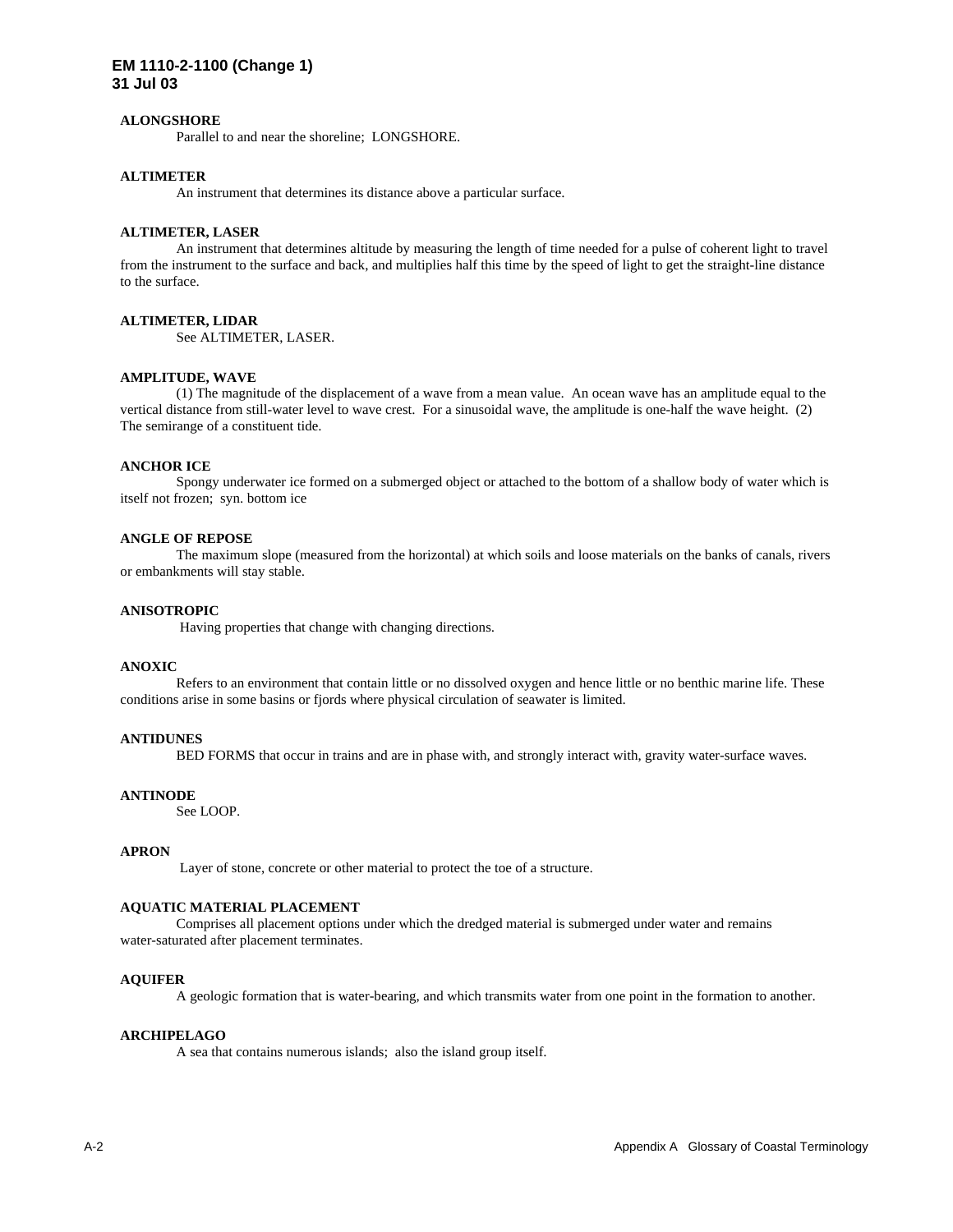# **ARMOR LAYER**

Protective layer on a BREAKWATER or SEAWALL composed of armor units.

## **ARMOR UNIT or STONE**

A relatively large quarrystone or concrete shape that is selected to fit specified geometric characteristics and density. It is usually of nearly uniform size and usually large enough to require individual placement. In normal cases it is used as primary wave protection and is placed in thicknesses of at least two units.

# **ARTIFICIAL NOURISHMENT**

The process of replenishing a beach with material (usually sand) obtained from another location.

## **ASTRONOMICAL TIDE**

The tidal levels and character which would result from gravitational effects, e.g. of the Earth, Sun and Moon, without any atmospheric influences.

#### **ATOLL**

A ring-shaped coral REEF, often carrying low sand islands, enclosing a shallow LAGOON. The reef is surrounded by deep water of the open sea.

## **ATTENUATION**

(1) A lessening of the amplitude of a wave with distance from the origin. (2) The decrease of water-particle motion with increasing depth. Particle motion resulting from surface oscillatory waves attenuates rapidly with depth, and practically disappears at a depth equal to a surface wavelength.

## **AUTOCHTHONOUS**

A term applied to shelves on which older shelf sediments are primarily being reworked by modern shelf processes.

## **AUTOMATIC TIDE GAGE**

An instrument that automatically registers the rise and fall of the tide. In some instruments, the registration is accomplished by printing the heights at regular intervals, in others by a continuous graph in which the height of the tide is represented by the ordinates of the curve and the corresponding time by the abscissae.

#### **AVULSION**

(1) Rapid EROSION of the shore land by waves during a storm. (2) A sudden cutting off of land by flood, currents or change in course of a body of water.

#### **AWASH**

Situated so that the top is intermittently washed by waves or tidal action. Condition of being exposed or just bare at any stage of the tide between high water and chart datum.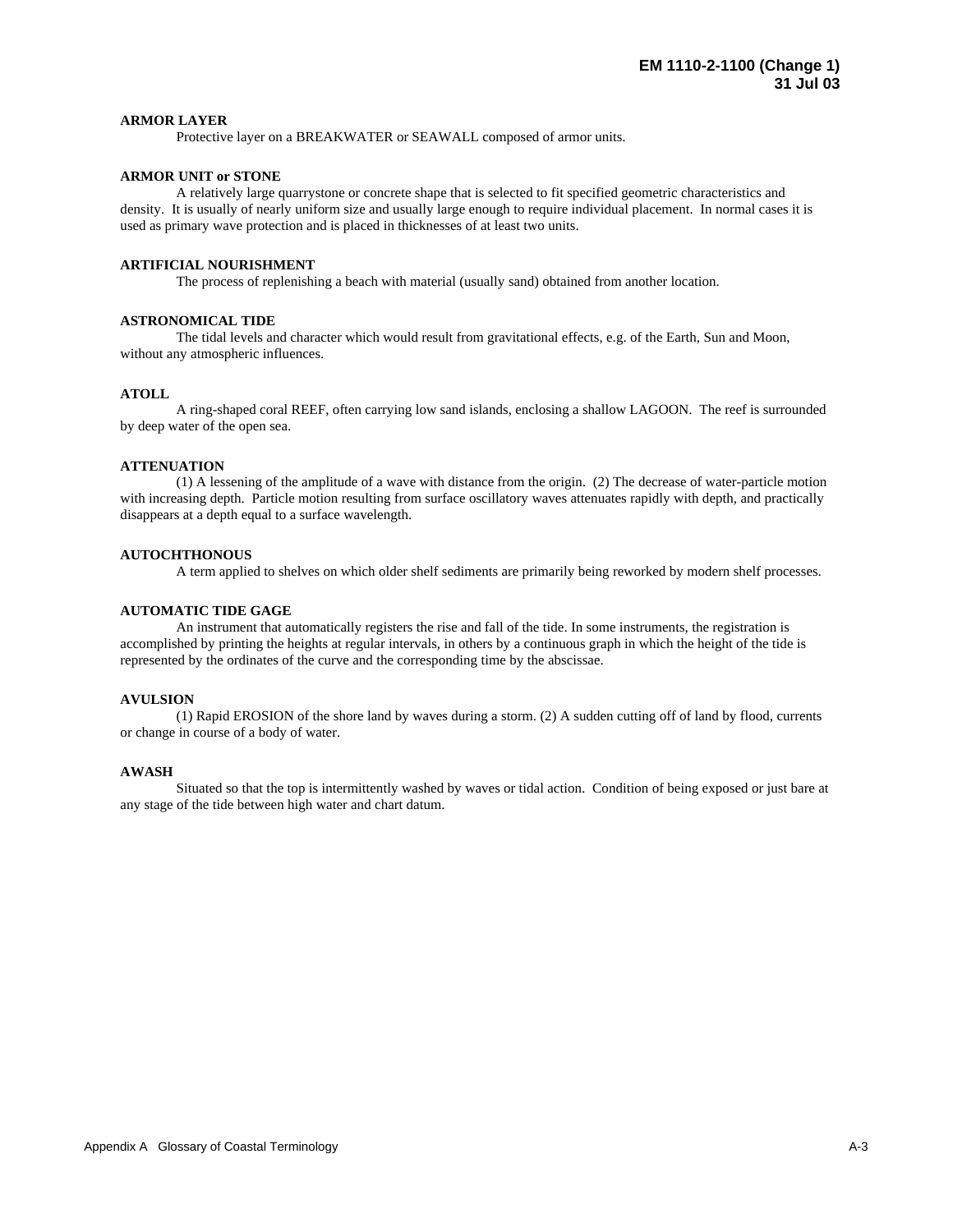# **B**

## **BACK BARRIER**

Pertaining to the lagoon-marsh-tidal creek complex in the lee of a coastal barrier island, barrier spit, or baymouth barrier.

## **BACKBEACH**

See BACKSHORE.

## **BACKRUSH**

The seaward return of the water following the uprush of the waves. For any given tide stage the point of farthest return seaward of the backrush is known as the Limit of backrush or limit backwash.

## **BACKSHORE**

That zone of the shore or beach lying between the foreshore and the coastline comprising the BERM or BERMS and acted upon by waves only during severe storms, especially when combined with exceptionally high water. Also BACKBEACH. (See Figure A-1)

## **BACKWASH**

(1) See BACKRUSH. (2) Water or waves thrown back by an obstruction such as a ship, BREAKWATER, or cliff.

## **BACKWASH RIPPLES**

Low amplitude ripple marks formed on fine sand beaches by the Backwash of the waves.

## **BACKWATER CURVE**

The longitudinal profile of the water surface in an open channel where the depth of flow has been increased by an obstruction as a weir or a dam across the channel, by increase in channel roughness, by decrease in channel width or by a decrease of the bed gradient

## **BANK**

(1) The rising ground bordering a lake, river, or sea; or of a river or channel, for which it is designated as right or left as the observer is facing downstream. (2) An elevation of the sea floor or large area, located on a continental (or island) shelf and over which the depth is relatively shallow but sufficient for safe surface navigation (e.g., Georges Bank); a group of shoals. (3) In its secondary sense, used only with a qualifying word such as "sandbank," "gravelbank," or "spoil bank," a shallow area consisting of shifting forms of silt, sand, mud, and gravel.

## **BAR**

A submerged or emerged embankment of sand, gravel, or other unconsolidated material built on the sea floor in shallow water by waves and currents. See BAYMOUTH BAR, CUSPATE BAR.

## **BARRIER BEACH**

A bar essentially parallel to the shore, the crest of which is above normal high water level. Also called offshore barrier and BARRIER ISLAND.

## **BARRIER FLAT**

The flat area, often marshy and populated with low vegetation, on the bay or lagoon side of a barrier island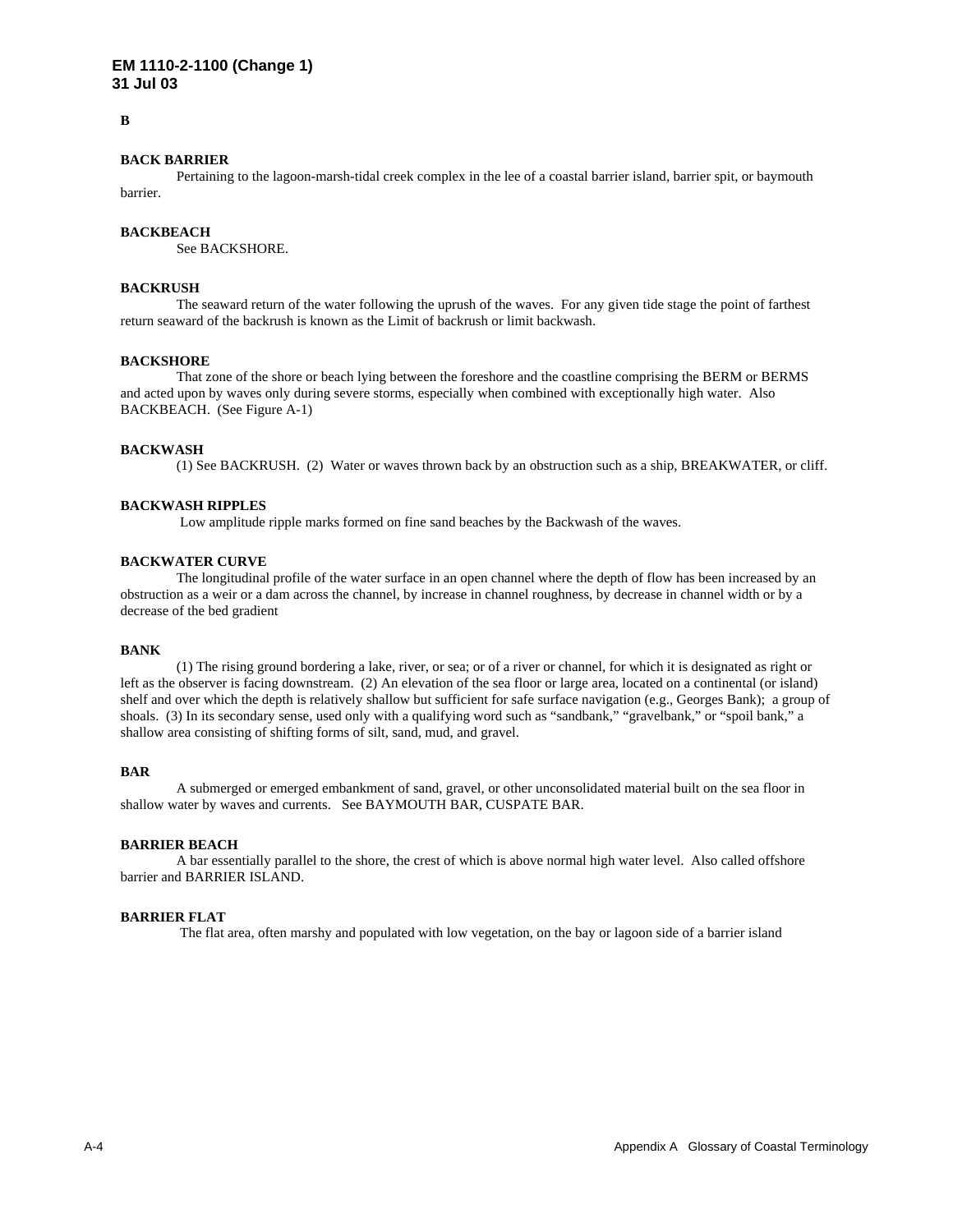

**Figure A-1. Definition of terms and features describing the coastal zone**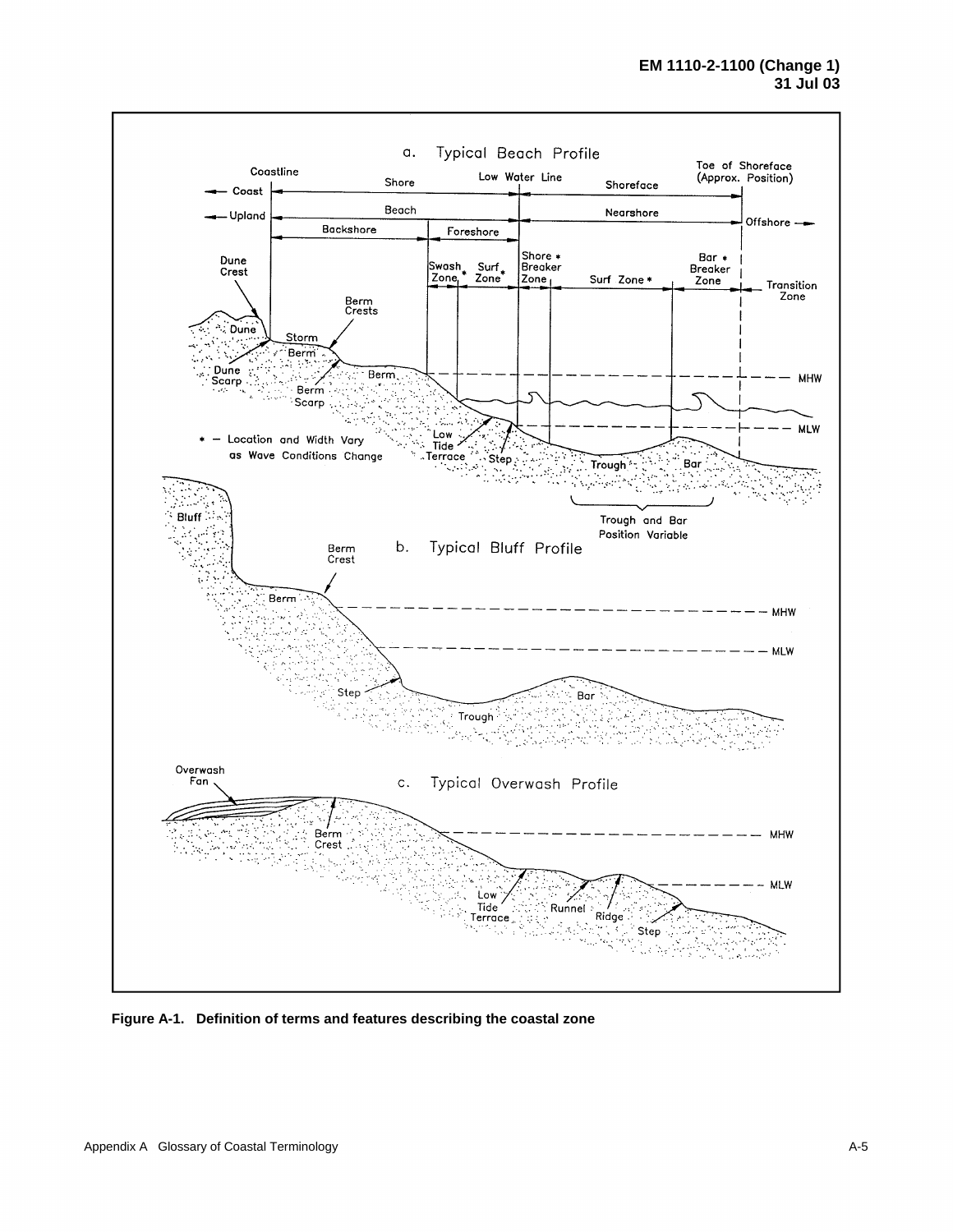## **BARRIER ISLAND**

A detached portion of a barrier beach between two inlets. It commonly has DUNES, vegetated areas, and swampy terranes (see BARRIER FLAT) extending from the beach into the lagoon. Example: Outer Banks, North Carolina.

## **BARRIER LAGOON**

A bay roughly parallel to the coast and separated from the open ocean by barrier islands. Also, the body of water encircled by coral islands and REEFS, in which case it may be called an ATOLL lagoon.

#### **BARRIER REEF**

A coral REEF parallel to and separated from the coast by a lagoon that is too deep for coral growth. Generally, barrier reefs follow the coasts for long distances and are cut through at irregular intervals by channels or passes. Example: Great Barrier Reef, Queensland, Australia.

#### **BARRIER SPIT**

Similar to a BARRIER ISLAND, but connected to the mainland.

#### **BASIN**

A depressed area with no surface outlet, such as a lake basin or an enclosed sea.

#### **BASIN, BOAT**

A naturally or artificially enclosed or nearly enclosed harbor area for small craft.

#### **BASTION**

A massive groin, or projecting section of seawall normally constructed with its crest above water level.

#### **BATHYMETRIC CHART**

A topographic map of the bed of the ocean, with depths indicated by contours (isobaths) drawn at regular intervals.

#### **BATHYMETRY**

The measurement of water depths in oceans, seas, and lakes; also information derived from such measurements.

## **BAY**

A recess in the shore or an inlet of a sea between two capes or headlands, not as large as a gulf but larger than a cove. See also BIGHT, EMBAYMENT.

#### **BAYMOUTH BAR**

A bar extending partly or entirely across the mouth of a bay .

## **BAYOU**

A minor sluggish waterway or estuarial creek, tributary to, or connecting, other streams or bodies of water, whose course is usually through lowlands or swamps. Sometimes called SLOUGH. Term is commonly used in the southern United **States**.

#### **BEACH**

The zone of unconsolidated material that extends landward from the low water line to the place where there is marked change in material or physiographic form, or to the line of permanent vegetation (usually the effective limit of storm waves). The seaward limit of a beach--unless otherwise specified--is the mean low water line. A beach includes foreshore and backshore. (See Figure A-1) See also SHORE, SUSTAINABLE BEACH, and SELF-SUSTAINING BEACH, and TIDELANDS.

## **BEACH ACCRETION**

See ACCRETION.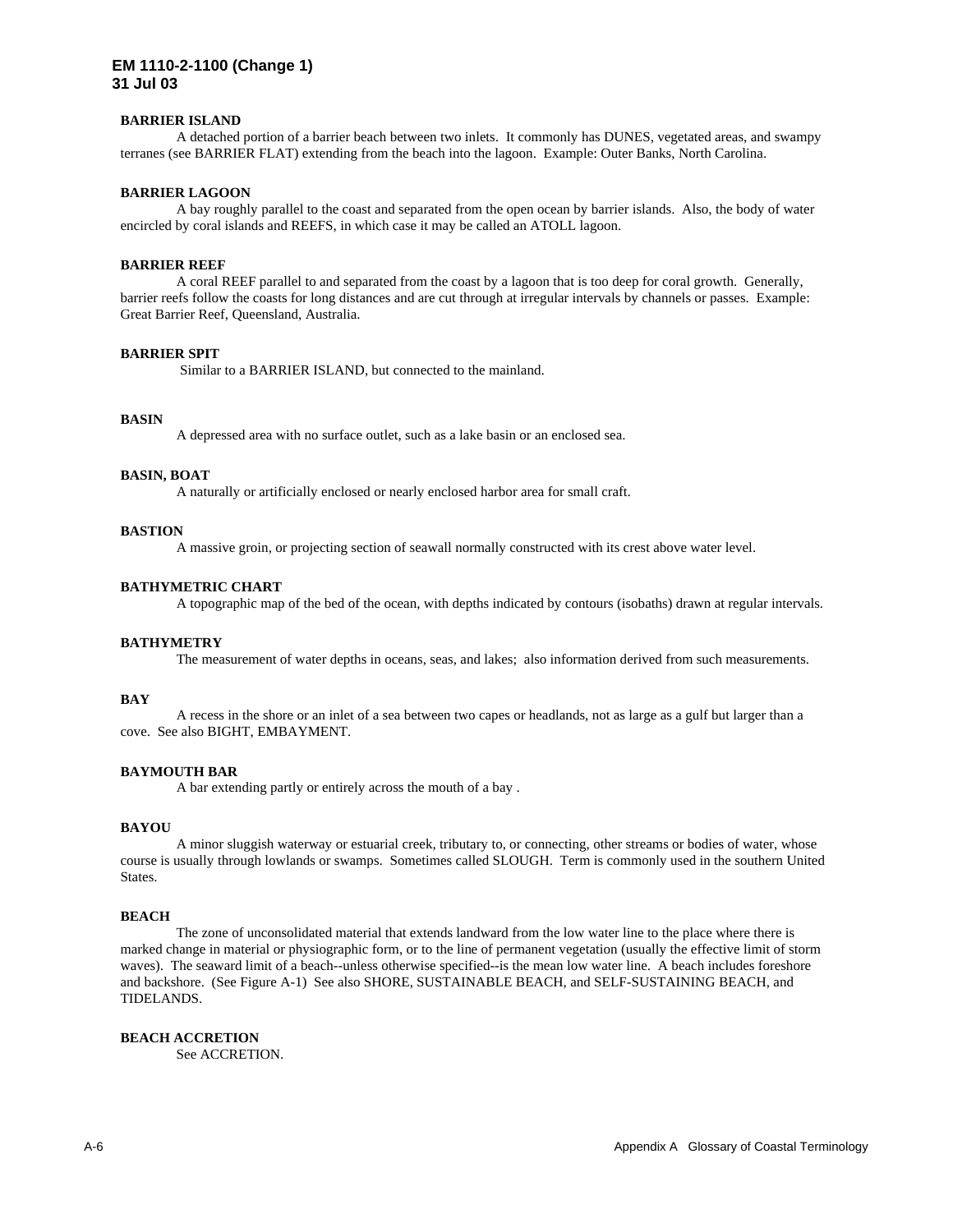# **BEACH BERM**

A nearly horizontal part of the beach or backshore formed by the deposit of material by wave action. Some beaches have no berms, others have one or several. (See Figure A-1)

## **BEACH CREST**

The point representing the limit of normal HIGH TIDE wave run-up (see BERM CREST)

# **BEACH CUSP**

See CUSP.

#### **BEACH EROSION**

The carrying away of beach materials by wave action, tidal currents, littoral currents, or wind.

#### **BEACH FACE**

The section of the beach normally exposed to the action of the wave uprush. The FORESHORE of a BEACH. (Not synonymous with SHOREFACE.)

#### **BEACH FILL**

Material placed on a beach to renourish eroding shores, usually pumped by dredge but sometimes delivered by trucks.

## **BEACH HEAD**

The cliff, dune or sea wall looming above the land ward limit of the active beach

#### **BEACH MATERIAL**

Granular sediments, usually sand or shingle moved by the sea.

# **BEACH NOURISHMENT**

See BEACH FILL.

## **BEACH PLAN SHAPE**

The shape of the beach in plan; usually shown as a contour line, combination of contour lines or recognizable features such as beach crest and/or the still water line

#### **BEACH PROFILE**

A cross-section taken perpendicular to a given beach contour; the profile may include the face of a dune or sea wall, extend over the backshore, across the foreshore, and seaward underwater into the NEARSHORE zone.

#### **BEACH RIDGE**

See RIDGE, BEACH.

## **BEACH SCARP**

See SCARP, BEACH.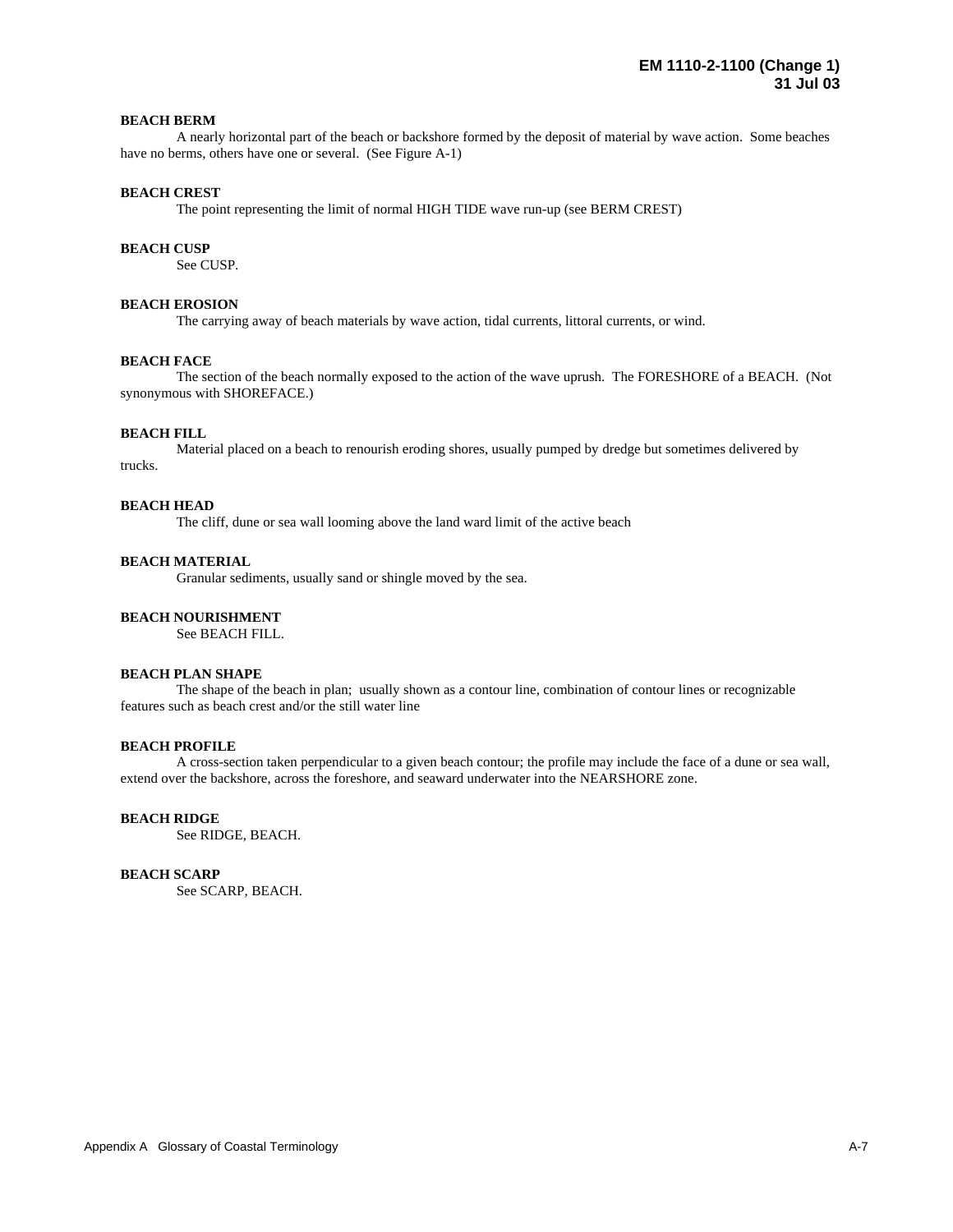| <b>Beaufort</b><br><b>Number</b> | <b>Wind Speed</b><br>(knots)                                                                                   | <b>WMO Description 1</b> |
|----------------------------------|----------------------------------------------------------------------------------------------------------------|--------------------------|
| 0                                | < 1                                                                                                            | Calm                     |
| 1                                | $1 - 3$                                                                                                        | Light air                |
| $\overline{2}$                   | $4 - 6$                                                                                                        | Light breeze             |
| 3                                | $7 - 10$                                                                                                       | Gentle breeze            |
| $\overline{\mathbf{4}}$          | $11 - 16$                                                                                                      | Moderate breeze          |
| 5                                | $17 - 21$                                                                                                      | Fresh breeze             |
| 6                                | $22 - 27$                                                                                                      | Strong breeze            |
| 7                                | $28 - 33$                                                                                                      | Near gale                |
| 8                                | $34 - 40$                                                                                                      | Gale                     |
| 9                                | $41 - 47$                                                                                                      | <b>Strong Gale</b>       |
| 10                               | $48 - 55$                                                                                                      | Storm                    |
| 11                               | $56 - 63$                                                                                                      | Violent storm            |
| 12                               | $\geq 64$                                                                                                      | Hurricane                |
| 2001)                            | <sup>1</sup> World Meteorological Organization, from<br>http://www.crh.noaa.gov/lot/webpage/beaufort/ (28 Aug. |                          |

# **BEACH WIDTH**

The horizontal dimension of the beach measured normal to the shoreline and landward of the higher-high tide line (on oceanic coasts) or from the still water level (on lake coasts)

# **BEAUFORT SCALE**

Classification of the force of the winds in accordance with a scale established by Rear-Admiral, Sir Francis Beaufort in which the range of intensity varies in integers from 0 to 12, with a description of the state and behavior of a "wellconditioned man-of-war."

# **BED**

The bottom of a watercourse, or any body of water.

# **BED FORMS**

Any deviation from a flat bed that is readily detectable by eye and higher than the largest sediment size present in the parent bed material; generated on the bed of an alluvial channel by the flow.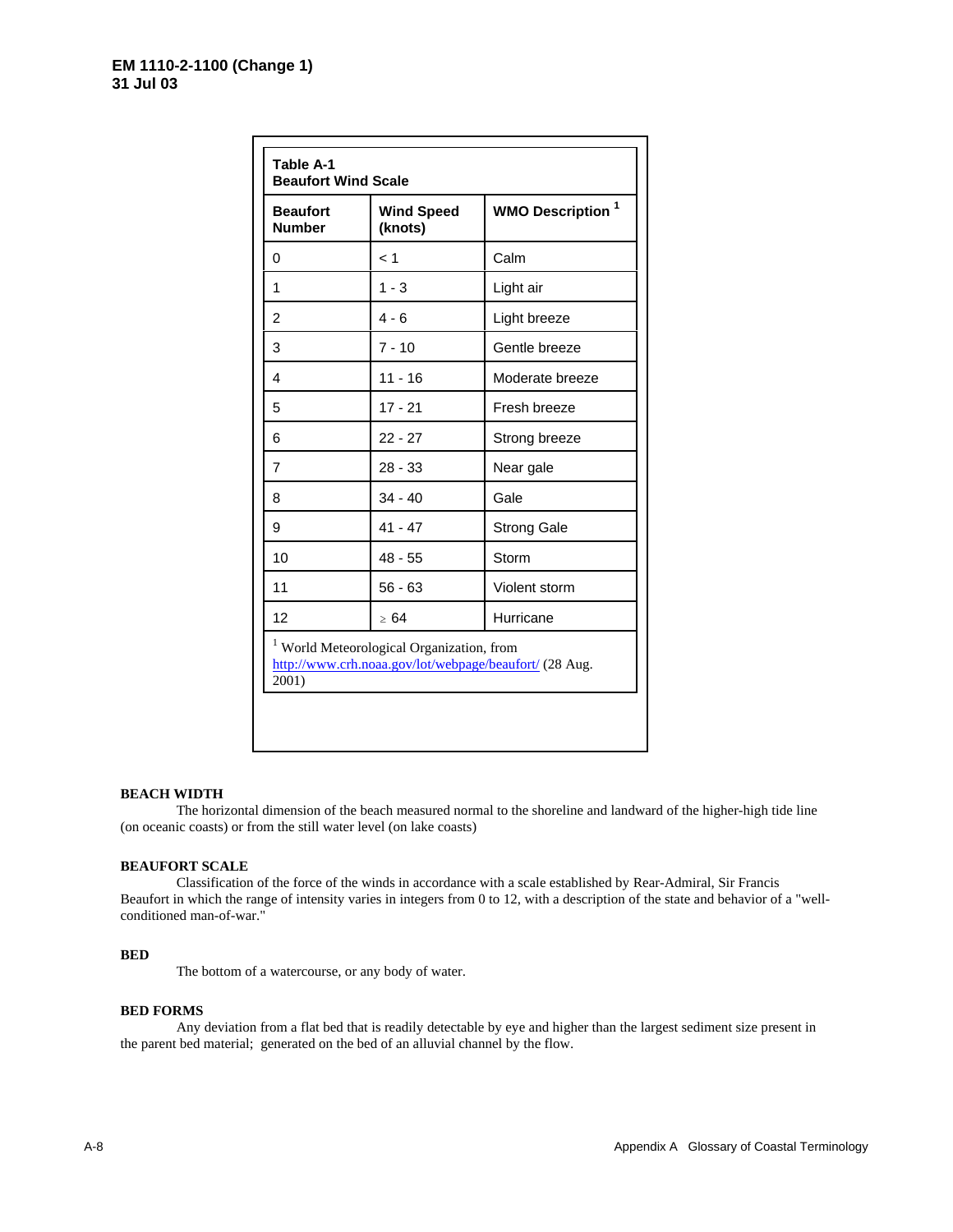# **BED LOAD**

Sediment transport mode in which individual particles either roll or slide along the bed as a shallow, mobile layer a few particle diameters deep, the part of the load that is not continuously in suspension.

#### **BED PROTECTION**

A (rock) structure on the bed in order to protect the underlying bed against erosion due to current and/or wave action.

## **BED SHEAR STRESS**

The way in which waves (or currents) transfer energy to the sea bed.

## **BEDDING PLANE**

 A surface parallel to the surface of deposition, which may or may not have a physical expression. The original attitude of a *bedding plane* should not be assumed to have been horizontal.

#### **BEDROCK**

The solid rock that underlies gravel, soil, and other superficial material. Bedrock may be exposed at the surface (an outcrop) or it may br buried under a few centimeters to thousands of meters of unconsolidated material.

#### **BENCH**

(1) A level or gently sloping erosion plane inclined seaward. (2) A nearly horizontal area at about the level of maximum high water on the sea side of a dike.

# **BENCH MARK, TIDAL**

A bench mark whose elevation has been determined with respect to MEAN SEA LEVEL at a nearby tide GAUGE; the *tidal bench mark* is used as reference for that tide gauge.

#### **BENCH MARK**

A permanently fixed point of known elevation. A primary bench mark is one close to a tide station to which the tide staff and tidal datum originally are referenced.

## **BENEFICIAL USE OF DREDGED MATERIAL**

Placement or use of dredged material for some productive purpose. Examples: BEACH FILL or NEARSHORE BERM construction.

## **BENEFITS**

The asset value of a scheme, usually measured in terms of the cost of damages avoided by the scheme, or the valuation of perceived amenity or environmental improvements

## **BENTHIC**

Pertaining to the sub-aquatic bottom.

#### **BENTHOS**

Those animals who live on the sediments of the sea floor, including both mobile and non-mobile forms.

### **BERM**

(1) On a beach: a nearly horizontal plateau on the beach face or backshore, formed by the deposition of beach material by wave action or by means of a mechanical plant as part of a beach renourishment scheme. Some natural beaches have no berm, others have several. (2) On a structure: a nearly horizontal area, often built to support or key-in an armor layer.

## **BERM, BEACH**

See BEACH BERM.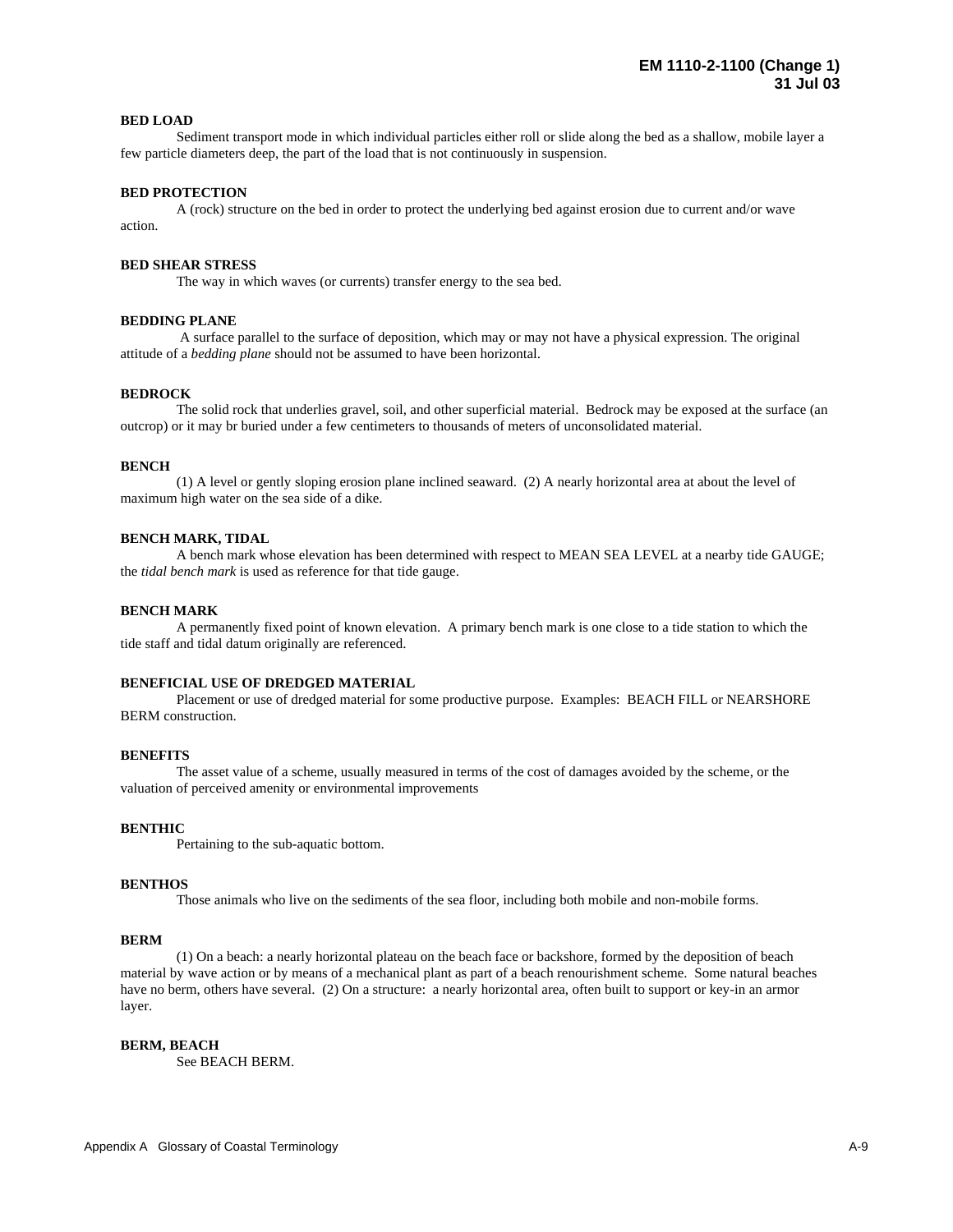# **BERM BREAKWATER**

Rubble mound structure with horizontal berm of armor stones at about sea level, which is allowed to be (re)shaped by the waves.

#### **BERM CREST**

The seaward limit of a BERM. Also called BERM EDGE. (See Figure A-1)

# **BIGHT**

A bend in a coastline forming an open BAY. A BAY formed by such a bend.

#### **BIOTURBATION**

The disturbance of sediment bedding by the activities of burrowing organisms.

## **BIRDFOOT DELTA**

A river DELTA formed by many levee-bordered DISTRIBUTARIES extending seaward and resembling in plan the outstretched claws of a bird. Example: Mississippi River delta.

# **BLANKET (FOUNDATION or BEDDING)**

A layer or layers of graded fine stones underlying a BREAKWATER, GROIN or rock embankment to prevent the natural bed material from being washed away.

#### **BLOWN SANDS**

See EOLIAN SANDS.

#### **BLOWOUT**

A depression on the land surface caused by wind erosion.

#### **BLUFF**

A high, steep bank or cliff.

#### **BOG**

A wet, spongy, poorly drained area which is usually rich in very specialized plants, contains a high percentage of organic remnants and residues and frequently is associated with a spring, seepage area, or other subsurface water source. A *bog* sometimes represents the final stage of the natural processes of eutrophication by which lakes and other bodies of water are very slowly transformed into land areas.

#### **BOIL**

An upward flow of water in a sandy formation due to an unbalanced hydrostatic pressure resulting from a rise in a nearby stream, or from removing the overburden in making excavations.

#### **BOLD COAST**

A prominent landmass that rises steeply from the sea.

#### **BORE**

A very rapid rise of the tide in which the advancing water presents an abrupt front of considerable height. In shallow estuaries where the range of tide is large, the high water is propagated inward faster than the low water because of the greater depth at high water. If the high water overtakes the low water, an abrupt front is presented, with the high-water crest finally falling forward as the tide continues to advance. Also EAGER.

#### **BOTTOM (nature of)**

The composition or character of the bed of an ocean or other body of water (e.g., clay, coral, gravel, mud, ooze, pebbles, rock, shell, shingle, hard, or soft). (See Figure A-1)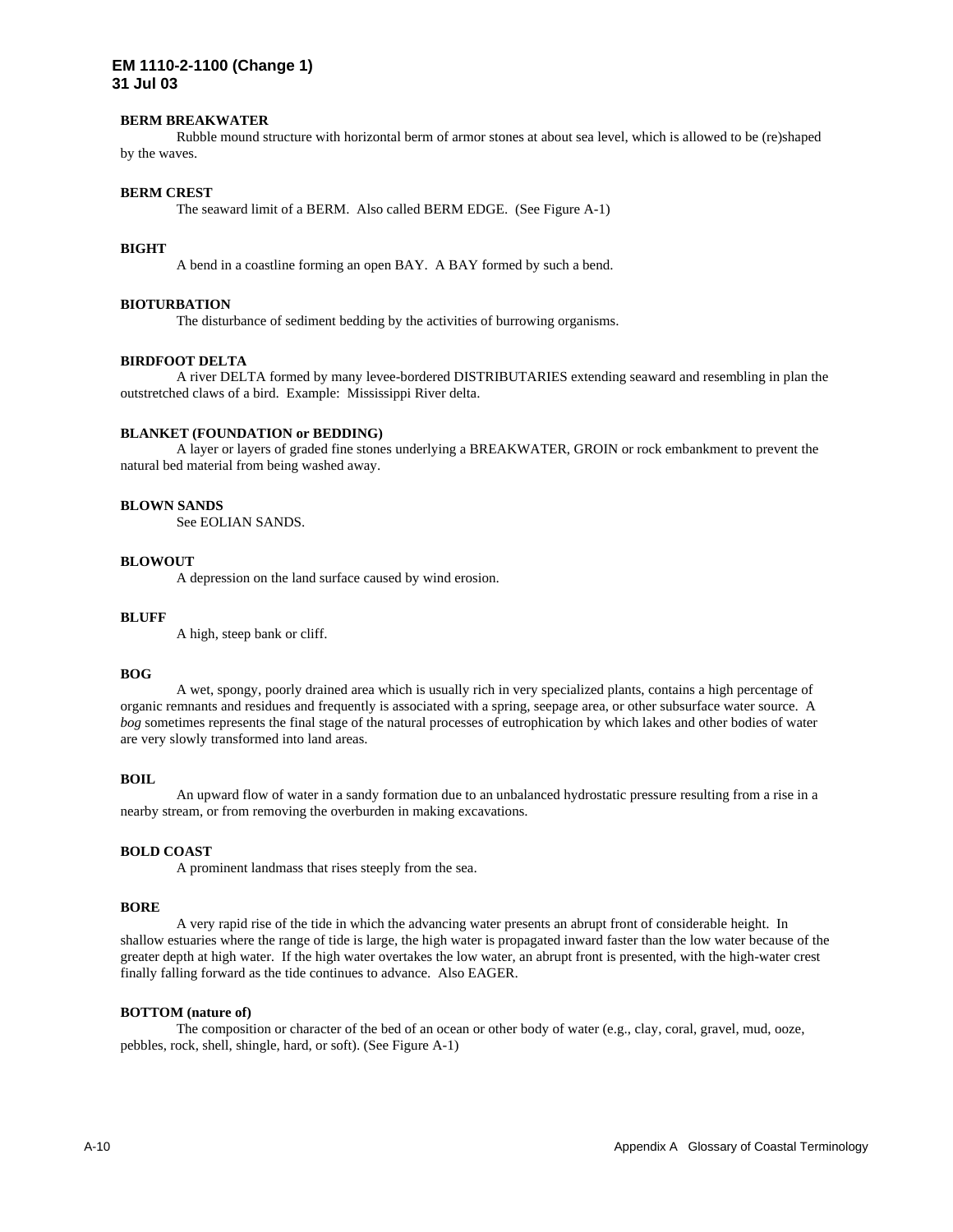## **BOTTOM BOUNDARY LAYER**

The lower portion of the water flow that experiences frictional retardation based on its proximity to the bed.

#### **BOTTOMSET**

One of the horizontal or gently inclined sediment layers deposited in front of the advancing forest beds of a delta.

#### **BOULDER**

A rounded rock more than 256 mm (10 inch) in diameter; larger than a cobblestone. See SOIL CLASSIFICATION.

## **BOUNDARY CONDITIONS**

Environmental conditions, e.g. waves, currents, drifts, etc. used as boundary input to physical or numerical models

# **BOX GAGE**

A tide GAUGE that is operated by a float in a long vertical box to which the tide is admitted through an opening in the bottom. In the original type of *box gauge* the float supported a graduated rod which rose and fell with the tide.

## **BRAIDED RIVER**

A river type with multiple channels separated by shoals, bars and islands

## **BREACHING**

(1) Formation of a channel through a barrier spit or island by storm waves, tidal action, or river flow. Usually occurs after a greater than normal flow, such as during a hurricane. (2) Failure of a dike allowing flooding.

#### **BREAKER**

A wave breaking on a shore, over a REEF, etc. Breakers may be classified into four types (See Figure II-4-1):

COLLAPSING--breaking occurs over lower half of wave, with minimal air pocket and usually no splash-up. Bubbles and foam present.

PLUNGING--crest curls over air pocket; breaking is usually with a crash. Smooth splash-up usually follows.

SPILLING--bubbles and turbulent water spill down front face of wave. The upper 25 percent of the front face may become vertical before breaking. Breaking generally occurs over quite a distance.

SURGING--wave peaks up, but bottom rushes forward from under wave, and wave slides up beach face with little or no bubble production. Water surface remains almost plane except where ripples may be produced on the beachface during runback.

#### **BREAKER DEPTH**

The still-water depth at the point where a wave breaks. Also called BREAKING DEPTH.

#### **BREAKER INDEX**

Ratio of breaking wave height to DEEPWATER wave height

# **BREAKER ZONE**

The zone within which waves approaching the coastline commence breaking, typically in water depths of between 5 and 10 meters for ocean coasts, but sometimes in shallower water.

# **BREAKING**

Reduction in wave energy and height in the surf zone due to limited water depth

### **BREAKWATER**

A man-made structure protecting a shore area, harbor, anchorage, or basin from waves. A harbor work.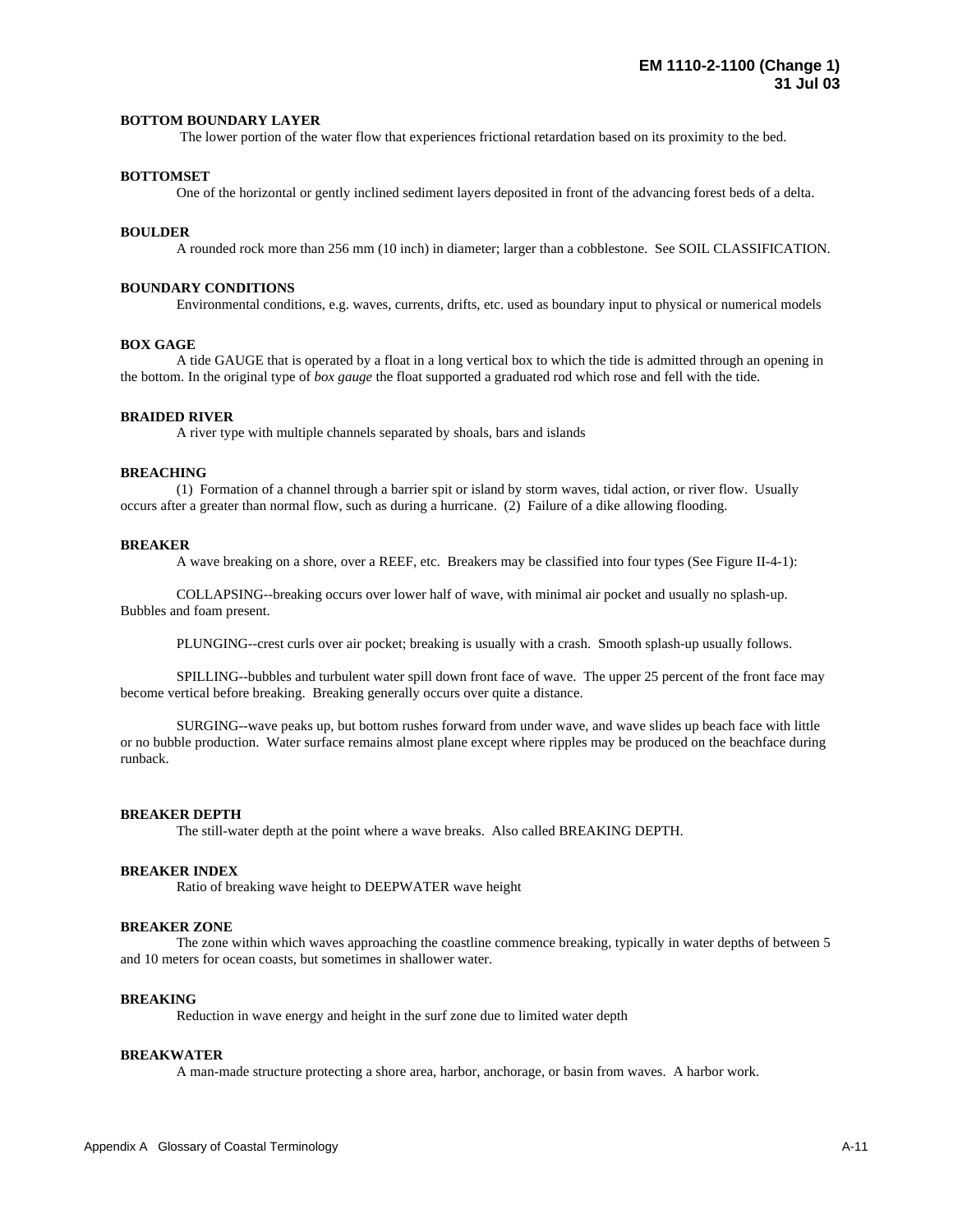# **BREASTWORK**

Vertically-faced or steeply inclined structure usually built with timber and parallel to the shoreline, at or near the beach crest, to resist erosion or mitigate against flooding.

## **BUFFER AREA**

A parcel or strip of land that is designed and designated to permanently remain vegetated in an undisturbed and natural condition to protect an adjacent aquatic or wetland site from upland impacts, to provide habitat for wildlife and to afford limited public access.

# **BULKHEAD**

A structure or partition to retain or prevent sliding of the land. A secondary purpose is to protect the UPLAND against damage from wave action.

#### **BULK DENSITY**

Identical to apparent specific gravity,  $Ga = soil$  density  $\div$  density of water. "Apparent" means that the basis of measurement is the total soil volume including voids, not just the individual soil particles.

#### **BULL NOSE**

Substantial lip or protuberance at the top of the seaward face of a wall, to deflect waves seaward.

## **BUOY**

A float; especially a floating object moored to the bottom, to mark a channel, anchor, shoal rock, etc. Some common types include: a *nun* or *nut* buoy is conical in shape; a *can* buoy is squat and cylindrical above water and conical below water; a *spar* buoy is a vertical, slender spar anchored at one end; a *bell* buoy, bearing a bell, runs mechanically or by the action of waves, usually marks shoals or rocks; a *whistling* buoy, similarly operated, marks shoals or channel entrances; a *dan* buoy carries a pole with a flag or light on it.

#### **BUOYANCY**

The resultant of upward forces, exerted by the water on a submerged or floating body, equal to the weight of the water displaced by this body.

## **BYPASSING, SAND**

Hydraulic or mechanical movement of sand from the accreting updrift side to the eroding downdrift side of an inlet or harbor entrance. The hydraulic movement may include natural movement as well as movement caused by man.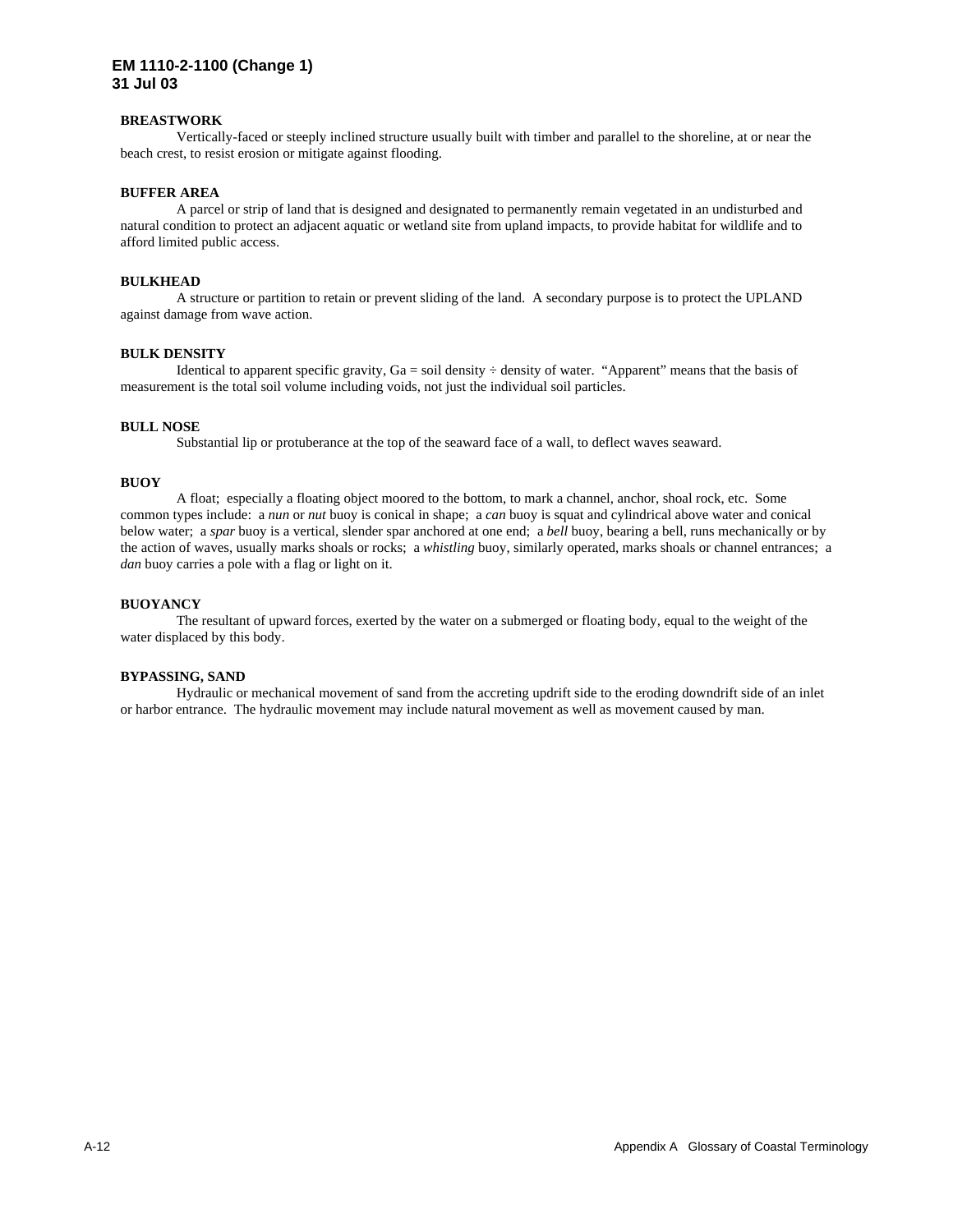# **C**

#### **CAISSON**

Concrete box-type structure.

# **CALCAREOUS**

Containing calcium carbonate  $(CaCO<sub>3</sub>)$ , chiefly as the minerals calcite and aragonite. When applied to rock, it implies that as much as 50 percent of the rock is carbonate (e.g., calcareous sand).

#### **CALM**

The condition of the water surface when there is no WIND WAVES or SWELL.

# **CANAL**

An artificial watercourse cut through a land area for such uses as navigation and irrigation.

#### **CANYON**

A relatively narrow, deep depression with steep slopes, the bottom of which grades continuously downward. May be underwater (submarine) or on land (SUBAERIAL).

#### **CAPE**

A land area jutting seaward from a continent or large island which prominently marks a change in, or interrupts notably, the coastal trend; a prominent feature. Examples: Cape Cod, Massachusetts; Cape Hatteras, North Carolina.

# **CAPILLARY WAVE**

A wave whose velocity of propagation is controlled primarily by the surface tension of the liquid in which the wave is traveling. Water waves of length less than about 1 inch are considered capillary waves. Waves longer than 1 inch and shorter than 2 inches are in an indeterminate zone between capillary and gravity waves. See RIPPLE.

# **CARTOGRAPHY**

The science and art of making maps.

### **CATCHMENT AREA**

The area which drains naturally to a particular point on a river, thus contributing to its natural discharge.

#### **CAUSEWAY**

A raised road across wet or marshy ground, or across water.

#### **CAUSTIC**

In refraction of waves, the name given to the curve to which adjacent orthogonals of waves refracted by a bottom whose contour lines are curved, are tangents. The occurrence of a caustic always marks a region of crossed orthogonals and high wave convergence.

## **CAY**

See KEY.

## **CELERITY**

Wave speed.

## **CENTRAL PRESSURE INDEX (CPI)**

The estimated minimum barometric pressure in the eye (approximate center) of a particular hurricane. The CPI is considered the most stable index to intensity of hurricane wind velocities in the periphery of the storm; the highest wind speeds are associated with storms having the lowest CPI.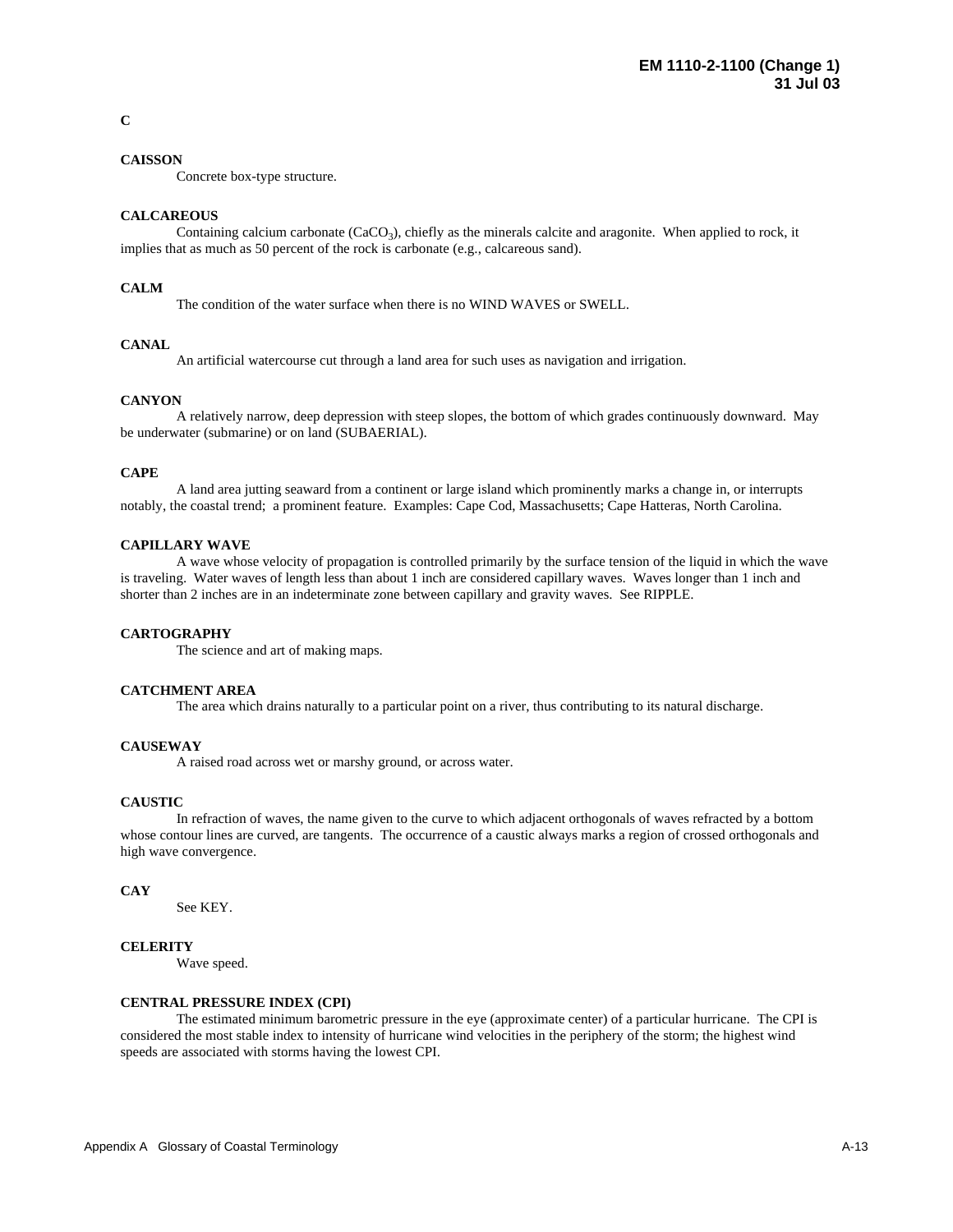# **CHANNEL**

(1) A natural or artificial waterway of perceptible extent which either periodically or continuously contains moving water, or which forms a connecting link between two bodies of water. (2) The part of a body of water deep enough to be used for navigation through an area otherwise too shallow for navigation. (3) A large strait, as the English Channel. (4) The deepest part of a stream, bay, or strait through which the main volume or current of water flows (see THALWEG).

## **CHANNEL CAPACITY**

The maximum flow which a channel is capable of transmitting without its banks being overtopped.

## **CHANNEL-MOUTH BAR**

A bar built where a stream enters a body of standing water, resulting from decreased flow velocity.

#### **CHARACTERISTIC WAVE HEIGHT**

See SIGNIFICANT WAVE HEIGHT.

## **CHART**

A special-purpose map, esp. one designed for navigation such as a *bathymetric chart*.

#### **CHART DATUM**

The plane or level to which soundings (or elevations) or tide heights are referenced (usually LOW WATER DATUM). The surface is called a tidal datum when referred to a certain phase of tide. To provide a safety factor for navigation, some level lower than MEAN SEA LEVEL is generally selected for hydrographic charts, such as MEAN LOW WATER or MEAN LOWER LOW WATER. See DATUM PLANE.

# **CHEMICAL WEATHERING**

Disintegration of rocks and sediments by chemical alteration of the constituent minerals or of the cementing matrix. It is caused by exposure, oxidation, temperature changes, and biological processes.

#### **CHENIER**

A long, narrow wooded beach ridge or sandy hummock forming roughly parallel to a prograding shore, usually seaward of marsh and mud-flat deposits (as along the south coast of Louisiana)

#### **CHOP**

The short-crested waves that may spring up quickly in a moderate breeze, and which break easily at the crest. Also WIND CHOP.

#### **CHOPPY SEA**

Short, rough waves tumbling with a short and quick motion. Short-crested waves that may spring up quickly in a moderate breeze, and break easily at the crest.

#### **CLAPOTIS**

The French equivalent for a type of STANDING WAVE. In American usage it is usually associated with the standing wave phenomenon caused by the reflection of a nonbreaking wave train from a structure with a face that is vertical or nearly vertical. Full clapotis is one with 100 percent reflection of the incident wave; partial clapotis is one with less than 100 percent reflection.

## **CLASTIC ROCKS**

Rocks built up of fragments which have been produced by weathering and erosion of pre-existing rocks and minerals and, typically, transported mechanically to their point of deposition.

#### **CLAY**

A fine grained, plastic, sediment with a typical grain size less than 0.004 mm. Possesses electromagnetic properties which bind the grains together to give a bulk strength or cohesion. See SOIL CLASSIFICATION.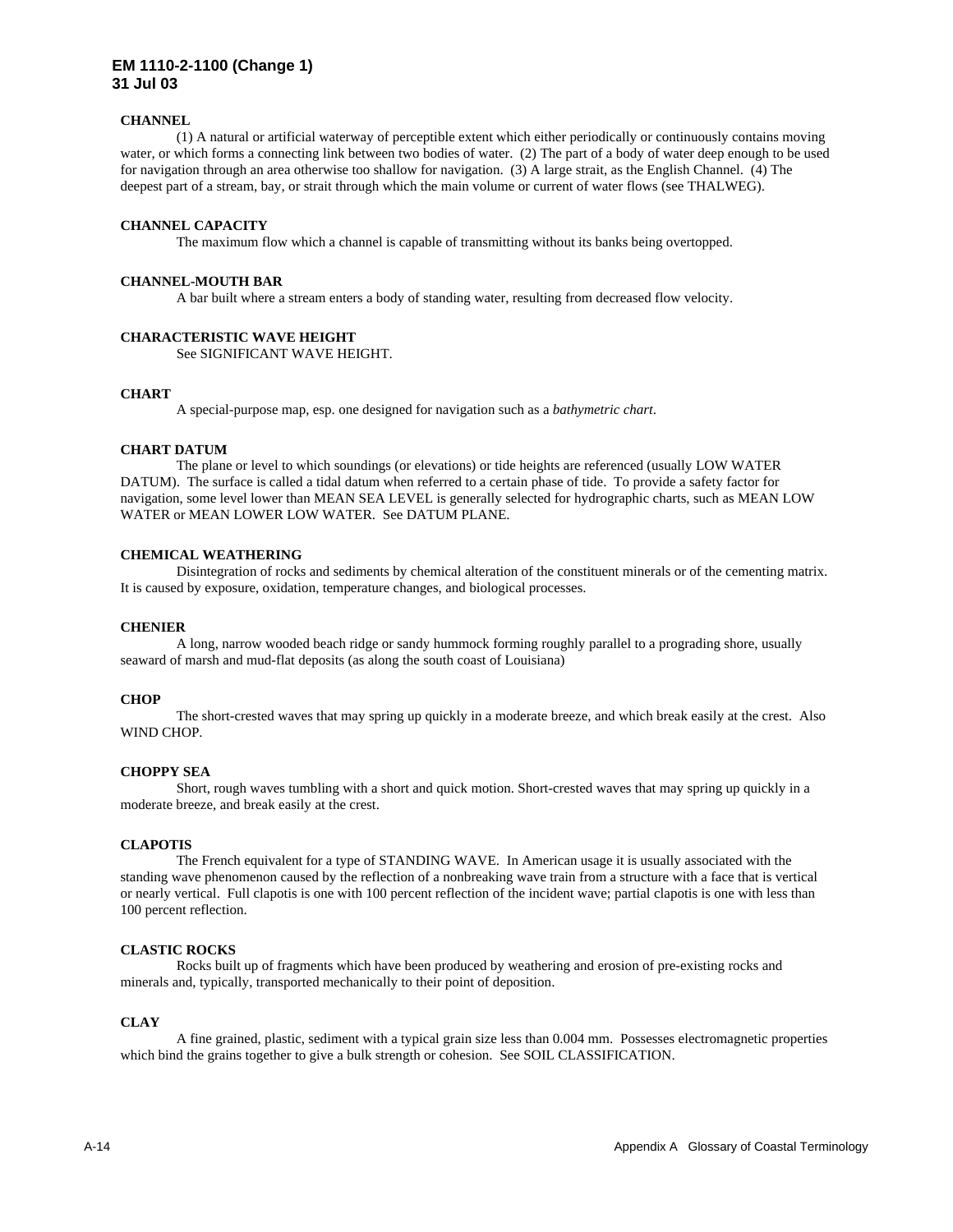# **CLIFF**

A high, steep face of rock; a precipice. See also SEA CLIFF.

## **CLIMATE**

The characteristic weather of a region, particularly regarding temperature and precipitation, averaged over some significant internal of time (years).

# **CLOSING LINE**

The line dividing inland waters and the territorial sea at the mouth of a river, bay, or harbor.

## **CLOSURE DEPTH**

The water depth beyond which repetitive profile or topographic surveys (collected over several years) do not detect vertical sea bed changes, generally considered the seaward limit of littoral transport. The depth can be determined from repeated cross-shore profile surveys or estimated using formulas based on wave statistics. Note that this does not imply the lack of sediment motion beyond this depth.

## **CNOIDAL WAVE**

A type of wave in shallow water (i.e., where the depth of water is less than 1/8 to 1/10 the wavelength). The surface profile is expressed in terms of the Jacobian elliptic function cn u; hence the term cnoidal.

#### **CO-TIDAL LINES**

Lines which link all the points where TIDE is at the same stage (or phase) of its cycle.

## **COAST**

(1) A strip of land of indefinite width (may be several kilometers) that extends from the SHORELINE inland to the first major change in terrain features. (See Figure A-1.) (2) The part of a country regarded as near the coast.

#### **COASTAL AREA**

The land and sea area bordering the SHORELINE. (See Figure A-1)

# **COASTAL CURRENTS**

 (1) Those currents which flow roughly parallel to the shore and constitute a relatively uniform drift in the deeper water adjacent to the surf zone. These currents may be tidal currents, transient, wind-driven currents, or currents associated with the distribution of mass in local waters. (2) For navigational purposes, the term is used to designate a current in coastwise shipping lanes where the tidal current is frequently rotary.

#### **COASTAL DEFENSE**

General term used to encompass both coast protection against erosion and sea defense against flooding.

## **COASTAL FORCING**

The natural processes which drive coastal hydro- and morphodynamics (e.g.winds, waves, tides, etc).

## **COASTAL PLAIN**

The plain composed of horizontal or gently sloping strata of clastic materials, generally representing a strip of sea bottom that has emerged from the sea in recent geologic time. May extend inland many km.

#### **COASTAL PROCESSES**

Collective term covering the action of natural forces on the SHORELINE, and near shore seabed

#### **COASTAL STRIP**

A zone directly adjacent to the waterline, where only coast related activities take place. Usually this is a strip of some 100 m wide. In this strip the coastal defense activities take place. In this strip often there are restrictions to land use.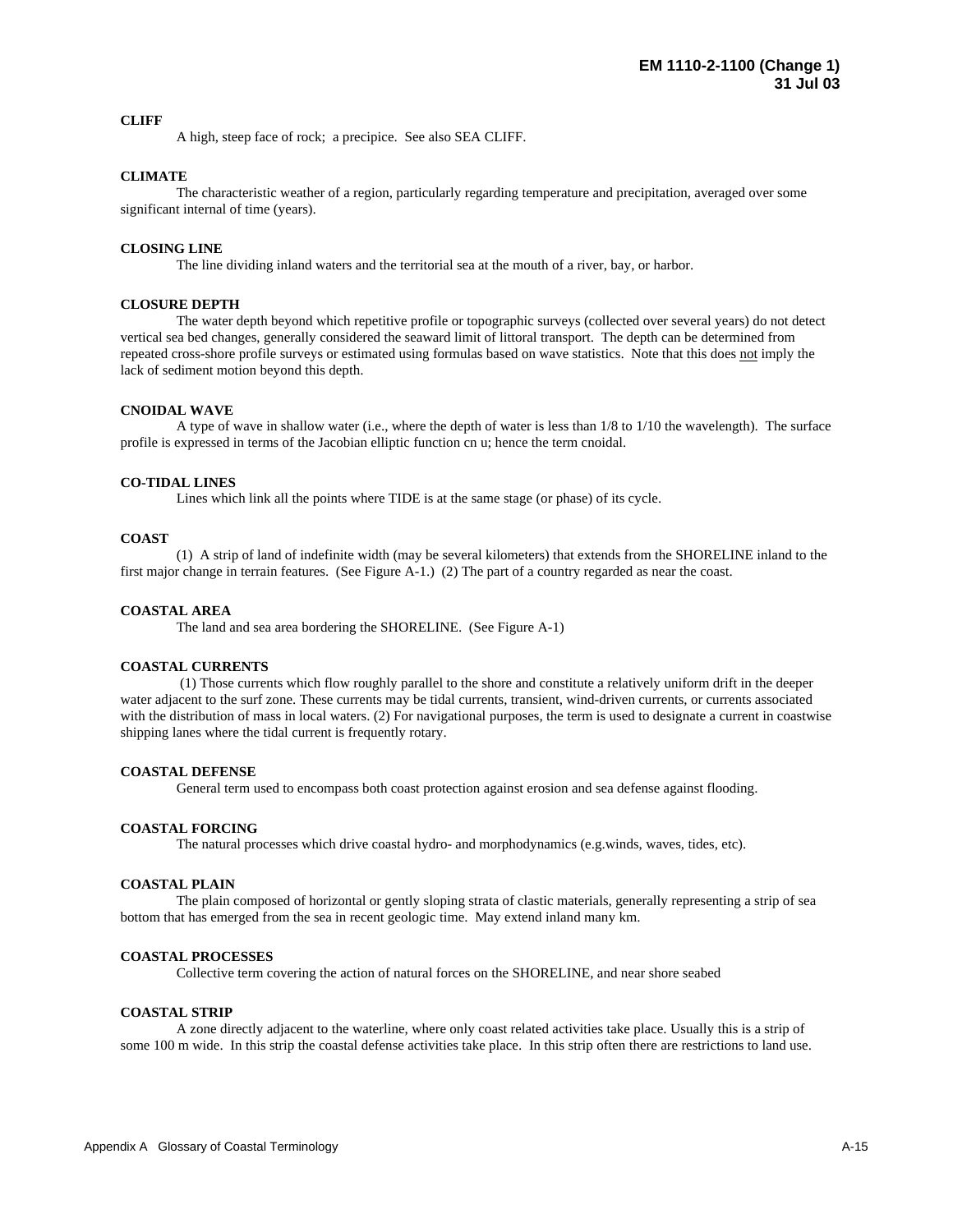# **COASTAL ZONE**

The transition zone where the land meets water, the region that is directly influenced by marine and lacustrine hydrodynamic processes. Extends offshore to the continental shelf break and onshore to the first major change in topography above the reach of major storm waves. On barrier coasts, includes the bays and LAGOONS between the BARRIER and the mainland.

## **COASTAL ZONE MANAGEMENT**

The integrated and general development of the coastal zone. Coastal Zone Management is not restricted to coastal defense works, but includes also a development in economical, ecological and social terms. Coastline Management is a part of Coastal Zone Management.

## **COAST LINE**

The term used in the Submerged Lands Act to describe the low-water line and closing lines across the mouths of inland water bodies.

## **COASTLINE**

(1) Technically, the line that forms the boundary between the coast and the shore. (2) Commonly, the line that forms the boundary between the land and the water, esp. the water of a sea or ocean. The SHORELINE. A more general term than COAST LINE.

## **COBBLE (COBBLESTONE)**

A rock fragment between 64 and 256 mm in diameter, usually rounded. See SOIL CLASSIFICATION.

## **COFFERDAM**

A temporary watertight structure enclosing all or part of the construction area so that construction can proceed in the dry.

## **COHESIVE SEDIMENT**

Sediment containing significant proportion of clays, the electromagnetic properties of which cause the sediment to bind together.

## **COLLOID**

As a size term refers to particles smaller than 0.00024 mm, smaller than clay size.

# **COMBER**

(1) A DEEPWATER wave whose crest is pushed forward by a strong wind; much larger than a whitecap. (2) A long-period breaker.

## **COMPETENCE**

The ability of a wind or water current to transport detritus, in terms of particle size rather than amount, measured as the diameter of the largest particles.

## **COMPLEX SPIT**

A large RECURVED SPIT with secondary spits developed at its end. Example: Sandy Hook, New Jersey.

# **CONFLUENCE**

The junction of two or more river reaches or channels (the opposite of a bifurcation) .

## **CONSOLIDATION**

The gradual, slow compression of a cohesive soil due to weight acting on it, which occurs as water is driven out of the voids in the soil. Consolidation only occurs in clays or other soils of low permeability.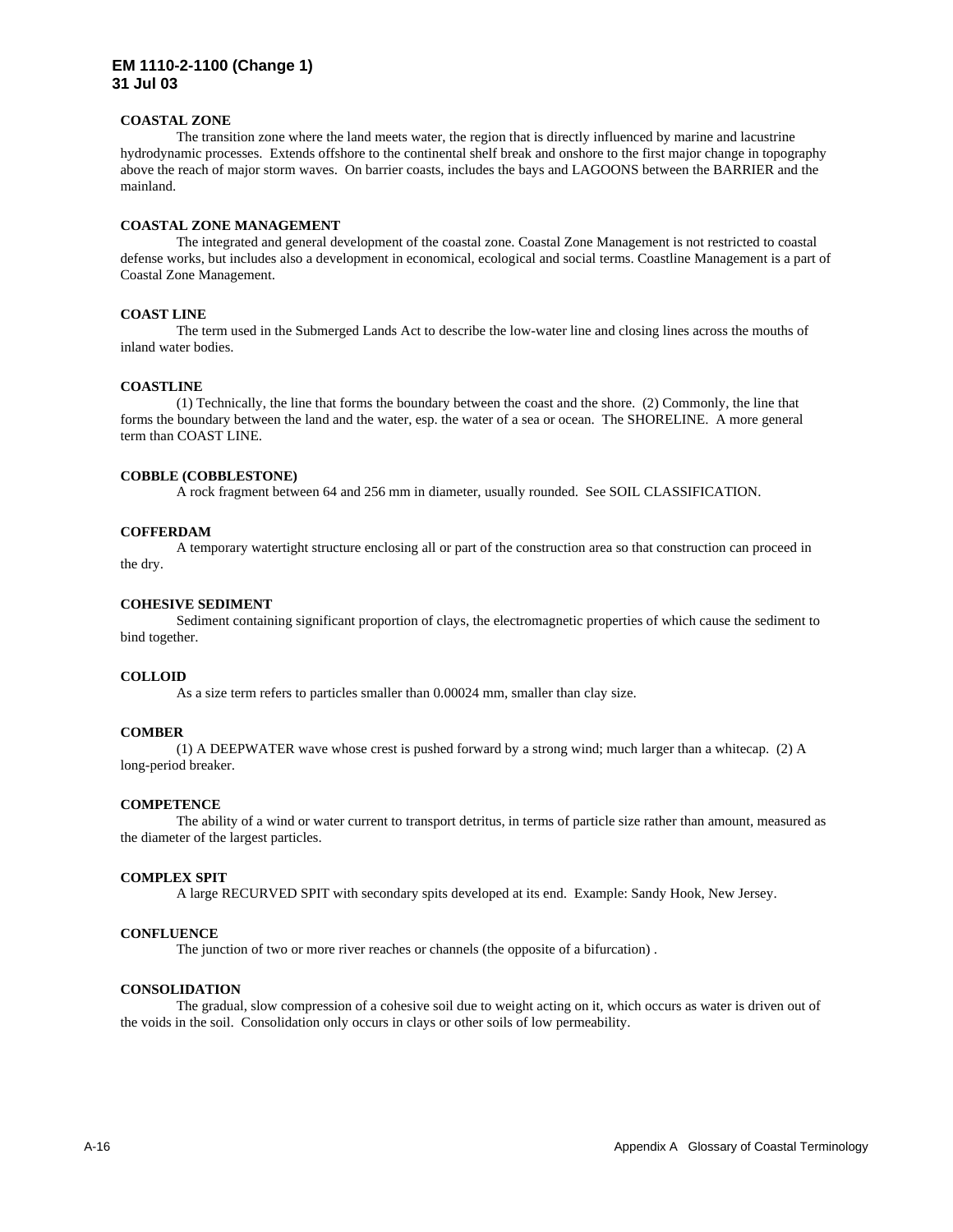# **CONTINENTAL SHELF**

(1) The zone bordering a continent extending from the line of permanent immersion to the depth, usually about 100 m to 200 m, where there is a marked or rather steep descent toward the great depths of the ocean. (2) The area under active littoral processes during the HOLOCENE period. (3) The region of the oceanic bottom that extends outward from the shoreline with an average slope of less than 1:100, to a line where the gradient begins to exceed 1:40 (the CONTINENTAL SLOPE).

#### **CONTINENTAL SLOPE**

The declivity from the offshore border of the CONTINENTAL SHELF to oceanic depths. It is characterized by a marked increase in slope.

## **CONTOUR**

A line on a map or chart representing points of equal elevation with relation to a DATUM. It is called an ISOBATH when connecting points of equal depth below a datum. Also called DEPTH CONTOUR.

#### **CONTROLLING DEPTH**

The least depth in the navigable parts of a waterway, governing the maximum draft of vessels that can enter.

#### **CONVERGENCE**

(1) In refraction phenomena, the decreasing of the distance between orthogonals in the direction of wave travel. Denotes an area of increasing wave height and energy concentration. (2) In wind-setup phenomena, the increase in setup observed over that which would occur in an equivalent rectangular basin of uniform depth, caused by changes in planform or depth; also the decrease in basin width or depth causing such increase in setup.

## **CORAL**

(1) (Biology) Marine coelenterates (Madreporaria), solitary or colonial, which form a hard external covering of calcium compounds or other materials. The corals which form large REEFS are limited to warm, shallow waters, while those forming solitary, minute growths may be found in colder waters to great depths. (2) (Geology) The concretion of coral polyps, composed almost wholly of calcium carbonate, forming reefs and tree-like and globular masses. May also include calcareous algae and other organisms producing calcareous secretions, such as bryozoans and hydrozoans.

## **CORAL REEF**

A coral-algal mound or ridge of in-place coral colonies and skeletal fragments, carbonate sand, and organicallysecreted calcium carbonate. A coral reef is built up around a wave-resistant framework, usually of older coral colonies.

## **CORE**

(1) A cylindrical sample extracted from a beach or seabed to investigate the types and depths of sediment layers. (2) An inner, often much less permeable portion of a BREAKWATER or BARRIER BEACH

## **CORIOLIS EFFECT**

Force due to the Earth's rotation, capable of generating currents. It causes moving bodies to be deflected to the right in the Northern Hemisphere and to the left in the Southern Hemisphere. The "force" is proportional to the speed and latitude of the moving object. It is zero at the equator and maximum at the poles.

#### **COVE**

A small, sheltered recess in a COAST, often inside a larger EMBAYMENT.

# **COVER LAYER**

The outer layer used in a rubble system as protection against external hydraulic loads

#### **CREEK**

 (1) A stream, less predominant than a river, and generally tributary to a river. (2) A small tidal channel through a coastal MARSH.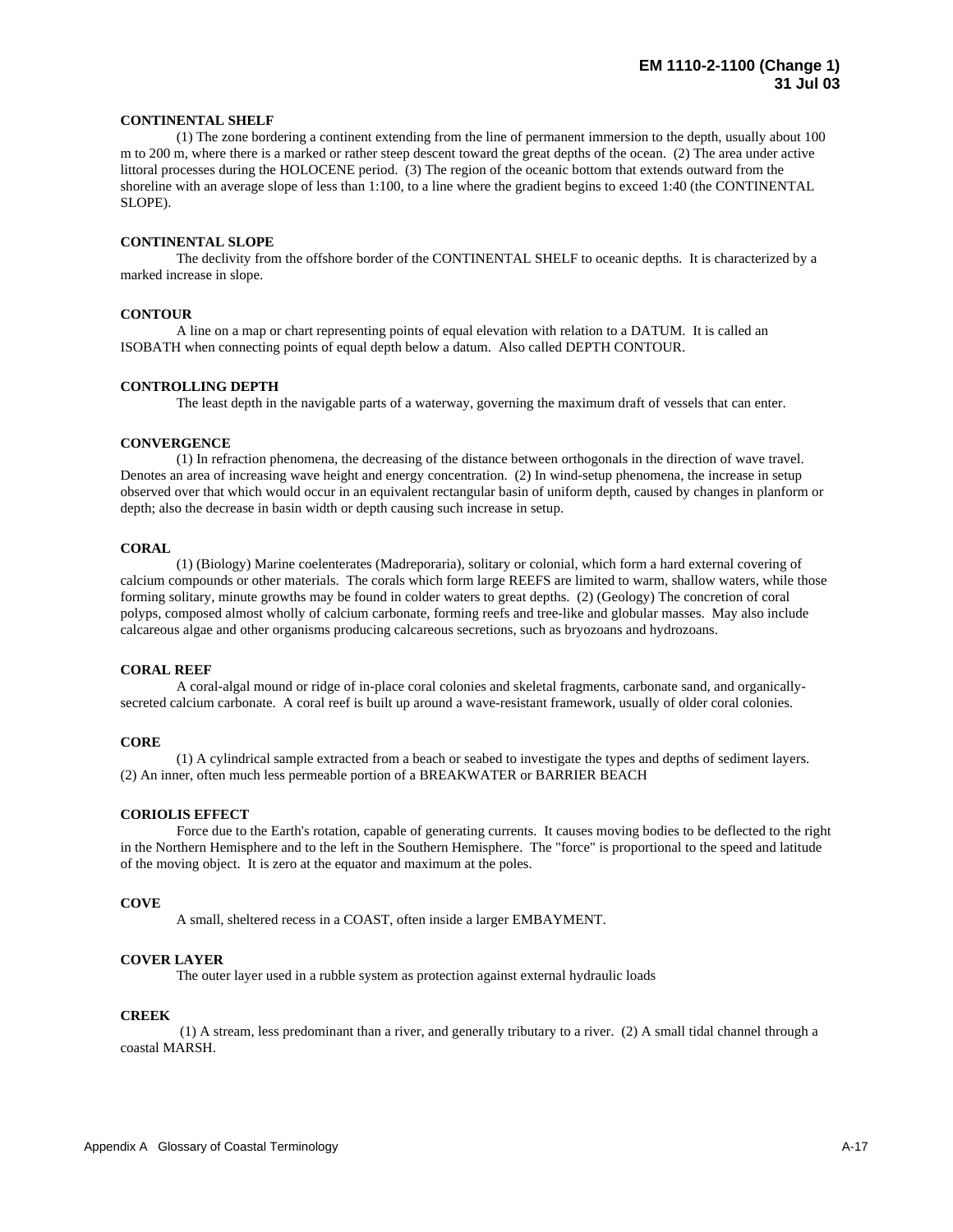# **CREEP**

Very slow, continuous downslope movement of soil or debris.

## **CRENULATE**

An indented or wavy shoreline beach form, with the regular seaward- pointing parts rounded rather than sharp, as in the cuspate type.

# **CREST**

Highest point on a beach face, BREAKWATER, or SEAWALL.

## **CREST LENGTH, WAVE**

The length of a wave along its crest. Sometimes called CREST WIDTH.

#### **CREST OF WAVE**

(1) the highest part of a wave. (2) That part of the wave above still-water level. (See Figure II-1-4.)

## **CREST OF BERM**

The seaward limit of a berm. Also called BERM EDGE. (See Figure A-1.)

#### **CREST WIDTH, WAVE**

See CREST LENGTH, WAVE.

#### **CROSS-BEDDING**

An arrangement of relatively thin layers of rock inclined at an angle to the more nearly horizontal BEDDING PLANES of the larger rock unit. Also referred to as cross-stratification.

## **CROSS-SHORE**

Perpendicular to the SHORELINE.

## **CROWN WALL**

Concrete superstructure on a rubble mound.

## **CURRENT**

 (1) The flowing of water, or other liquid or gas. (2) That portion of a stream of water which is moving with a velocity much greater than the average or in which the progress of the water is principally concentrated. (3) Ocean currents can be classified in a number of different ways. Some important types include the following: (1) *Periodic* - due to the effect of the tides; such Currents may be rotating rather than having a simple back and forth motion. The currents accompanying tides are known as tidal currents; (2) *Temporary* - due to seasonal winds; (3) *Permanent* or *ocean* - constitute a part of the general ocean circulation. The term DRIFT CURRENT is often applied to a slow broad movement of the oceanic water; (4) *Nearshore* - caused principally by waves breaking along a shore.

## **CURRENT, COASTAL**

One of the offshore currents flowing generally parallel to the shoreline in the deeper water beyond and near the surf zone; these are not related genetically to waves and resulting surf, but may be related to tides, winds, or distribution of mass.

## **CURRENT, DRIFT**

A broad, shallow, slow-moving ocean or lake current. Opposite of CURRENT, STREAM.

#### **CURRENT, EBB**

The tidal current away from shore or down a tidal stream. Usually associated with the decrease in the height of the tide.

# **CURRENT, EDDY**

See EDDY.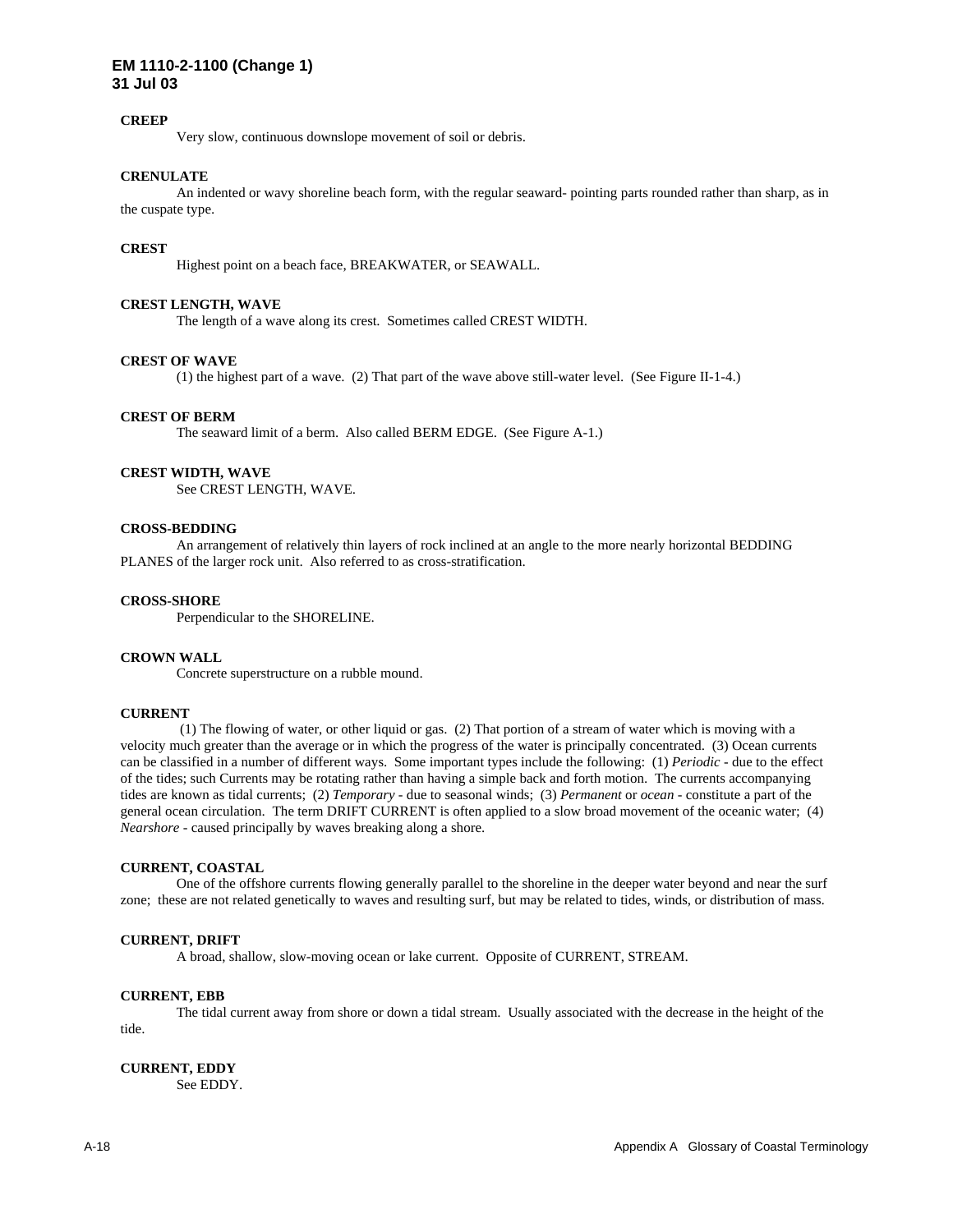## **CURRENT, FEEDER**

Any of the parts of the nearshore current system that flow parallel to shore before converging and forming the neck of the RIP CURRENT.

## **CURRENT, FLOOD**

The tidal current toward shore or up a tidal stream. Usually associated with the increase in the height of the tide.

## **CURRENT, INSHORE**

See INSHORE CURRENT.

## **CURRENT, LITTORAL**

Any current in the littoral zone caused primarily by wave action; e.g., LONGSHORE CURRENT, RIP CURRENT. See also CURRENT, NEARSHORE.

# **CURRENT, LONGSHORE**

The littoral current in the breaker zone moving essentially parallel to the shore, usually generated by waves breaking at an angle to the shoreline.

#### **CURRENT METER**

An instrument for measuring the velocity of a current

## **CURRENT, NEARSHORE**

A current in the NEARSHORE ZONE. (See Figure A-1)

**CURRENT, OFFSHORE**

See OFFSHORE CURRENT.

## **CURRENT, PERIODIC**

See CURRENT, TIDAL.

# **CURRENT, PERMANENT**

See PERMANENT CURRENT.

#### **CURRENT, RIP**

See RIP CURRENT.

# **CURRENT, STREAM**

A narrow, deep, and swift ocean current, as the Gulf Stream. CURRENT, DRIFT.

## **CURRENT SYSTEM, NEARSHORE**

See NEARSHORE CURRENT SYSTEM.

## **CURRENT, TIDAL**

The alternating horizontal movement of water associated with the rise and fall of the tide caused by the astronomical tide-producing forces. Also CURRENT, PERIODIC. See also CURRENT, FLOOD and CURRENT, EBB.

#### **CURRENT-REFRACTION**

Process by which wave velocity, height, and direction are affected by a current

## **CUSP**

One of a series of short ridges on the FORESHORE separated by crescent-shaped troughs spaced at more or less regular intervals. Between these *cusps* are hollows. The *cusps* are spaced at somewhat uniform distances along beaches. They represent a combination of constructive and destructive processes. Also BEACH CUSP. (See Figure III-2-23.)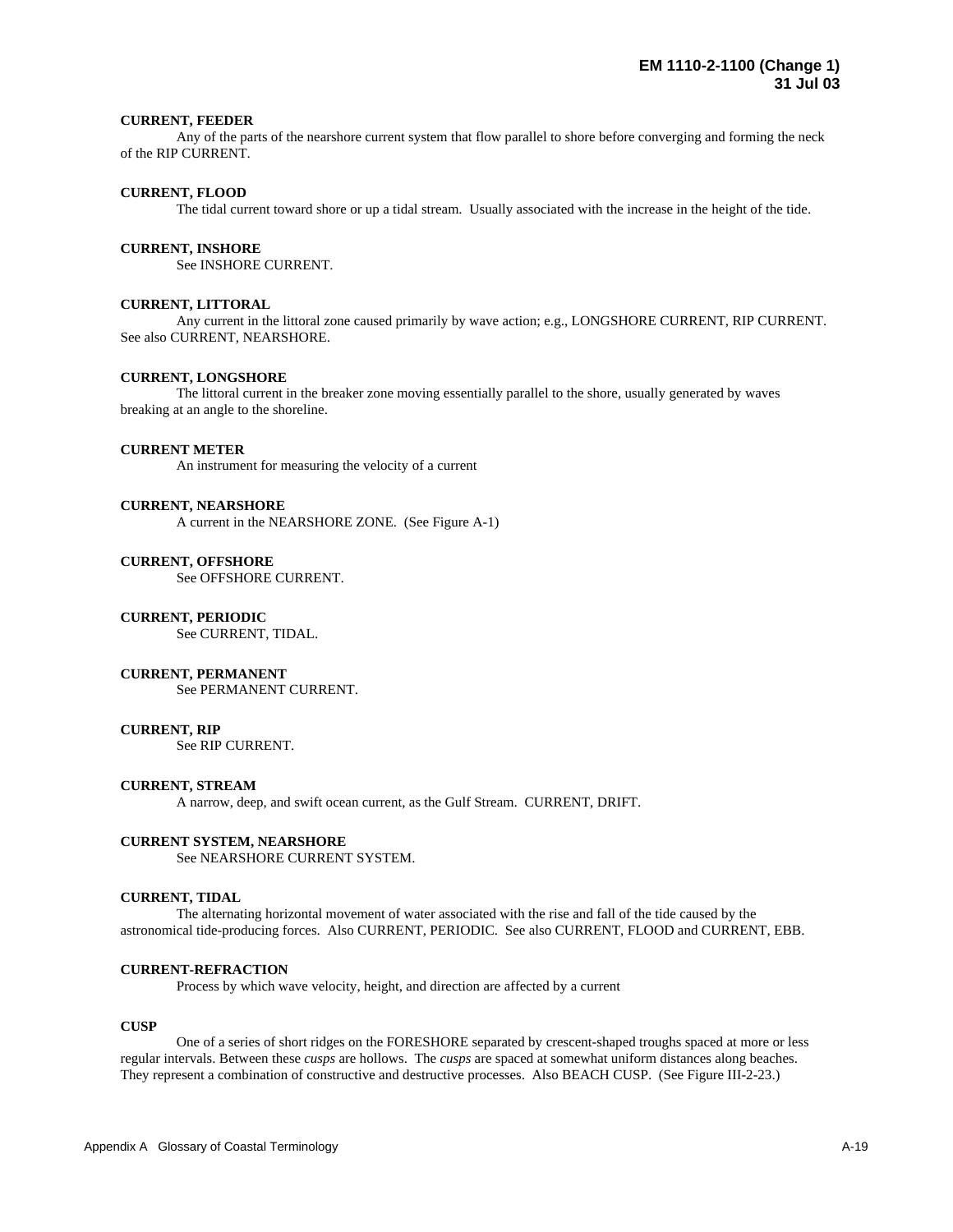# **CUSPATE BAR**

A crescent-shaped bar uniting with the shore at each end. It may be formed by a single spit growing from shore and then turning back to again meet the shore, or by two spits growing from the shore and uniting to form a bar of sharply cuspate form.

## **CUSPATE SPIT**

The spit that forms in the lee of a shoal or offshore feature (BREAKWATER, island, rock outcrop) by waves that are refracted and/or diffracted around the offshore feature. It may eventually grow into a TOMBOLO linking the feature to the mainland.

## **CUTTERHEAD DREDGE**

A hydraulic dredge that uses a rotating steel head consisting of hardened cutting blades and a backing ring to dislodge bottom material. The head is mounted at the suction entrance of the hydraulic pipeline, and fluidized material is picked up by suction and carried away through the pipe.

## **CYCLOIDAL WAVE**

A steep, symmetrical wave whose crest forms an angle of 120 degrees and whose form is that of a cycloid. A trochoidal wave of maximum steepness. See also TROCHOIDAL WAVE.

## **CYCLONE**

A system of winds that rotates about a center of low atmospheric pressure. Rotation is clockwise in the Southern Hemisphere and anti-clockwise in the Northern Hemisphere. In the Indian Ocean, the term refers to the powerful storms called HURRICANES in the Atlantic.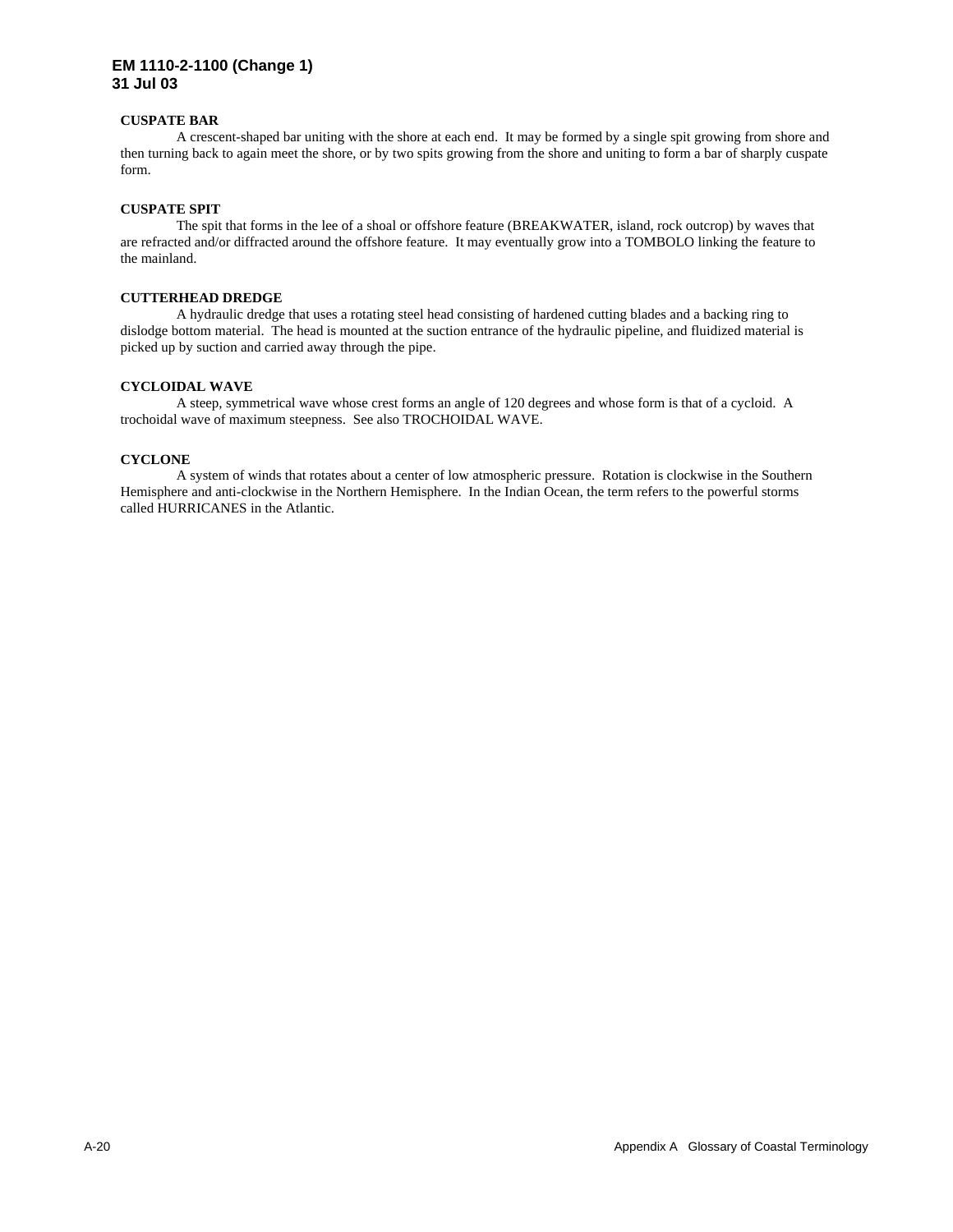# **D**

# **DAM**

Structure built in rivers or estuaries, basically to separate water at both sides and/or to retain water at one side.

## **DATUM**

Any permanent line, plane or surface used as a reference datum to which elevations are referred.

#### **DATUM, CHART**

See CHART DATUM.

# **DATUM, PLANE**

The horizontal plane to which soundings, ground elevations, or water surface elevations are referred. Also REFERENCE PLANE. The plane is called a TIDAL DATUM when defined by a certain phase of the tide. The following datums are ordinarily used on hydrographic charts:

MEAN LOW WATER--Atlantic coast (U. S.), Argentina, Sweden, and Norway.

MEAN LOWER LOW WATER--Pacific coast (U. S.).

MEAN LOW WATER SPRINGS--United Kingdom, Germany, Italy, Brazil, and Chile.

LOW WATER DATUM--Great Lakes (U. S. and Canada).

LOWEST LOW WATER SPRINGS--Portugal.

LOW WATER INDIAN SPRINGS--India and Japan (See INDIAN TIDE PLANE).

LOWEST LOW WATER--France, Spain, and Greece.

A common datum used on United States topographic maps is MEAN SEA LEVEL. See also BENCH MARK.

# **DAVIDSON CURRENT**

Deep-ocean boundary current off the west coast of the U.S. which brings warmer, saltier, low oxygen, high phosphate equatorial type water from low to high latitudes.

### **DEBRIS LINE**

A line near the limit of storm wave uprush marking the landward limit of debris deposits.

#### **DECAY AREA**

Area of relative CALM through which waves travel after emerging from the generating area.

# **DECAY DISTANCE**

The distance waves travel after leaving the generating area (FETCH).

## **DECAY OF WAVES**

The change waves undergo after they leave a generating area (FETCH) and pass through a calm, or region of lighter winds. In the process of decay, the significant wave height decreases and the significant wavelength increases.

#### **DEEP WATER**

Water so deep that surface waves are little affected by the ocean bottom. Generally, water deeper than one-half the surface wavelength is considered deep water. Compare SHALLOW WATER.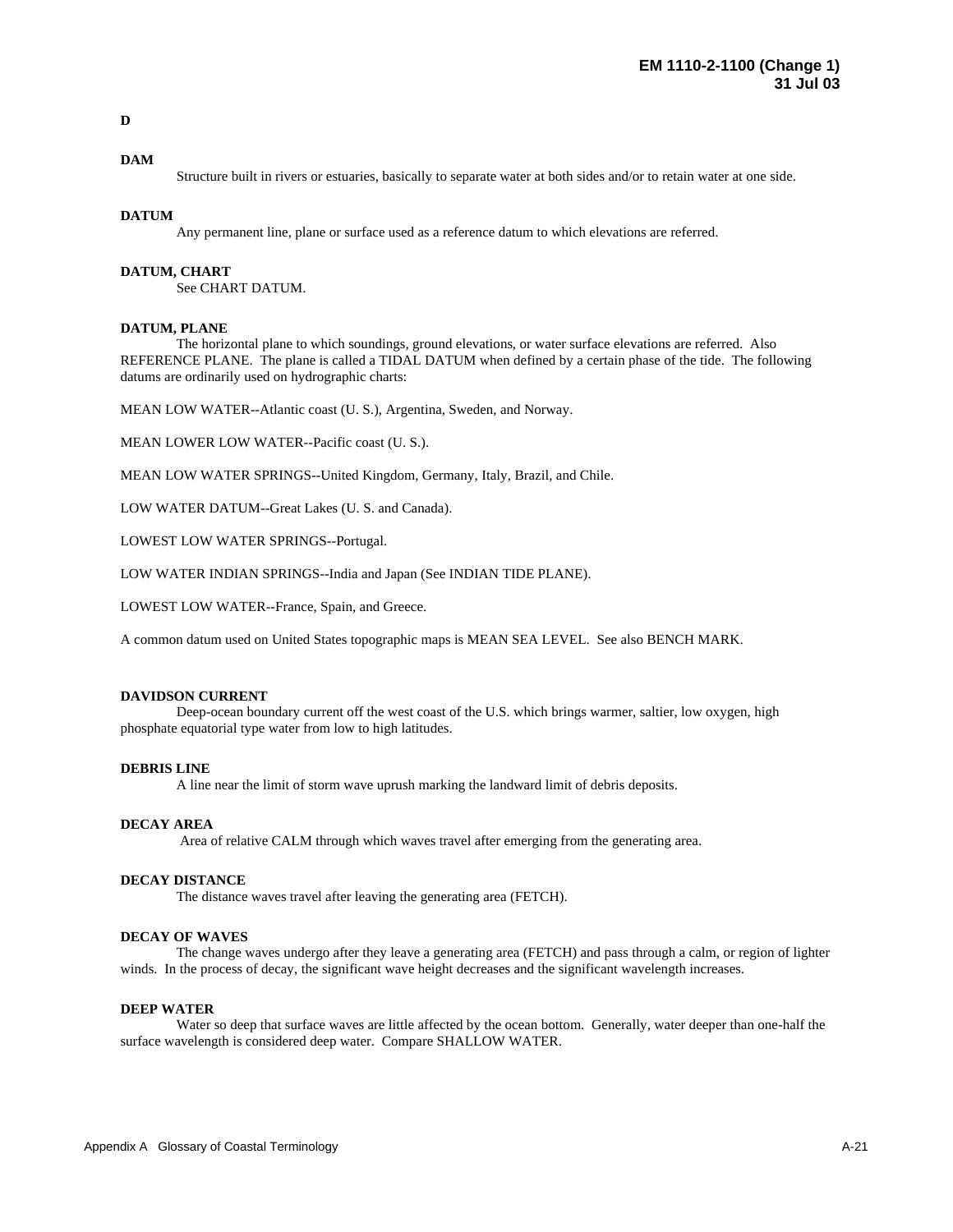# **DEEP WATER WAVES**

A wave in water the depth of which is greater than one-half the WAVE LENGTH.

#### **DEFLATION**

The removal of loose material from a beach or other land surface by wind action.

## **DEGRADATION**

The geologic process by means of which various parts of the surface of the earth are worn away and their general level lowered, by the action of wind and water.

## **DELTA**

(1) An ALLUVIAL DEPOSIT, usually triangular or semi-circular, at the mouth of a river or stream. The delta is normally built up only where there is no tidal or current action capable of removing the sediment at the same rate as it is deposited, and hence the delta builds forward from the coastline. (2) A TIDAL DELTA is a similar deposit at the mouth of a tidal INLET, the result of TIDAL CURRENTS that flow in and out of the inlet.

## **DELTA PLAIN**

The nearly-level surface composing the landward portion of a large DELTA.

#### **DENSITY**

Mass (in kg) per unit of volume of a substance;  $kg/m<sup>3</sup>$ . For pure water, the density is 1000 kg/m<sup>3</sup>, for seawater the density is usually more. Density increases with increasing salinity, and decreases with increasing temperature. More information can be found in "properties of seawater". For stone and sand, usually a density of  $2600 \text{ kg/m}^3$  is assumed. Concrete is less dense, in the order of 2400 kg/m<sup>3</sup>. Some types of basalt may reach 2800 kg/m<sup>3</sup>. For sand, including the voids, one may use  $1600 \text{ kg/m}^3$ , while mud often has a density of 1100 - 1200 kg/m<sup>3</sup>.

#### **DENSITY CURRENT**

Phenomenon of relative flow within water due to difference in density. For example, the salt-water wedge is a density current, as is a volcanic *nuée ardente*.

## **DENSITY STRATIFICATION**

The lateral expansion of a sediment plume as it moves out of the distributary mouth, where salt and fresh water mix. This is most likely to occur where the speed of the river flow is moderate to low and the distributary mouth is relatively deep.

## **DENSITY-DRIVEN CIRCULATION**

Variations in salinity create variations in density in estuaries. These variations in density create horizontal pressure gradients, which drive estuarine circulation.

#### **DEPRESSION**

A general term signifying any depressed or lower area in the ocean floor.

#### **DEPTH**

The vertical distance from a specified datum to the sea floor.

#### **DEPTH CONTOUR**

See CONTOUR, also ISOBATH.

## **DEPTH, CONTROLLING**

See CONTROLLING DEPTH.

# **DEPTH FACTOR**

See SHOALING COEFFICIENT.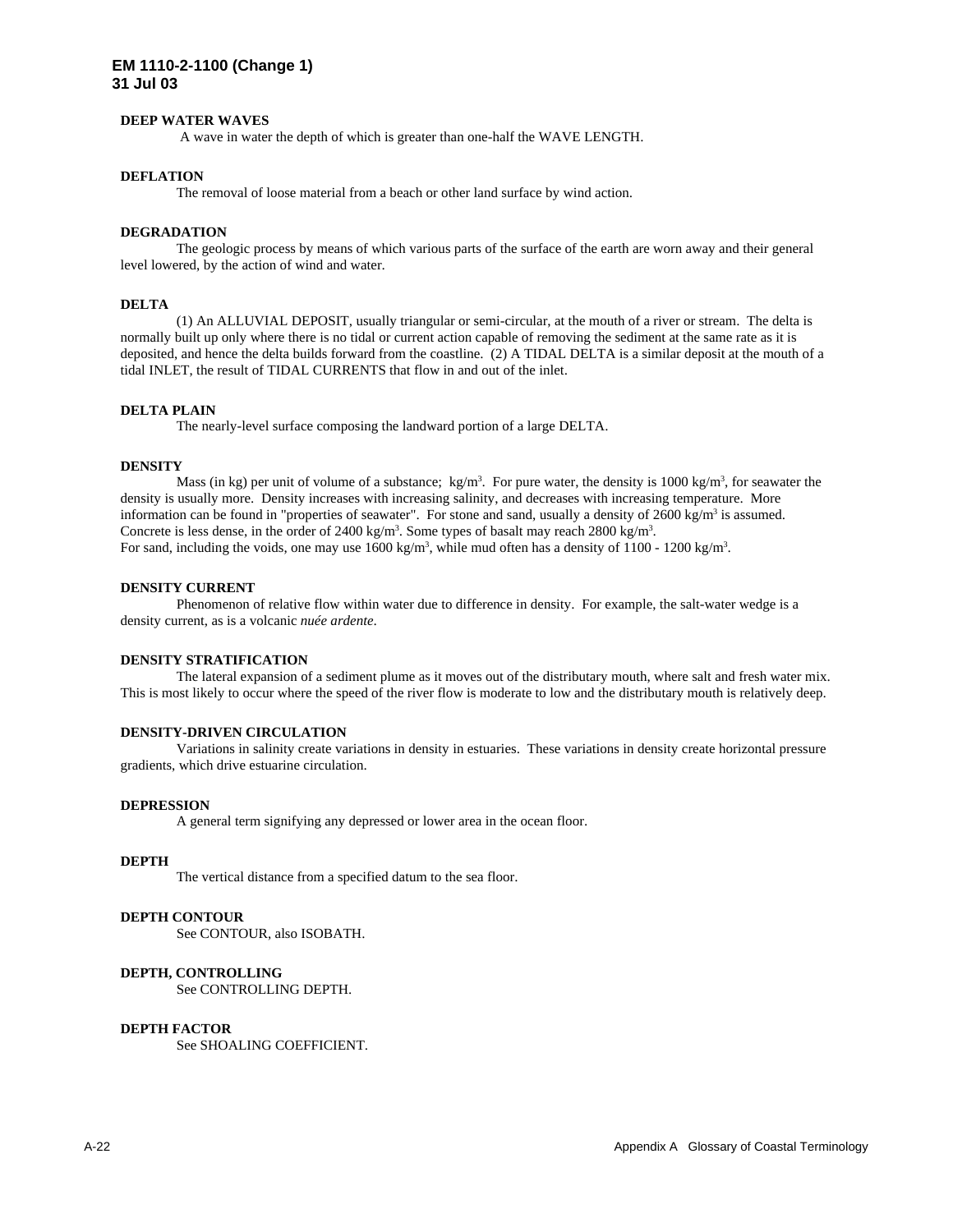# **DEPTH OF BREAKING**

The still-water depth at the point where the wave breaks. Also BREAKER DEPTH.

## **DERRICK STONE**

See STONE, DERRICK.

## **DESIGN HURRICANE**

See HYPOTHETICAL HURRICANE.

## **DESIGN STORM**

A hypothetical extreme storm whose waves coastal protection structures will often be designed to withstand. The severity of the storm (i.e. return period) is chosen in view of the acceptable level of risk of damage or failure. A DESIGN STORM consists of a DESIGN WAVE condition, a design water level and a duration.

## **DESIGN WAVE**

In the design of HARBORS, harbor works, etc., the type or types of waves selected as having the characteristics against which protection is desired.

### **DESIGN WAVE CONDITION**

Usually an extreme wave condition with a specified return period used in the design of coastal works.

# **DETACHED BREAKWATER**

A BREAKWATER without any SUBAERIAL connection to the shore.

#### **DETRITUS**

Small fragments of rock which have been worn or broken away from a mass by the action of water or waves.

## **DIFFERENTIAL EROSION / WEATHERING**

These features develop in rocks which have varying resistance to the agencies of erosion and/or weathering so that parts of the rock are removed at greater rates than others. A typical example is the removal of soft beds from between harder beds in a series of sedimentary rocks. The term may be applied to any size of feature, from small-scale 'etching' to the regional development of hills and valleys controlled by hard and soft rocks.

## **DIFFRACTION (of water waves)**

The phenomenon by which energy is transmitted laterally along a wave crest. When a part of a train of waves is interrupted by a barrier, such as a BREAKWATER, the effect of diffraction is manifested by propagation of waves into the sheltered region within the barrier's geometric shadow. (See Figure II-7-2)

#### **DIFFRACTION COEFFICIENT**

Ratio of diffracted wave height to DEEPWATER wave height.

## **DIFFUSION**

The distributing or spreading-out of molecules, atoms, or substances into a vacuum, fluid, or porous medium so that the concentration equalizes in all parts of the system

### **DIKE**

Earth structure along sea or river in order to protect low lands from flooding by high water; dikes along rivers are sometimes called LEVEES. Sometimes written as DYKE

## **DISCHARGE**

The volume of water per unit of time flowing along a pipe or channel.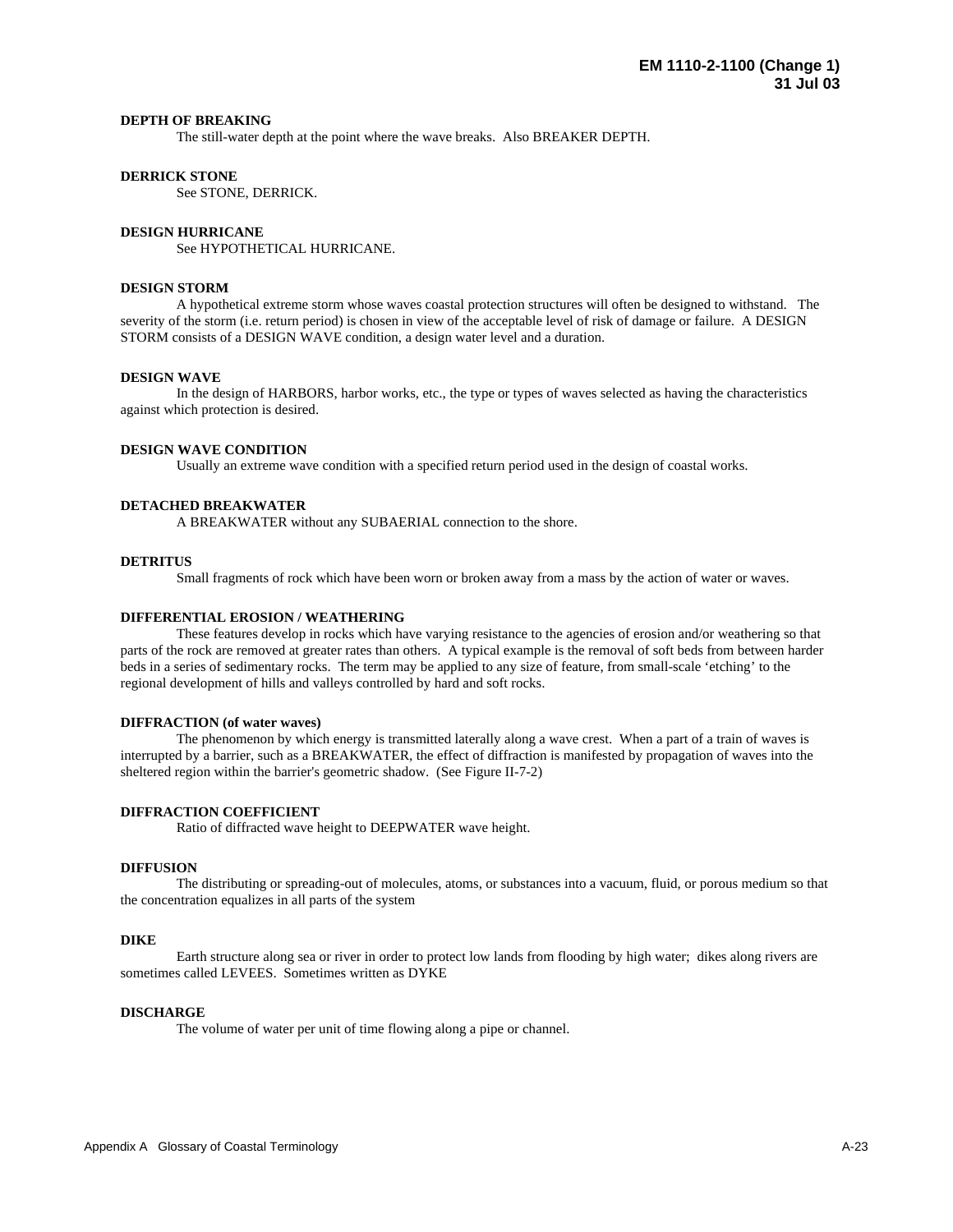# **DISPERSION**

(1) Pattern of geographic distribution of individuals within a species. (2) Distortion of the shape of a seismic wave train or ocean wave train because of variations of velocity with frequency.

#### **DISTRIBUTARIES**

Multiple branches of a river.

# **DITCH**

A channel to convey water for irrigation or drainage.

#### **DIURNAL**

Having a period or cycle of approximately one TIDAL DAY.

#### **DIURNAL CURRENT**

The type of tidal current having only one FLOOD and one EBB period in the tidal day. A ROTARY CURRENT is diurnal if it changes its direction through all points of the compass once each tidal day.

## **DIURNAL INEQUALITY**

The difference in height of the two high waters or of the two low waters of each day. Also, the difference in velocity between the two daily flood or EBB CURRENTS of each day.

# **DIURNAL TIDE**

A tide with one high water and one low water in a tidal day. (See Figure II-5-16)

#### **DIVERGENCE**

(1) In refraction phenomena, the increasing of distance between orthogonals in the direction of wave travel. Denotes an area of decreasing wave height and energy concentration. (2) In wind-setup phenomena, the decrease in setup observed under that which would occur in an equivalent rectangular basin of uniform depth, caused by changes in planform or depth. Also the increase in basin width or depth causing such decrease in setup.

#### **DIVERGING WAVE**

Waves that move obliquely out from a vessel's sailing line. (See Figure II-7-40)

## **DIVERSION CHANNEL**

A waterway used to divert water from its natural course. The term is generally applied to a temporary arrangement e.g. to by-pass water around a dam site during construction.

## **DOCK**

The slip or waterway between two piers, or cut into the land, for the reception of ships.

#### **DOLPHIN**

A cluster of piles.

## **DOWNDRIFT**

The direction of predominant movement of littoral materials.

## **DOWNSTREAM**

Along coasts with obliquely approaching waves there is a longshore (wave-driven) current. For this current, one can define an upstream and a DOWNSTREAM direction. For example, on a beach with an orientation west-east, the sea is to the north. Suppose the waves come from NW, then the current flows from West to East. Here, UPSTREAM is west of the observer, and east is *downstream* of the observer.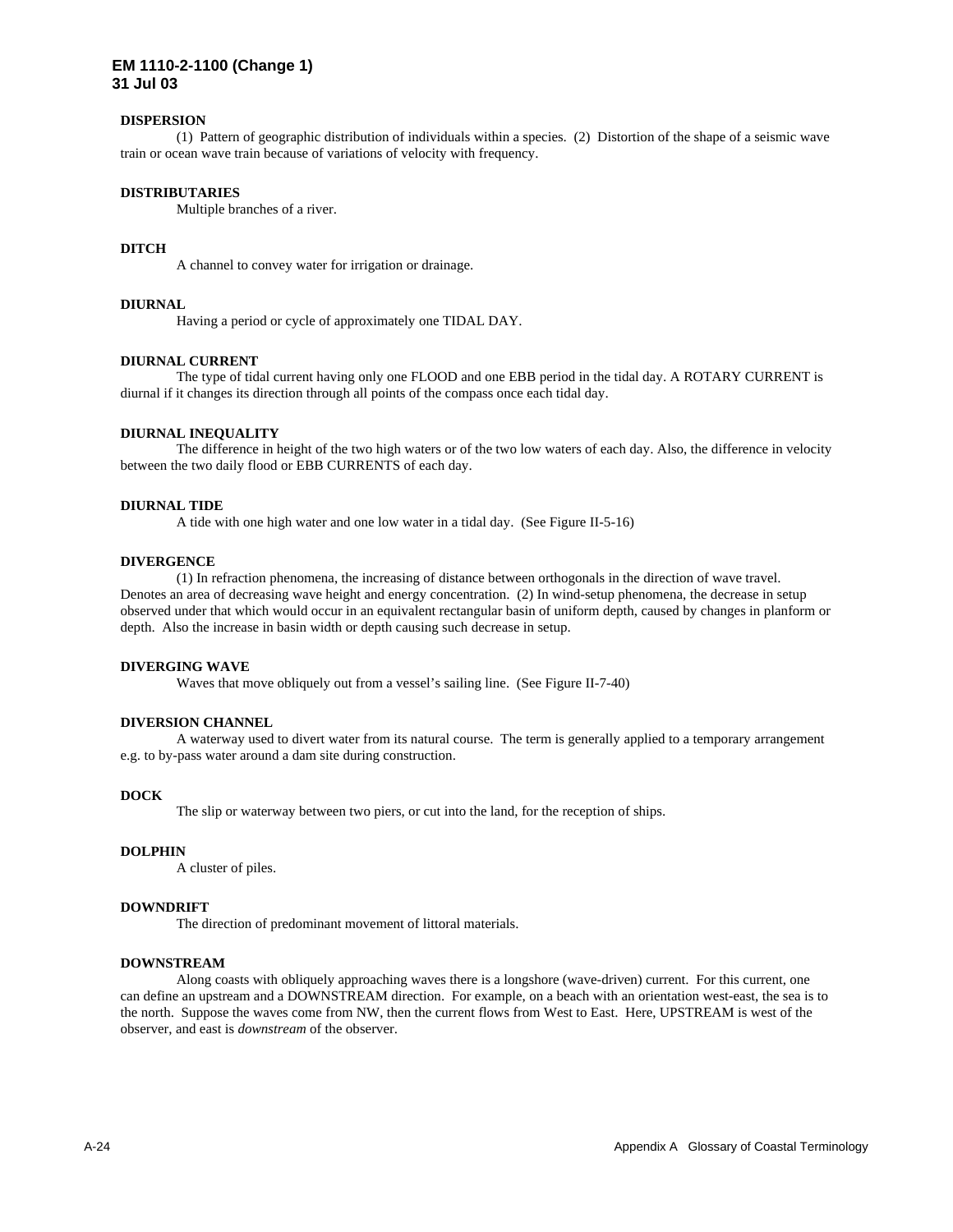# **DOWNWELLING**

A downward movement (sinking) of surface water caused by onshore Ekman transport, converging CURRENTS, or when a water mass becomes more dense than the surrounding water.

#### **DRAINAGE BASIN**

Total area drained by a stream and its tributaries.

# **DREDGED CHANNEL**

An artificially maintained sea lane extending from an inland water body into the marginal sea to accomodate vessel traffic through coastal shallows.

## **DREDGED MATERIAL PLACEMENT SITE**

Designated area for dredged material placement. In the United States, designated areas must be coordinated with the Environmental Protection Agency and resource agencies such as the U. S. Fish and Wildlife Service and the National marine Fisheries Service for environmental compliance and with local interests for capacity and acceptability.

## **DREDGING**

The practice of excavating or displacing the bottom or shoreline of a water body. *Dredging* can be accomplished with mechanical or hydraulic machines. Most is done to maintain channel depths or berths for navigational purposes; other *dredging* is for shellfish harvesting, for cleanup of polluted sediments, and for placement of sand on beaches.

## **DRIFT (noun)**

(1) Sometimes used as a short form for LITTORAL DRIFT. (2) The speed at which a current runs. (3) Floating material deposited on a beach (driftwood). (4) A deposit of a continental ice sheet; e.g., a DRUMLIN.

## **DRIFT CURRENT**

A broad, shallow, slow-moving ocean or lake current.

#### **DRIFT SECTOR**

A particular reach of marine shore in which LITTORAL DRIFT may occur without significant interruption, and which contain any and all natural sources of such drift, and also any accretion shore forms accreted by such drift.

#### **DROMOND**

A large medieval fast-sailing galley or cutter.

## **DROWNED COAST**

A shore with long, narrow channels, implying that subsidence of the coast has transformed the lower portions of river valleys into tidal estuaries.

#### **DRUMLIN**

A low, smoothly-rounded, elongate hill of compact glacial till built under the margin of the ice and shaped by its flow.

#### **DRYING BEACH**

That part of the beach which is uncovered by water (e.g. at low tide). Sometimes referred to as 'SUBAERIAL' beach.

#### **DUNES**

(1) Ridges or mounds of loose, wind-blown material, usually sand. (See Figure IV-2-11.) (2) Bed forms smaller than bars but larger than ripples that are out of phase with any water-surface gravity waves associated with them.

#### **DURABILITY**

The ability of a rock to retain its physical and mechanical properties (i.e. resist degradation) in engineering service.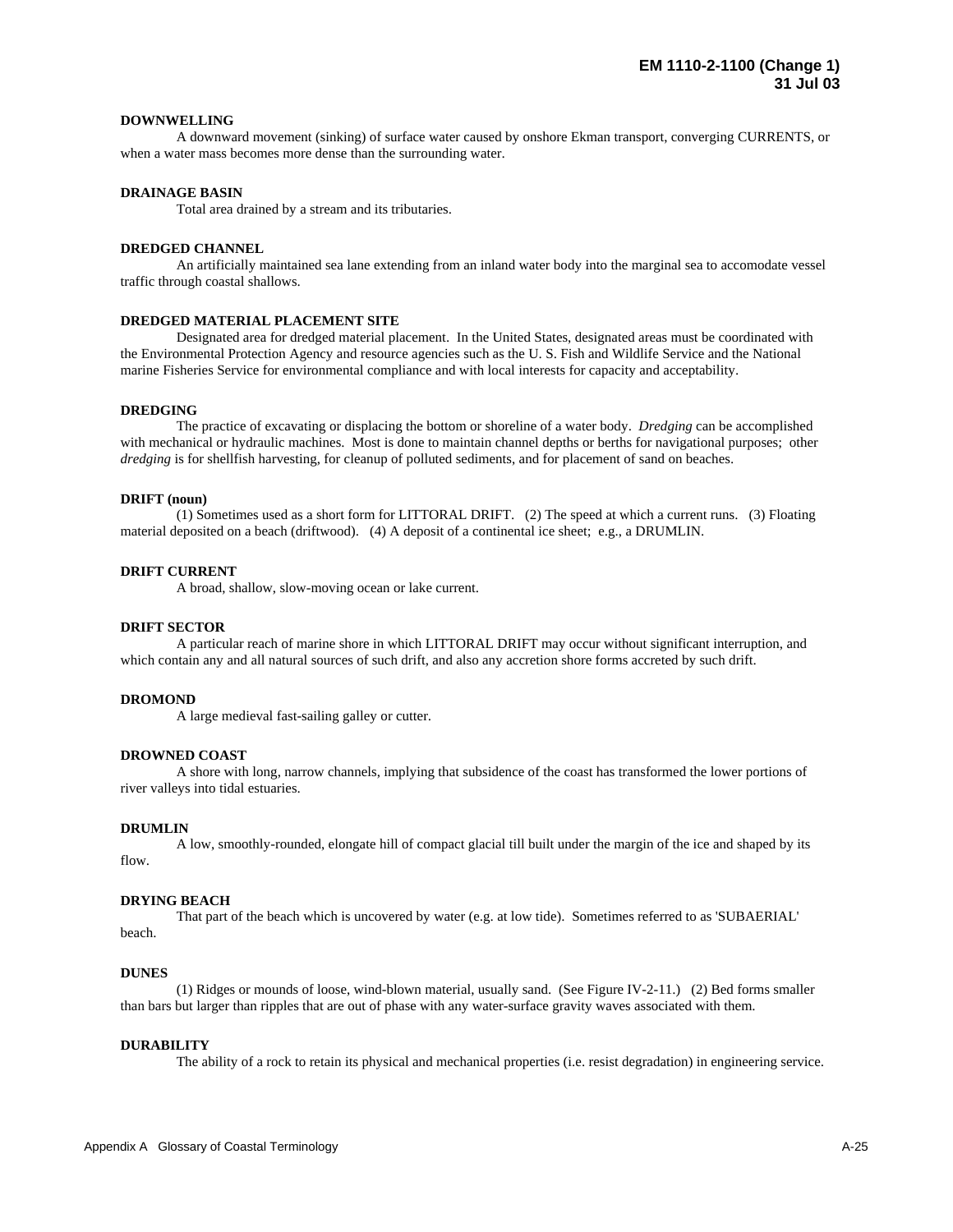# **DURATION**

In wave forecasting, the length of time the wind blows in nearly the same direction over the FETCH (generating area).

# **DURATION, MINIMUM**

The time necessary for steady-state wave conditions to develop for a given wind velocity over a given fetch length.

# **DURATION OF EBB**

The interval of time in which a tidal current is ebbing, determined from the middle of the slack waters.

## **DURATION OF FALL**

The interval from high water to low water.

# **DURATION OF FLOOD**

The interval of time in which a tidal current is flooding, determined from the middle of slack waters.

## **DURATION OF RISE**

The interval from low water to high water.

## **DYNAMIC EQUILIBRIUM**

Short term morphological changes that do not affect the morphology over a long period.

## **DYNAMIC VISCOSITY**

In fluid dynamics, the ratio between the shear stress acting along any plane between neighboring fluid elements and the rate of deformation of the velocity gradient perpendicular to this plane.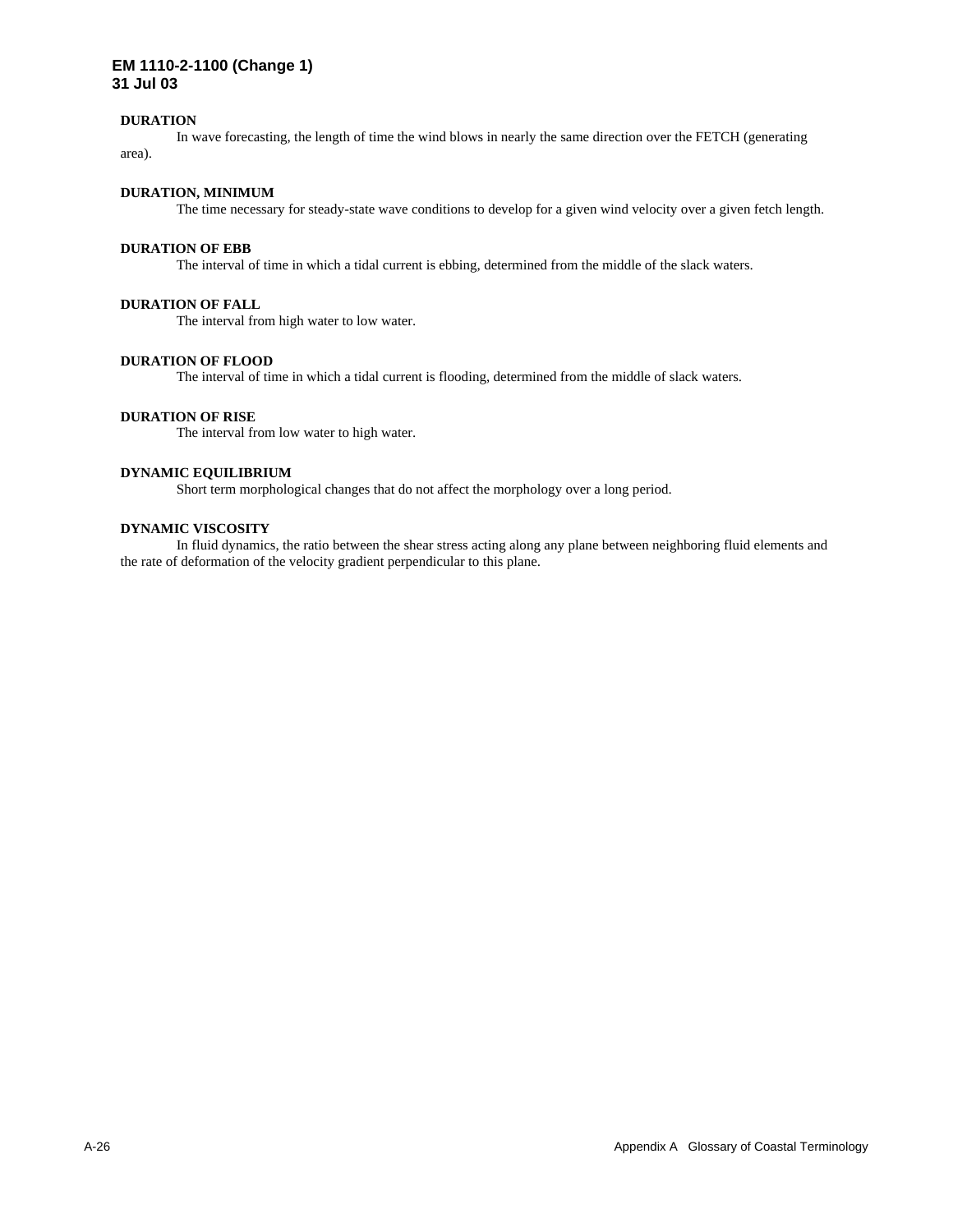## **EAGER**

See BORE.

# **EBB**

Period when tide level is falling; often taken to mean the ebb current which occurs during this period.

#### **EBB CURRENT**

The movement of a tidal current away from shore or down a tidal stream. In the semidiurnal type of reversing current, the terms greater ebb and lesser ebb are applied respectively to the ebb currents of greater and lesser velocity of each day. The terms of *maximum ebb* and *minimum ebb* are applied to the maximum and minimum velocities of a continuously running *ebb current*, the velocity alternately increasing and decreasing without coming to a slack or reversing. The expression maximum ebb is also applicable to any *ebb current* at the time of greatest velocity.

#### **EBB INTERVAL**

The interval between the transit of the moon over the meridian of a place and the time of the following strength of ebb.

#### **EBB SHIELD**

High, landward margin of a flood-tidal shoal that helps divert ebb-tide currents around the shoal.

## **EBB STRENGTH**

The EBB CURRENT at the time of maximum velocity.

#### **EBB TIDAL DELTA**

 The bulge of sand formed at the seaward mouth of TIDAL INLETS as a result of interaction between tidal currents and waves. Also called inlet-associated bars and estuary entrance shoals.

# **EBB TIDE**

The period of tide between high water and the succeeding low water; a falling tide. (See Figure II-5-16.)

#### **ECHO SOUNDER**

An electronic instrument used to determine the depth of water by measuring the time interval between the emission of a sonic or ultrasonic signal and the return of its echo from the bottom.

## **ECOSYSTEM**

The living organisms and the nonliving environment interacting in a given area, encompassing the relationships between biological, geochemical, and geophysical systems.

#### **EDDY**

A circular movement of water formed on the side of a main current. Eddies may be created at points where the main stream passes projecting obstructions or where two adjacent currents flow counter to each other.

## **EDDY CURRENT**

See EDDY.

## **EDGE WAVE**

An ocean wave parallel to a coast, with crests normal to the shoreline. An edge wave may be STANDING or PROGRESSIVE. Its height diminishes rapidly seaward and is negligible at a distance of one wavelength offshore.

#### **EKMAN TRANSPORT**

Resultant flow at right angles to and to the right of the wind direction (in the northern hemisphere) referred to as UPWELLING and DOWNWELLING.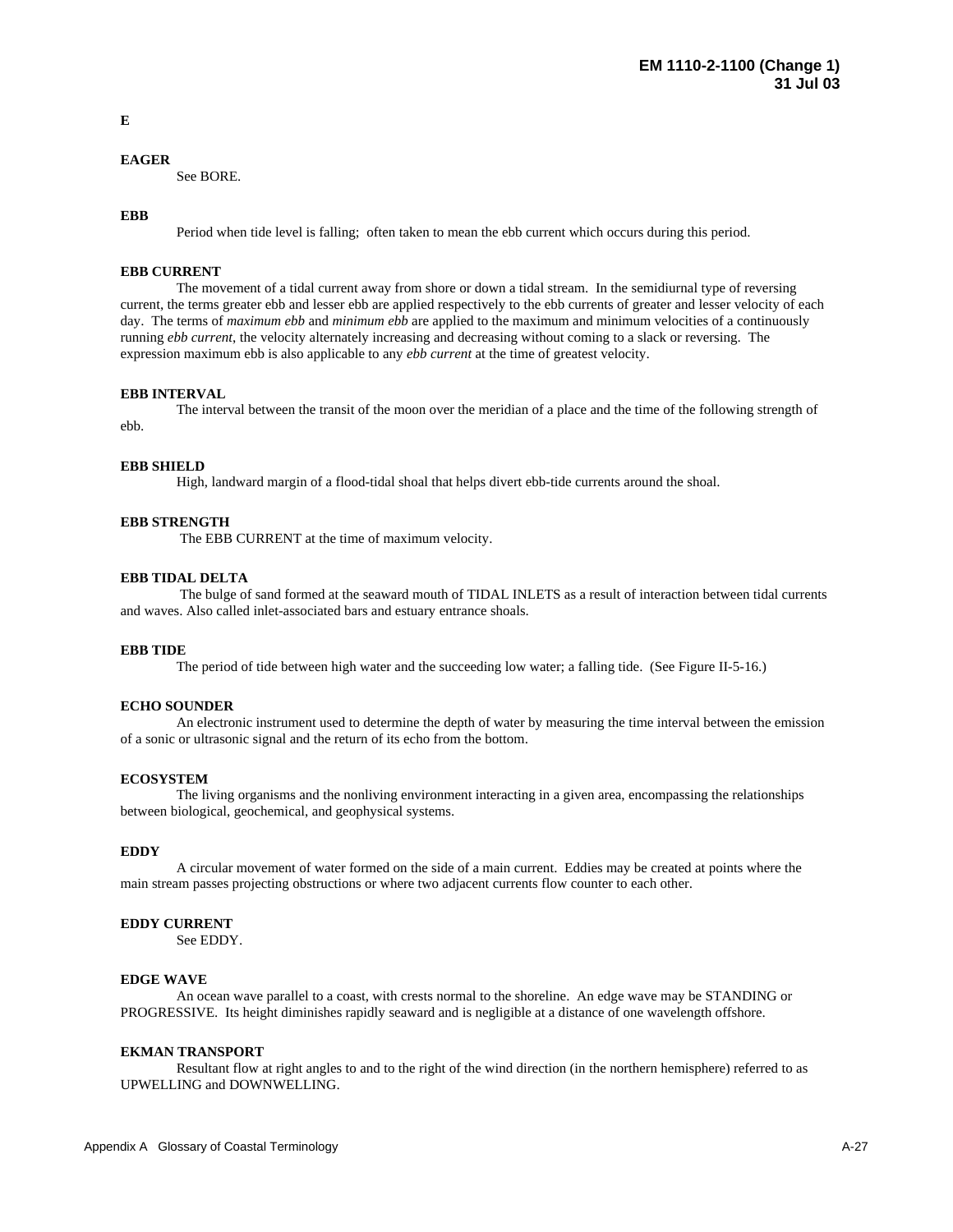# **ELEVATION**

The vertical distance from mean sea level or other established datum plane to a point on the earth's surface; height above sea level. Although sea floor elevation below msl should be marked as a negative value, many charts show positive numerals for water depth.

## **EL NIÑO**

Warm equatorial water which flows southward along the coast of Peru and Ecuador during February and March of certain years. It is caused by poleward motions of air and unusual water temperature patterns in the Pacific Ocean, which cause coastal downwelling, leading to the reversal in the normal north-flowing cold coastal currents. During many *El Niño* years, storms, rainfall, and other meteorological phenomena in the Western Hemisphere are measurably different than during non-*El Niño* years.

## **ELUTRIATION**

The process by which a granular material can be sorted into its constituent particle sizes by means of a moving stream of fluid (usually air or water). *Elutriators* are extensively used in studies of sediments for determining Particle size distribution. Under certain circumstances wind, rivers and streams may act as elutriating agents.

## **EMBANKMENT**

Fill material, usually earth or rock, placed with sloping sides and with a length greater than its height. Usually an embankment is wider than a dike.

#### **EMBAYMENT**

An indentation in the shore forming an open bay.

## **EMERGENT COAST**

A coast in which land formerly under water has recently been exposed above sea level, either by uplift of the land or by a drop in sea level.

#### **ENDEMIC**

Native or confined to a specific geographic area.

## **ENERGY COEFFICIENT**

The ratio of the energy in a wave per unit crest length transmitted forward with the wave at a point in shallow water to the energy in a wave per unit crest length transmitted forward with the wave in deep water. On refraction diagrams this is equal to the ratio of the distance between a pair of orthogonals at a selected shallow-water point to the distance between the same pair of orthogonals in deep water. Also the square of the REFRACTION COEFFICIENT.

## **ENTRANCE**

The avenue of access or opening to a navigable channel or inlet.

## **EOLIAN (also AEOLIAN)**

Pertaining to the wind, esp. used with deposits such as loess and dune sand, and sedimentary structures like windformed ripple marks.

## **EOLIAN SANDS**

Sediments of sand size or smaller which have been transported by winds. They may be recognized in marine deposits off desert coasts by the greater angularity of the grains compared with waterborne particles.

## **EQUATORIAL CURRENTS**

(1) Ocean currents flowing westerly near the equator. There are two such currents in both the Atlantic and Pacific Oceans. The one to the north of the equator is called the North Equatorial Current and the one to the south is called the South Equatorial Current. Between these two currents there is an easterly flowing stream known as the Equatorial Countercurrent. (2) Tidal currents occurring semimonthly as a result of the moon being over the equator. At these times the tendency of the moon to produce DIURNAL INEQUALITY in the current is at a minimum.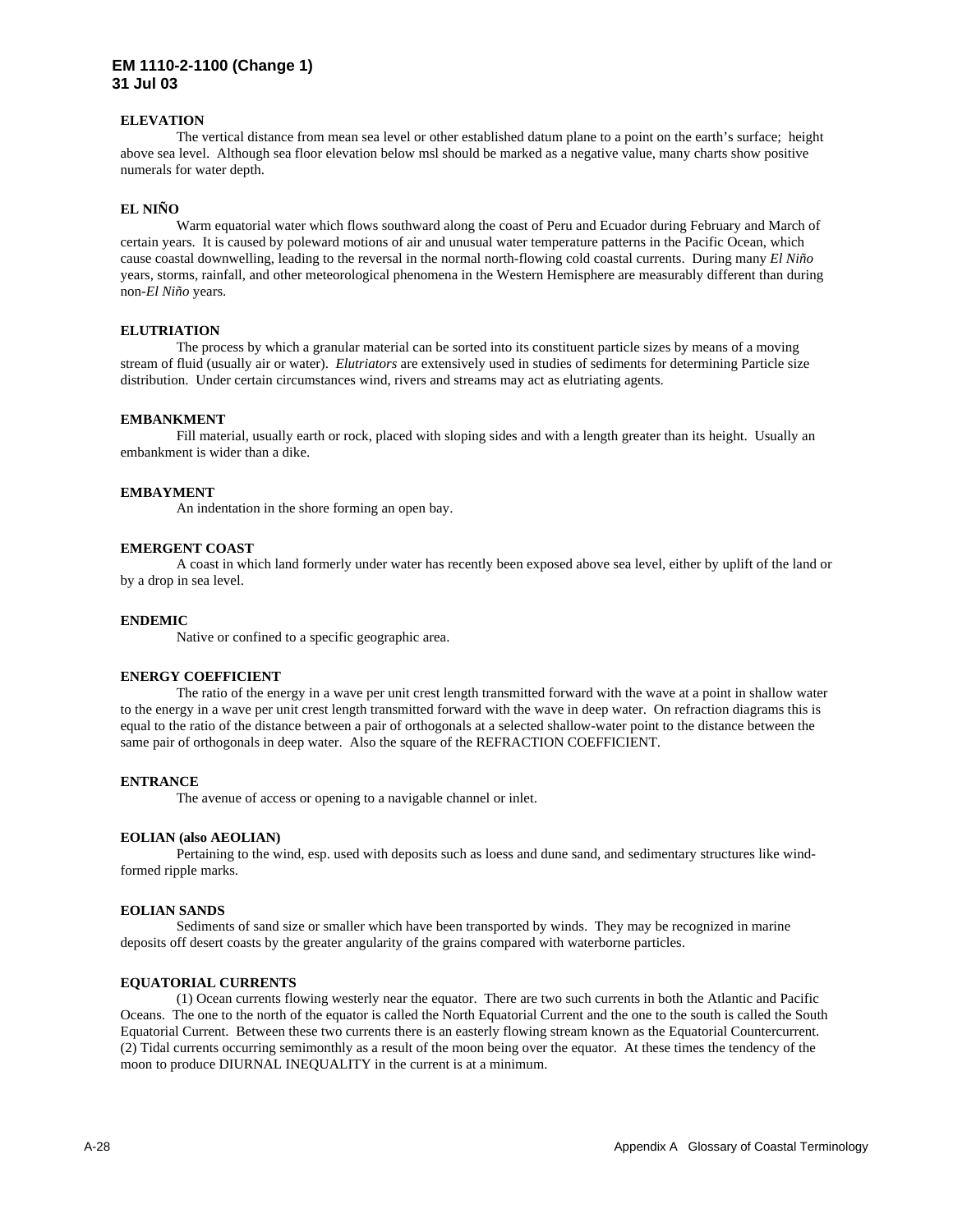# **EQUATORIAL TIDES**

Tides occurring semimonthly as the result of the moon being over the equator. At these times the tendency of the moon to produce a DIURNAL INEQUALITY in the tide is at a minimum.

#### **EROSION**

The wearing away of land by the action of natural forces. On a beach, the carrying away of beach material by wave action, tidal currents, littoral currents, or by deflation.

## **ESCARPMENT**

A more or less continuous line of cliffs or steep slopes facing in one general direction which are caused by erosion or faulting. Also SCARP. (See Figure A-1)

## **ESTUARY**

(1) The part of a river that is affected by tides. (2) The region near a river mouth in which the fresh water of the river mixes with the salt water of the sea and which received both fluvial and littoral sediment influx.

## **EUSTATIC SEA LEVEL CHANGE**

Change in the relative volume of the world's ocean basins and the total amount of ocean water.

# **EYE**

In meteorology, usually the "eye of the storm" (hurricane): the roughly circular area of comparatively light winds and fair weather found at the center of a severe tropical cyclone.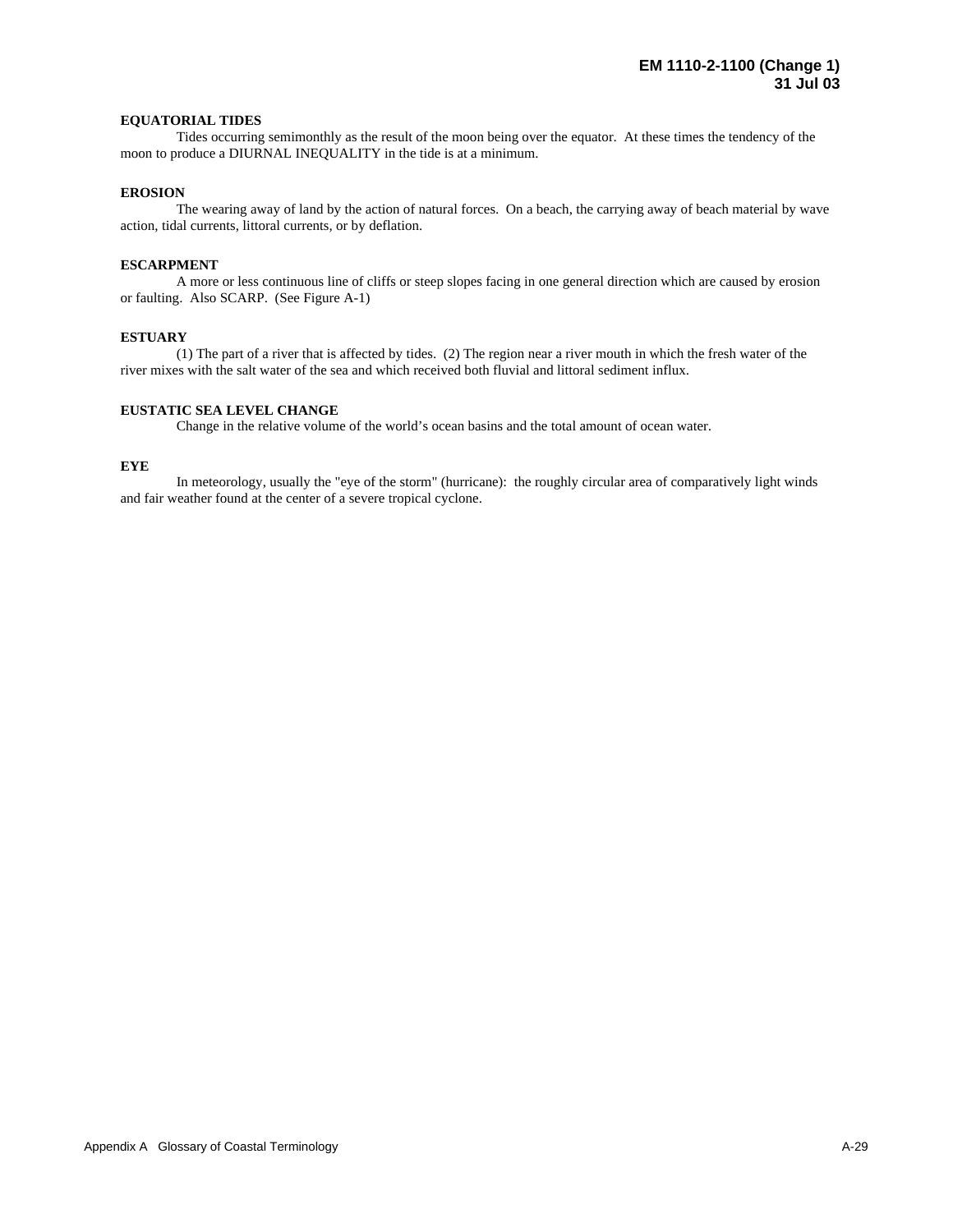# **F**

## **FAIRWAY**

The parts of a waterway that are open and unobstructed for navigation. The main traveled part of a waterway; a marine thoroughfare.

#### **FAR-INFRAGRAVITY**

The frequency band (nominally 0.001 - 0.02 Hz) occupied by SHEAR INSTABILITIES of the longshore current. This band falls both below and in the lower part of the Infragravity band occupied by Infragravity waves.

## **FATHOM**

A unit of measurement used for soundings equal to 1.83 meters (6 feet).

## **FATHOMETER**

The copyrighted trademark for a type of ECHO SOUNDER.

## **FAULT**

A fracture in rock along which there has been an observable amount of displacement. Faults are rarely single planar units; normally they occur as parallel to sub-parallel sets of planes along which movement has taken place to a greater or lesser extent. Such sets are called fault or fracture-zones.

## **FAUNA**

The entire group of animals found in an area.

#### **FEEDER BEACH**

An artificially widened beach serving to nourish downdrift beaches by natural littoral currents or forces.

#### **FEEDER CURRENT**

The currents which flow parallel to shore before converging and forming the neck of a RIP CURRENT.

#### **FEEDER CURRENT**

See CURRENT, FEEDER.

## **FEELING BOTTOM**

The initial action of a deepwater wave, in response to the bottom, upon running into shoal water.

#### **FETCH**

The area in which SEAS are generated by a wind having a fairly constant direction and speed. Sometimes used synonymously with FETCH LENGTH. Also GENERATING AREA.

#### **FETCH LENGTH**

The horizontal distance (in the direction of the wind) over which a wind generates seas or creates a WIND SETUP.

#### **FETCH-LIMITED**

Situation in which wave energy (or wave height) is limited by the size of the wave generation area (fetch).

#### **FILTER**

Intermediate layer, preventing fine materials of an underlayer from being washed through the voids of an upper layer.

#### **FIORD (FJORD)**

A narrow, deep, steep-walled inlet of the sea, usually formed by entrance of the sea into a deep glacial trough.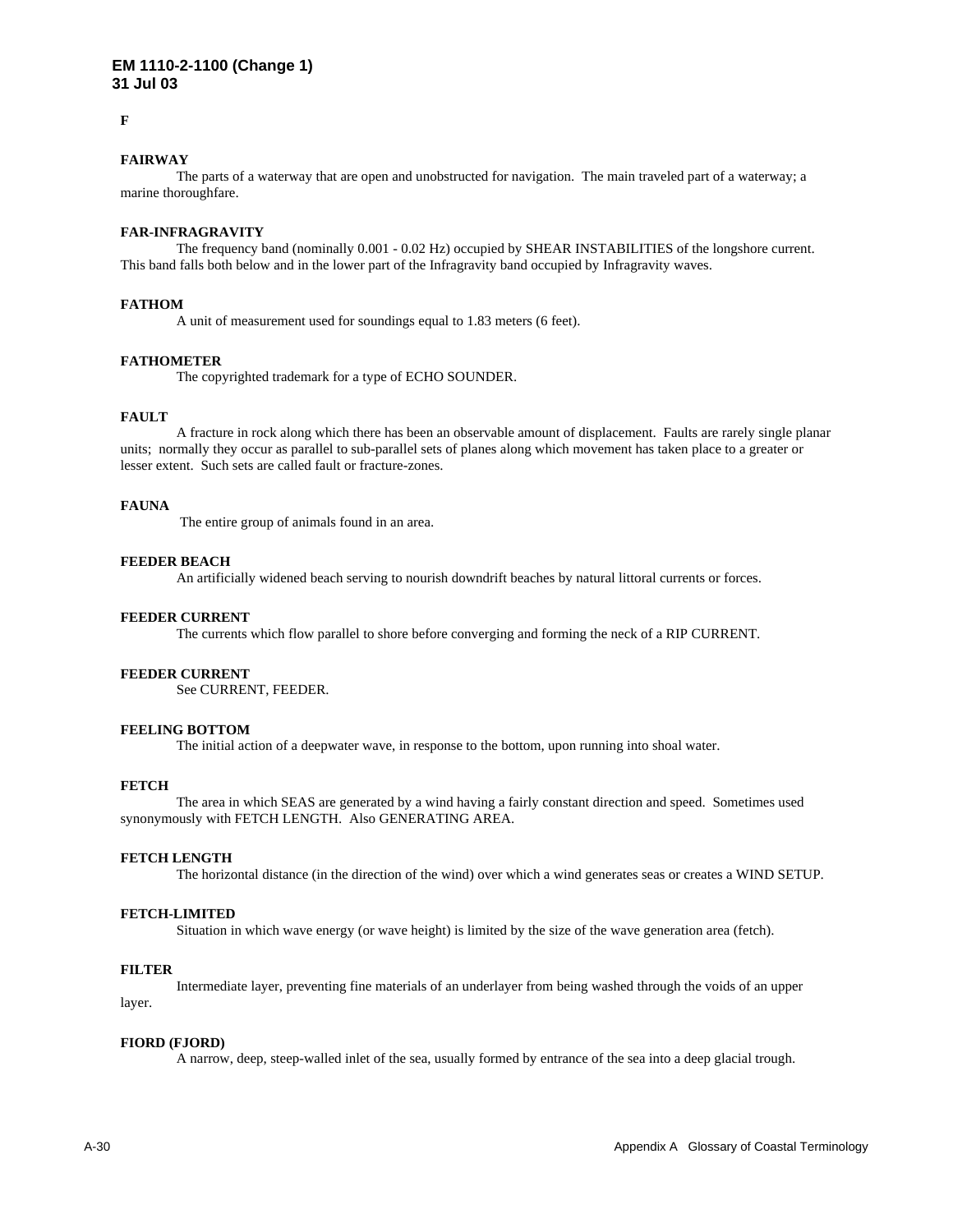# **FIRTH**

A narrow arm of the sea; also, the opening of a river into the sea.

#### **FLOOD**

(1) Period when tide level is rising; often taken to mean the flood current which occurs during this period (2) A flow beyond the carrying capacity of a channel.

# **FLOOD CHANNEL**

Channel located on ebb-tidal shoal that carries the flood tide over the tidal flat into the back bay or lagoon.

## **FLOOD CURRENT**

The movement of a tidal current toward the shore or up a tidal stream. In the semidiurnal type of reversing current, the terms *greater flood* and *lesser flood* are applied respectively to the flood currents of greater and lesser velocity each day. The terms *maximum flood* and *minimum flood* are applied to the maximum and minimum velocities of a flood current the velocity of which alternately increases and decreases without coming to slack or reversing. The expression *maximum flood* is also applicable to any flood current at the time of greatest velocity.

#### **FLOOD GATE**

A gravity outlet fitted with vertically-hinged doors, opening if the inner water level is higher than the outer water level, so that drainage takes place during low water.

## **FLOOD INTERVAL**

The interval between the transit of the moon over the meridian of a place and the time of the following flood.

#### **FLOOD MARK**

Proof of any kind on the shoreline, or on structures like bridge abutments, used to determine the highest level attained by the water surface during the flood (note: the height of the flood mark usually includes the wave run-up).

#### **FLOOD PLAIN**

1) A flat tract of land bordering a river, mainly in its lower reaches, and consisting of ALLUVIUM deposited by the river. It is formed by the sweeping of the meander belts downstream, thus widening the valley, the sides of which may become some kilometers apart. In time of flood, when the river overflows its banks, sediment is deposited along the valley banks and plains. (2) Synonymous with 100-year *floodplain*. The land area susceptible to being inundated by stream derived waters with a 1 percent chance of being equaled or exceeded in any given year.

## **FLOOD RAMP**

Seaward-dipping sand platform dominated by flood-tidal currents, located on ebb-tidal shoal near the opening to the inlet.

#### **FLOOD ROUTING**

The determination of the attenuating effect of storage on a river-flood passing through a valley by reason of a feature acting as control (e.g. a reservoir with a spillway capacity less than the flood inflow, or the widening or narrowing of a valley).

## **FLOOD TIDAL DELTA**

The bulge of sand formed at the landward mouth of TIDAL INLETS as a result of flow expansion.

#### **FLOOD TIDE**

The period of tide between low water and the succeeding high water; a rising tide. (See Figure II-5-16.)

#### **FLOOD WALL, SPLASH WALL**

Wall, retired from the seaward edge of the seawall crest, to prevent water from flowing onto the land behind.

## **FLORA**

The entire group of plants found in an area.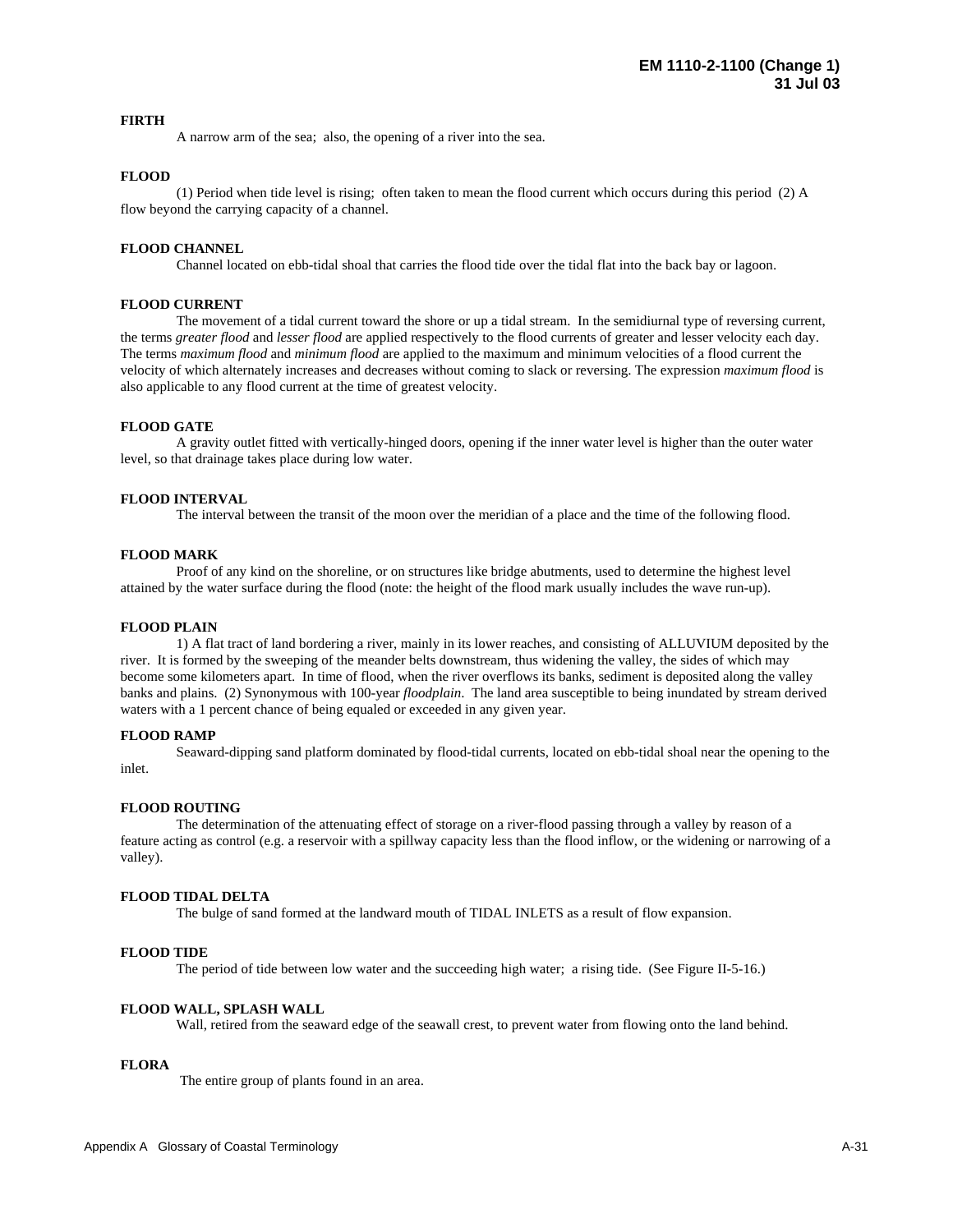# **FLUVIAL**

Of or pertaining to rivers; produced by the action of a river or stream (e.g., *fluvial* sediment).

#### **FLUSHING TIME**

The time required to replace all the water in an ESTUARY, HARBOR, etc., by action of current and tide.

## **FOAM LINE**

(1) The front of a wave as it advances shoreward, after it has broken. (2) Lines of foam such as those which move around the head of a RIP.

#### **FOLLOWING WIND**

Generally, the same as a tailwind; in wave forecasting, wind blowing in the direction of ocean-wave advance.

#### **FOREDUNE**

The front DUNE immediately behind the backshore.

## **FORERUNNER**

Low, long-period ocean SWELL which commonly precedes the main swell from a distant storm, especially a tropical cyclone.

#### **FORESHORE**

The part of the shore, lying between the crest of the seaward berm (or upper limit of wave wash at high tide) and the ordinary low-water mark, that is ordinarily traversed by the uprush and backrush of the waves as the tides rise and fall. See BEACH FACE. (See Figure A-1)

#### **FORE REEF**

The seaward side of a REEF (usually coral); in places a steep slope covered with reef talus.

#### **FORWARD SPEED (hurricane)**

Rate of movement (propagation) of the hurricane eye in meters per second, knots, or miles per hour.

### **FREEBOARD**

At a given time, the vertical distance between the water level and the top of the structure. On a ship, the distance from the waterline to main deck or gunwale.

#### **FRINGING ISLANDS**

A series of islands that fringe, or mask, a mainland coast often known as BARRIER ISLANDS. The waters landward of such islands are sometimes treated as high seas enclaves or as inland waters.

#### **FRINGING REEF**

A coral REEF attached directly to an insular or continental shore. There may be a shallow channel or lagoon between the reef and the adjacent mainland.

## **FRONT OF THE FETCH**

In wave forecasting, the end of the generating area toward which the wind is blowing.

## **FROUDE NUMBER**

The dimensionless ratio of the inertial force to the force of gravity for a given fluid flow. It may be given as  $F_r = V$ /Lg where V is a characteristic velocity, L is a characteristic length, and g the acceleration of gravity - or as the square root of this number.

# **FULLY-DEVELOPED SEA**

The waves that form when wind blows for a sufficient period of time across the open ocean. The waves of a *fully developed sea* have the maximum height possible for a given wind speed, FETCH and duration of wind.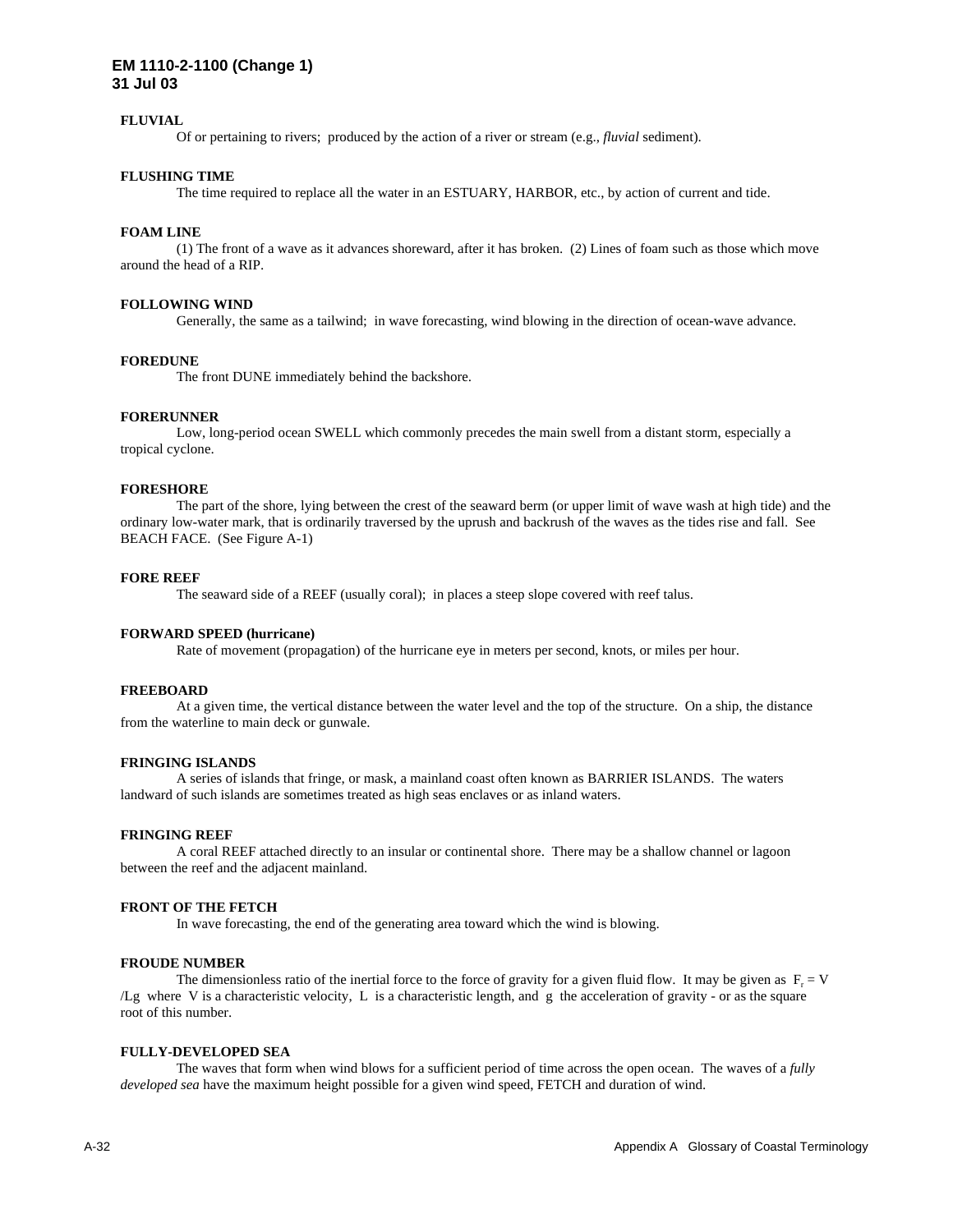# **GABION**

(1) Steel wire-mesh basket to hold stones or crushed rock to protect a bank or bottom from erosion. (2) Structures composed of masses of rocks, rubble or masonry held tightly together usually by wire mesh so as to form blocks or walls. Sometimes used on heavy erosion areas to retard wave action or as a foundation for BREAKWATERS or JETTIES.

# **GALE**

A wind between a strong breeze and a storm. A continuous wind blowing in degrees of moderate, fresh, strong, or whole *gale* and varying in velocity from 28 to 47 nautical miles per hour (see BEAUFORT SCALE).

#### **GAUGE (GAGE)**

Instrument for measuring the water level relative to a datum or for measuring other parameters.

## **GENERATING AREA**

In wave forecasting, the continuous area of water surface over which the wind blows in nearly a constant direction. Sometimes used synonymously with FETCH LENGTH. Also FETCH.

### **GEOGRAPHICAL INFORMATION SYSTEM (GIS)**

Database of information which is geographically referenced, usually with an associated visualization system.

## **GEOGRAPHIC MILE**

Unit of linear measure equal to one minute of latitude at the equator. See NAUTICAL MILE.

#### **GEOMETRIC MEAN DIAMETER**

The diameter equivalent of the arithmetic mean of the logarithmic frequency distribution. In the analysis of beach sands, it is taken as that grain diameter determined graphically by the intersection of a straight line through selected boundary sizes, (generally points on the distribution curve where 16 and 84 percent of the sample is coarser by weight) and a vertical line through the median diameter of the sample.

# **GEOMETRIC SHADOW**

In wave diffraction theory, the area outlined by drawing straight lines paralleling the direction of wave approach through the extremities of a protective structure. It differs from the actual protected area to the extent that the diffraction and refraction effects modify the wave pattern.

## **GEOMORPHOLOGY**

(1) That branch of physical geography which deals with the form of the Earth, the general configuration of its surface, the distribution of the land, water, etc. (2) The investigation of the history of geologic changes through the interpretation of topographic forms.

### **GEOPHYSICS**

The study of the physical characteristics and properties of the earth, usually employing quantitative physical methods.

#### **GEOTEXTILE**

A synthetic fabric which may be woven or non-woven used as a filter.

#### **GLACIER**

A large body of ice moving slowly down a slope of valley or spreading outward on a land surface (e.g., Greenland, Antarctica) and surviving from year to year.

## **GLACIO-ISOSTACY**

The state of hydrostatic equilibrium of the earth's crust as influenced by the weight of glacier ice.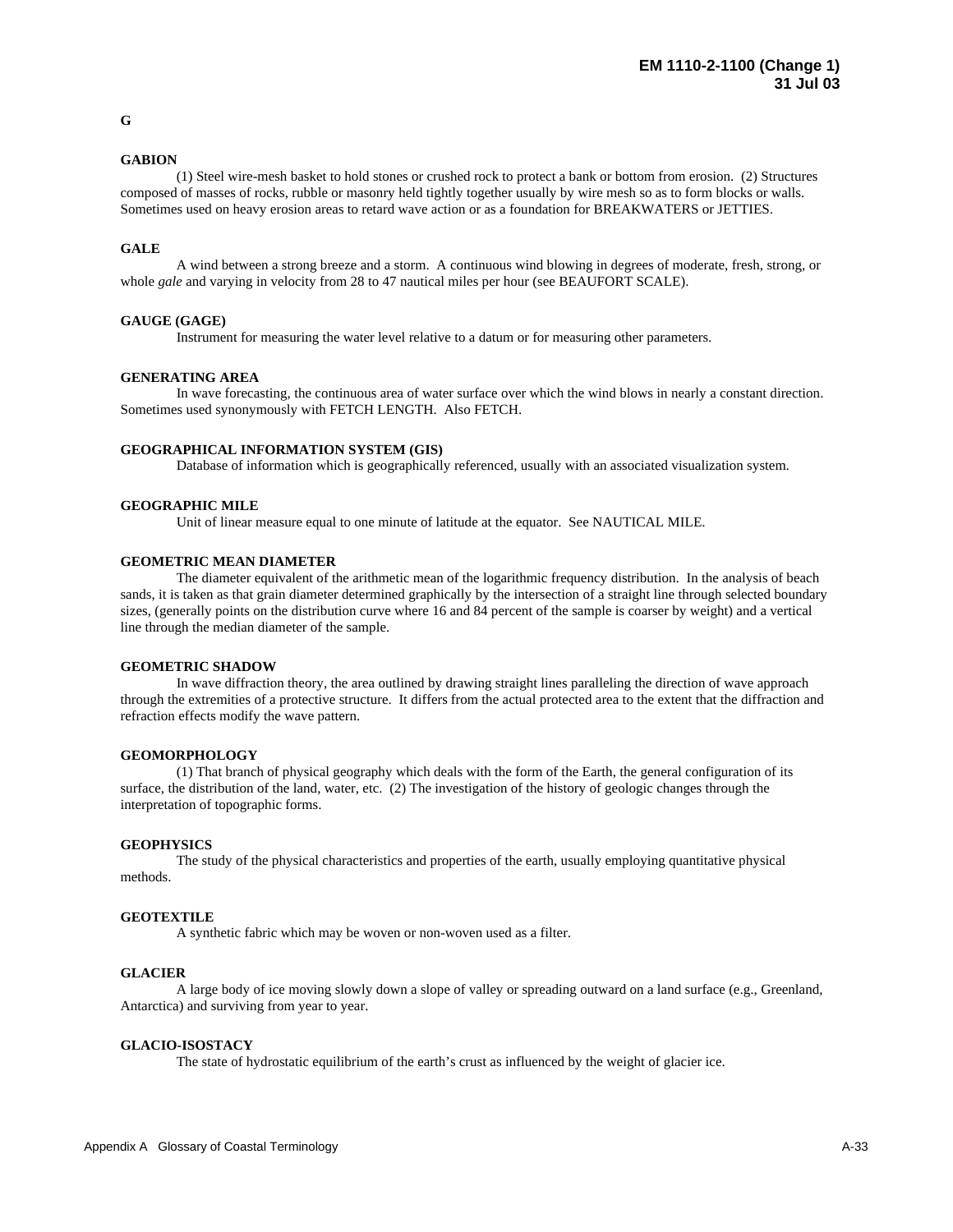## **GLOBAL POSITIONING SYSTEM (GPS)**

A navigational and positioning system developed by the U.S. Department of Defense, by which the location of a position on or above the Earth can be determined by a special receiver at that point interpreting signals received simultaneously from several of a constellation of special satellites.

## **GORGE**

(1) The deepest portion of an inlet, the THROAT. (2) A narrow, deep valley with nearly vertical rock walls.

#### **GRADED BEDDING**

An arrangement of particle sizes within a single bed, with coarse grains at the bottom of the bed and progressively finer grains toward the top of the bed.

## **GRADIENT**

(1) A measure of slope (soil- or water-surface) in meters of rise or fall per meter of horizontal distance. (2) More general, a change of a value per unit of distance, e.g. the *gradient* in longshore transport causes erosion or accretion. (3) With reference to winds or currents, the rate of increase or decrease in speed, usually in the vertical; or the curve that represents this rate.

#### **GRADING**

Distribution, with regard to size or weight, of individual stones within a bulk volume; heavy, light and fine grading are distinguished.

## **GRADUAL CLOSURE METHOD**

Method in which the final closure gap in a dam is closed gradually either by the vertical or horizontal closure method; this in contradiction with a sudden closure.

## **GRANULAR FILTER**

Band of granular material which is incorporated in an embankment, dam, dike, or bottom protection and is graded so as to allow seepage to flow across or down the filter zone without causing the migration of the material adjacent to the filter.

# **GRAVEL**

Unconsolidated natural accumulation of rounded rock fragments coarser than sand but finer than pebbles (2-4 mm diameter).

## **GRAVITY WAVE**

A wave whose velocity of propagation is controlled primarily by gravity. Water waves more than 5 cm long are considered gravity waves. Waves longer than 2.5 cm and shorter than 5 cm are in an indeterminate zone between CAPILLARY and GRAVITY WAVES. See RIPPLE.

#### **GROIN (British, GROYNE)**

Narrow, roughly shore-normal structure built to reduce longshore currents, and/or to trap and retain littoral material. Most groins are of timber or rock and extend from a SEAWALL, or the backshore, well onto the foreshore and rarely even further offshore. See T-GROIN, PERMEABLE GROIN, IMPERMEABLE GROIN.

# **GROIN BAY**

The beach compartment between two groins.

#### **GROIN SYSTEM**

A series of groins acting together to protect a section of beach. Commonly called a GROIN field.

## **GULF**

A relatively large portion of the ocean or sea extending far into land; the largest of various forms of inlets of the sea (e.g., Gulf of Mexico, Gulf of Aqaba).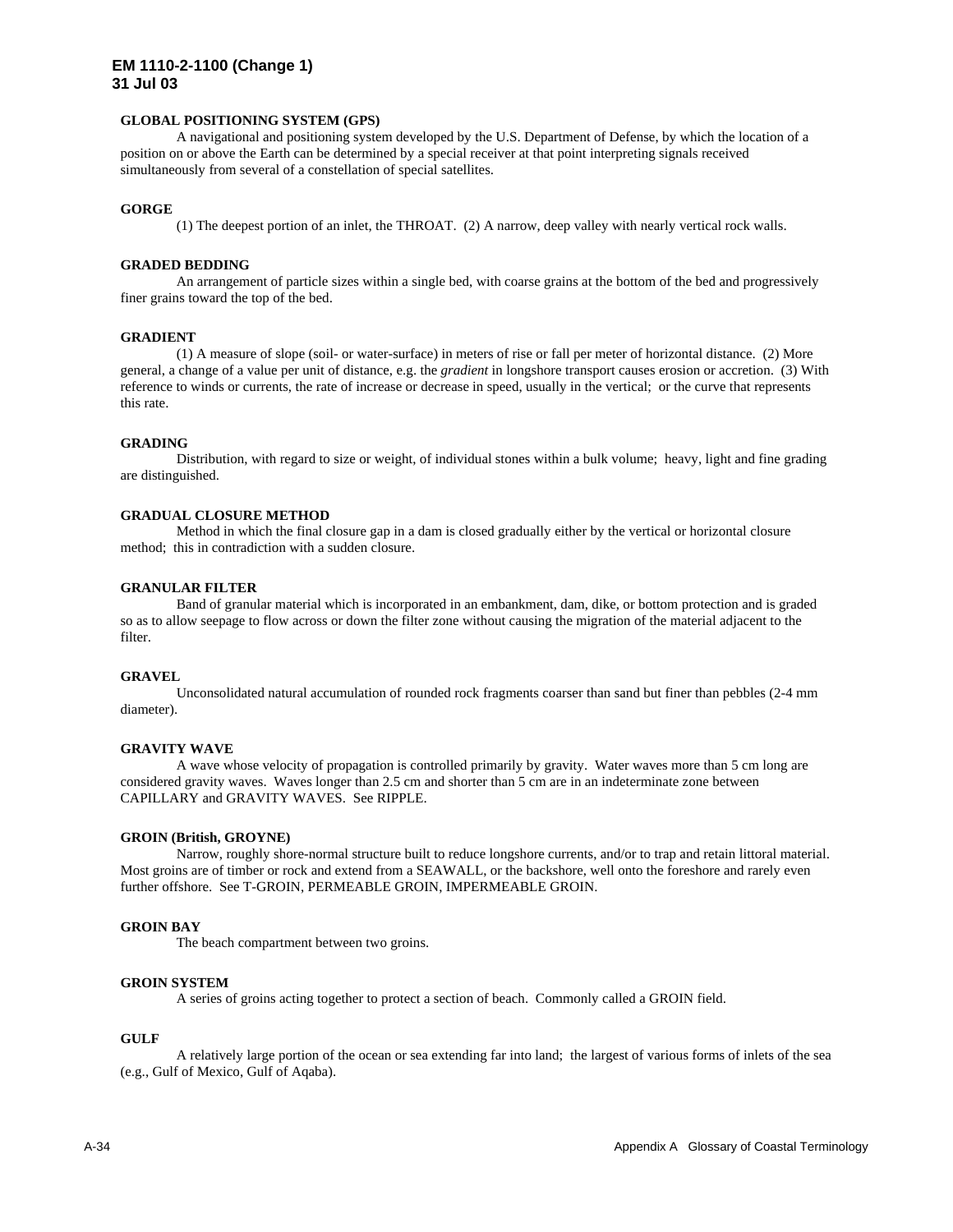# **GUT**

A tidal stream connecting two larger waterways.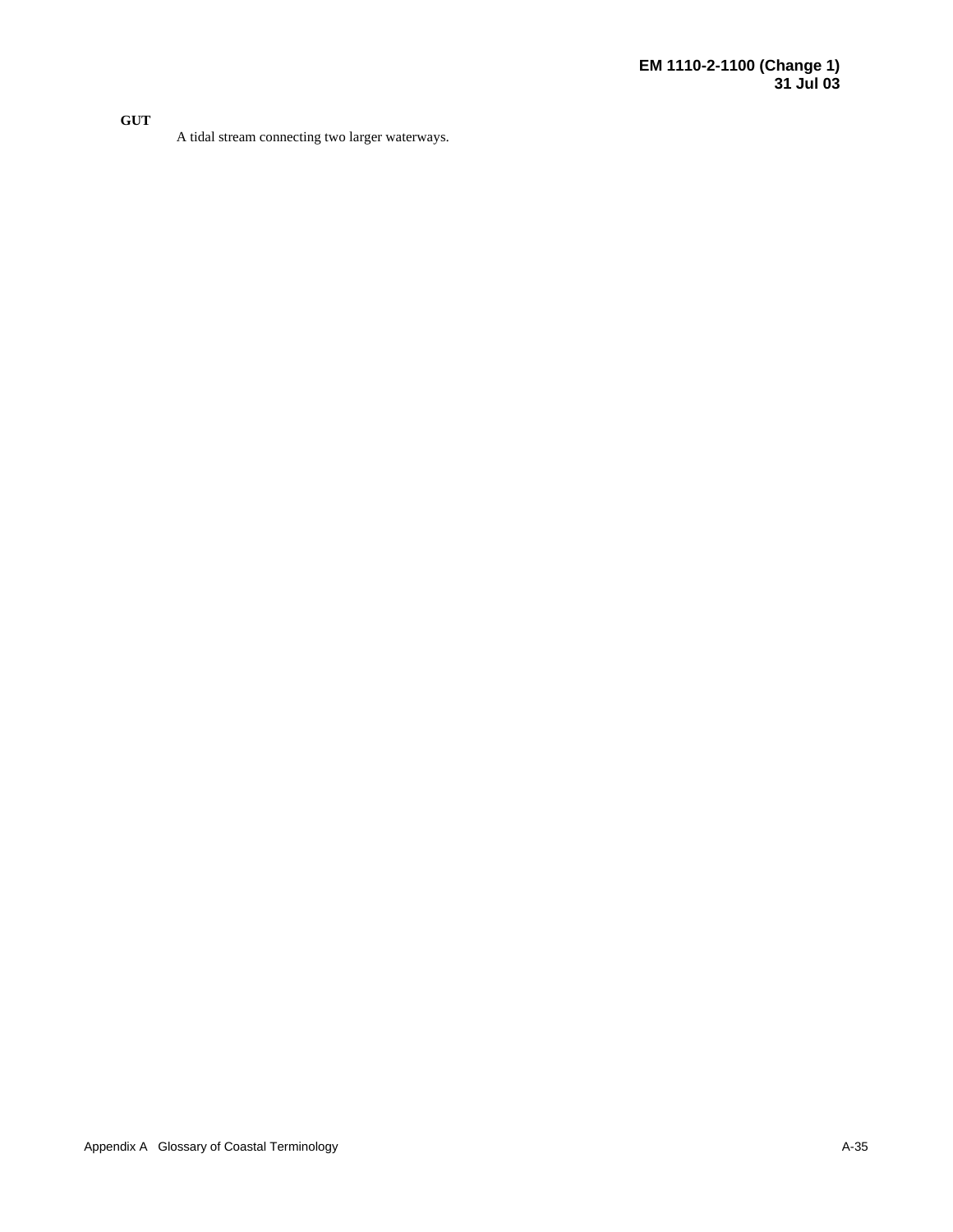# **H**

## **HALCOCLINE**

A zone in which salinity changes rapidly.

## **HALF-TIDE LEVEL**

A plane midway between MEAN HIGH WATER and MEAN LOW WATER, also called MEAN TIDE LEVEL.

## **HARBOR (British, HARBOUR)**

Any protected water area affording a place of safety for vessels. See also PORT. A harbor may be natural or man-made.

## **HARBOR OSCILLATION (HARBOR SURGING)**

The nontidal vertical water movement in a harbor or bay. Usually the vertical motions are low; but when oscillations are excited by a tsunami or storm surge, they may be quite large. Variable winds, air oscillations, or surf beat also may cause oscillations. See SEICHE.

#### **HARD DEFENSES**

General term applied to impermeable coastal defense structures of concrete, timber, steel, masonry, etc, which reflect a high proportion of incident wave energy.

## **HEAD OF RIP**

The part of a rip current that has widened out seaward of the breakers. See also CURRENT, RIP; CURRENT, FEEDER; and NECK (RIP).

#### **HEADLAND (HEAD)**

(1) A comparatively high promontory with either a CLIFF or steep face extending out into a body of water, such as a sea or lake. An unnamed HEAD is usually called a *headland*. (2) The section of RIP CURRENT which has widened out seaward of the BREAKERS, also called HEAD OF RIP. (3) Seaward end of BREAKWATER or dam.

# **HEADWATER LEVEL**

The level of water in the reservoir.

### **HEAVE**

(1) The vertical rise or fall of the waves or the sea. (2) The translational movement of a craft parallel to its vertical axis. (3) The net transport of a floating body resulting from wave action.

# **HIGH SEAS**

This term, in municipal and international law, denotes the continuous body of salt water in the world that is navigable in its character and that lies outside territorial waters and maritime belts of the various countries.

## **HIGH TIDE, HIGH WATER (HW)**

The maximum elevation reached by each rising tide. See TIDE. (See Figure II-5-16.)

## **HIGH WATER (HW)**

Maximum height reached by a rising tide. The height may be solely due to the periodic tidal forces or it may have superimposed upon it the effects of prevailing meteorological conditions. Nontechnically, also called the HIGH TIDE.

#### **HIGH WATER LINE**

In strictness, the intersection of the plane of mean high water with the shore. The shoreline delineated on the nautical charts of the National Ocean Service is an approximation of the high water line. For specific occurrences, the highest elevation on the shore reached during a storm or rising tide, including meteorological effects.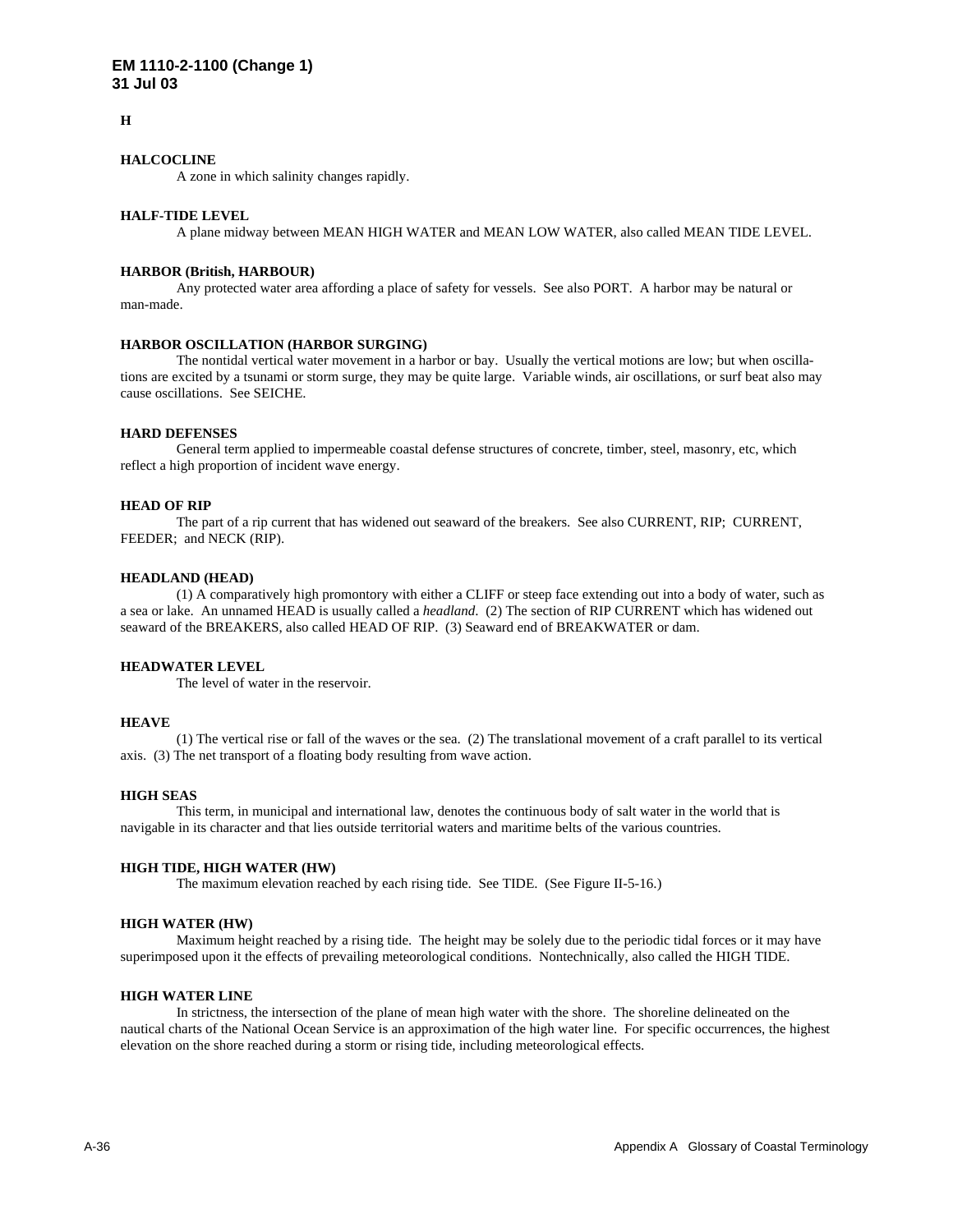# **HIGH WATER MARK**

A reference mark on a structure or natural object, indicating the maximum stage of tide or flood.

## **HIGH WATER OF ORDINARY SPRING TIDES (HWOST)**

A tidal datum appearing in some British publications, based on high water of ordinary spring tides.

## **HIGHER HIGH WATER (HHW)**

The higher of the two high waters of any tidal day. The single high water occurring daily during periods when the tide is diurnal is considered to be a higher high water. (See Figure II-5-16.)

#### **HIGHER LOW WATER (HLW)**

The higher of two low waters of any tidal day. (See Figure II-5-16.)

## **HIGHEST ASTRONOMICAL TIDE (HAT)**

The highest level of water which can be predicted to occur under any combination of astronomical conditions. This level may not be reached every year.

#### **HINDCASTING**

In wave prediction, the retrospective forecasting of waves using measured wind information.

#### **HINTERLAND**

The region lying inland from the coast. Also the inland area served by a port.

## **HISTORIC EVENT ANALYSIS**

Extreme analysis based on hindcasting typically ten events over a period of 100 years.

## **HOLOCENE**

An epoch of the QUATERNARY period, from the end of the PLEISTOCENE, about 8,000 years ago, to the present time. Syn: Recent.

#### **HOMOPYCNAL FLOW**

A condition in which the outflow jet from a river or coastal inlet and the water in the receiving basin are of the same density or are vertically mixed.

#### **HOOK**

A spit or narrow cape of sand or gravel which turns landward at the outer end; a RECURVED SPIT.

### **HOPPER DREDGE**

Self-propelled floating plant which is capable of dredging material, storing it onboard, and transporting and placing the material at a specified disposal site. Often used to dredge inlets and then deposit the material along the open coast or offshore.

#### **HORIZONTAL CLOSURE METHOD**

Construction of a dam by dumping the materials from one or both banks, thus constricting the channel progressively laterally until the dam is closed. This method is also known as end dumping and point tipping

## **HURRICANE**

An intense tropical cyclone in which winds tend to spiral inward toward a core of low pressure, with maximum surface wind velocities that equal or exceed 33.5 m/sec (75 mph or 65 knots) for several minutes or longer at some points. TROPICAL STORM is the term applied if maximum winds are less than 33.5 m/sec but greater than a whole gale (63 mph or 55 knots). Term is used in the Atlantic, Gulf of Mexico, and eastern Pacific.

# **HURRICANE PATH or TRACK**

Line of movement (propagation) of the eye through an area.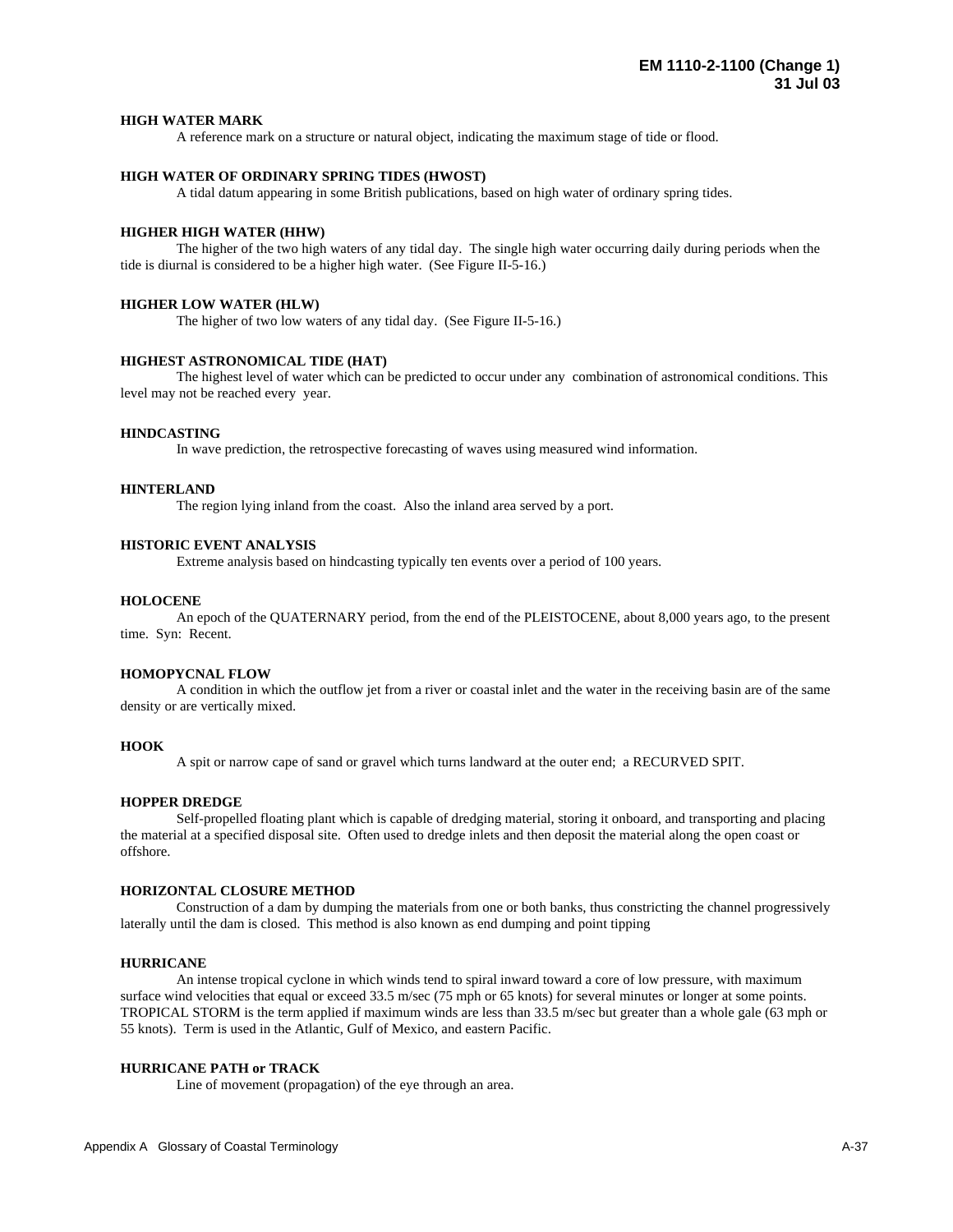## **HURRICANE STAGE HYDROGRAPH**

A continuous graph representing water level stages that would be recorded in a gage well located at a specified point of interest during the passage of a particular hurricane, assuming that effects of relatively short-period waves are eliminated from the record by damping features of the gage well. Unless specifically excluded and separately accounted for, hurricane surge hydrographs are assumed to include effects of astronomical tides, barometric pressure differences, and all other factors that influence water level stages within a properly designed gage well located at a specified point.

#### **HURRICANE WIND PATTERN or ISOVEL PATTERN**

An actual or graphical representation of near-surface wind velocities covering the entire area of a hurricane at a particular instant. Isovels are lines connecting points of simultaneous equal wind velocities, usually referenced 9 meters (30 feet) above the surface, in meters per second, knots, or meters per hour; wind directions at various points are indicated by arrows or deflection angles on the isovel charts. Isovel charts are usually prepared at each hour during a hurricane, but for each half hour during critical periods.

### **HYDRAULIC DREDGE**

Floating or (occasionally) truck-based plant which lifts the material through a suction pipe. It requires dilution water for material pickup, lift, and transportation. Often used to renourish beaches when material is pumped onto the shore from an offshore sand source.

### **HYDRAULIC RADIUS**

Quotient of the wetted cross-sectional area and the wetted perimeter.

#### **HYDRAULICALLY EQUIVALENT GRAINS**

Sedimentary particles that settle at the same rate under the same conditions.

## **HYDROGRAPHY**

(1) The description and study of seas, lakes, rivers and other waters. (2) The science of locating aids and dangers to navigation. (3) The description of physical properties of the waters of a region.

## **HYDROGRAPHIC PRESSURE**

The pressure exerted by water at any given point in a body of water at rest.

## **HYPOPYCNAL FLOW**

Outflow from a river or coastal inlet in which a wedge of less dense water flows over the denser sea water.

#### **HYPOTHETICAL HURRICANE ("HYPOHURRICANE")**

A representation of a hurricane, with specified characteristics, that is assumed to occur in a particular study area, following a specified path and timing sequence.

TRANSPOSED--A hypohurricane based on the storm transposition principle, assumed to have wind patterns and other characteristics basically comparable to a specified hurricane of record, but transposed to follow a new path to serve as a basis for computing a hurricane surge hydrograph that would be expected at a selected point. Moderate adjustments in timing or rate of forward movement may also be made, if these are compatible with meteorological considerations and study objectives.

HYPOHURRICANE BASED ON GENERALIZED PARAMETERS--Hypohurricane estimates based on various logical combinations of hurricane characteristics used in estimating hurricane surge magnitudes corresponding to a range of probabilities and potentialities. The STANDARD PROJECT HURRICANE is most commonly used for this purpose, but estimates corresponding to more severe or less severe assumptions are important in some project investigations.

STANDARD PROJECT HURRICANE (SPH)--A hypothetical hurricane intended to represent the most severe combination of hurricane parameters that is reasonably characteristic of a specified region, excluding extremely rare combinations. It is further assumed that the SPH would approach a given project site from such direction, and at such rate of movement, to produce the highest HURRICANE SURGE HYDROGRAPH, considering pertinent hydraulic characteristics of the area. Based on this concept, and on extensive meteorological studies and probability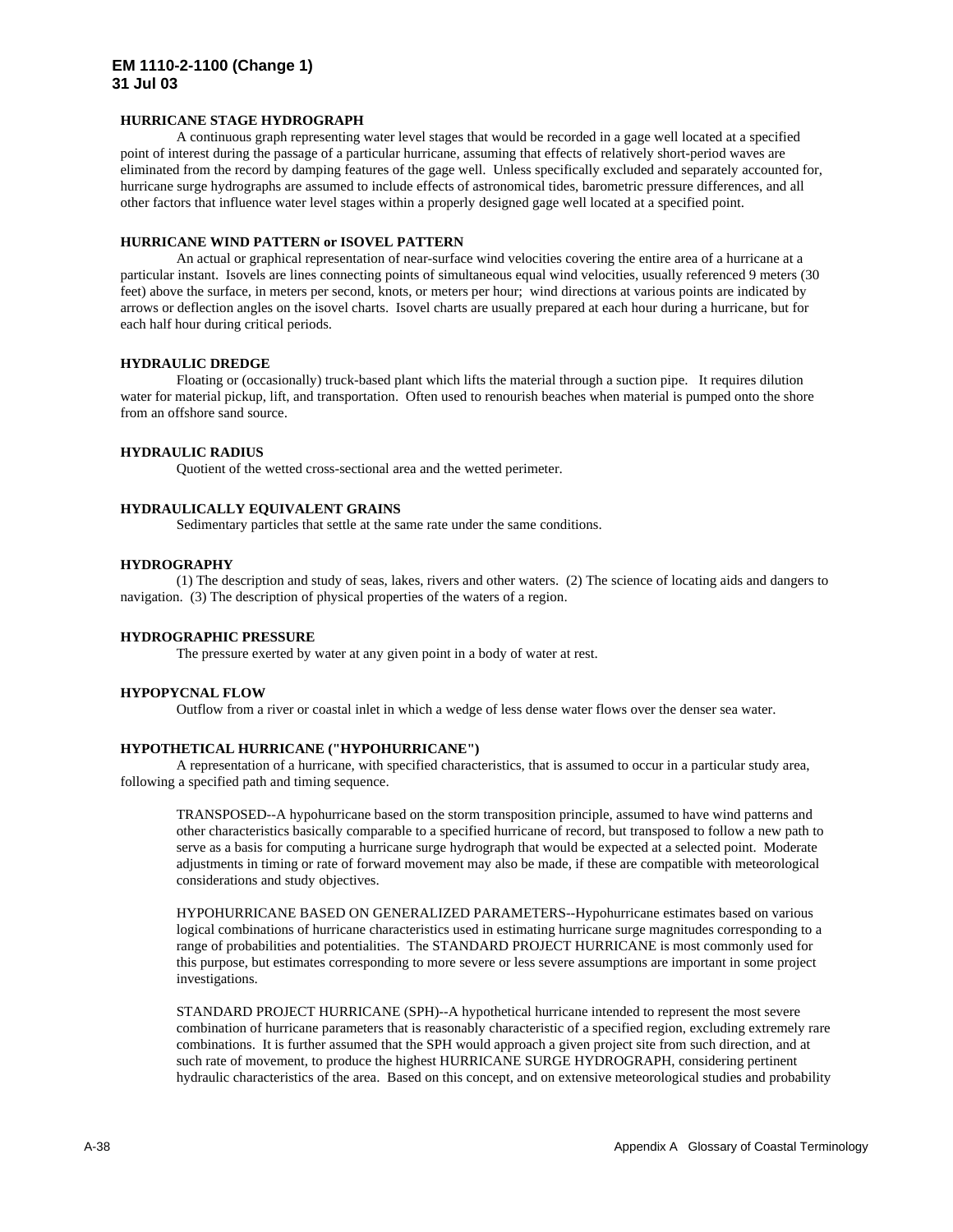analyses, a tabulation of "Standard Project Hurricane Index Characteristics" mutually agreed upon by representatives of the U. S. Weather Service and the Corps of Engineers, is available.

PROBABLE MAXIMUM HURRICANE--A hypohurricane that might result from the most severe combination of hurricane parameters that is considered reasonably possible in the region involved, if the hurricane should approach the point under study along a critical path and at optimum rate of movement. This estimate is substantially more severe than the SPH criteria.

DESIGN HURRICANE--A representation of a hurricane with specified characteristics that would produce HURRICANE SURGE HYDROGRAPHS and coincident wave effects at various key locations along a proposed project alinement. It governs the project design after economics and other factors have been duly considered. The design hurricane may be more or less severe than the SPH, depending on economics, risk, and local considerations.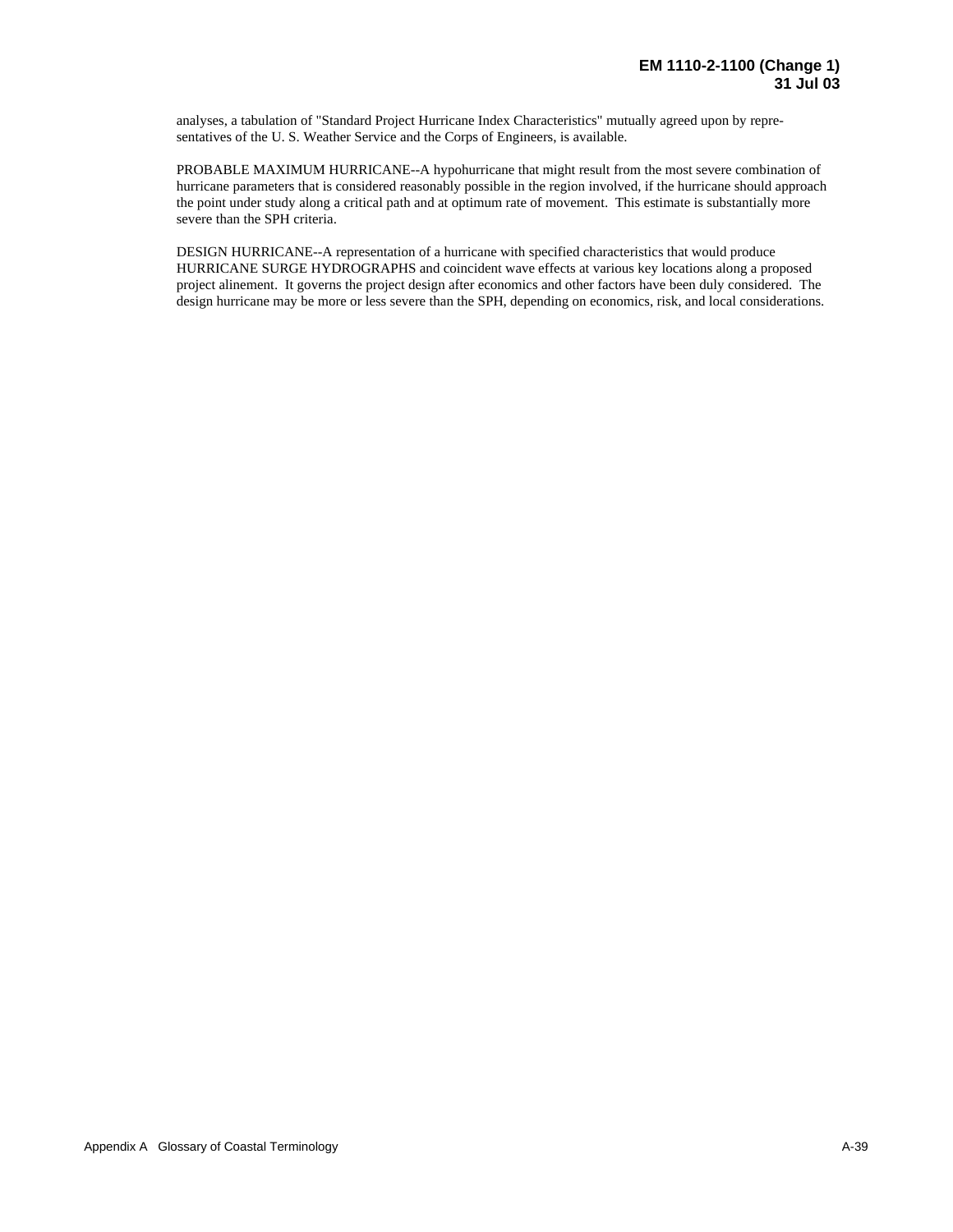# **I**

#### **ICE AGE**

A loosely-used synonym of glacial epoch, or time of extensive glacial activity; specifically of the latest period of widespread continental glaciers, the PLEISTOCENE Epoch.

### **ICE FRONT**

The floating vertical cliff forming the seaward edge of an ICE SHELF or other glacier that enters the sea.

## **ICE SHELF**

A extensive sheet of ice which is attached to the land along one side but most of which is afloat and bounded on the seaward side by a steep cliff (ICE FRONT) rising 2 tp 50+ m above sea level. Common along polar coasts (Antarctica, Greenland), and generally of great breadth and sometimes extending tens or hundreds of km seaward from the continental coastline.

### **IMPERMEABLE GROIN**

A GROIN constructed such that sand cannot pass through the structure (but sand may still move over or around it).

#### **INCIDENT WAVE**

Wave moving landward.

# **INDIAN SPRING LOW WATER**

The approximate level of the mean of lower low waters at spring tides, used principally in the Indian Ocean and along the east coast of Asia. Also INDIAN TIDE PLANE.

### **INDIAN TIDE PLANE**

The datum of INDIAN SPRING LOW WATER.

#### **INFRAGRAVITY WAVE**

Long waves with periods of 30 seconds to several minutes.

#### **INLAND WATERS**

Waters landward of the baseline (COASTLINE) from which the marginal seas are measured and over which complete sovereignty is exercised. Also known as "internal waters."

### **INLET**

(1) A short, narrow waterway connecting a bay, lagoon, or similar body of water with a large parent body of water. (2) An arm of the sea (or other body of water) that is long compared to its width and may extend a considerable distance inland. See also TIDAL INLET.

## **INLET GORGE**

Generally, the deepest region of an inlet channel.

## **INSHORE (ZONE)**

In beach terminology, the zone of variable width extending from the LOW WATER LINE through the BREAKER ZONE. Also SHOREFACE. (See Figure A-1)

#### **INSHORE CURRENT**

Any current in or landward of the BREAKER ZONE.

#### **INSULAR SHELF**

The zone surrounding an island extending from the LOW WATER LINE to the depth (usually about 183 m; 100 fathoms) where there is a marked or rather steep descent toward the great depths.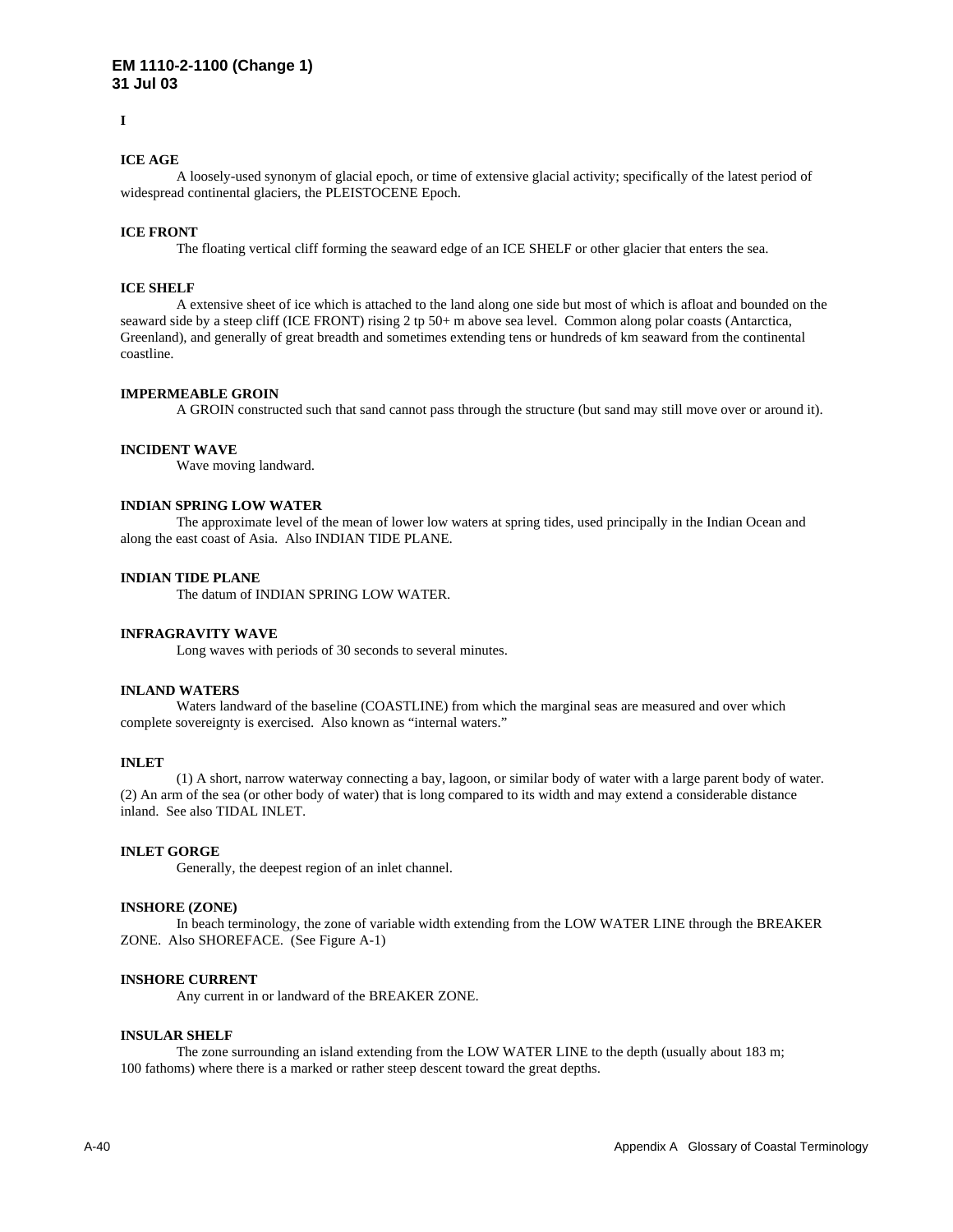# **INTERNAL WAVES**

Waves that occur within a fluid whose density changes with depth, either abruptly at a sharp surface of discontinuity (an interface), or gradually. Their amplitude is greatest at the density discontinuity or, in the case of a gradual density change, somewhere in the interior of the fluid and not at the free upper surface where the surface waves have their maximum amplitude.

### **INTERTIDAL**

The zone between the high and low water tides.

## **IRREGULAR WAVES**

Waves with random wave periods (and in practice, also heights), which are typical for natural wind-induced waves.

#### **IRROTATIONAL WAVE**

A wave with fluid particles that do not revolve around an axis through their centers, although the particles themselves may travel in circular or nearly circular orbits. Irrotational waves may be PROGRESSIVE, STANDING, OSCILLATORY, or TRANSLATORY. For example, the Airy, Stokes, cnoidal, and solitary wave theories describe irrotational waves. Compare TROCHOIDAL WAVE.

## **ISOBATH**

A contour line connecting points of equal water depths on a CHART.

## **ISOPACHYTE**

Line connecting points on the seabed with an equal depth of sediment.

# **ISOVEL PATTERN**

See HURRICANE WIND PATTERN.

### **ISTHMUS**

A narrow strip of land, bordered on both sides by water, that connects two larger bodies of land.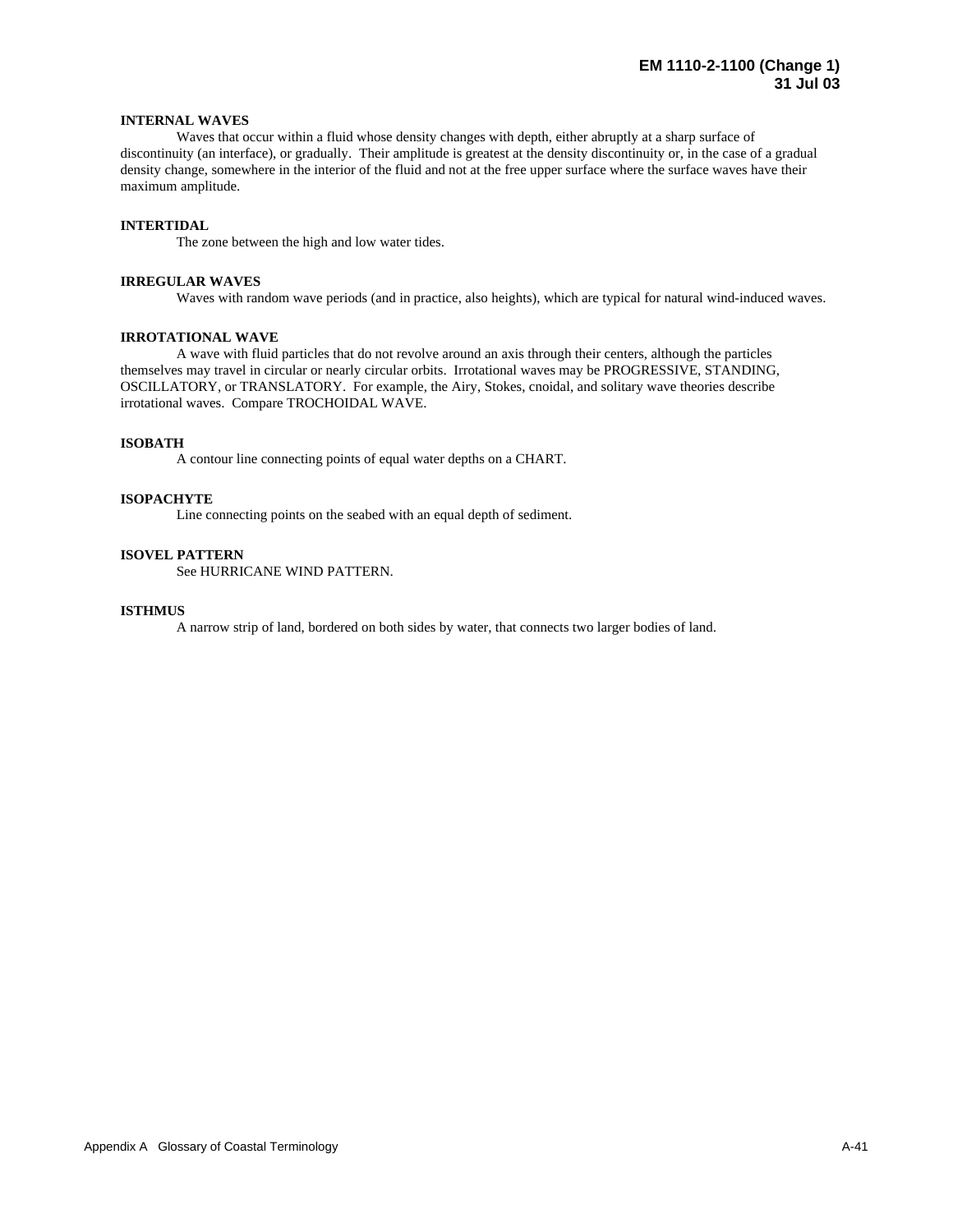# **J**

# **JET**

To place (a pile, slab, or pipe) in the ground by means of a jet of water acting at the lower end.

# **JETTY**

(1) (United States usage) On open seacoasts, a structure extending into a body of water, which is designed to prevent shoaling of a channel by littoral materials and to direct and confine the stream or tidal flow. Jetties are built at the mouths of rivers or tidal inlets to help deepen and stabilize a channel. (2) (British usage) WHARF or PIER. See TRAINING WALL.

## **JOINT PROBABILITY**

The probability of two (or more) things occurring together.

# **JOINT PROBABILITY DENSITY**

Function specifying the joint distribution of two (or more) variables.

## **JOINT RETURN PERIOD**

Average period of time between occurrences of a given joint probability event.

# **JONSWAP SPECTRUM**

Wave spectrum typical of growing deep water waves developed from field experiments and measurements of waves and wave spectra in the Joint North Sea Wave Peoject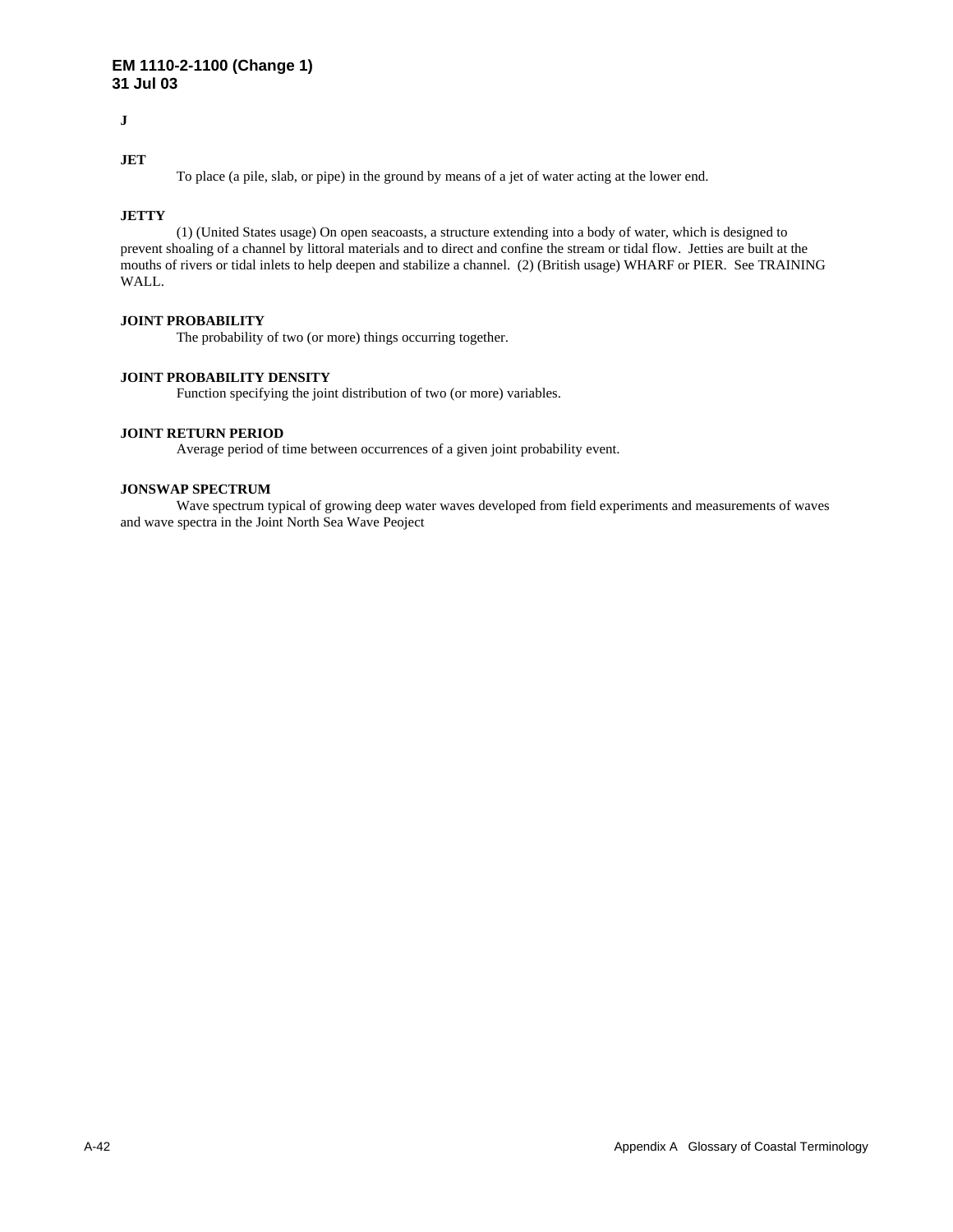## **KATABATIC WIND**

Wind caused by cold air flowing down slopes due to gravitational acceleration.

# **KEY**

A cay, esp. one of the low, insular banks of sand, coral, and limestone off the southern coast of Florida.

### **KINEMATIC VISCOSITY**

The dynamic viscosity divided by the fluid density.

# **KINETIC ENERGY (OF WAVES)**

In a progressive oscillatory wave, a summation of the energy of motion of the particles within the wave.

# **KNOLL**

A submerged elevation of rounded shape rising less than 1000 meters from the ocean floor and of limited extent across the summit. Compare SEAMOUNT.

#### **KNOT**

The unit of speed used in navigation equal to 1 nautical mile  $(6,076.115 \text{ ft or } 1,852 \text{ m})$  per hour.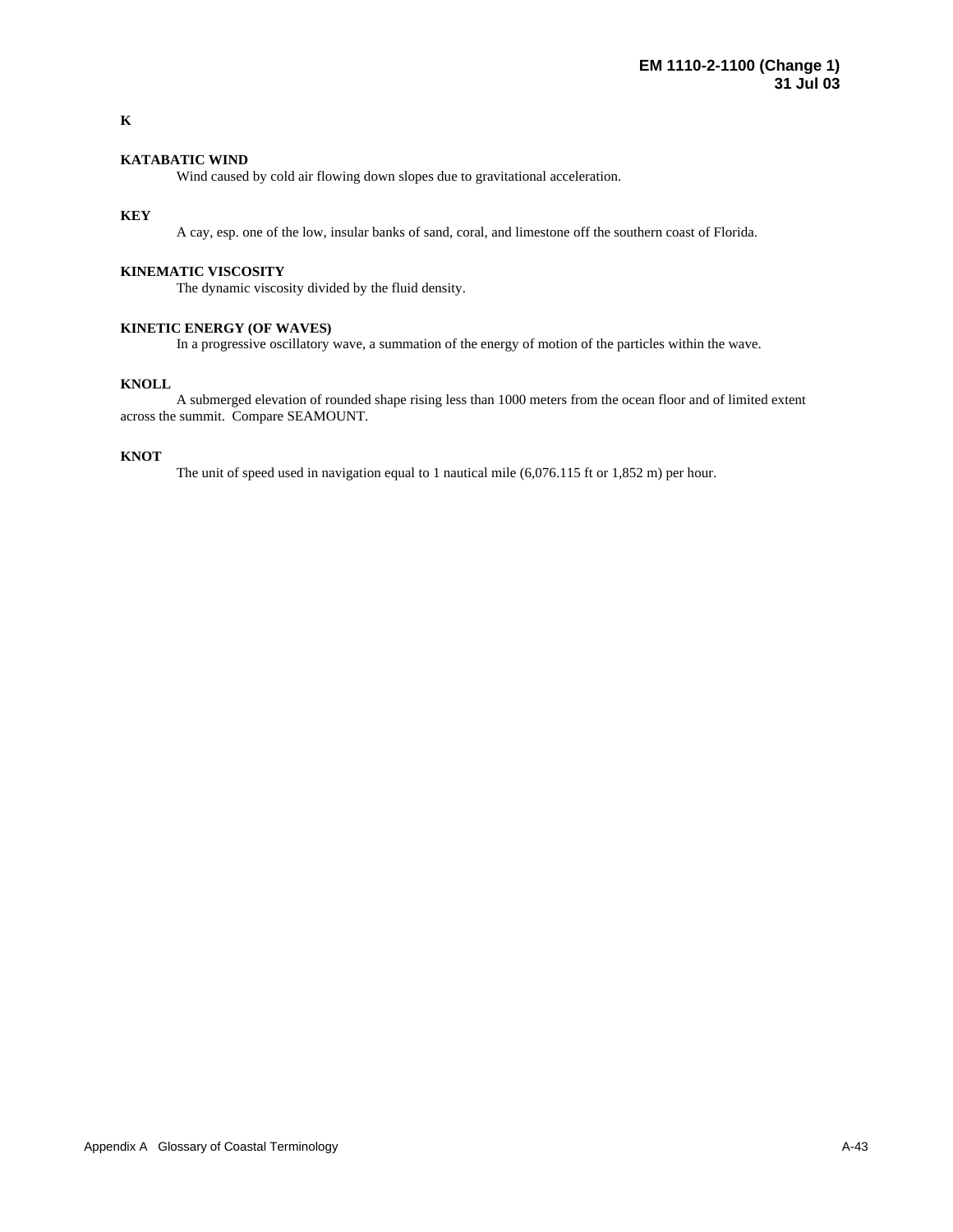# **L**

## **LAGGING OF TIDE**

The periodic retardation in the time of occurrence of high and low water due to changes in the relative positions of the moon and sun.

## **LAGOON**

A shallow body of water, like a pond or sound, partly or completely separated from the sea by a BARRIER ISLAND or REEF. Sometimes connected to the sea via an INLET. (See Figure IV-1-6.)

## **LAMINAR FLOW**

Slow, smooth flow, with each drop of water traveling a smooth path parallel to its neighboring drops. Laminar flow is characteristic of low velocities, and particles of sediment in the flow zones are moved by rolling or SALTATION.

## **LAND BREEZE**

A light wind blowing from the land to the sea, caused by unequal cooling of land and water masses.

## **LAND-SEA BREEZE**

The combination of a land breeze and a sea breeze as a diurnal phenomenon.

## **LANDLOCKED**

Enclosed, or nearly enclosed, by land--thus protected from the sea, as a bay or a harbor.

## **LANDMARK**

A conspicuous object, natural or artificial, located near or on land, which aids in fixing the position of an observer.

## **LEAD LINE**

A line, wire, or cord used in sounding (to obtain water depth). It is weighted at one end with a plummet (sounding lead). Also SOUNDING LINE.

## **LEDGE**

A rocky formation forming a ridge or REEF, especially one underwater or near shore

## **LEE**

(1) Shelter, or the part or side sheltered or turned away from the wind or waves. (2) (Chiefly nautical) The quarter or region toward which the wind blows.

## **LEEWARD**

The direction toward which the wind is blowing; the direction toward which waves are traveling.

## **LENGTH OF WAVE**

The horizontal distance between similar points on two successive waves measured perpendicularly to the crest.

## **LEVEE**

(1) A ridge or EMBANKMENT of sand and silt, built up by a stream on its flood plain along both banks of its channel. (2) A large DIKE or artificial EMBANKMENT, often having an access road along the top, which is designed as part of a system to protect land from floods.

## **LIGHT BREEZE**

A wind with velocity from 4 to 6 KNOTS.

## **LIMIT OF BACKRUSH (LIMIT OF BACKWASH)** See BACKRUSH, BACKWASH.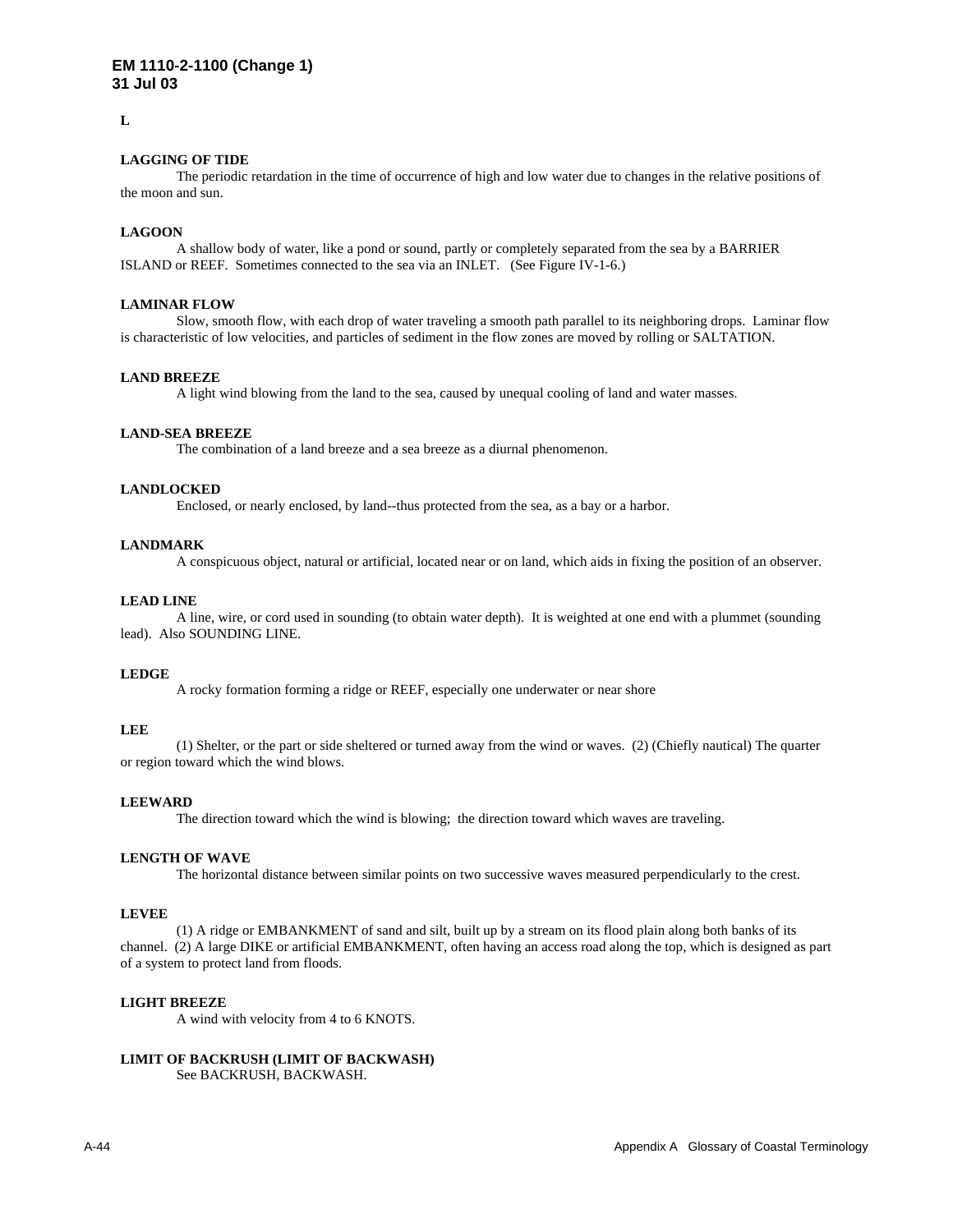# **LITTORAL**

Of or pertaining to a shore, especially of the sea. Often used as a general term for the coastal zone influenced by wave action, or, more specifically, the shore zone between the high and low water marks.

### **LITTORAL CELL**

A reach of the coast that is isolated sedimentologically from adjacent coastal reaches and that features its own sources and sinks. Isolation is typically caused by protruding headlands, submarine canyons, inlets, and some river mouths that prevent littoral sediment from one cell to pass into the next. Cells may range in size from a multi-hundred meter POCKET BEACH in a rocky coast to a BARRIER ISLAND many tens of kilometers long.

# **LITTORAL CURRENT**

See CURRENT, LITTORAL.

#### **LITTORAL DEPOSITS**

Deposits of littoral drift.

## **LITTORAL DRIFT, LITTORAL TRANSPORT**

The movement of beach material in the littoral zone by waves and currents. Includes movement parallel (long shore drift) and sometimes also perpendicular (cross-shore transport) to the shore.

# **LITTORAL TRANSPORT RATE**

Rate of transport of sedimentary material parallel or perpendicular to the shore in the littoral zone. Usually expressed in cubic meters (cubic yards) per year. Commonly synonymous with LONGSHORE TRANSPORT RATE.

#### **LITTORAL ZONE**

In beach terminology, an indefinite zone extending seaward from the shoreline to just beyond the breaker zone.

#### **LOAD**

The quantity of sediment transported by a current. It includes the suspended load of small particles and the BED LOAD of large particles that move along the bottom.

## **LONG WAVES**

Waves with periods above about 30 seconds; can be generated by wave groups breaking in the surf zone. See also INFRAGRAVITY WAVES.

## **LONGSHORE**

Parallel to and near the shoreline; ALONGSHORE.

## **LONGSHORE BAR**

A sand ridge or ridges, running roughly parallel to the shoreline and extending along the shore outside the trough, that may be exposed at low tide or may occur below the water level in the offshore.

# **LONGSHORE CURRENT**

See CURRENT, LONGSHORE.

#### **LONGSHORE DRIFT**

Movement of (beach) sediments approximately parallel to the coastline.

## **LONGSHORE TRANSPORT RATE**

See LITTORAL TRANSPORT RATE.

## **LONGSHORE TROUGH**

An elongate DEPRESSION or series of depressions extending along the lower BEACH or in the offshore zone inside the BREAKERS.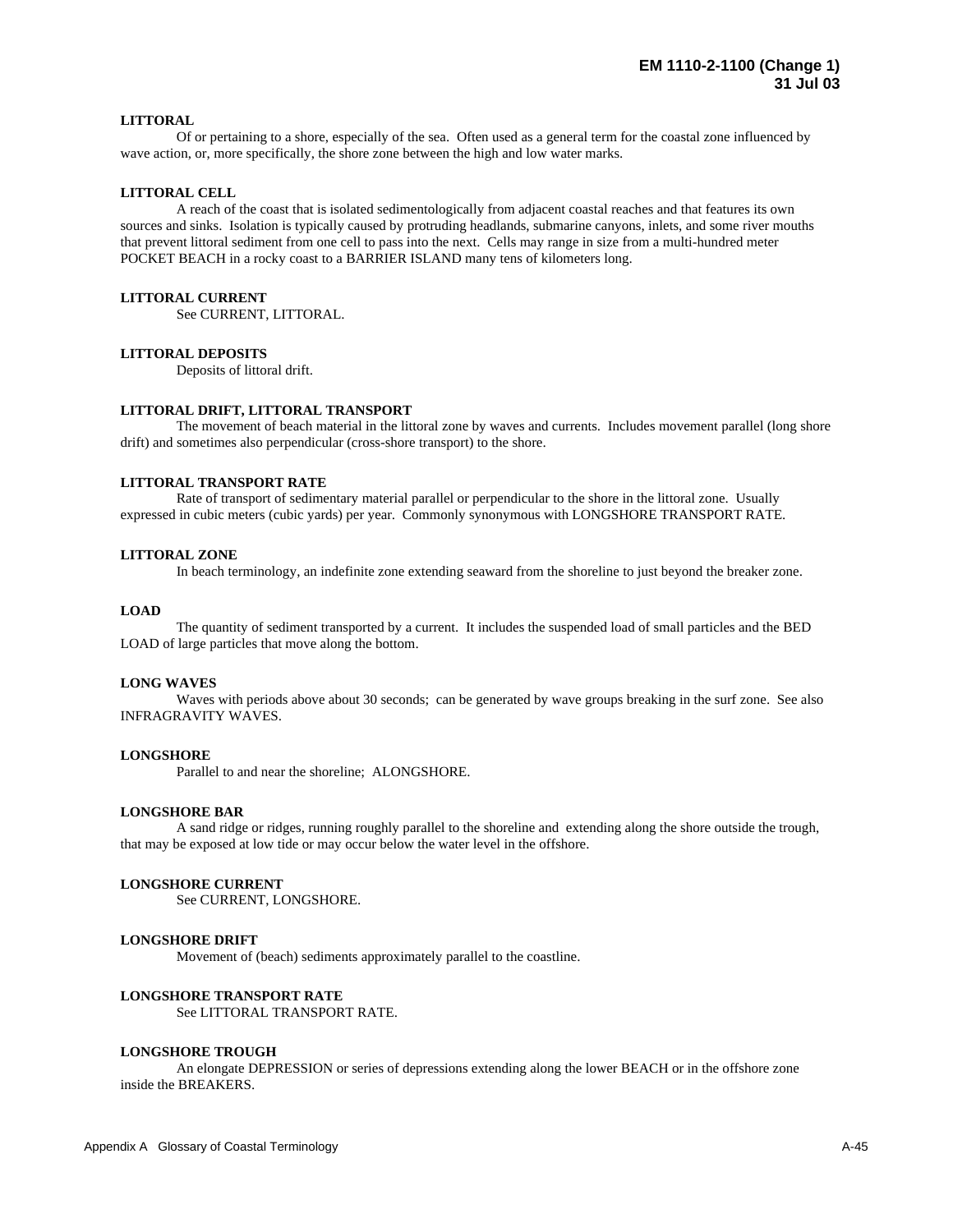# **LOOP**

That part of a STANDING WAVE where the vertical motion is greatest and the horizontal velocities are least. Loops (sometimes called ANTINODES) are associated with CLAPOTIS and with SEICHE action resulting from wave reflections. Compare NODE.

## **LOW TIDE (LOW WATER, LW)**

The minimum elevation reached by each falling tide. See TIDE. (See Figure II-5-16.)

# **LOW TIDE TERRACE**

A flat zone of the beach near the low water level.

# **LOW WATER (LW)**

The minimum height reached by each falling tide. Nontechnically, also called LOW TIDE.

# **LOW WATER DATUM**

An approximation to the plane of mean low water that has been adopted as a standard reference plane. See also DATUM, PLANE and CHART DATUM.

## **LOW WATER LINE**

The line where the established LOW WATER DATUM intersects the shore. The plane of reference that constitutes the LOW WATER DATUM differs in different regions.

# **LOW WATER OF ORDINARY SPRING TIDES (LWOST)**

A tidal datum appearing in some British publications, based on low water of ordinary spring tides.

# **LOWER HIGH WATER (LHW)**

The lower of the two high waters of any tidal day. (See Figure II-5-16.)

## **LOWER LOW WATER DATUM**

An approximation to the plane of MEAN LOWER LOW WATER that has been adopted as a standard reference plane for a limited area and is retained for an indefinite period regardless of the fact that it may differ slightly from a better determination of MEAN LOWER LOW WATER from a subsequent series of observations.

## **LOWER LOW WATER (LLW)**

The lower of the two low waters of any tidal day. The single low water occurring daily during periods when the tide is diurnal is considered to be a lower low water. (See Figure II-5-16.)

## **LOWEST ASTRONOMICAL TIDE (LAT)**

The lowest tide level which can be predicted to occur under average meteorological conditions and any combination of astronomical conditions. This level may not be reached every year.

## **LUNAR DAY**

The time of rotation of the Earth with respect to the moon, or the interval between two successive upper transits of the moon over the meridian of a place. The mean lunar day is approximately 24.84 solar hours in length, or 1.035 times as great as the mean solar day. Also called TIDAL DAY.

## **LUNAR TIDE**

The portion of the tide that can be attributed directly to attraction to the moon.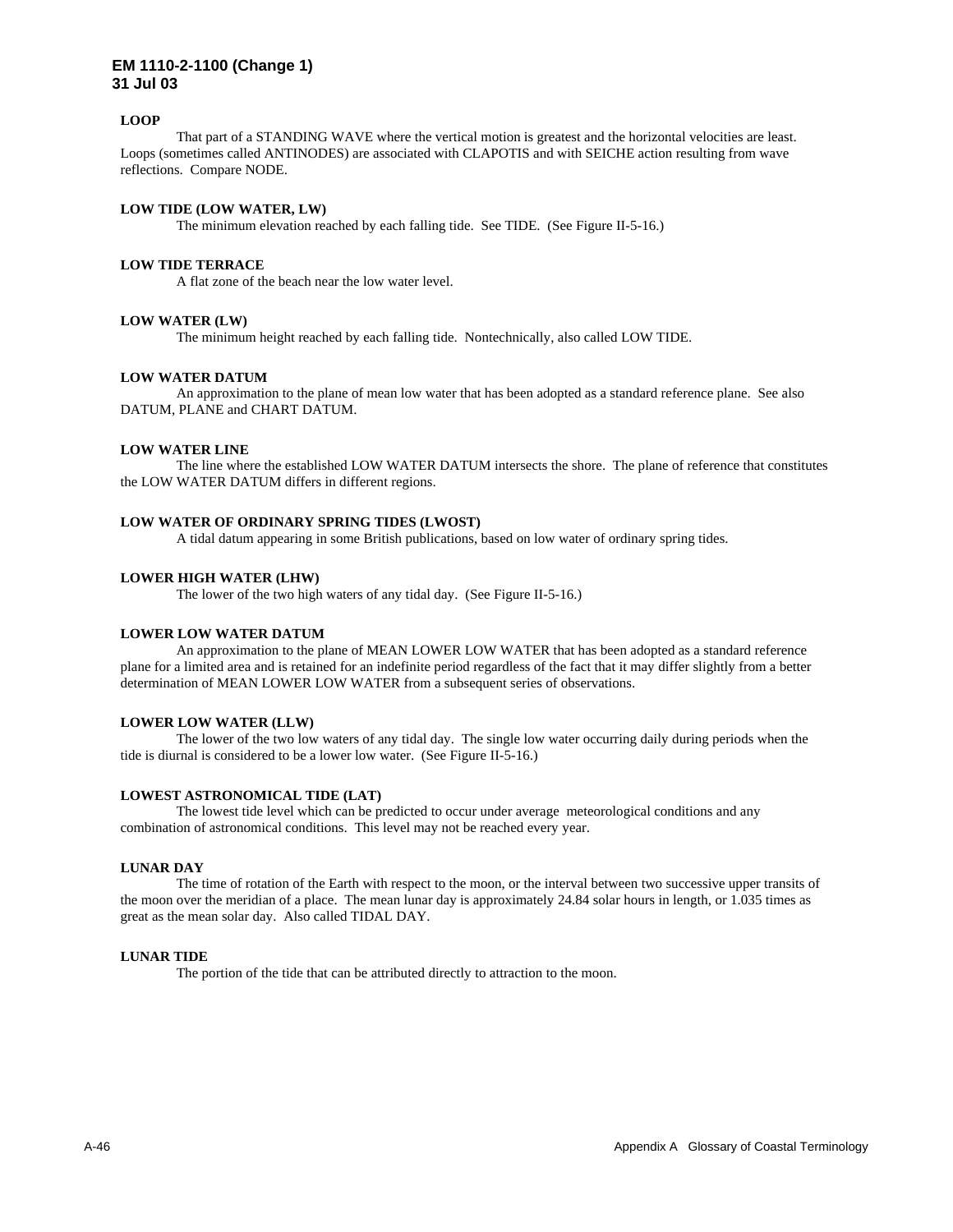## **MACH-STEM WAVE**

Higher-than-normal wave generated when waves strike a structure at an oblique angle.

## **MACRO-TIDAL**

Tidal range greater than 4 m.

## **MANAGED RETREAT**

The deliberate setting back (moving landward) of the existing line of sea defense in order to obtain engineering or environmental advantages - also referred to as managed landward realignment. Sometimes refers to moving roads and utilities landward in the face of shore retreat.

### **MANGROVE**

A tropical tree with interlacing prop roots, confined to low-lying brackish areas.

# **MARGIN, CONTINENTAL**

A zone separating a continent from the deep-sea bottom.

## **MARGINAL PROBABILITY**

The probability of a single variable in the context of a joint probability analysis.

### **MARGINAL RETURN PERIOD**

The return period of a single variable in the context of a joint probability analysis.

#### **MARGINAL SEA**

The maritime belt over which a coastal state asserts sovereignty.

## **MARIGRAM**

A graphic record of the rise and fall of the tide. The record is in the form of a curve in which time is represented by abscissas and the height of the tide by ordinates.

# **MARKER, REFERENCE**

A mark of permanent character close to a survey station, to which it is related by an accurately measured distance and azimuth (or bearing).

### **MARKER, SURVEY**

An object placed at the site of a station to identify the surveyed location of that station.

#### **MARSH**

(1) A tract of soft, wet land, usually vegetated by reeds, grasses and occasionally small shrubs. (2) Soft, wet area periodically or continuously flooded to a shallow depth, usually characterized by a particular subclass of grasses, cattails and other low plants.

## **MARSH, DIKED**

A former salt marsh which has been protected by a DIKE.

#### **MARSH, SALT**

A marsh periodically flooded by salt water.

## **MASS TRANSPORT, SHOREWARD**

The movement of water due to wave motion, which carries water through the BREAKER ZONE in the direction of wave propagation. Part of the NEARSHORE CURRENT SYSTEM.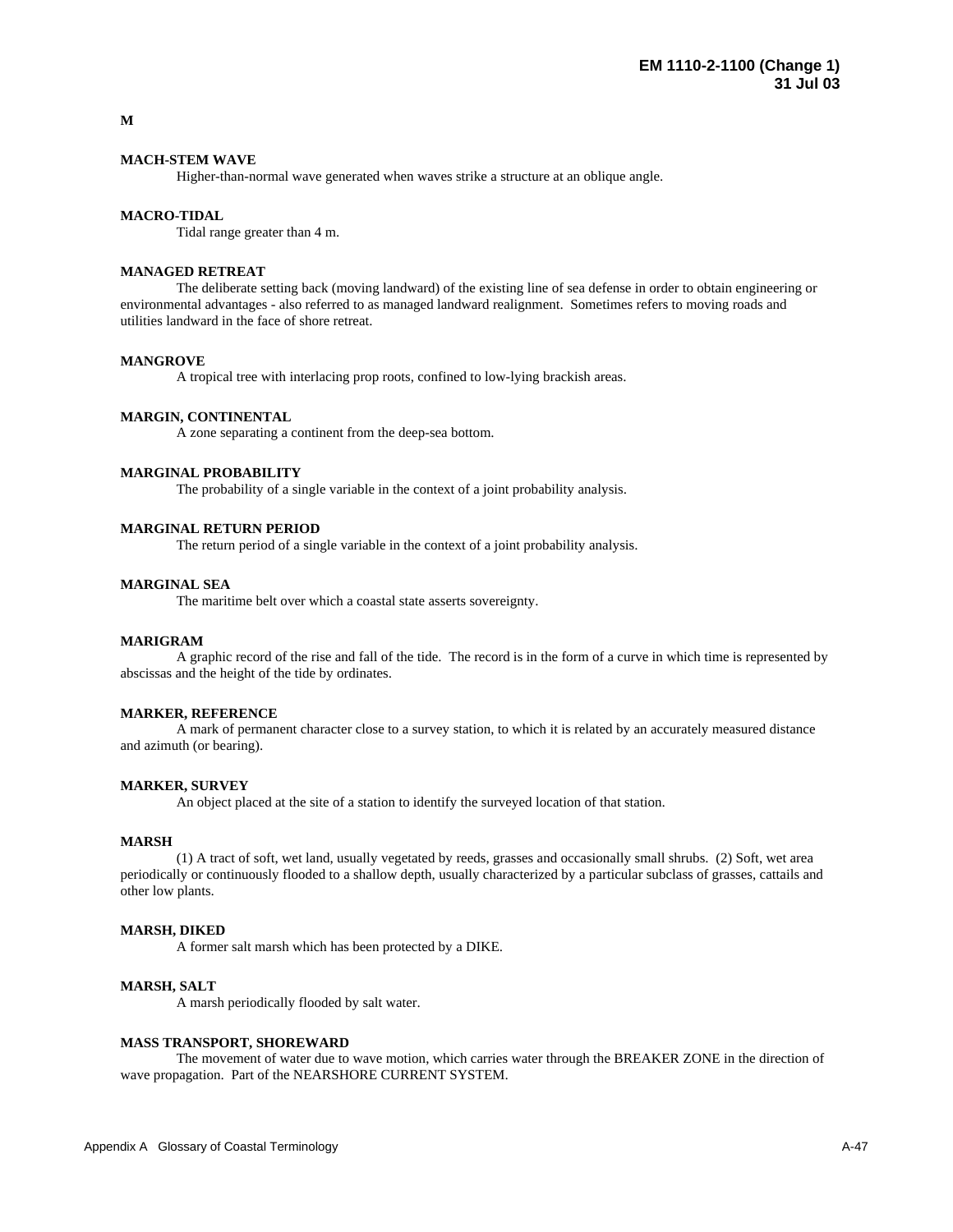# **MATTRESS**

A blanket of brushwood or bamboo, poles, geotextile and reed lashed together to protect a shoreline, embankment or river/sea bed against erosion. Sometimes placed on the sea bed during JETTY construction to prevent stone from settling into soft bottom.

### **MEAN DEPTH**

The average DEPTH of the water area between the still water level and the SHOREFACE profile from the waterline to any chosen distance seaward.

#### **MEAN DIAMETER, GEOMETRIC**

See GEOMETRIC MEAN DIAMETER.

## **MEAN HIGH WATER SPRINGS (MHWS)**

The average height of the high water occurring at the time of spring tides.

### **MEAN HIGH WATER (MHW)**

The average height of the high waters over a 19-year period. For shorter periods of observations, corrections are applied to eliminate known variations and reduce the results to the equivalent of a mean 19-year value. All high water heights are included in the average where the type of tide is either semidiurnal or mixed. Only the higher high water heights are included in the average where the type of tide is diurnal. So determined, mean high water in the latter case is the same as mean higher high water.

### **MEAN HIGHER HIGH WATER (MHHW)**

The average height of the higher high waters over a 19-year period. For shorter periods of observation, corrections are applied to eliminate known variations and reduce the result to the equivalent of a mean 19-year value.

### **MEAN LOW WATER (MLW)**

The average height of the low waters over a 19-year period. For shorter periods of observations, corrections are applied to eliminate known variations and reduce the results to the equivalent of a mean 19-year value. All low water heights are included in the average where the type of tide is either semidiurnal or mixed. Only lower low water heights are included in the average where the type of tide is diurnal. So determined, mean low water in the latter case is the same as mean lower low water.

#### **MEAN LOW WATER SPRINGS**

The average height of low waters occurring at the time of the spring tides. It is usually derived by taking a plane depressed below the half-tide level by an amount equal to one-half the spring range of tide, necessary corrections being applied to reduce the result to a mean value. This plane is used to a considerable extent for hydrographic work outside of the United States and is the plane of reference for the Pacific approaches to the Panama Canal. Frequently abbreviated to LOW WATER SPRINGS.

#### **MEAN LOWER LOW WATER (MLLW)**

The average height of the lower low waters over a 19-year period. For shorter periods of observations, corrections are applied to eliminate known variations and reduce the results to the equivalent of a mean 19-year value. Frequently abbreviated to LOWER LOW WATER.

#### **MEAN RANGE OF TIDE**

The difference in height between MEAN HIGH WATER and MEAN LOW WATER.

#### **MEAN RISE OF THE TIDE**

The height of MEAN HIGH WATER above the plane of reference or DATUM of chart.

# **MEAN SEA LEVEL**

The average height of the surface of the sea for all stages of the tide over a 19-year period, usually determined from hourly height readings. Not necessarily equal to MEAN TIDE LEVEL. It is also the average water level that would exist in the absence of tides.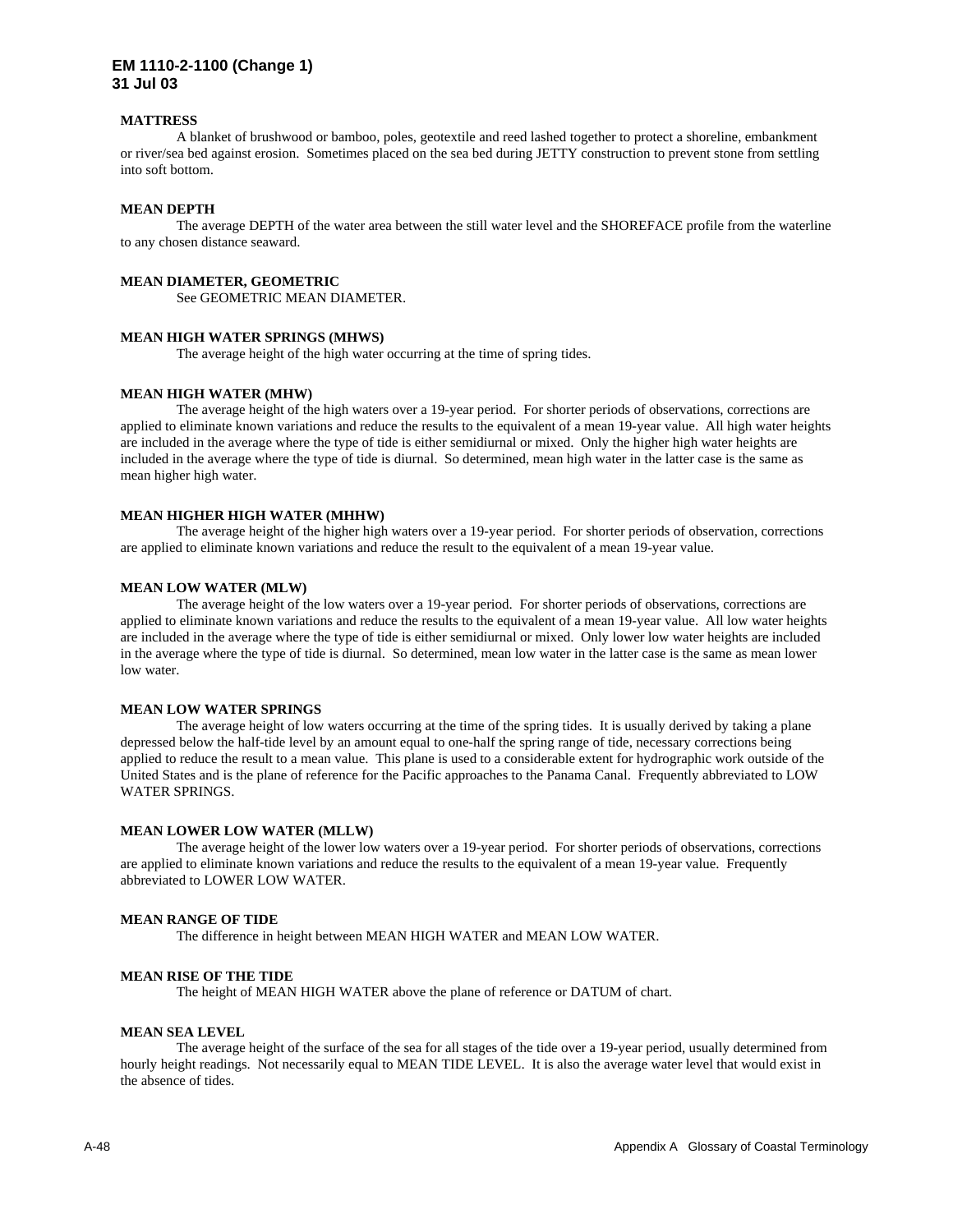## **MEAN STEEPNESS**

The ratio of the MEAN DEPTH to the horizontal distance over which the MEAN DEPTH was determined.

#### **MEAN TIDE LEVEL**

A plane midway between MEAN HIGH WATER and MEAN LOW WATER. Not necessarily equal to MEAN SEA LEVEL. Also HALF-TIDE LEVEL.

# **MEAN WATER LEVEL**

The mean surface level as determined by averaging the heights of the water at equal intervals of time, usually at hourly intervals.

## **MEAN WAVE HEIGHT**

The mean of all individual waves in an observation interval of approximately half an hour. In case of a Rayleighdistribution 63% of the significant wave height.

### **MEANDERING**

A single channel having a pattern of successive deviations in alignment which results in a more or less sinusoidal course.

## **MECHANICAL DREDGE**

Mechanical plant characterized by the use of some form of bucket to excavate and raise the bottom material Normally, the *mechanical dredge* deposits material into a barge that transports it to the disposal site, but in some cases, the dredged material can be deposited directly in-water or placed on the bank immediately adjacent to the work area. Mechanical dredges may be classified into two sub-groups by how their buckets are connected to the dredge: (1) wire rope (i.e., clamshell or dragline), and (2) structurally (i.e., a backhoe).

### **MEDIAN DIAMETER**

The diameter which marks the division of a given sand sample into two equal parts by weight, one part containing all grains larger than that diameter and the other part containing all grains smaller.

## **MEGARIPPLE**

See SAND WAVE.

#### **MESO-TIDAL**

Tidal range between 2 m and 4 m.

## **METEOROLOGICAL TIDES**

Tidal constituents having their origin in the daily or seasonal variation in weather conditions which may occur with some degree of periodicity.

## **MICRO-TIDAL**

Tidal range less than 2 m.

#### **MID-EXTREME TIDE**

A plane midway between the extreme high water and the extreme LOW WATER occurring in any locality.

### **MIDDLE-GROUND SHOAL**

A shoal formed by ebb and flood tides in the middle of the channel of the LAGOON or estuary end of an inlet.

# **MINERAL**

A naturally occurring, inorganic, crystalline solid that has a definite chemical composition and possesses characteristic physical properties.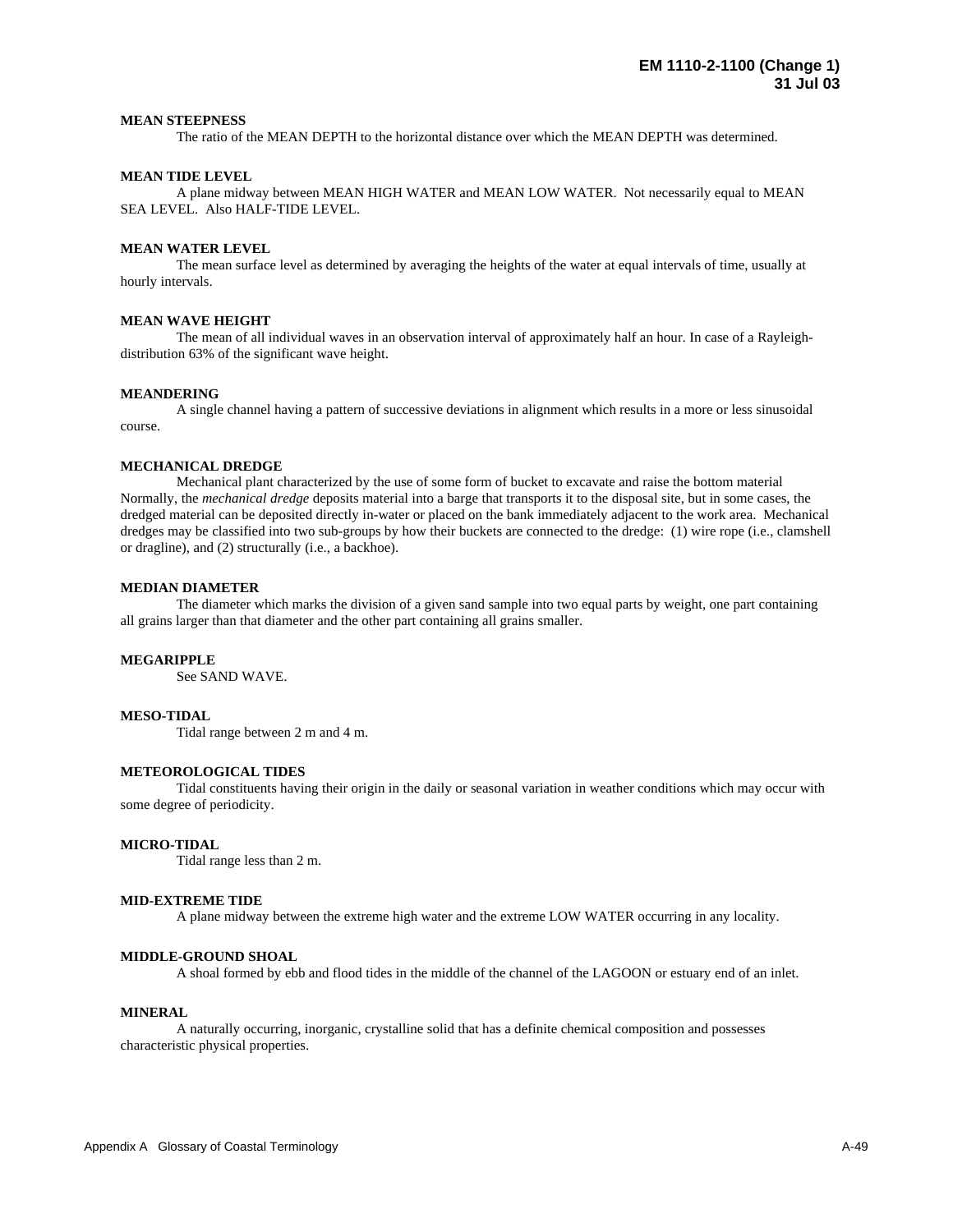# **MINIMUM DURATION**

See DURATION, MINIMUM.

#### **MINIMUM FETCH**

The least distance in which steady-state wave conditions will develop for a wind of given speed blowing a given duration of time.

## **MIST**

Water vapor suspended in the air in very small drops finer than rain, larger than fog.

#### **MIXED CURRENT**

Type of tidal current characterized by a conspicious velocity difference between the two floods or two ebbs usually occurring each tidal day.

# **MIXED TIDE**

A type of tide in which the presence of a diurnal wave is conspicuous by a large inequality in either the high or low water heights, with two high waters and two low waters usually occurring each tidal day. In strictness, all tides are mixed, but the name is usually applied without definite limits to the tide intermediate to those predominantly semidiurnal and those predominantly diurnal. (See Figure II-5-16.)

#### **MOLE**

In coastal terminology, a massive land-connected, solid-fill structure of earth (generally revetted), masonry, or large stone, which may serve as a breakwater or pier.

## **MONOCHROMATIC WAVES**

A series of waves generated in a laboratory, each of which has the same length and period.

#### **MONOLITHIC**

Like a single stone or block. In coastal structures, the type of construction in which the structure's component parts are bound together to act as one.

#### **MORAINE**

An accumulation of earth, stones, etc., deposited by a glacier, usually in the form of a mound, ridge or other prominence on the terrain.

## **MORPHODYNAMICS**

(1) The mutual interaction and adjustment of the seafloor topography and fluid dynamics involving the motion of sediment. (2) The coupled suite of mutually interdependent hydrodynamic processes, seafloor morphologies, and sequences of change.

### **MORPHOLOGICALLY AVERAGED**

Single wave condition producing the same net longshore drift as a given proportion of the annual wave climate.

# **MORPHOLOGY**

River/estuary/lake/seabed form and its change with time.

## **MOUTH**

Entrance to an inland water body (e.g., river).

# **MUD**

A fluid-to-plastic mixture of finely divided particles of solid material and water.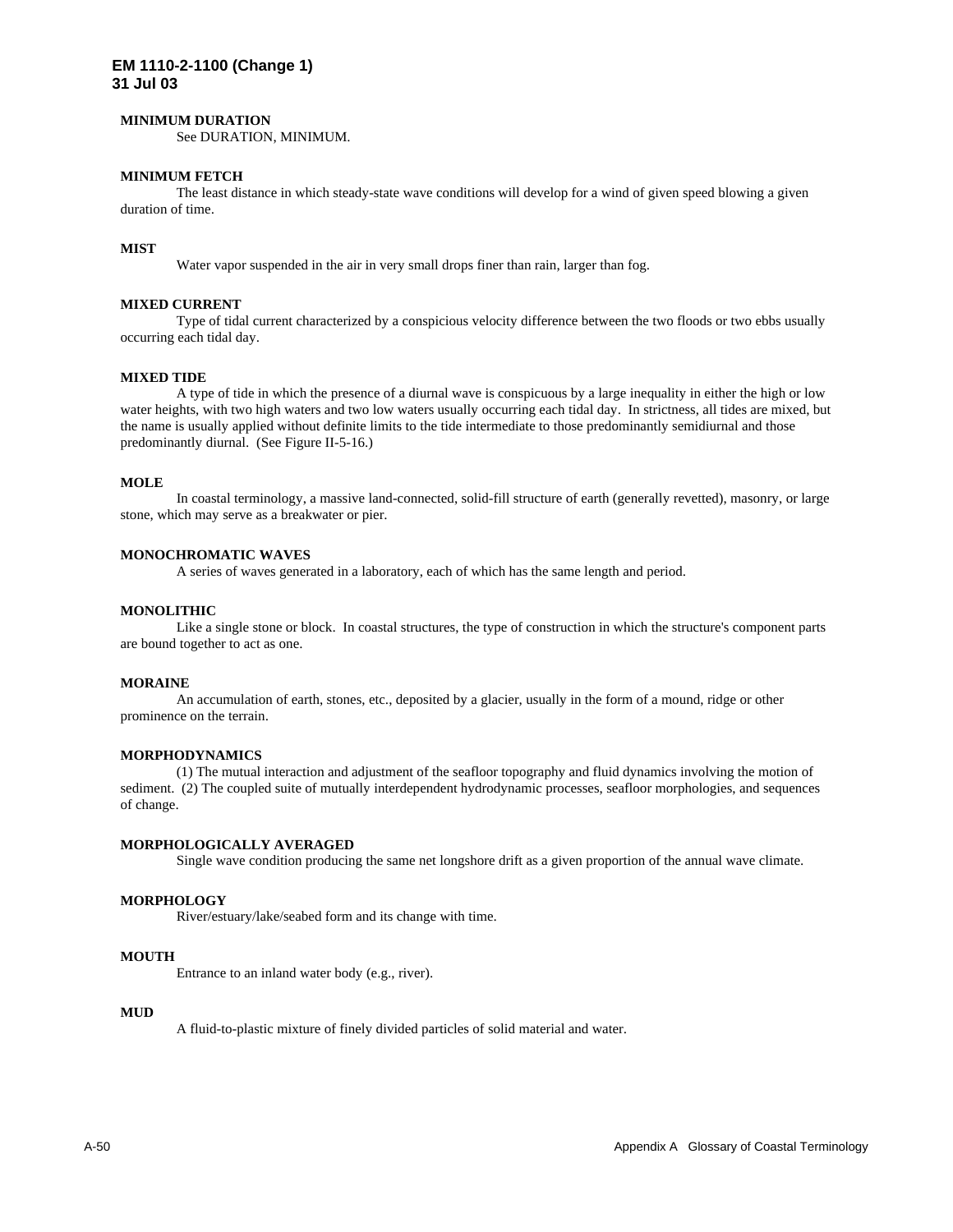# **MUD FLAT**

A level area of fine silt and clay along a shore alternately covered or uncovered by the tide or covered by shallow water.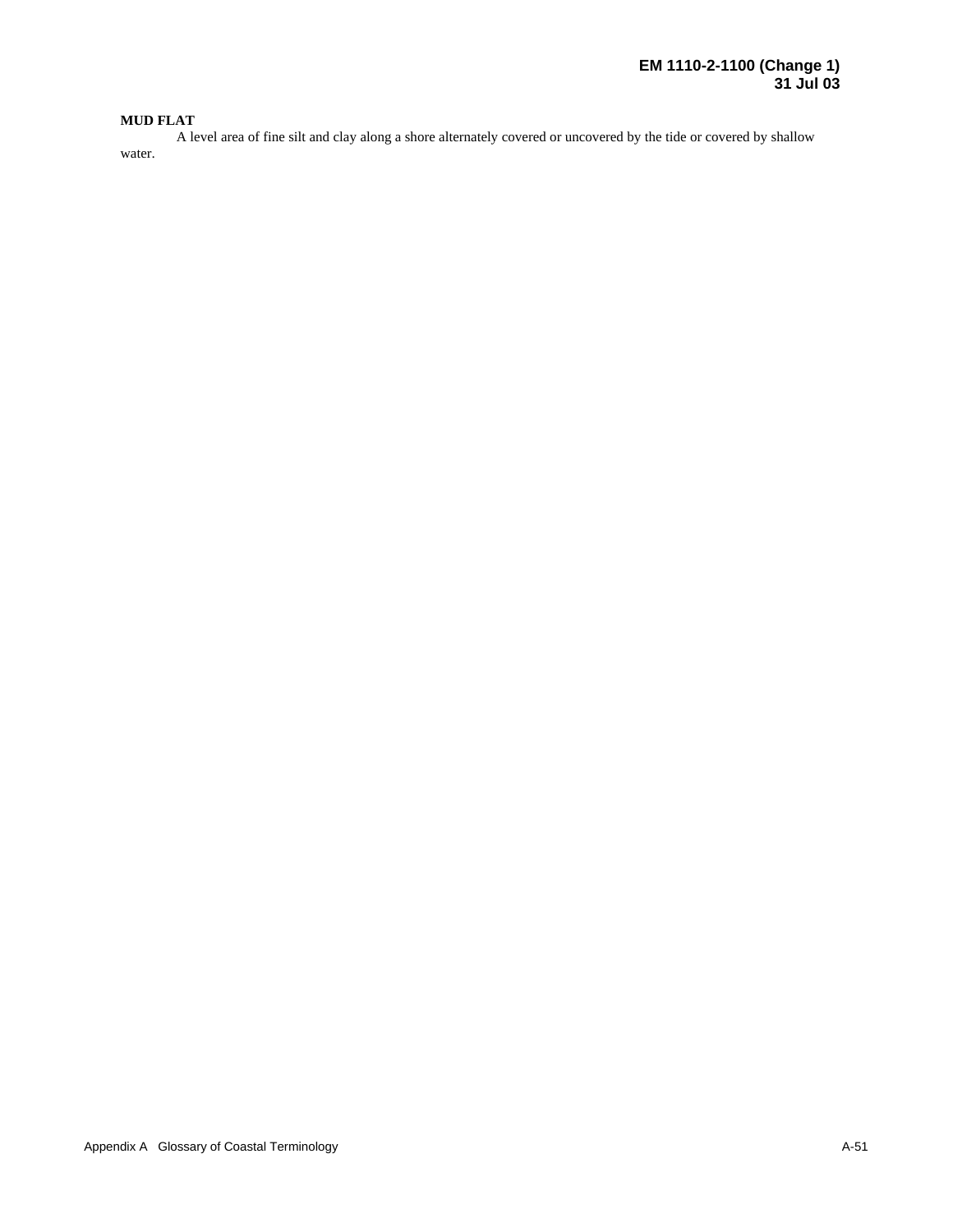**N**

#### **NATIONAL TIDAL DATUM EPOCH (NTDE)**

A period of 19 years adopted by the National Ocean Service as the period over which observations of tides are to be taken and reduced to average values for tidal datums.

### **NATURAL TRACER**

A component of a sediment deposit that is unique to a particular source and can be used to identify the source and transport routes to a place of deposition.

## **NAUTICAL MILE**

The length of a minute of arc, 1/21,600 of an average great circle of the Earth. Generally one minute of latitude is considered equal to one nautical mile. The accepted United States value as of 1 July 1959 is 1,852 meters (6,076.115 feet), approximately 1.15 times as long as the U.S. statute mile of 5,280 feet. Also GEOGRAPHICAL MILE.

## **NAVIGABLE WATERS**

Waters that are either tidally-influenced or navigable in fact.

## **NAVIGATION PROJECT**

A specific and fixed geographic area within a water body or series of water bodies that has been authorized for navigation by some group or organization (often a national government).

## **NEAP HIGH WATER**

See NEAP TIDE.

**NEAP LOW WATER** See NEAP TIDE.

**NEAP RANGE**

See NEAP TIDE.

#### **NEAP TIDAL CURRENT**

Tidal current of decreased velocity occurring semimonthly as the result of the moon being in quadrature.

### **NEAP TIDE**

Tide of decreased range occurring semimonthly as the result of the moon being in quadrature. The NEAP RANGE of the tide is the average semidiurnal range occurring at the time of neap tides and is most conveniently computed from the harmonic constants. The NEAP RANGE is typically 10 to 30 percent smaller than the mean range where the type of tide is either semidiurnal or mixed and is of no practical significance where the type of tide is DIURNAL. The average height of the high waters of the neap tide is called NEAP HIGH WATER or HIGH WATER NEAPS (MHWN), and the average height of the corresponding LOW WATER is called NEAP LOW WATER or LOW WATER NEAPS (MLWN).

#### **NEARSHORE**

(1) In beach terminology an indefinite zone extending seaward from the SHORELINE well beyond the BREAKER ZONE. (2) The zone which extends from the swash zone to the position marking the start of the offshore zone, typically at water depths of the order of 20 m.

## **NEARSHORE BERM**

Artificial berm built in shallow water using dredged material. Often, the berm is intended to renourish the adjacent and downdrift shore over time under the influence of waves and currents.

#### **NEARSHORE CIRCULATION**

The ocean circulation pattern composed of the NEARSHORE CURRENTS and the COASTAL CURRENTS.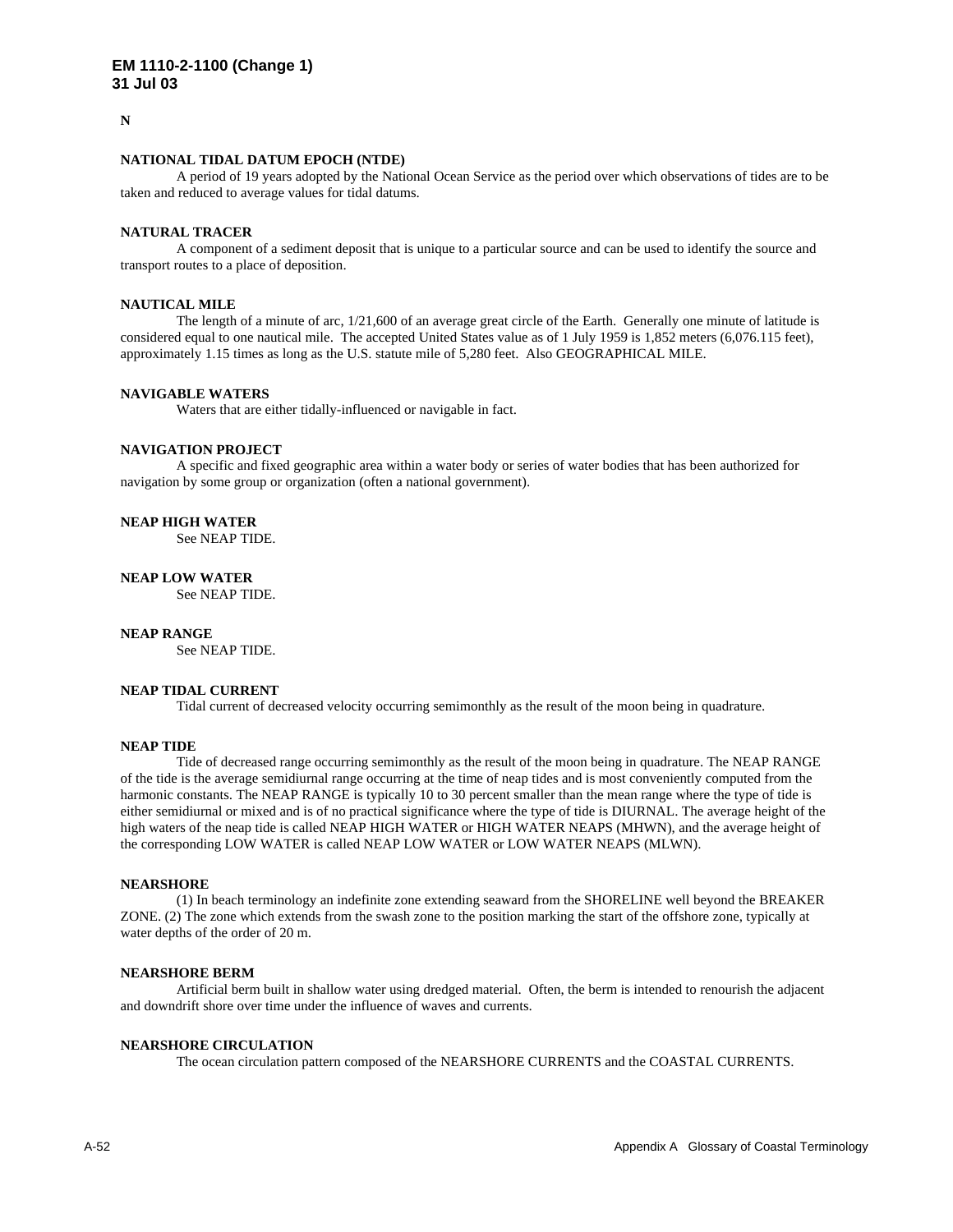# **NEARSHORE CURRENT SYSTEM**

The current system caused primarily by wave action in and near the breaker zone, and which consists of four parts: the shoreward mass transport of water; longshore currents; seaward return flow, including rip currents; and the longshore movement of the expanding heads of rip currents. See also NEARSHORE CIRCULATION.

### **NECK**

(1) The narrow strip of land which connects a peninsula with the mainland, or connects two ridges. (2) The narrow band (rip) of water flowing seaward through the surf. See also RIP CURRENT.

## **NESS**

Roughly triangular promontory of land jutting into the sea, often consisting of mobile material, i.e. a beach form.

# **NETWORK**

A set consisting of: (a) stations for which geometric relationships have been determined and which are so related that removal of one station from the set will affect the relationships (distances, directions, coordinates, etc.) between the other stations; and (b) lines connecting the stations to show this interdependence.

#### **NIP**

The cut made by waves in a shoreline of emergence.

### **NODAL ZONE**

An area in which the predominant direction of the LONGSHORE TRANSPORT changes.

### **NODE**

That part of a STANDING WAVE where the vertical motion is least and the horizontal velocities are greatest. Nodes are associated with CLAPOTIS and with SEICHE action resulting from wave reflections. Compare LOOP.

## **NOURISHMENT**

The process of replenishing a beach. It may occur naturally by longshore transport, or be brought about artificially by the deposition of dredged materials or of materials trucked in from upland sites.

## **NUMERICAL MODELING**

Refers to analysis of coastal processes using computational models.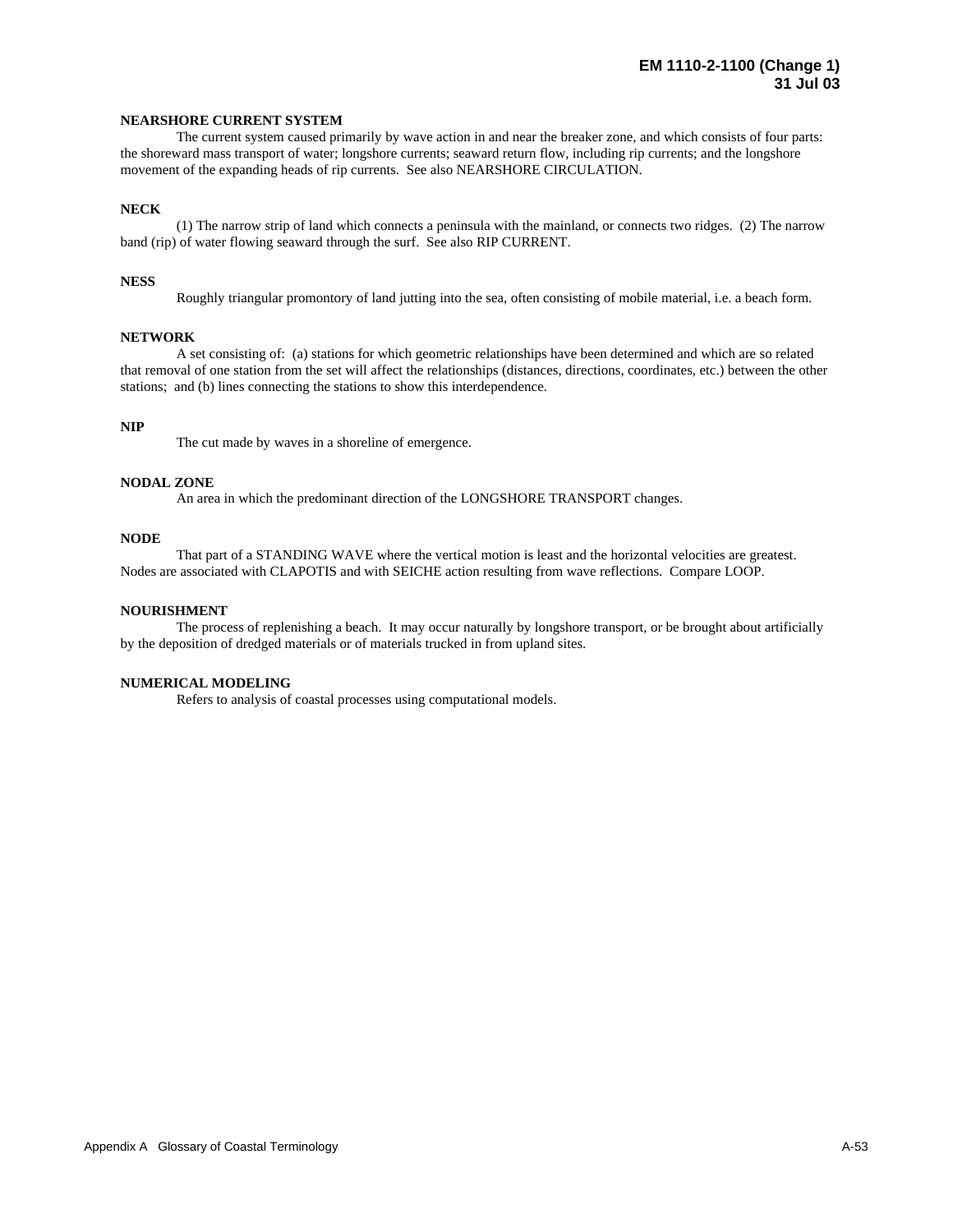# **O**

## **OCEANOGRAPHY**

The study of the sea, embracing and indicating all knowledge pertaining to the sea's physical boundaries, the chemistry and physics of seawater, marine biology, and marine geology.

## **OFFSHORE**

(1) In beach terminology, the comparatively flat zone of variable width, extending from the SHOREFACE to the edge of the CONTINENTAL SHELF. It is continually submerged. (2) The direction seaward from the shore. (3) The zone beyond the nearshore zone where sediment motion induced by waves alone effectively ceases and where the influence of the sea bed on wave action is small in comparison with the effect of wind. (4) The breaker zone directly seaward of the low tide line. (See Figure A-1)

### **OFFSHORE BARRIER**

See BARRIER BEACH.

## **OFFSHORE BREAKWATER**

A BREAKWATER built towards the seaward limit of the littoral zone, parallel (or nearly parallel) to the shore.

#### **OFFSHORE CURRENT**

(1) Any current in the offshore zone. (2) Any current flowing away from shore.

## **OFFSHORE WIND**

A wind blowing seaward from the land in the coastal area.

#### **ONSHORE**

A direction landward from the sea.

#### **ONSHORE WIND**

A wind blowing landward from the sea in the coastal area.

#### **OPPOSING WIND**

In wave forecasting, a wind blowing in a direction opposite to the ocean-wave advance; generally, a headwind.

#### **ORBIT**

In water waves, the path of a water particle affected by the wave motion. In deepwater waves the orbit is nearly circular, and in shallow-water waves the orbit is nearly elliptical. In general, the orbits are slightly open in the direction of wave motion, giving rise to MASS TRANSPORT. (See Figure II-1-4.)

## **ORBITAL CURRENT**

The flow of water accompanying the orbital movement of the water particles in a wave. Not to be confused with wave-generated LITTORAL CURRENTS. (See Figure II-1-4.)

## **ORDINARY HIGH WATER MARK (OHWM)**

That mark that will be found by examining the bed and banks and ascertaining where the presence and action of waters are so common and usual, and so long continued in all ordinary years, as to mark upon the soil a character distinct from that of the abutting upland, in respect to vegetation as that condition exists on June 1, 1971, as it may naturally change thereafter, or as it may change thereafter in accordance with permits issued by a local government. Also defined as MEAN HIGH WATER LINE (Shalowitz 1962).

### **ORDINARY TIDE**

This expression is not used in a technical sense by the U.S. Coast and Geodetic Survey, but the word "ordinary" when applied to tides, may be taken as the equivalent of the word "mean". Thus "ordinary HIGH WATER LINE" may be assumed to be the same as "mean high water line".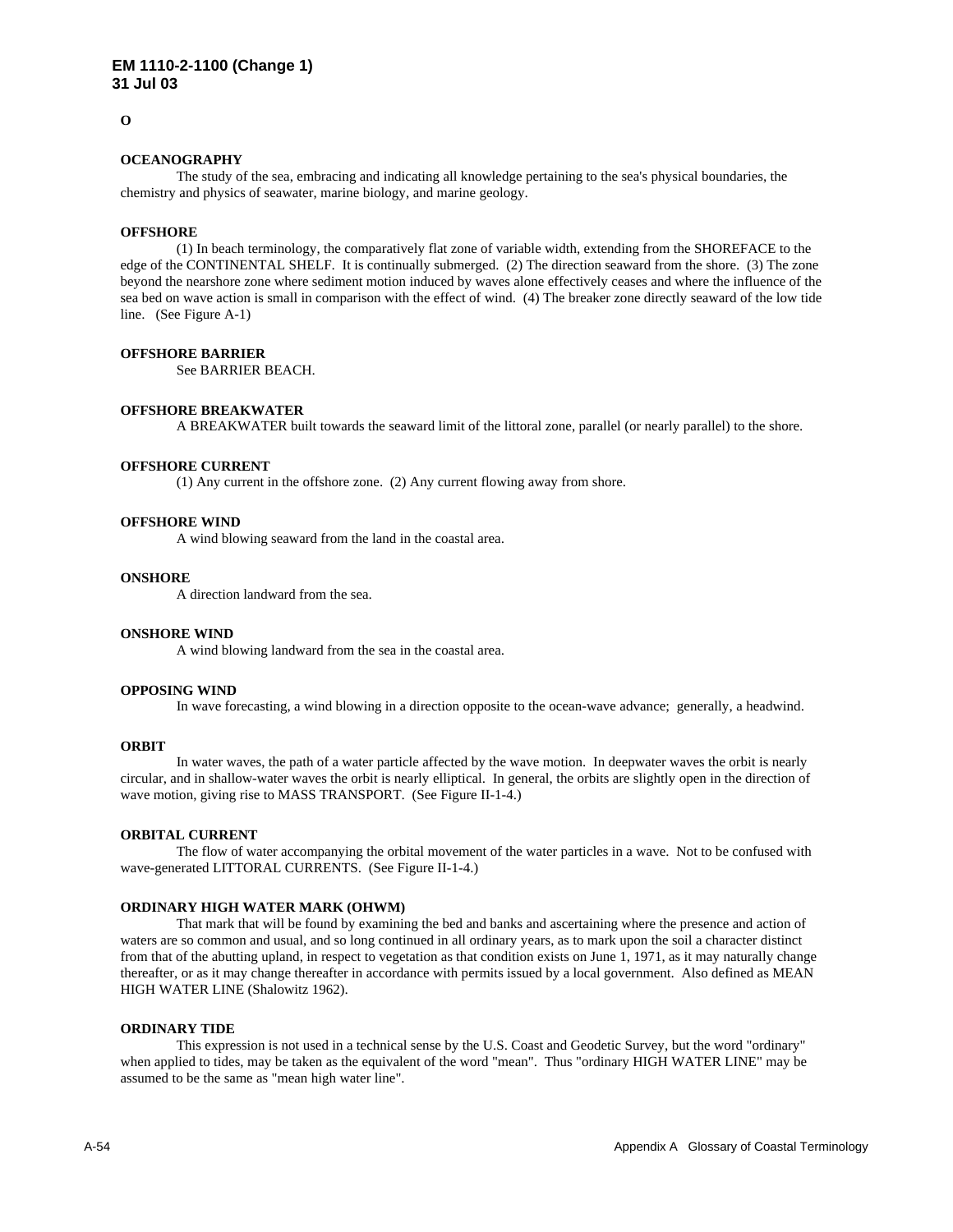# **ORTHOGONAL**

On a wave-refraction diagram, a line drawn perpendicularly to the wave crests. Also called WAVE RAY. (See Figure II-3-4)

## **OSCILLATION**

(1) A periodic motion backward and forward. (2) Vibration or variance above and below a mean value.

## **OSCILLATORY WAVE**

A wave in which each individual particle oscillates about a point with little or no permanent change in mean position. The term is commonly applied to progressive oscillatory waves in which only the form advances, the individual particles moving in closed or nearly closed orbits. Compare WAVE OF TRANSLATION. See also ORBIT.

## **OUTCROP**

A surface exposure of bare rock, not covered by soil or vegetation.

### **OUTFALL**

A structure extending into a body of water for the purpose of discharging sewage, storm runoff, or cooling water.

#### **OUTFLANKING**

EROSION behind or around the land-based end of a GROIN, JETTY, or BREAKWATER or the terminus of a BULKHEAD, REVETMENT, or SEAWALL, usually causing failure of the structure or its function

### **OVERSPLASH**

The water that splashes over the top of a BREAKWATER, SEAWALL, etc.

#### **OVERTOPPING**

Passing of water over the top of a structure as a result of wave runup or surge action.

## **OVERWASH**

(1) The part of the UPRUSH that runs over the crest of a BERM or structure and does not flow directly back to the ocean or lake. (2) The effect of waves overtopping a COASTAL DEFENSE, often carrying sediment landwards which is then lost to the beach system.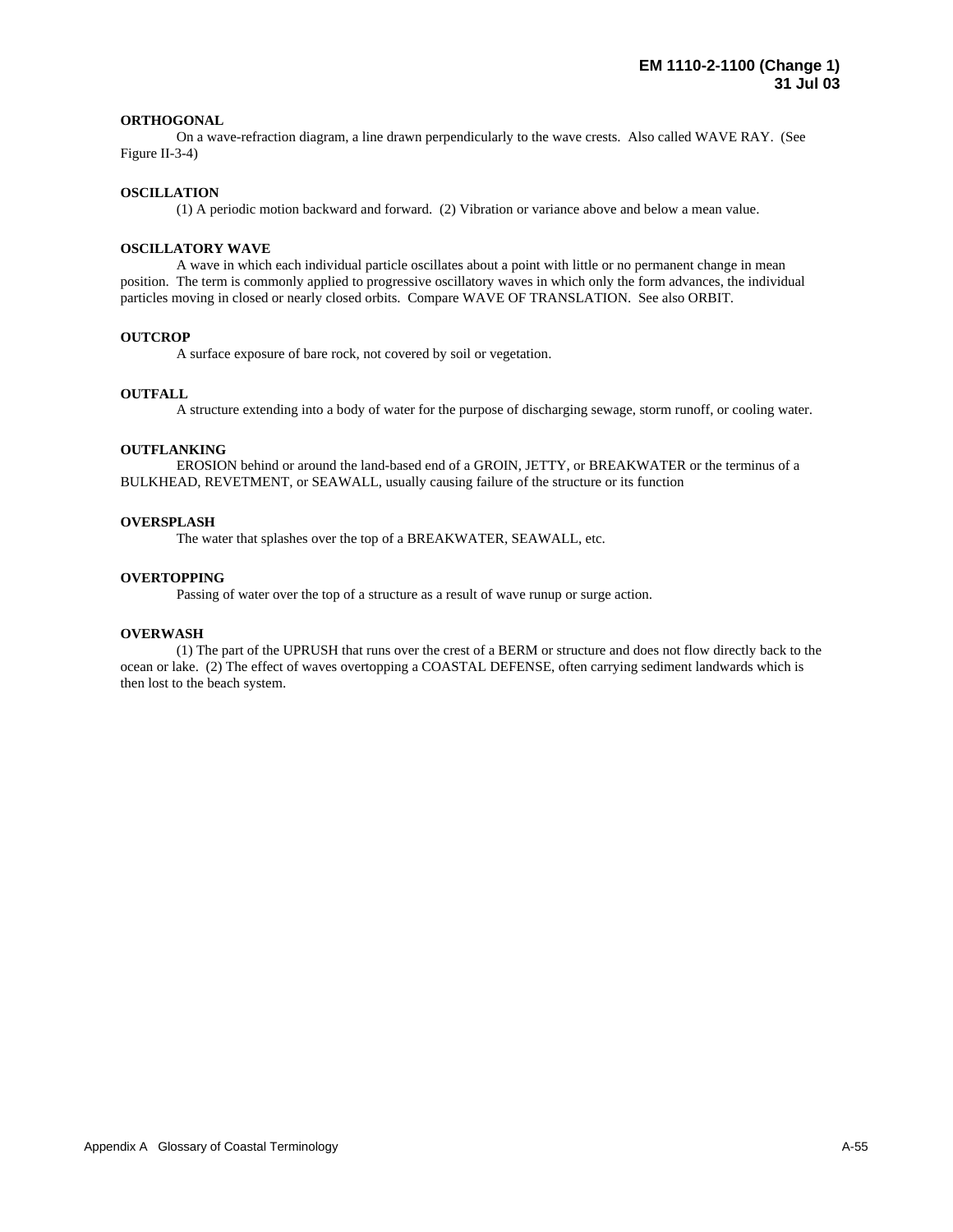## **P**

## **PARAPET**

A low wall built along the edge of a structure such as a SEAWALL or QUAY.

# **PARTICLE VELOCITY**

The velocity induced by wave motion with which a specific water particle moves within a wave.

### **PATCH REEF**

A moundlike or flat-topped organic REEF, generally less than 1 km across, frequently forming part of a larger reef complex.

# **PASS**

In hydrographic usage, a navigable channel through a bar, REEF, or shoal, or between closely adjacent islands. On the Gulf of Mexico coast, inlets are often known as *passes* (e.g., Sabine Pass).

## **PEAK PERIOD**

The wave period determined by the inverse of the frequency at which the wave energy spectrum reaches its maximum.

#### **PEBBLES**

Beach material usually well-rounded and between about 4 mm to 64 mm diameter. See SOIL CLASSIFICATION.

#### **PENINSULA**

An elongated body of land nearly surrounded by water and connected to a larger body of land by a neck or isthmus.

### **PERCHED BEACH**

A beach or fillet of sand retained above the otherwise normal profile level by a submerged dike.

#### **PERCOLATION**

The process by which water flows through the interstices of a sediment. Specifically, in wave phenomena, the process by which wave action forces water through the interstices of the bottom sediment and which tends to reduce wave heights.

#### **PERIGEAN RANGE**

The average semidiurnal range occurring at the time of the PERIGEAN TIDES and most conveniently computed from the harmonic constants. It is larger than the mean range where the type of tide is either semidiurnal or mixed and is of no practical significance where the type of tide is diurnal.

## **PERIGEAN TIDAL CURRENTS**

Tidal currents of increased velocity occurring monthly as the result of the moon being in perigee (i.e., at the point in its orbit nearest the Earth).

## **PERIGEAN TIDES**

Tides of increased range occurring monthly as the result of the moon being in perigee.

## **PERIODIC CURRENT**

A current caused by the tide-producing forces of the moon and the sun; a part of the same general movement of the sea that is manifested in the vertical rise and fall of the tides. See also CURRENT, FLOOD and CURRENT, EBB.

## **PERMANENT CURRENT**

A current that runs continuously, independent of the tides and temporary causes. Permanent currents include the freshwater discharge of a river and the currents that form the general circulatory systems of the oceans.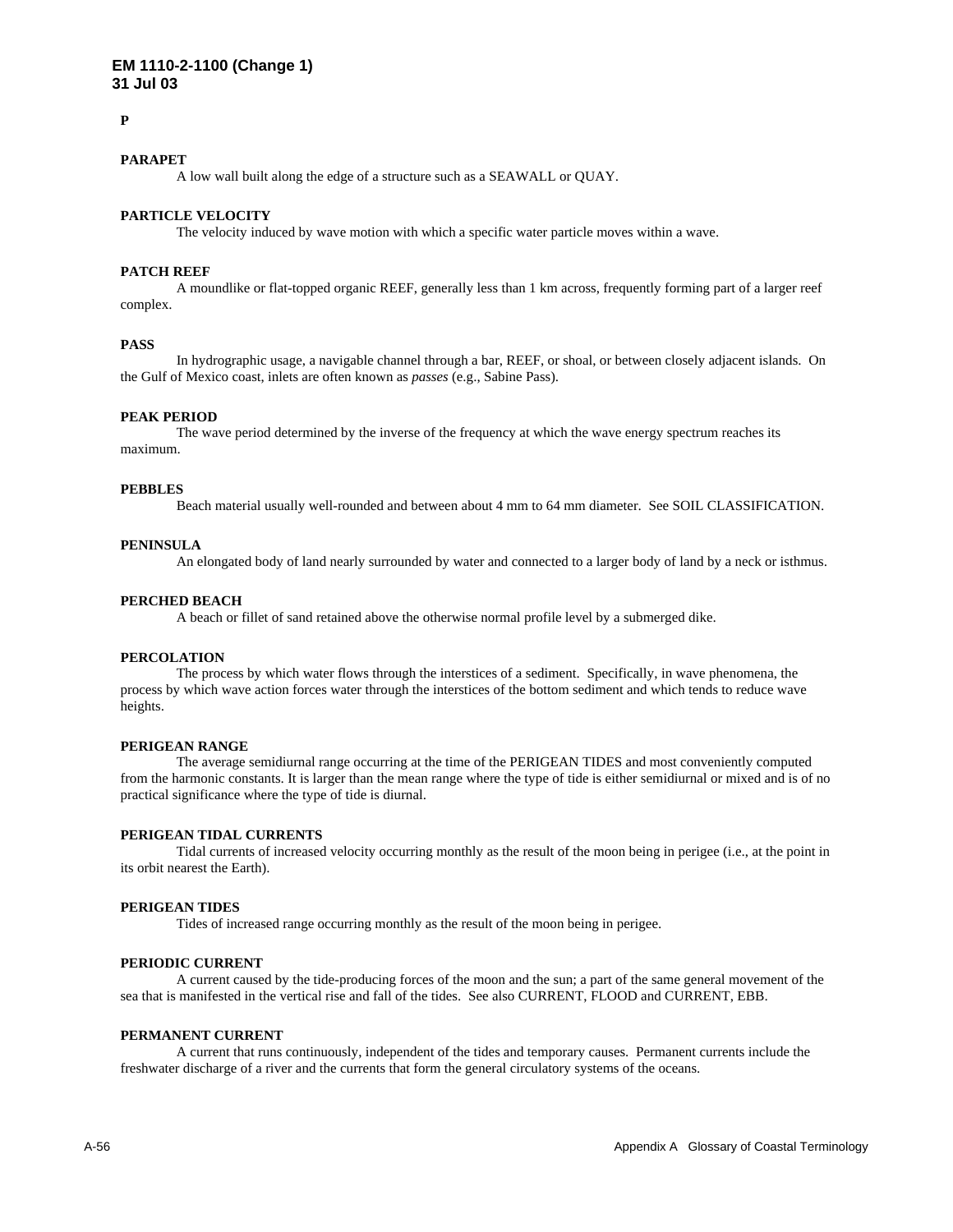## **PERMEABILITY**

The property of bulk material (sand, crushed rock, soft rock in situ) which permit movement of water through its pores.

#### **PERMEABLE GROIN**

A GROIN with openings or voids large enough to permit passage of appreciable quantities of LITTORAL DRIFT through the structure.

# **PETROGRAPHY**

The systematic description and classification of rocks.

# **PETROLOGY**

That branch of geology which treats the scientific study of rocks.

## **PHASE**

In surface wave motion, a point in the period to which the wave motion has advanced with respect to a given initial reference point.

#### **PHASE INEQUALITY**

Variations in the tides or tidal currents associated with changes in the phase of the Moon in relation to the Sun.

# **PHASE VELOCITY**

Propagation velocity of an individual wave as opposed to the velocity of a wave group.

#### **PHI GRADE SCALE**

A logarithmic transformation of the Wentworth grade scale for size classifications of sediment grains based on the negative logarithm to the base 2 of the particle diameter:  $=$  -log<sub>2</sub>d. See SOIL CLASSIFICATION.

## **PHOTIC ZONE**

The zone extending downward from the ocean surface within which the light is sufficient to sustain photosynthesis. The depth of this layer varies with water clarity, time of year and cloud cover, but is about 100 m in the open ocean. It may be considered the Depth to which all light is filtered out except for about one percent and may be calculated as about two and one-half times the depth of a SECCHI DISK reading.

## **PHOTOGRAMMETRY**

The science of deducing the physical dimensions of objects from measurements on images (usually photographs) of the objects.

#### **PHOTOMOSAIC**

An assemblage of photographs, each of which shows part of a region, put together in such a way that each point in the region appears once and only once in the assemblage, and scale variation is minimized.

#### **PHREATIC LEVEL**

Upper surface of an unconfined aquifer (e.g. the top sand layer in a dike) at which the pressure in the groundwater is equal to atmospheric pressure.

### **PHYSICAL GEOLOGY**

A large division of Geology concerned with earth materials, changes of the surface and interior of the earth, and the forces that cause those changes.

## **PHYSICAL MODELING**

Refers to the investigation of coastal or riverine processes using a scaled model.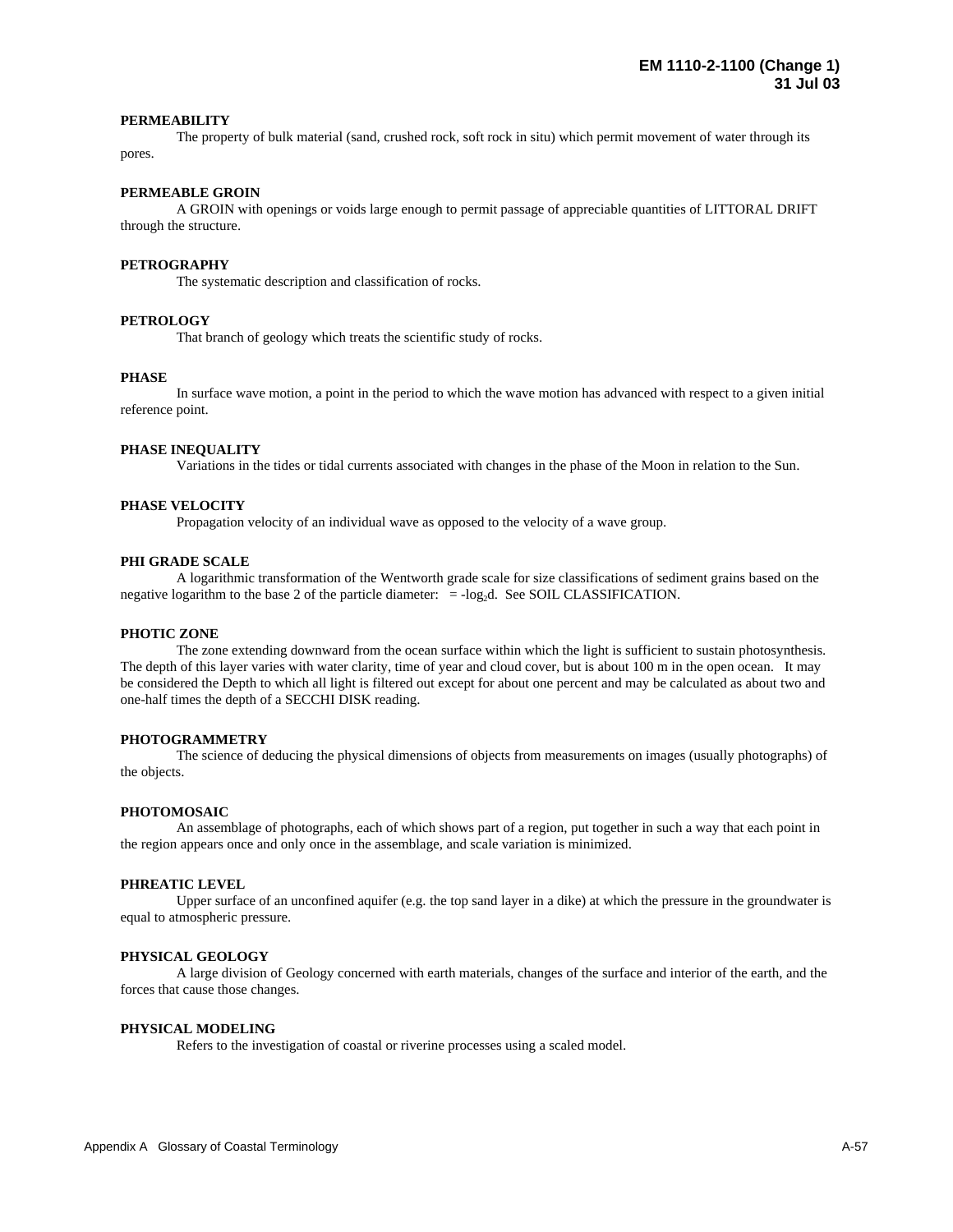# **PIER**

A structure, usually of open construction, extending out into the water from the shore, to serve as a landing place, recreational facility, etc., rather than to afford coastal protection or affect the movement of water. In the Great Lakes, a term sometimes improperly applied to jetties.

## **PIERSON-MOSKOWITZ SPECTRUM**

Wave spectrum typical of fully-developed deep water waves.

# **PIEZOMETRIC SURFACE**

The level at which the hydrostatic water pressure in an aquifer will stand if it is free to seek equilibrium with the atmosphere. For artesian wells, this is above the ground surface.

## **PILE**

A long, heavy timber or section of concrete or metal that is driven or jetted into the earth or seabed to serve as a support or protection.

## **PILING**

A group of piles.

## **PIPING**

Erosion of closed flow channels (tunnels) by the passage of water through soil; flow underneath structures, carrying away particles, may endanger the stability of the structure.

## **PLACER DEPOSITS**

Mineral deposits consisting of dense, resistant and often economically valuable minerals which have been weathered from TERRIGENOUS rocks, transported to the sea and concentrated in marine sediments by wave or current action.

## **PLACER MINE**

Surface mines in which valuable mineral grains are extracted from stream bar or beach deposits.

## **PLAIN, COASTAL**

See COASTAL PLAIN.

#### **PLANFORM**

The outline or shape of a body of water as determined by the still-water line.

## **PLATEAU**

A land area (usually extensive) having a relatively level surface raised sharply above adjacent land on at least one side; table land. A similar undersea feature.

#### **PLEISTOCENE**

An epoch of the Quaternary Period characterized by several glacial ages.

## **PLUNGE POINT**

(1) For a plunging wave, the point at which the wave curls over and falls. (2) The final breaking point of the waves just before they rush up on the beach. (See Figure A-1)

## **PLUNGING BREAKER**

See BREAKER.

# **POCKET BEACH**

A beach, usually small, in a coastal reentrant or between two littoral barriers (often rocky headlands).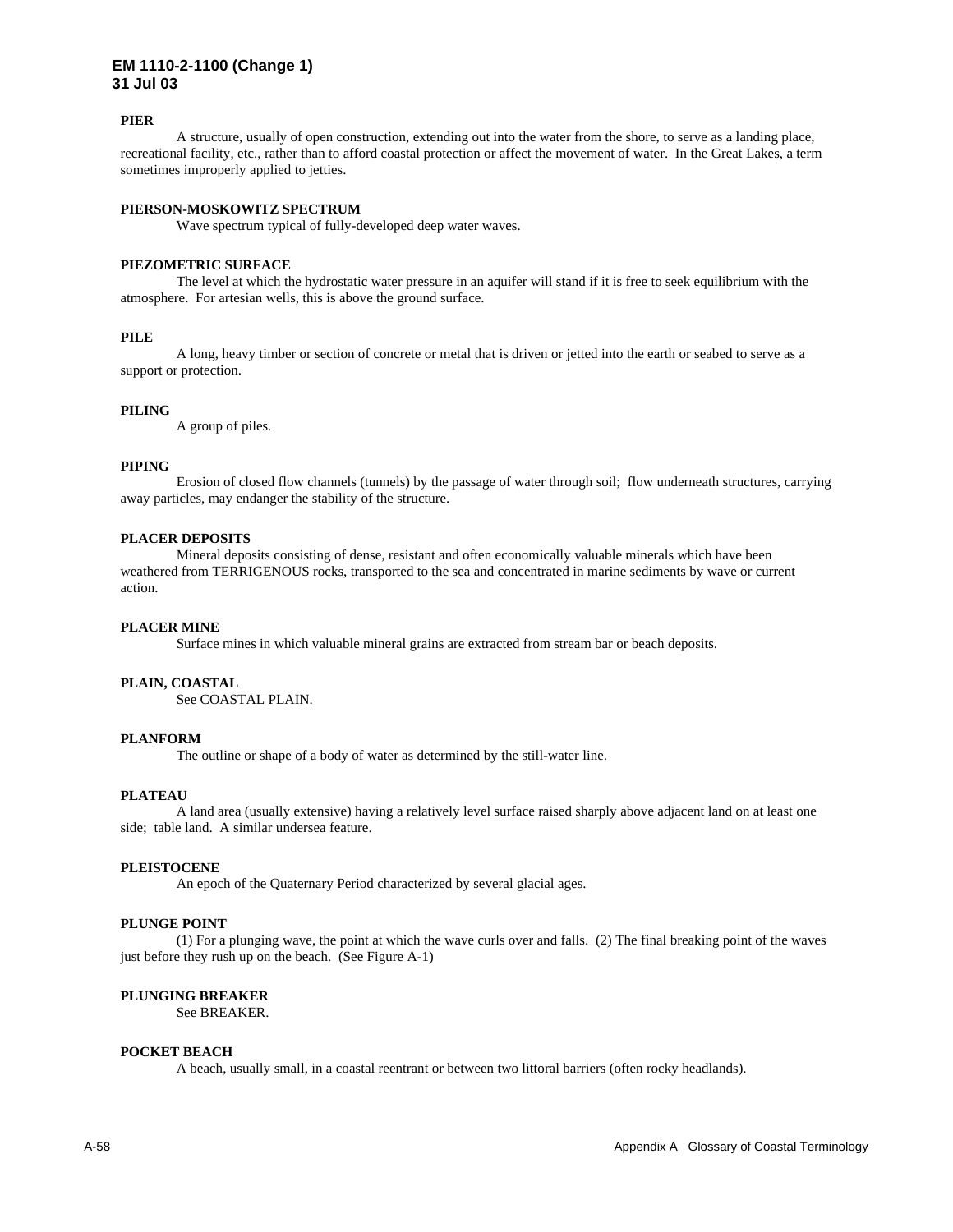# **POINT**

(1) The extreme end of a CAPE, or the outer end of any land area protruding into the water, usually less prominent than a CAPE. (2) A low profile shoreline promontory of more or less triangular shape, the top of which extends seaward.

#### **POORLY-SORTED (POORLY-GRADED)**

Said of a clastic sediment or rock that consists of particles of many sizes mixed together in an unsystematic manner so that no one size class predominates.

## **PORE PRESSURE**

The interstitial pressure of water within a mass of soil or rock.

## **POROSITY**

Percentage of the total volume of a soil sample not occupied by solid particles but by air and water,  $\eta = V_{\nu}/V_{\tau} \times$ 

100.

# **PORT**

A place where vessels may discharge or receive cargo; it may be the entire harbor including its approaches and anchorages, or only the commercial part of a harbor where the QUAYS, WHARVES, facilities for transfer of cargo, docks, and repair shops are situated. Protection may be provided by natural or artificial features.

## **POTENTIAL ENERGY OF WAVES**

In a progressive oscillatory wave, the energy resulting from the elevation or depression of the water surface from the undisturbed level.

#### **PRISM**

See TIDAL PRISM.

# **PROBABILITY**

The chance that a prescribed event will occur, represented by a number (p) in the range 0 - 1. It can be estimated empirically from the relative frequency (i.e. the number of times the particular event occurs, divided by the total count of all events in the class considered).

## **PROBABILITY DENSITY**

Function specifying the distribution of a variable.

### **PROBABLE MAXIMUM WATER LEVEL**

A hypothetical water level (exclusive of wave runup from normal wind-generated waves) that might result from the most severe combination of hydrometeorological, geoseismic, and other geophysical factors and that is considered reasonably possible in the region involved, with each of these factors considered as affecting the locality in a maximum manner.

This level represents the physical response of a body of water to maximum applied phenomena such as hurricanes, moving squall lines, other cyclonic meteorological events, tsunamis, and astronomical tide combined with maximum probable ambient hydrological conditions such as wave setup, rainfall, runoff, and river flow. It is a water level with virtually no risk of being exceeded.

# **PRODELTA**

The part of a DELTA that is below the effective depth of wave erosion, lying beyond the delta front and sloping down into the basin into which the delta is advancing.

## **PROFILE, BEACH**

The intersection of the ground surface with a vertical plane; typically perpendicular to the local shoreline, and may extend from the behind the DUNE line or the top of a bluff to well seaward of the breaker zone. (See Figure A-1)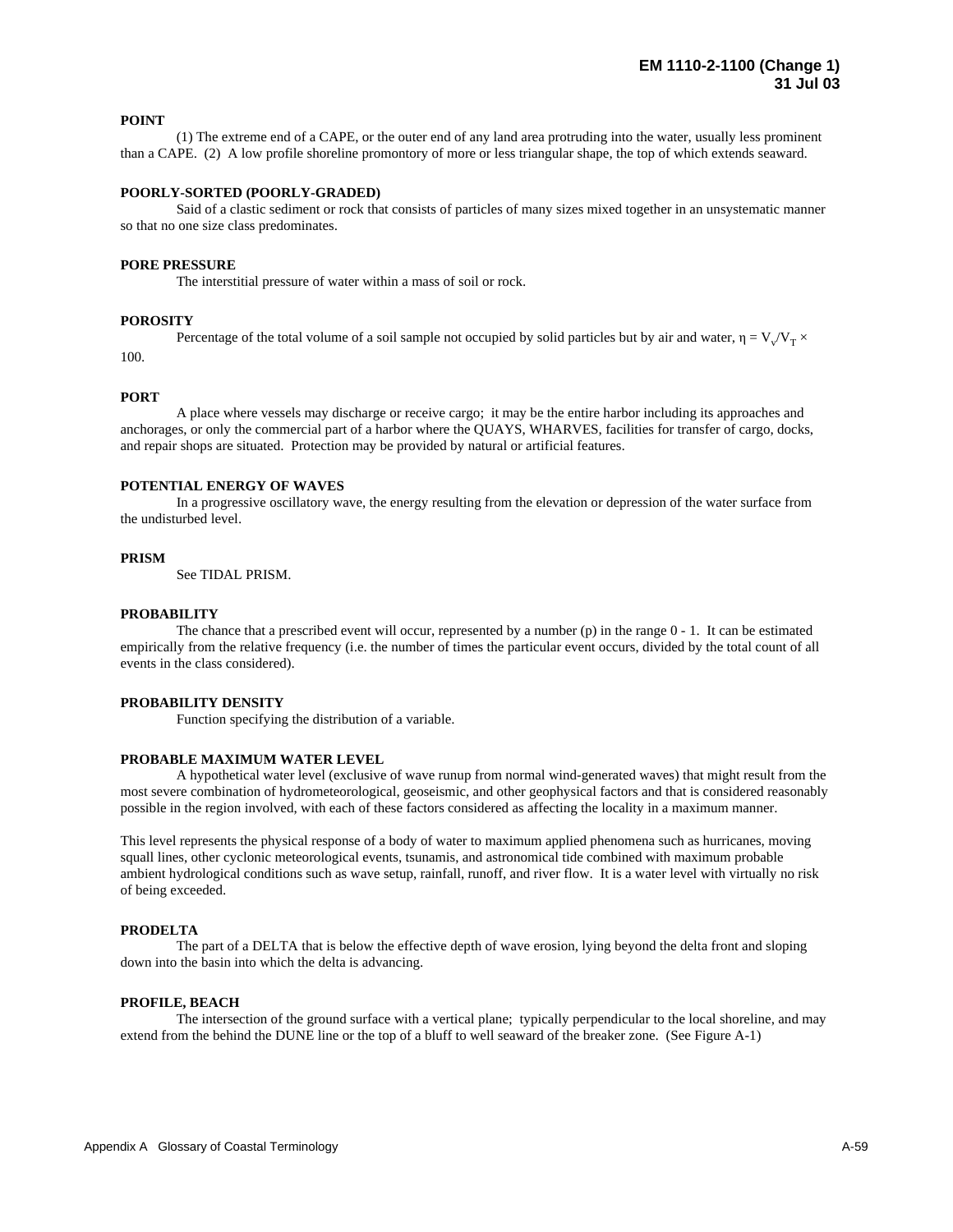# **PROGRESSION (of a beach)**

See ADVANCE.

# **PROGRESSIVE WAVE**

A wave that moves relative to a fixed coordinate system in a fluid. The direction in which it moves is termed the direction of wave propagation.

# **PROMONTORY**

A high point of land projecting into a body of water; a HEADLAND.

# **PROPAGATION OF WAVES**

The transmission of waves through water.

# **PROTOTYPE**

In laboratory usage, the full-scale structure, concept, or phenomenon used as a basis for constructing a scale model or copy.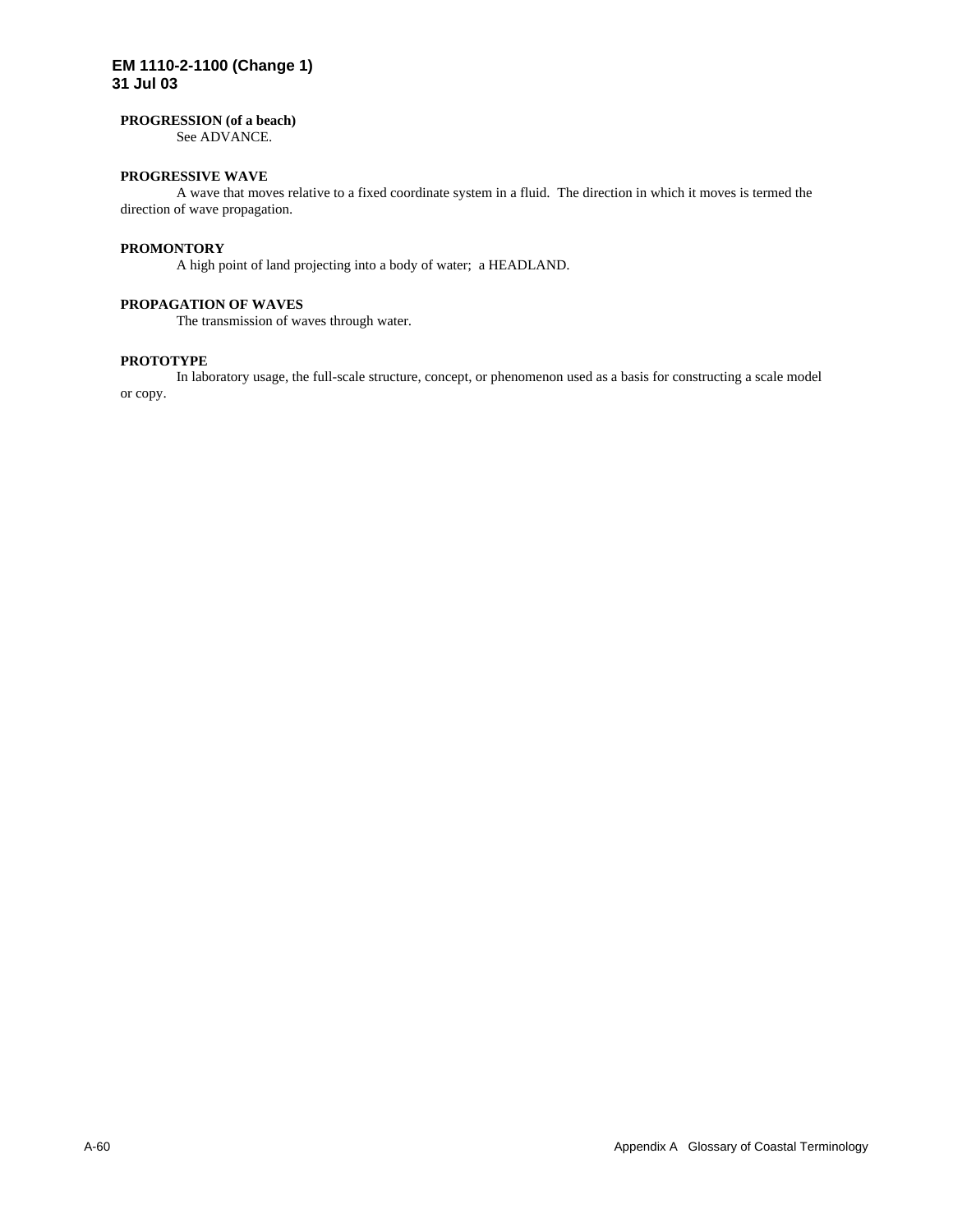## **QUARRY RUN**

Waste of generally small material, in a quarry, left after selection of larger grading.

# **QUARRYSTONE**

Any stone processed from a quarry.

## **QUATERNARY**

(1) The youngest geologic period; includes the present time. (2) The latest period of time in the stratigraphic column, 0 – 2 million years, represented by local accumulations of glacial (PLEISTOCENE) and post-glacial (HOLOCENE) deposits which continue, without change of fauna, from the top of the Pliocene (Tertiary). The *quaternary* appears to be an artificial division of time to separate pre-human from post-human sedimentation. As thus defined, the *quaternary* is increasing in duration as man's ancestry becomes better understood.

## **QUAY (pronounced KEY)**

A stretch of paved bank, or a solid artificial landing place parallel to the navigable waterway, for use in loading and unloading vessels.

# **QUICKSAND**

Loose, yielding, wet sand which offers no support to heavy objects. The upward flow of the water has a velocity that eliminates contact pressures between the sand grains and causes the sand-water mass to behave like a fluid that yields easily to pressure and tends to suck down heavy objects.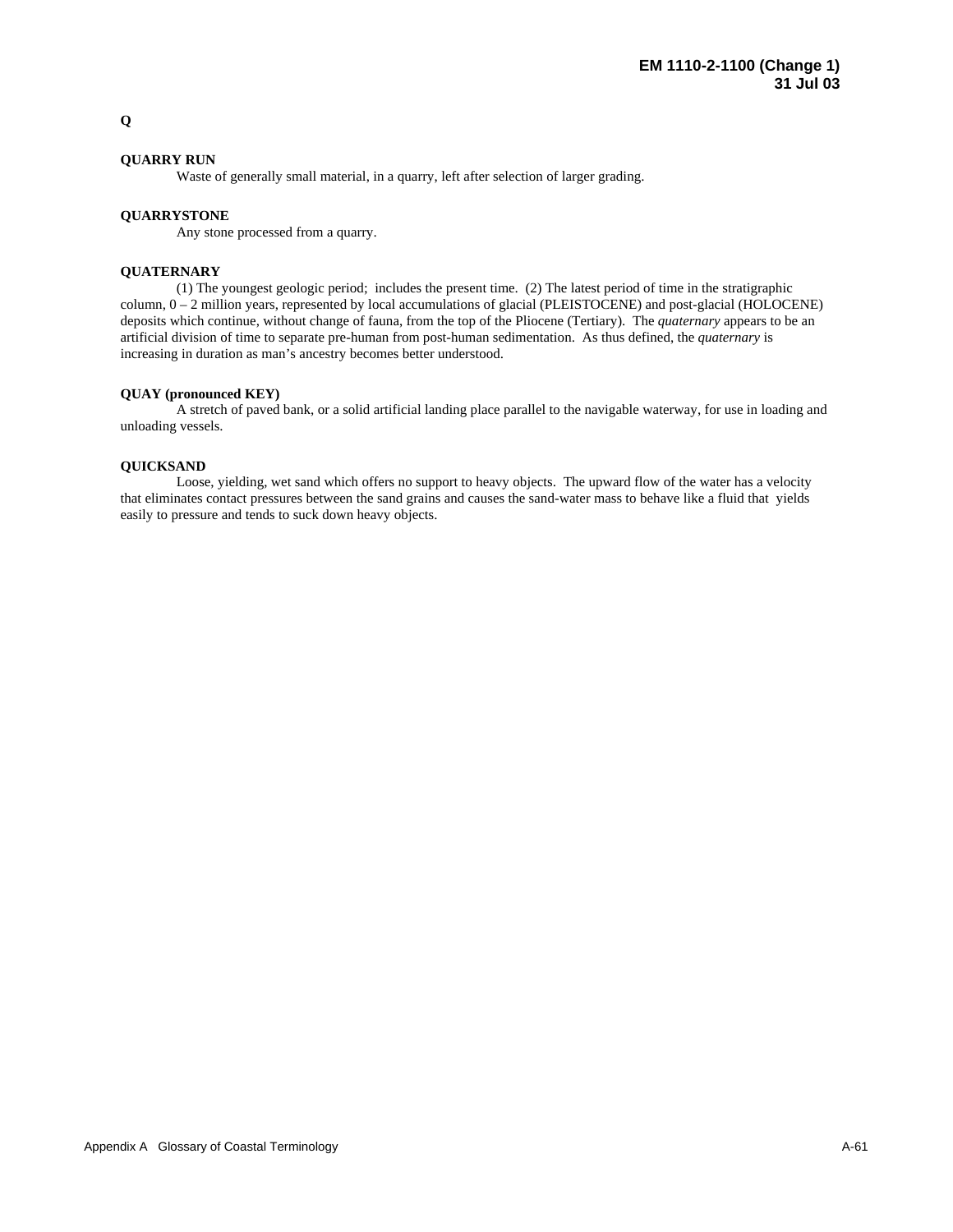## **R**

#### **RADAR**

An instrument for determining the distance and direction to an object by measuring the time needed for radio signals to travel from the instrument to the object and back, and by measuring the angle through which the instrument's antenna has traveled.

# **RADIOACTIVE DATING (RADIOMETRIC DATING)**

Calculating an age in years for geologic materials by measuring the presence of a short-life radioactive element (e.g., carbon-14) or a long-life element (e.g., potassium-40/argon-40). The term applies to all methods of age determination based on nuclear decay of naturally-occurring radioactive isotopes. Carbon-14 methods are often used to determine the age of peat or wood found in BARRIER ISLANDS.

## **RADIUS OF MAXIMUM WINDS**

Distance from the eye of a hurricane, where surface and wind velocities are zero, to the place where surface windspeeds are maximum.

## **RAISED BEACH**

A wave-cut platform, with or without a covering of beach materials, which is now raised above the present sealevel.

## **RANDOM WAVES**

The laboratory simulation of irregular sea states that occur in nature.

# **RANGE OF TIDE**

The difference in height between consecutive high and low waters. The MEAN RANGE is the difference between MEAN HIGH WATER and MEAN LOW WATER. The GREAT DIURNAL RANGE or DIURNAL RANGE is the difference in height between MEAN HIGHER HIGH WATER (MHHW) and MEAN LOWER LOW WATER (MLLW). Where the type of tide is diurnal, the mean range is the same as the diurnal range.

#### **RAY, WAVE**

See ORTHOGONAL.

## **RAYLEIGH DISTRIBUTION**

A model probability distribution, commonly used in analysis of waves.

#### **REACH**

(1) An arm of the ocean extending into the land, e.g., an ESTUARY. (2) A straight section of restricted waterway that is uniform with respect to discharge, slope, and cross-section.

#### **RECENT**

(Geological) A synonym of HOLOCENE. See also QUATERNARY.

#### **RECESSION**

(1) A continuing landward movement of the shoreline. (2) A net landward movement of the shoreline over a specified time.

#### **RECHARGE**

The addition of new water to an AQUIFER or to the zone of saturation.

### **RECTIFICATION**

The process of producing, from a tilted or oblique photograph, a photograph from which displacement caused by tilt has been removed.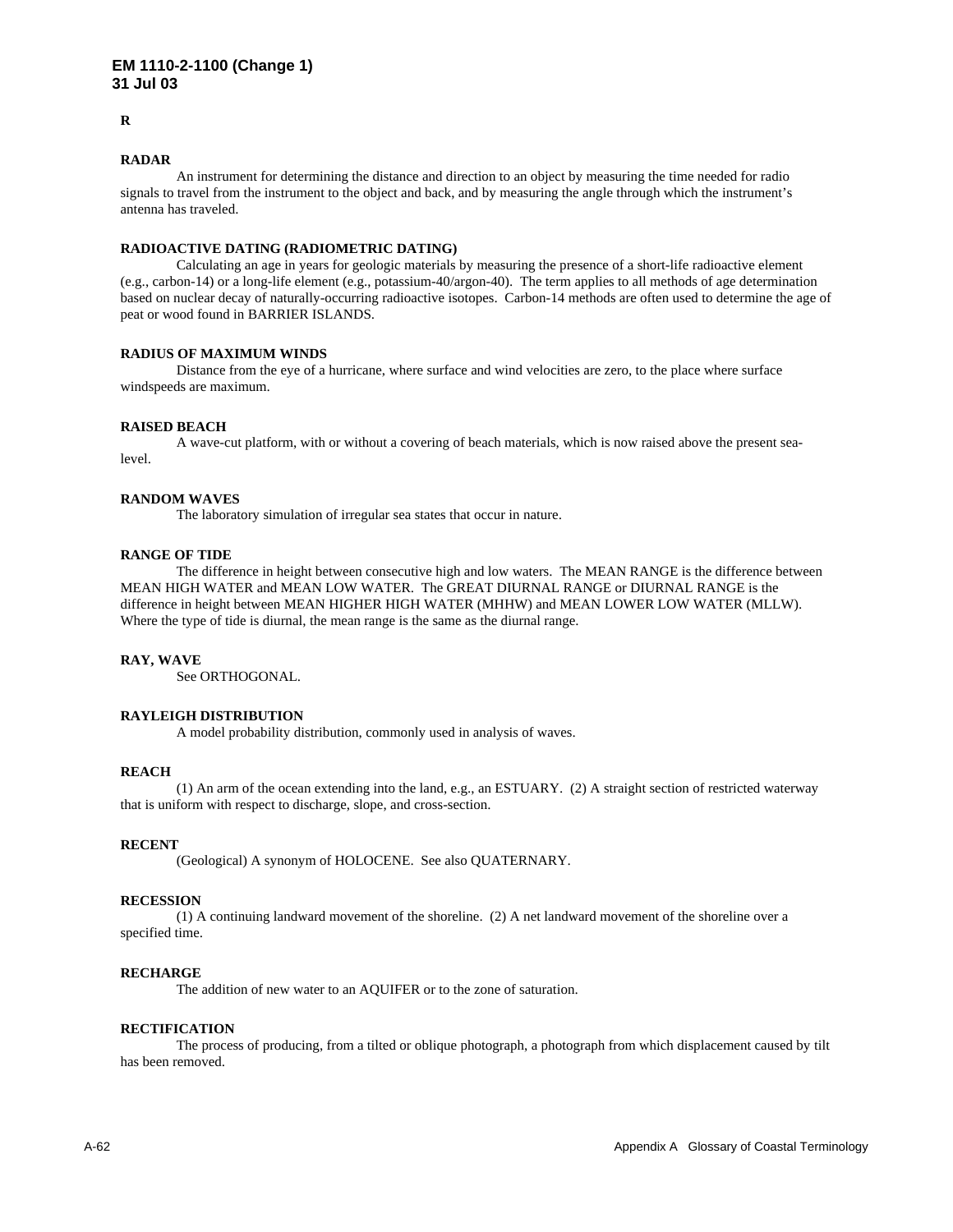# **RECURVED SPIT**

A spit whose outer end in turned landward by current deflection, by the opposing action of two or more currents, or by WAVE REFRACTION; a HOOK.

### **RED TIDE**

Discoloration of surface waters, most frequently in COASTAL ZONES, caused by large concentrations of microorganisms.

## **REEF**

An offshore consolidated rock hazard to navigation, with a least depth of about 20 meters (10 fathoms) or less. Often refers to coral FRINGING REEFS in tropical waters.

#### **REEF, ATOLL**

See ATOLL.

#### **REEF, BARRIER**

See BARRIER REEF.

#### **REEF BREAKWATER**

Rubble mound of single-sized stones with a crest at or below sea level which is allowed to be (re)shaped by the waves.

## **REEF, FRINGING**

See FRINGING REEF.

#### **REFERENCE PLANE**

The plane to which sounding and tidal data are referred. See DATUM PLANE.

# **REFERENCE POINT**

(1) A specified location (in plan elevation) to which measurements are referred. (2) In beach material studies, a specified point within the REFERENCE ZONE.

## **REFERENCE STATION**

A place for which tidal constants have previously been determined and which is used as a standard for the comparison of simultaneous observations at a second station. Also, a station for which independent daily predictions are given in the tide or current tables from which corresponding predictions are obtained for other stations by means of differences or factors.

## **REFERENCE ZONE**

In regard to beach measuring procedure, the part of the FORESHORE subject to wave action (between the Limit of UPRUSH and the Limit of BACKWASH) at mid-tide stage. In areas of great tidal range a more complex definition is needed.

#### **REFLECTED WAVE**

That part of an incident wave that is returned seaward when a wave impinges on a steep beach, barrier, or other reflecting surface.

#### **REFLECTION**

The process by which the energy of the wave is returned seaward.

## **REFRACTION (of water waves)**

(1) The process by which the direction of a wave moving in shallow water at an angle to the contours is changed: the part of the wave advancing in shallower water moves more slowly than that part still advancing in deeper water, causing the wave crest to bend toward alinement with the underwater contours. (2) The bending of wave crests by currents. (See Figure II-6-11.)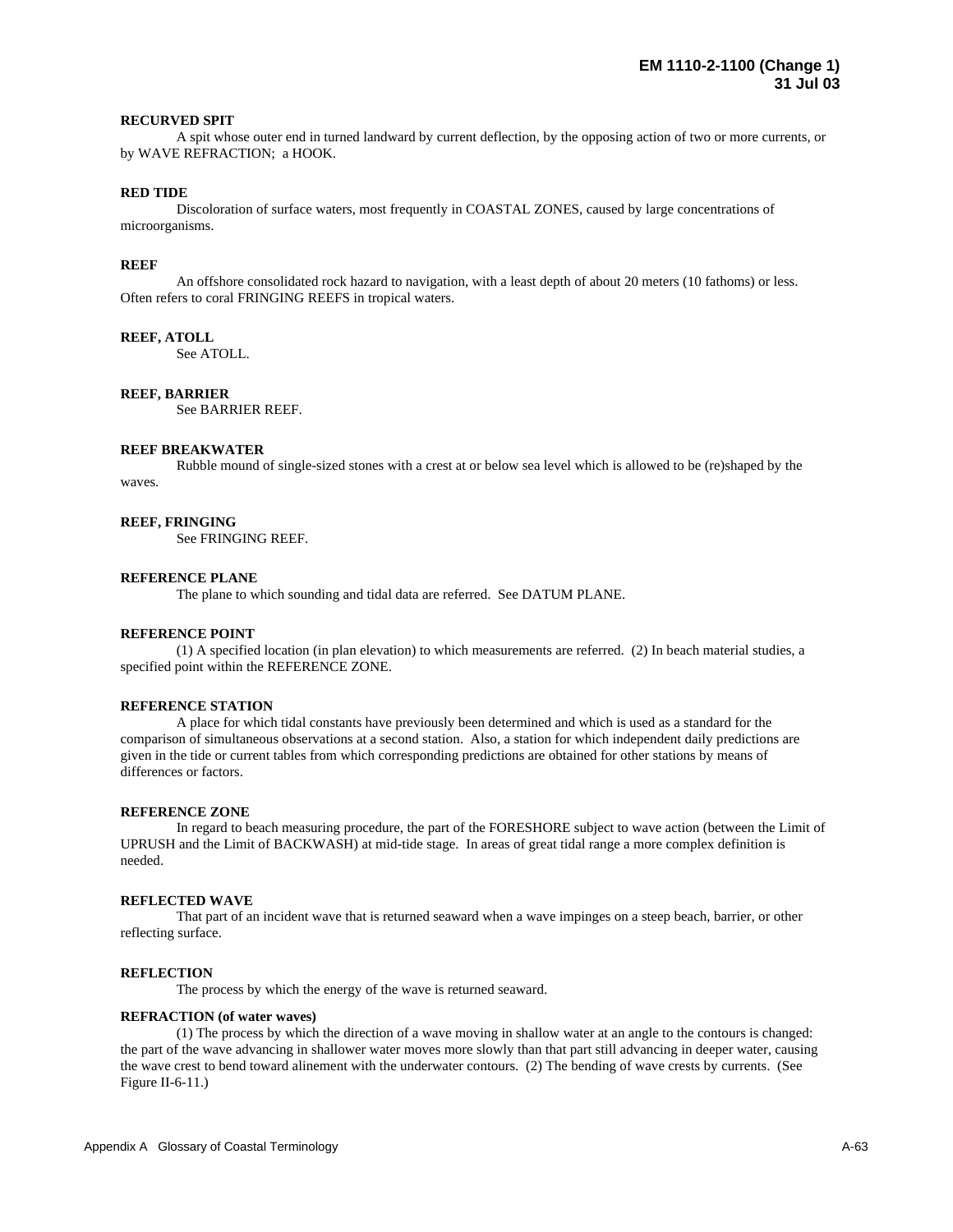# **REFRACTION COEFFICIENT**

The square root of the ratio of the distance between adjacent orthogonals in deep water to their distance apart in shallow water at a selected point. When multiplied by the SHOALING FACTOR and a factor for friction and percolation, this becomes the WAVE HEIGHT COEFFICIENT or the ratio of the refracted wave height at any point to the deepwater wave height. Also, the square root of the ENERGY COEFFICIENT.

## **REFRACTION DIAGRAM**

A drawing showing positions of wave crests and/or orthogonals in a given area for a specific deepwater wave period and direction. (See Figure II-6-11.)

### **REGULAR WAVES**

Waves with a single height, period, and direction.

#### **RESERVOIR**

An artificial lake, basin or tank in which a large quantity of water can be stored.

## **RESIDUAL (WATER LEVEL)**

The components of water level not attributable to astronomical effects.

## **RESONANCE**

The phenomenon of amplification of a free wave or oscillation of a system by a forced wave or oscillation of exactly equal period. The forced wave may arise from an impressed force upon the system or from a boundary condition.

## **RETARDATION**

The amount of time by which corresponding tidal phases grow later day by day (about 50 minutes).

#### **RETROGRESSION (of a beach)**

See RECESSION.

# **RETURN PERIOD**

Average period of time between occurrences of a given event.

## **REVERSING TIDAL CURRENT**

A tidal current that flows alternately in approximately opposite directions with a SLACK WATER at each reversal of direction. Currents of this type usually occur in rivers and straits where the direction of flow is more or less restricted to certain channels. When the movement is towards the shore, the current is said to be flooding, and when in the opposite direction it is said to be ebbing.

#### **REVETMENT**

(1) A facing of stone, concrete, etc., to protect an EMBANKMENT, or shore structure, against erosion by wave action or currents. (2) A retaining wall. (3) Facing of stone, concrete, etc., built to protect a SCARP, EMBANKMENT or shore structure against erosion by waves of currents.

### **REYNOLDS NUMBER**

The dimensionless ratio of the inertial force to the viscous force in fluid motion,

$$
R_{\rm e} = \frac{LV}{\gamma}
$$

where L is a characteristic length, γ the kinematic viscosity, and V a characteristic velocity. The Reynolds number is of importance in the theory of hydrodynamic stability and the origin of turbulence.

#### **RIA**

A long, narrow inlet, with depth gradually diminishing inward. Shorter and shallower than a FJORD.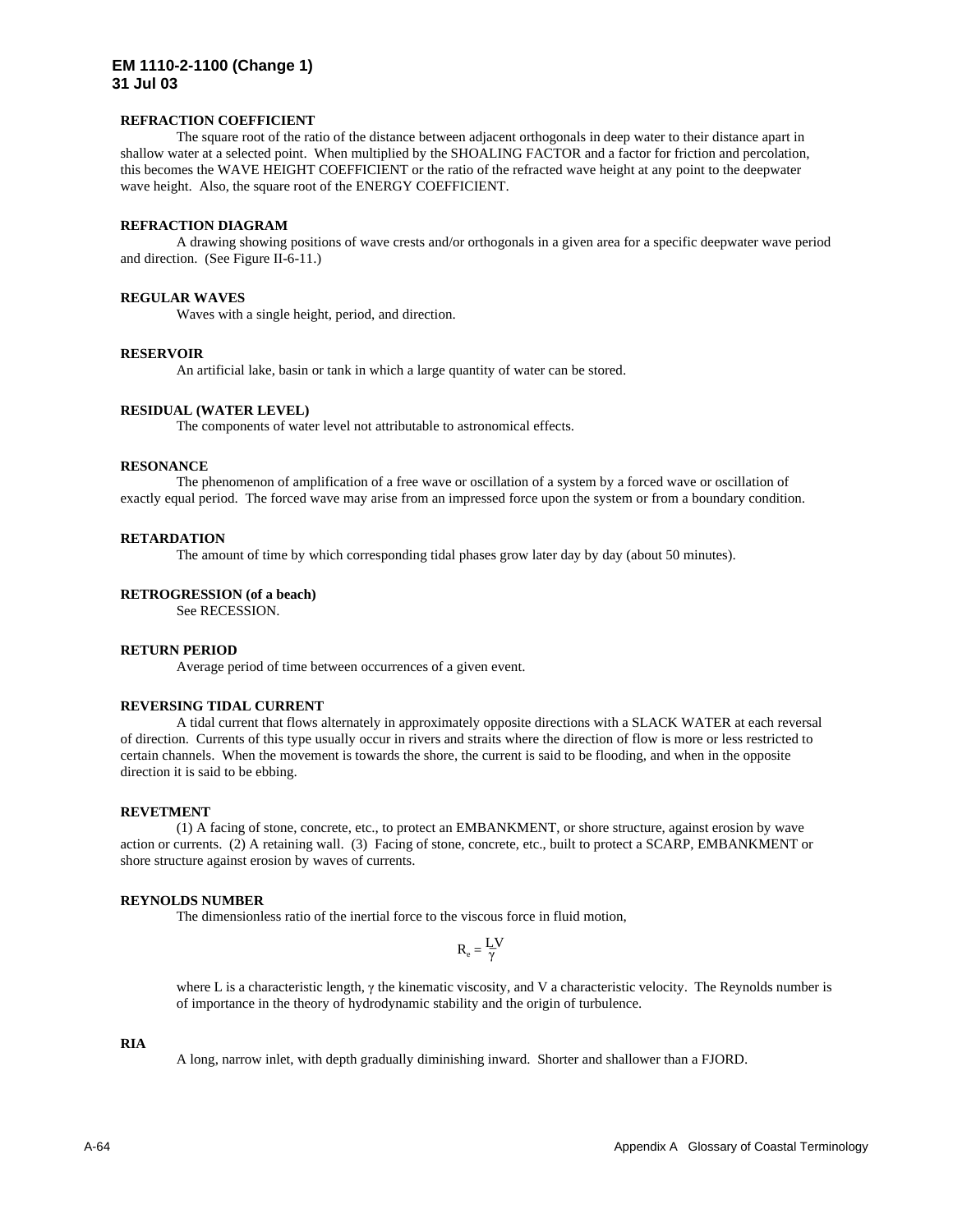## **RIDGE AND RUNNEL**

Beach topography consisting of sand bars that have welded to the shore during the recovery stage after a storm. At low tide, water ponds in the runnels and flows seaward through gaps in the ridge (see Figure IV-2-31).

#### **RIDGE, BEACH**

A nearly continuous mound of beach material that has been shaped by wave or other action. Ridges may occur singly or as a series of approximately parallel deposits.

### **RILL MARKS**

Tiny drainage channels in a beach caused by the flow seaward of water left in the sands of the upper part of the beach after the retreat of the tide or after the dying down of storm waves.

#### **RIP**

A body of water made rough by waves meeting an opposing current, particularly a tidal current; often found where tidal currents are converging and sinking.

#### **RIP CHANNEL**

A channel cut by seaward flow of RIP CURRENT, usually crosses a LONGSHORE BAR.

#### **RIP CURRENT**

A strong surface current flowing seaward from the shore. It usually appears as a visible band of agitated water and is the return movement of water piled up on the shore by incoming waves and wind. With the seaward movement concentrated in a limited band its velocity is somewhat accentuated. A rip consists of three parts: the FEEDER CURRENTS flowing parallel to the shore inside the breakers; the NECK, where the feeder currents converge and flow through the breakers in a narrow band or "rip"; and the HEAD OF RIP, where the current widens and slackens outside the breaker line. A rip current is often miscalled a rip tide. Also called RIP SURF.

## **RIP SURF**

See RIP CURRENT.

## **RIP TIDE**

Incorrect term for RIP CURRENT.

## **RIPARIAN**

(1) Pertaining to the banks of a body of water. (2) Of, on or pertaining to the banks of a river.

#### **RIPPLE**

(1) The ruffling of the surface of water; hence, a little curling wave or undulation. (2) A wave less than 0.05 meter (2 inches) long controlled to a significant degree by both surface tension and gravity. See CAPILLARY WAVE and GRAVITY WAVE.

### **RIPPLE MARKS**

Undulations produced by fluid movement over sediments. Oscillatory currents produce symmetric ripples whereas a well-defined current direction produces asymmetrical ripples. The crest line of ripples may be straight or sinuous. The characteristic features of ripples depend upon current velocity, particle size, persistence of current direction and whether the fluid is air or water. Sand DUNES may be regarded as a special kind of 'super'-ripple.

## **RIPPLES (bed forms)**

Small bed forms with wavelengths less than 0.3 m (1 foot) and heights less than 0.03 m (0.1 foot).

## **RIPRAP**

A protective layer or facing of quarrystone, usually well graded within wide size limit, randomly placed to prevent erosion, scour, or sloughing of an embankment or bluff; also the stone so used. The quarrystone is placed in a layer at least twice the thickness of the 50 percent size, or 1.25 times the thickness of the largest size stone in the gradation.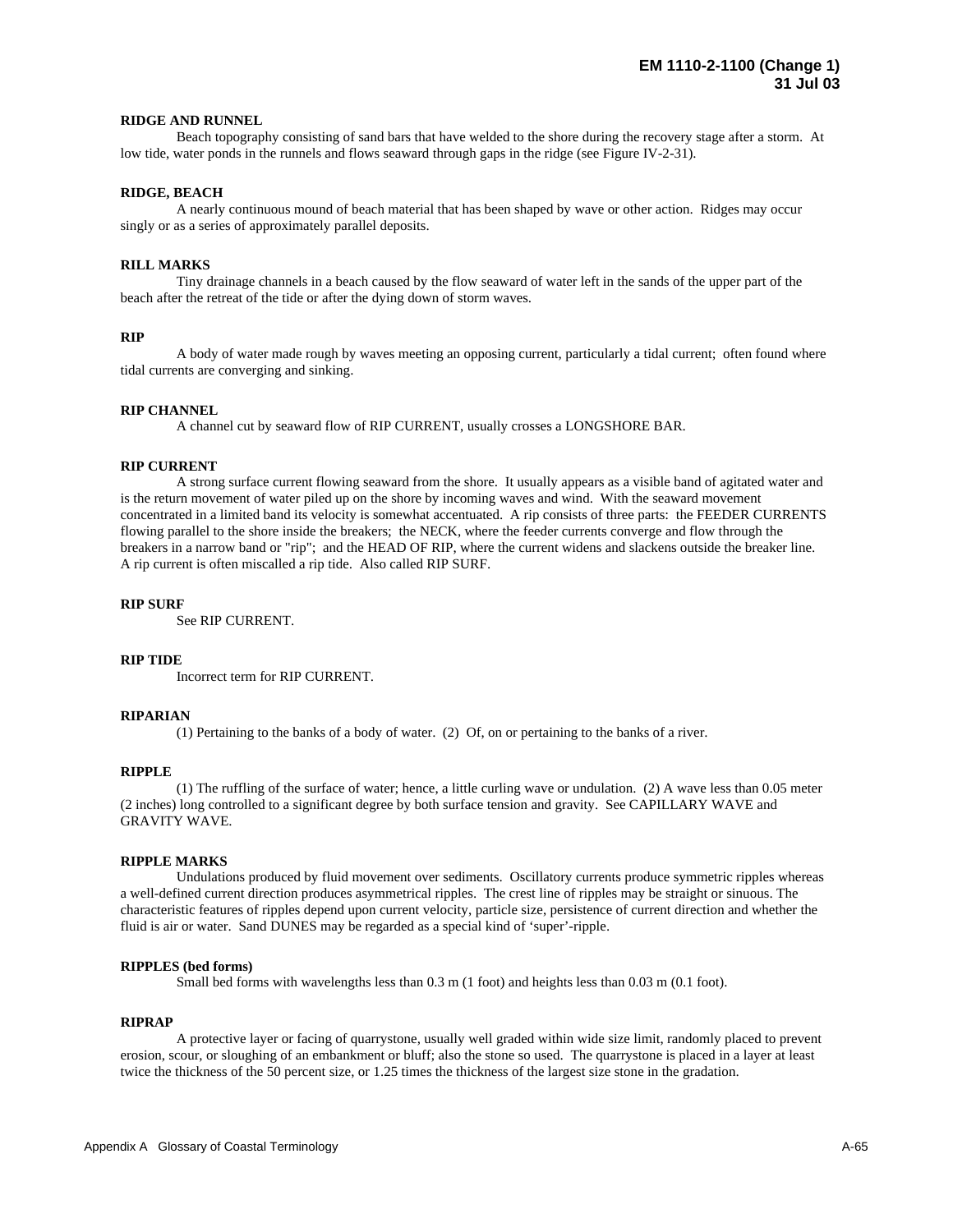# **RISK ANALYSIS**

Assessment of the total risk due to all possible environmental inputs and all possible mechanisms.

#### **ROADSTEAD**

An area of the sea used for anchorage of vessels and transhipment of cargo, usually without the protection from weather associated with harbors.

# **ROCK WEATHERING**

Physical and mineralogical decay processes in rock brought about by exposure to climatic conditions either at the present time or in the geological past.

#### **ROCK**

(1) An aggregate of one or more minerals; or a body of undifferentiated mineral matter (e.g., obsidian). The three classes of rocks are: (a) Igneous – crystalline rocks formed from molten material. Examples are granite and basalt. (b) Sedimentary – resulting from the consolidation of loose sediment that has accumulated in layers. Examples are sandstone, shale and limestone. (c) Metamorphic – formed from preexisting rock as a result of burial, heat, and pressure. (2) A rocky mass lying at or near the surface of the water or along a jagged coastline, especially where dangerous to shipping.

#### **ROLLER**

An indefinite term, sometimes considered to denote one of a series of long-crested, large waves which roll in on a shore, as after a storm.

## **ROTARY CURRENT, TIDAL**

A tidal current that flows continually with the direction of flow changing through all points of the compass during the tidal period. Rotary currents are usually found offshore where the direction of flow is not restricted by any barriers. The tendency for the rotation in direction has its origin in the deflecting force of the earth's rotation and, unless modified by local conditions, the change is clockwise in the Northern Hemisphere and counterclockwise in the Southern Hemisphere. The velocity of the current usually varies throughout the tidal cycle, passing through two maxima in approximately opposite directions and two minima with the direction of the current at approximately ninety degrees from the direction at the time of maximum velocity.

#### **RUBBLE**

(1) Loose angular waterworn stones along a beach. (2) Rough, irregular fragments of broken rock.

### **RUBBLE-MOUND STRUCTURE**

A mound of random-shaped and random-placed stones protected with a cover layer of selected stones or specially shaped concrete armor units. (Armor units in a primary cover layer may be placed in an orderly manner or dumped at random.)

#### **RUNUP, RUNDOWN**

The upper and lower levels reached by a wave on a beach or coastal structure, relative to still-water level.

#### **RUNNEL**

A corrugation or trough formed in the FORESHORE or in the bottom just offshore by waves or tidal currents (see RIDGE and RUNNEL).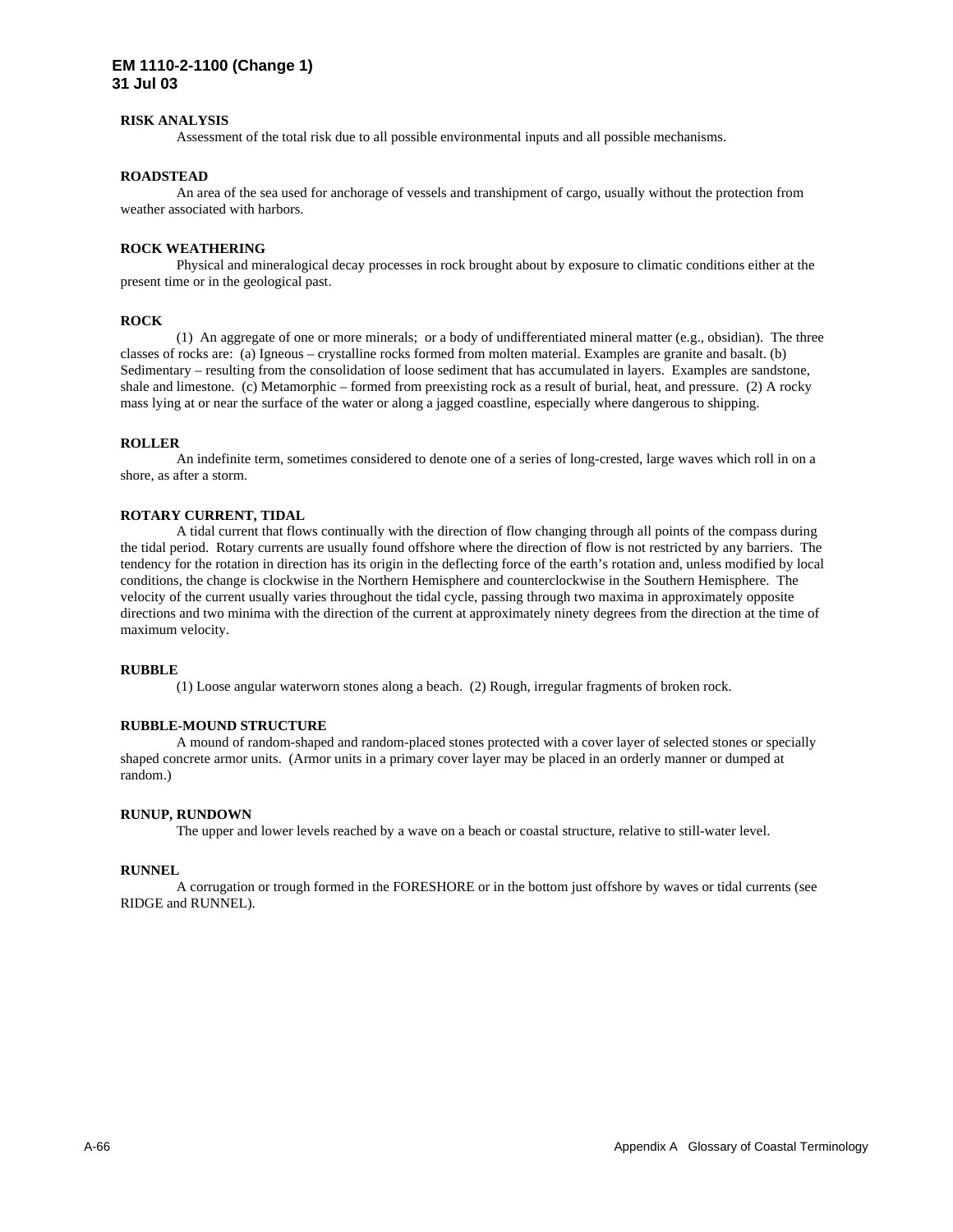#### **S-SLOPE BREAKWATER**

Rubble mound with gentle slope around still-water level and steeper slopes above and below.

## **SALIENT**

A bulge in the coastline projecting towards an offshore island or breakwater, but not connected to it as in the case of a TOMBOLO - see also Ness and Cusp. Developed by WAVE REFRACTION and diffraction and long shore drift.

### **SALINITY**

Number of grams of salt per thousand grams of sea water, usually expressed in parts per thousand (symbol: ‰).

# **SALINITY GRADIENT**

Change in salinity with expressed in parts per thousand per foot.

#### **SALT MARSH**

A marsh periodically flooded by salt water (also *tidal marsh*; *sea marsh*).

## **SALT-WEDGE ESTUARY**

In this circulation type, the density-driven component dominates and two well-mixed layers are separated by a sharp HALOCLINE. The seawater entering the channel appears as a tongue or wedge.

### **SALTATION**

That method of sand movement in a fluid in which individual particles leave the bed by bounding nearly vertically and, because the motion of the fluid is not strong or turbulent enough to retain them in suspension, return to the bed at some distance downstream. The travel path of the particles is a series of hops and bounds.

## **SAND**

Sediment particles, often largely composed of quartz, with a diameter of between 0.062 mm and 2 mm, generally classified as fine, medium, coarse or very coarse. Beach sand may sometimes be composed of organic sediments such as calcareous reef debris or shell fragments.

### **SAND BAR**

(1) See BAR. (2) In a river, a ridge of sand built to or near the surface by river currents.

### **SAND BYPASSING**

See BYPASSING, SAND.

#### **SAND DUNE**

A DUNE formed of sand.

#### **SAND REEF**

See BAR.

#### **SAND SPIT**

A narrow sand EMBANKMENT, created by an excess of deposition at its seaward terminus, with its distal end (the end away from the point of origin) terminating in open water.

# **SAND WAVES**

(1) Longshore sand waves are large-scale features that maintain form while migrating along the shore with speeds on the order of kilometers per year. (2) Large-scale asymmetrical bedforms in sandy river beds having high length to height ratios and continuous crestlines.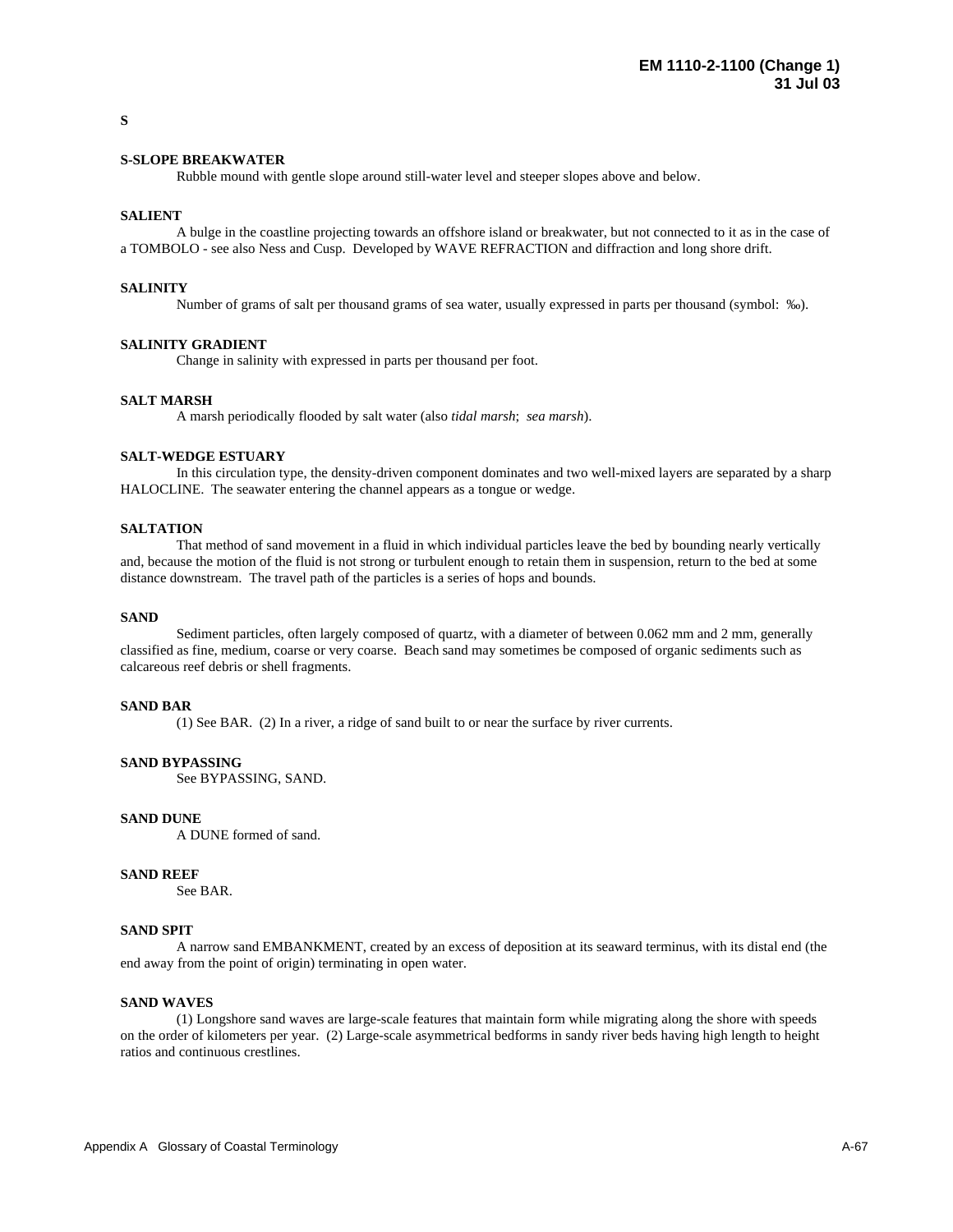# **SCARP, BEACH**

An almost vertical slope along the beach caused by erosion by wave action. It may vary in height from a few cm to a meter or so, depending on wave action and the nature and composition of the beach. (See Figure A-1) See also ESCARPMENT.

#### **SCATTER DIAGRAM**

A two-dimensional histogram showing the joint probability density of two variables within a data sample.

# **SCOUR**

Removal of underwater material by waves and currents, especially at the base or toe of a shore structure.

# **SCOUR PROTECTION**

Protection against erosion of the seabed in front of the toe.

# **SEA**

(1) A large body of salt water, second in rank to an ocean, more or less landlocked and generally part of, or connected with, an ocean or a larger sea. Examples: Mediterranean Sea; South China Sea. (2) Waves caused by wind at the place and time of observation. (3) State of the ocean or lake surface, in regard to waves.

#### **SEA BREEZE**

A light wind blowing from the sea toward the land caused by unequal heating of land and water masses.

## **SEA CHANGE**

(1) A change wrought by the sea. (2) A marked transformation.

#### **SEA CLIFF**

A cliff situated at the seaward edge of the coast.

# **SEA GRASS**

Members of marine seed plants that grow chiefly on sand or sand-mud bottom. They are most abundant in water less than 9 m deep. The common types are: Eel grass (*Zostera*), Turtle grass (*Thallasia*), and Manatee grass (*Syringodium*).

### **SEA LEVEL**

See MEAN SEA LEVEL.

### **SEA LEVEL RISE**

The long-term trend in MEAN SEA LEVEL.

### **SEA PUSS**

A dangerous longshore current; a rip current caused by return flow; loosely, the submerged channel or inlet through a bar caused by those currents.

#### **SEA STATE**

Description of the sea surface with regard to wave action. Also called state of sea.

## **SEACOAST**

The coast adjacent to the sea or ocean.

## **SEAMOUNT**

An elevation rising more than 1000 meters above the ocean floor, and of limited extent across the summit. Compare KNOLL.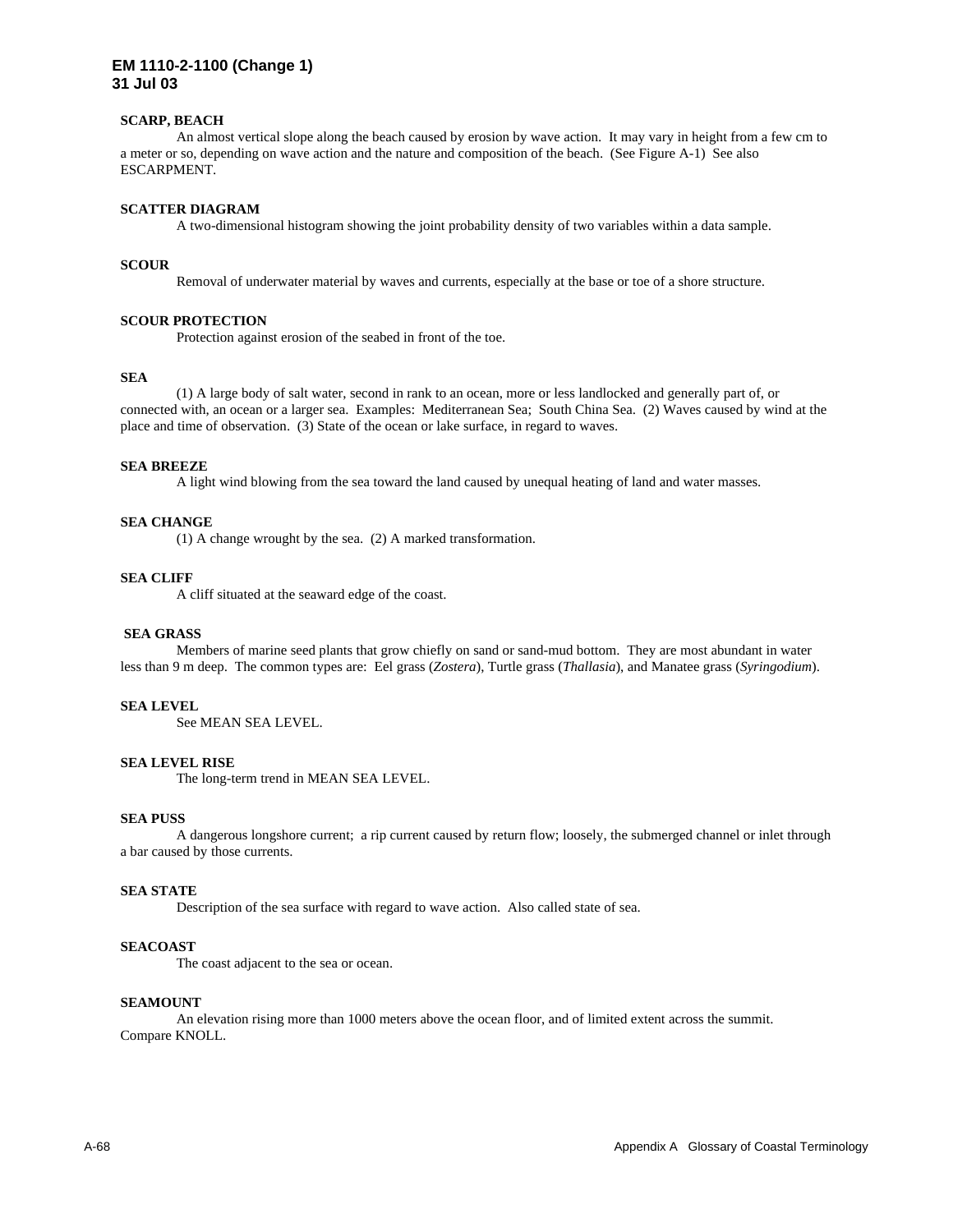## **SEAS**

Waves caused by wind at the place and time of observation.

#### **SEASHORE**

(1) (Law) All ground between the ordinary high-water and low-water mark. (2) The shore of the sea or ocean, often used in a general sense (e.g., to visit the seashore).

# **SEAWALL**

(1) A structure, often concrete or stone, built along a portion of a coast to prevent erosion and other damage by wave action. Often it retains earth against its shoreward face. (2) A structure separating land and water areas to alleviate the risk of flooding by the sea. Generally shore-parallel, although some reclamation SEAWALLS may include lengths that are normal or oblique to the (original) shoreline. A SEAWALL is typically more massive and capable of resisting greater wave forces than a BULKHEAD.

#### **SECHHI DISK**

Visibility disk (white and black, 30 cm diameter) used to measure the transparency of the water

#### **SEDIMENT**

(1) Loose, fragments of rocks, minerals or organic material which are transported from their source for varying distances and deposited by air, wind, ice and water. Other sediments are precipitated from the overlying water or form chemically, in place. Sediment includes all the unconsolidated materials on the sea floor. (2) The fine grained material deposited by water or wind.

# **SEDIMENT CELL**

In the context of a strategic approach to coastal management, a length of coastline in which interruptions to the movement of sand or shingle along the beaches or near shore sea bed do not significantly affect beaches in the adjacent lengths of coastline.

#### **SEDIMENT SINK**

Point or area at which beach material is irretrievably lost from a coastal cell, such as an estuary, or a deep channel in the seabed.

#### **SEDIMENT SOURCE**

Point or area on a coast from which beach material is supplied, such as an eroding cliff, or river mouth.

#### **SEDIMENT TRANSPORT**

The main agencies by which sedimentary materials are moved are: gravity (gravity transport); running water (rivers and streams); ice (glaciers); wind; the sea (currents and LONGSHORE DRIFT). Running water and wind are the most widespread transporting agents. In both cases, three mechanisms operate, although the particle size of the transported material involved is very different, owing to the differences in density and viscosity of air and water. The three processes are: rolling or traction, in which the particle moves along the bed but is too heavy to be lifted from it; SALTATION; and suspension, in which particles remain permanently above the bed, sustained there by the turbulent flow of the air or water.

#### **SEDIMENT TRANSPORT PATHS**

The routes along which net sediment movement occurs.

## **SEEPAGE**

The movement of water through small cracks, pores, interstices, out of a body of surface of subsurface water. The loss of water by infiltration from a canal, reservoir or other body of water or from a field. It is generally expressed as flow volume per unit of time.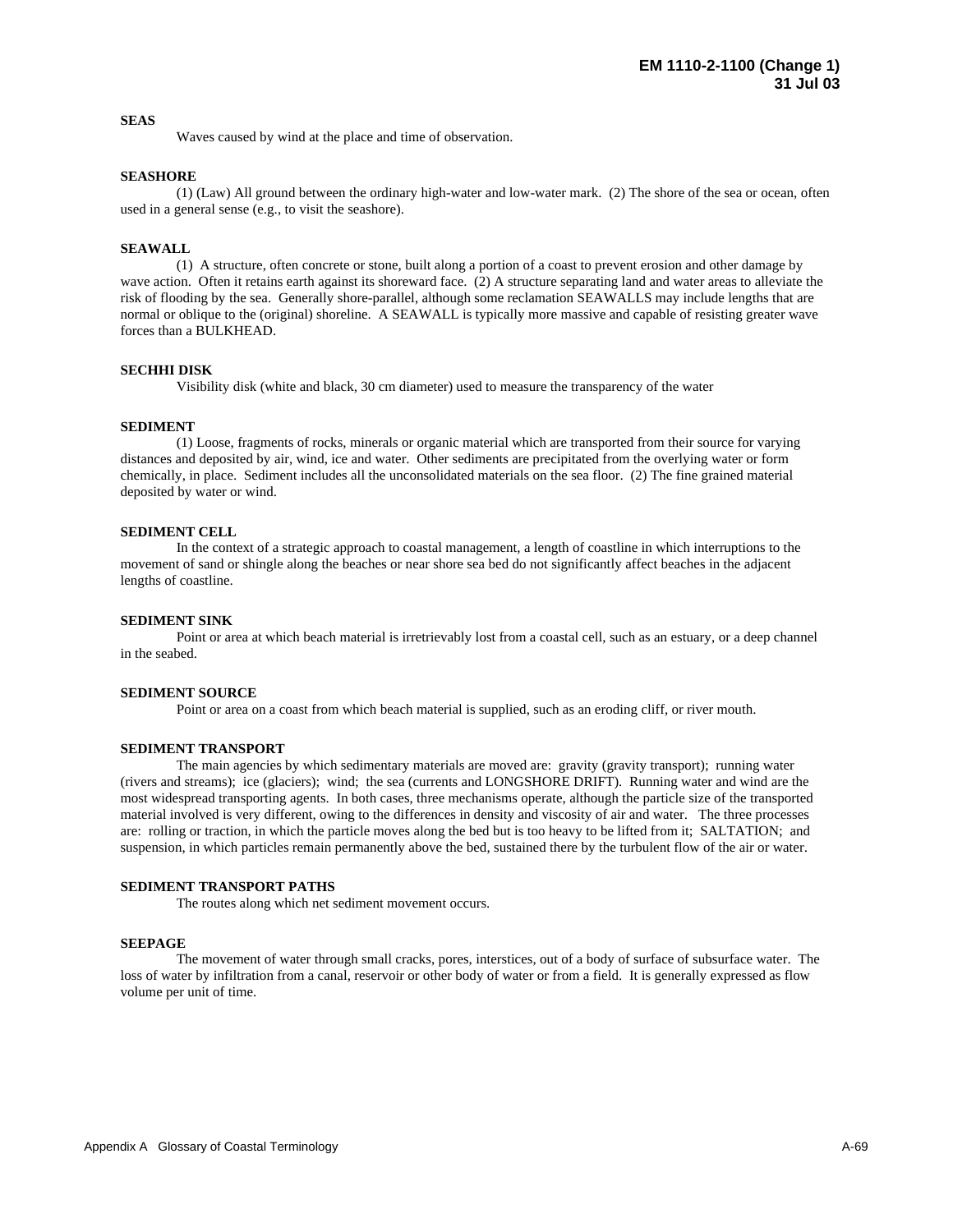# **SEICHE**

(1) A standing wave oscillation of an enclosed waterbody that continues, pendulum fashion, after the cessation of the originating force, which may have been either seismic or atmospheric. (2) An oscillation of a fluid body in response to a disturbing force having the same frequency as the natural frequency of the fluid system. Tides are now considered to be seiches induced primarily by the periodic forces caused by the Sun and Moon. (3) In the Great Lakes area, any sudden rise in the water of a harbor or a lake whether or not it is oscillatory (although inaccurate in a strict sense, this usage is well established in the Great Lakes area).

### **SEISMIC REFLECTION**

The return of part of the energy of seismic waves to the earth's surface after the waves bounce off an acoustic boundary (typically rock or material of different density).

## **SEISMIC REFRACTION**

The bending of seismic waves as they pass from one material to another.

#### **SEISMIC SEA WAVE**

See TSUNAMI.

### **SELECTIVE SORTING**

A process occurring during sediment transport that tends to separate particles according to their size, density, and shape. A *well-sorted distribution* contains a limited range of grain sizes and usually indicates that the depositional environment contains a narrow range of sediment sizes or a narrow band of depositional energy. A *poorly-sorted distribution* contains a wide range of grain sizes indicating multiple sources of sediment or a wide range of deposition energies.

## **SELF-SUSTAINING BEACH**

A BEACH that has either natural or engineered sand retention and that can be stable through the continued supply of natural sediment sources, without any mechanical nourishment over a long period. Subsets include:

Natural or Geomorphically Self-sustaining Beaches: self-sustaining naturally without the construction of retaining structures and with no continued mechanical sand nourishment.

Anthropogenically Self-sustaining Beaches: self-sustaining by the construction of retaining structure(s) with or without initial beach fill but with no continued mechanical sand nourishment.

#### **SEMIDIURNAL**

Having a period or cycle of approximately one-half of a tidal day (12.4 hours). The predominating type of tide throughout the world is semidiurnal, with two high waters and two low waters each tidal day. The tidal current is said to be semidiurnal when there are two flood and two ebb periods each day.

#### **SENSING, REMOTE**

The response of an instrument or organism to stimuli from a distant source.

# **SETBACK**

A required open space, specified in shoreline master programs, measured horizontally upland from an perpendicular to the ordinary high water mark.

## **SETUP, WAVE**

Superelevation of the water surface over normal surge elevation due to onshore mass transport of the water by wave action alone.

#### **SETUP, WIND**

See WIND SETUP.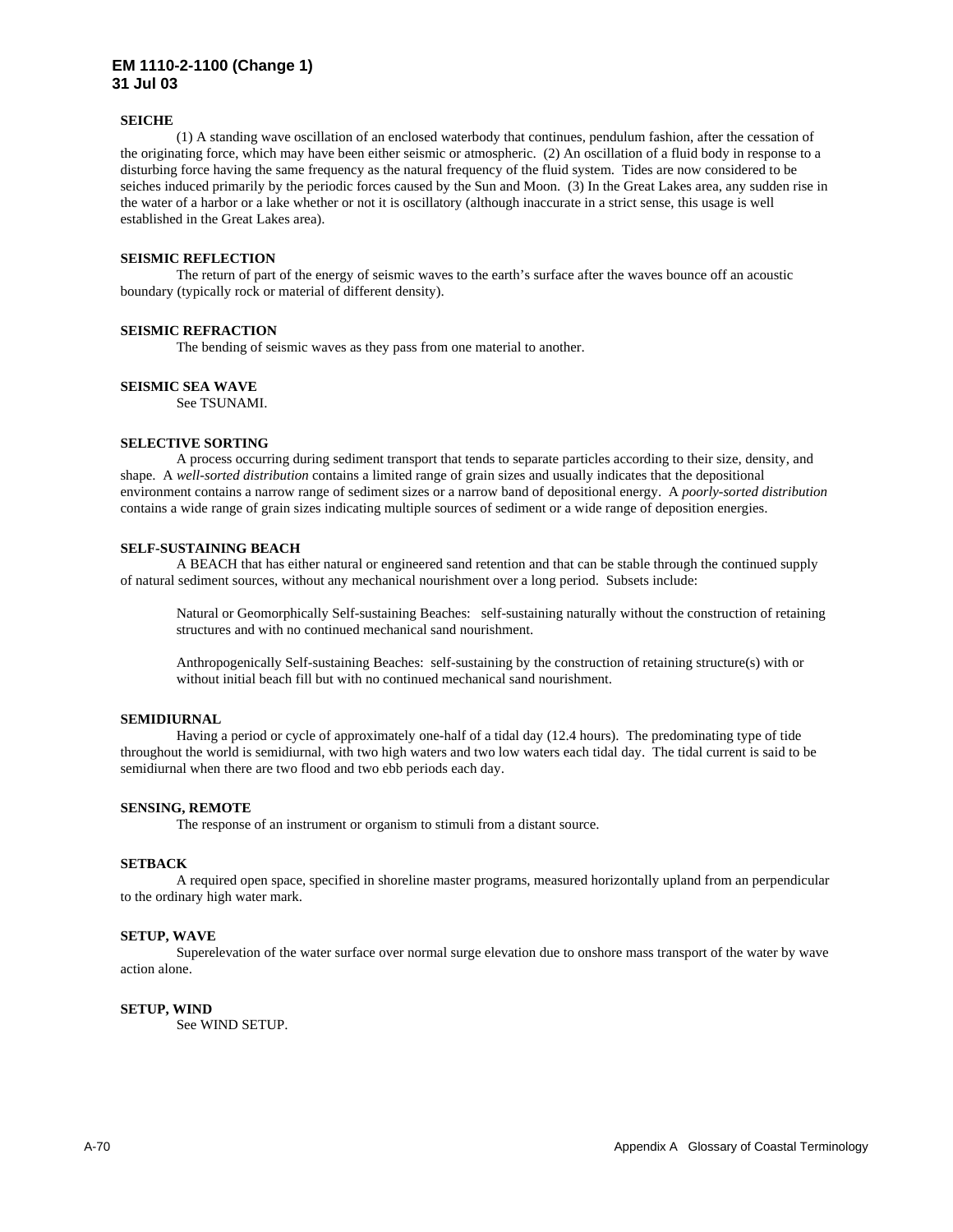# **SHALLOW WATER**

(1) Commonly, water of such a depth that surface waves are noticeably affected by bottom topography. It is customary to consider water of depths less than one-half the surface wavelength as shallow water. See TRANSITIONAL ZONE and DEEP WATER. (2) More strictly, in hydrodynamics with regard to progressive gravity waves, water in which the depth is less than 1/25 the wavelength.

## **SHALLOW WATER WAVE**

A PROGRESSIVE WAVE which is in water less than 1/25 the wave length in depth.

# **SHEAR INSTABILITIES**

Instabilities of the surf zone longshore current commonly found on beaches with barred depth profiles. These instabilities are vertical motions with little surface elevation expression. Conservation of vorticity is the restoring mechanism.

## **SHEAR WAVES**

See SHEAR INSTABILITIES

#### **SHEET EROSION**

The removal of a thin layer of surface material, usually topsoil, by a flowing sheet of water.

#### **SHEET FLOW**

Sediment grains under high sheer stress moving as a layer that extends from the bed surface to some distance below (on the order of a few cm). Grains are transported in the direction of fluid flow.

### **SHEET PILE**

See PILE, SHEET.

#### **SHEET, SMOOTH**

A sheet on which field control and hydrographic data such as soundings, depth curves, and regions surveyed with a wire drag are plotted before the production of a final chart.

## **SHELF, CONTINENTAL**

See CONTINENTAL SHELF.

#### **SHELF, INSULAR**

See INSULAR SHELF.

## **SHINGLE**

(1) Loosely and commonly, any beach material coarser than ordinary gravel, especially any having flat or flattish pebbles. (2) Strictly and accurately, beach material of smooth, well-rounded pebbles that are roughly the same size. The spaces between pebbles are not filled with finer materials. Shingle often gives out a musical sound when stepped on. The term is more widely used in Great Britain than in the United States.

#### **SHOAL**

(1) (noun) A detached area of any material except rock or coral. The depths over it are a danger to surface navigation. Similar continental or insular shelf features of greater depths are usually termed BANKS. (2) (verb) To become shallow gradually. (3) To cause to become shallow. (4) To proceed from a greater to a lesser depth of water.

## **SHOALING**

Decrease in water depth. The transformation of wave profile as they propagate inshore.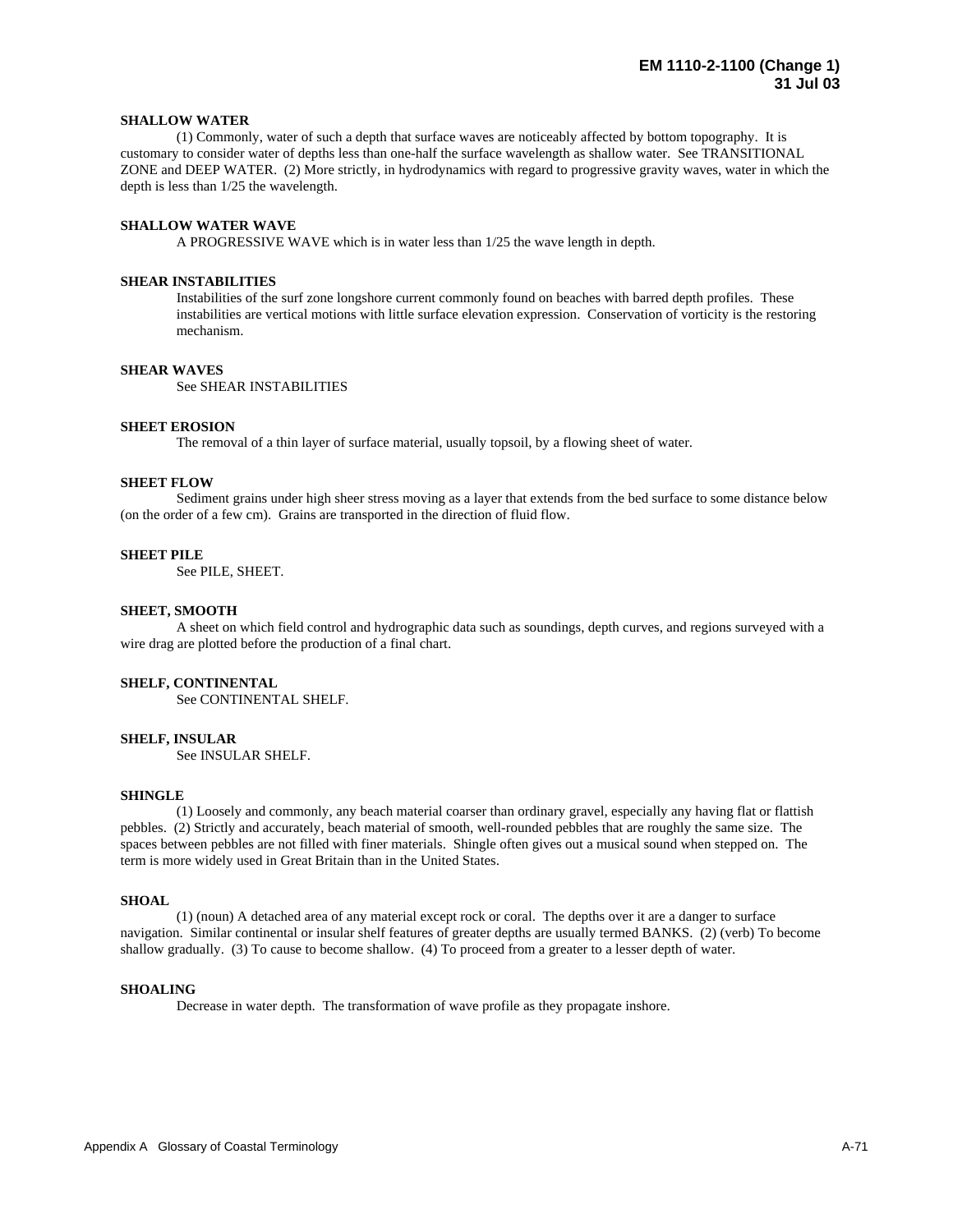## **SHOALING COEFFICIENT**

The ratio of the height of a wave in water of any depth to its height in deep water with the effects of refraction, friction, and percolation eliminated. Sometimes SHOALING FACTOR or DEPTH FACTOR. See also ENERGY COEFFICIENT and REFRACTION COEFFICIENT.

### **SHOALING FACTOR**

See SHOALING COEFFICIENT.

## **SHORE**

The narrow strip of land in immediate contact with the sea, including the zone between high and low water lines. A shore of unconsolidated material is usually called a BEACH. (See Figure A-1). Also used in a general sense to mean the coastal area (e.g., to live at the shore). Also sometimes known as the LITTORAL.

#### **SHORE NORMAL**

A line at right-angles to the contours in the surf zone.

#### **SHORE TERRACE**

A terrace made along a COAST by the action of waves and shore currents; it may become dry land by the uplifting of the shore or the lowering of the water. Also known as *shore platform* or *wave-cut platform*.

#### **SHOREFACE**

The narrow zone seaward from the low tide SHORELINE, covered by water, over which the beach sands and gravels actively oscillate with changing wave conditions. See INSHORE (ZONE). ( See Figure A-1)

#### **SHORELINE**

The intersection of a specified plane of water with the shore or beach (e.g., the high water shoreline would be the intersection of the plane of mean high water with the shore or beach). The line delineating the shoreline on National Ocean Service nautical charts and surveys approximates the mean high water line (United States).

#### **SHORELINE MANAGEMENT**

The development of strategic, long-term and sustainable coastal defense and land-use policy within a sediment cell.

## **SHORT-CRESTED WAVE**

A wave, the crest length of which is of the same order of magnitude as the wave length. A system of short-crested waves has the appearance of hills being separated by troughs.

#### **SIGNIFICANT WAVE**

A statistical term relating to the one-third highest waves of a given wave group and defined by the average of their heights and periods. The composition of the higher waves depends upon the extent to which the lower waves are considered. Experience indicates that a careful observer who attempts to establish the character of the higher waves will record values which approximately fit the definition of the significant wave.

#### **SIGNIFICANT WAVE HEIGHT**

The average height of the one-third highest waves of a given wave group. Note that the composition of the highest waves depends upon the extent to which the lower waves are considered. In wave record analysis, the average height of the highest one-third of a selected number of waves, this number being determined by dividing the time of record by the significant period. Also CHARACTERISTIC WAVE HEIGHT.

#### **SIGNIFICANT WAVE PERIOD**

An arbitrary period generally taken as the period of the one-third highest waves within a given group. Note that the composition of the highest waves depends upon the extent to which the lower waves are considered. In wave record analysis, this is determined as the average period of the most frequently recurring of the larger well-defined waves in the record under study.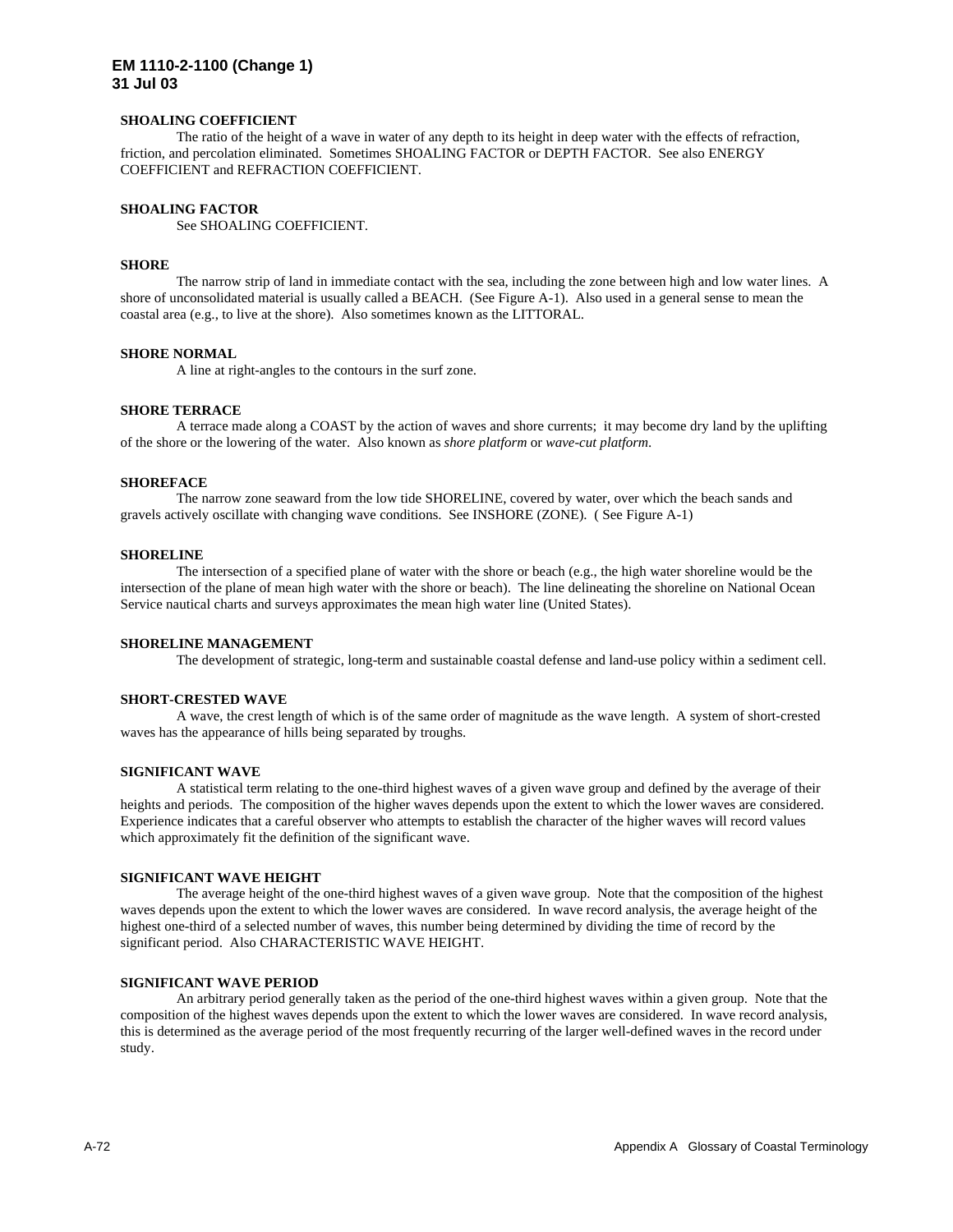## **SILL**

(1) A submerged structure across a river to control the water level upstream. (2) The crest of a spillway.

## **SILT**

Sediment particles with a grain size between 0.004 mm and 0.062 mm, i.e. coarser than clay particles but finer than sand. See SOIL CLASSIFICATION.

## **SINUSOIDAL WAVE**

An oscillatory wave having the form of a sinusoid.

## **SLACK TIDE (SLACK WATER)**

The state of a tidal current when its velocity is near zero, especially the moment when a reversing current changes direction and its velocity is zero. Sometimes considered the intermediate period between ebb and flood currents during which the velocity of the currents is less than 0.05 meter per second (0.1 knot). See STAND OF TIDE.

#### **SLIDE**

In mass wasting, movement of a descending mass along a plane approximately parallel to the slope of the surface.

### **SLIP**

A berthing space between two piers.

## **SLIP FACE**

The steep, downwind slope of a DUNE; formed from loose, cascading sand that generally keeps the slope at the ANGLE OF REPOSE (about 34 deg.).

#### **SLOPE**

The degree of inclination to the horizontal. Usually expressed as a ratio, such as 1:25, indicating one unit rise in 25 units of horizontal distance; or in a decimal fraction (0.04). Also called GRADIENT.

#### **SLOUGH**

A small muddy marshland or tidal waterway which usually connects other tidal areas. See BAYOU.

## **SLUICE**

A structure containing a gate to control the flow of water from one area to another.

#### **SLUMP**

In mass wasting, movement along a curved surface in which the upper part moves vertically downward while the lower part moves outward.

#### **SOFT DEFENSES**

Usually refers to beaches (natural or designed) but may also relate to energy-absorbing beach-control structures, including those constructed of rock, where these are used to control or redirect coastal processes rather than opposing or preventing them.

#### **SOIL**

A layer of weathered, unconsolidated material on top of bed rock; in geologic usage, usually defined as containing organic matter and being capable of supporting plant growth.

## **SOIL CLASSIFICATION (size)**

An arbitrary division of a continuous scale of grain sizes such that each scale unit or grade may serve as a convenient class interval for conducting the analysis or for expressing the results of an analysis. There are many classifications used (see Table III-1-2).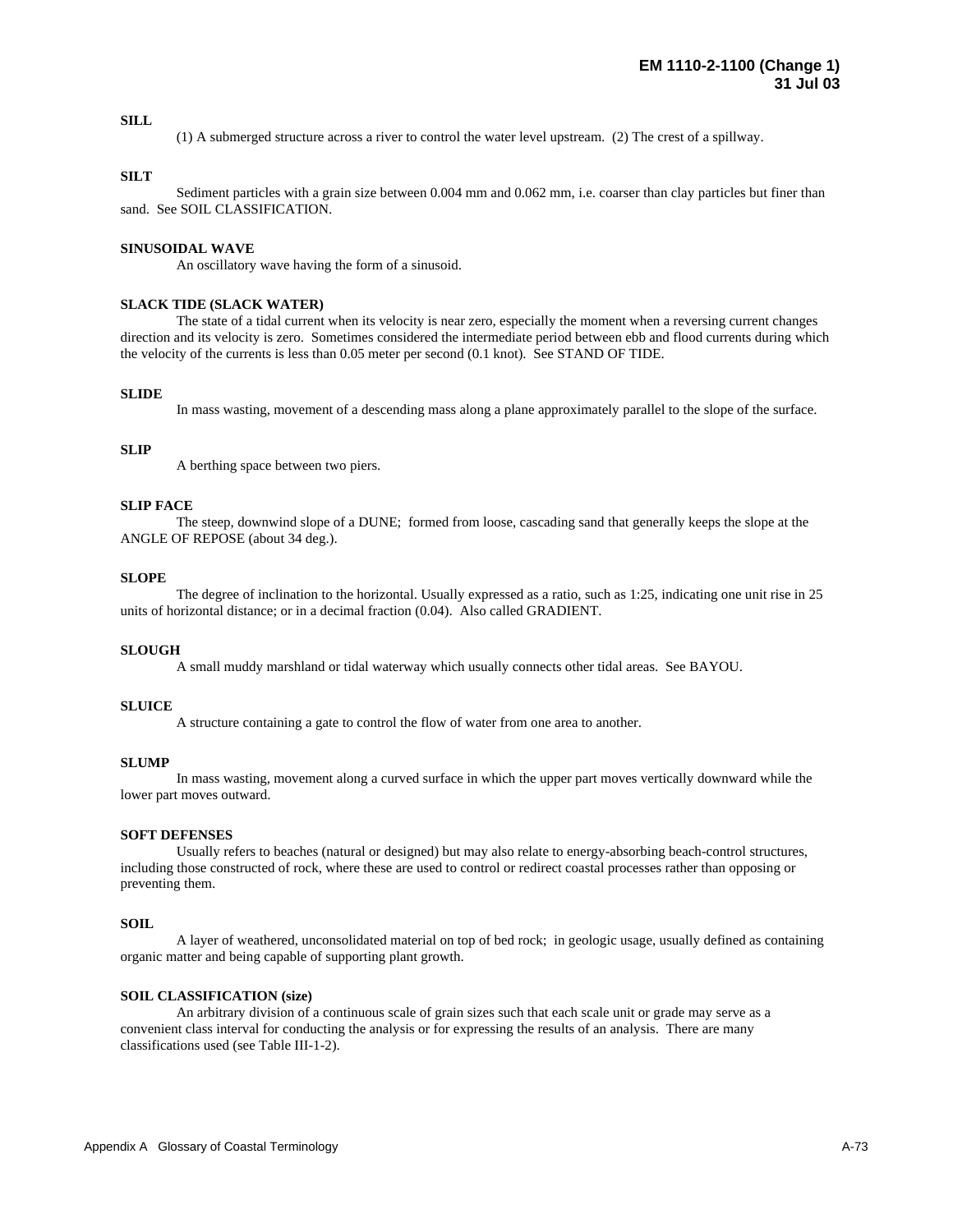## **SOLITARY WAVE**

A wave consisting of a single elevation (above the original water surface), whose height is not necessarily small compared to the depth, and neither followed nor preceded by another elevation or depression of the water surfaces.

### **SORTING**

Process of selection and separation of sediment grains according to their grain size (or grain shape or specific gravity).

## **SORTING COEFFICIENT**

A coefficient used in describing the distribution of grain sizes in a sample of unconsolidated material. It is defined as  $S_0 = Q1/Q3$ , where Q1 is the diameter (in millimeters) which has 75 percent of the cumulative size-frequency (by weight) distribution smaller than itself and 25 percent larger than itself, and Q3 is that diameter having 25 percent smaller and 75 percent larger than itself.

### **SOUND**

(1) (noun) a relatively long arm of the sea or ocean forming a channel between an island and a mainland or connecting two larger bodies, as a sea and the ocean, or two parts of the same body; usually wider and more extensive than a STRAIT (e.g., Long Island Sound). (2) (verb) To measure the depth of the water.

#### **SOUNDING**

A measured depth of water. On hydrographic CHARTS the soundings are adjusted to a specific plane of reference (SOUNDING DATUM).

### **SOUNDING DATUM**

The plane to which soundings are referred. See also CHART DATUM.

#### **SOUNDING LINE**

A line, wire, or cord used in sounding, which is weighted at one end with a plummet (sounding lead). Also LEAD LINE.

#### **SPECIFIC GRAVITY**

The ratio of the weight of unit volume of any material to the weight of unit volume of water at  $4^{\circ}$  C,  $G_s = \gamma_s/\gamma_w$ . Typical values of  $G_s$  for soil solids are 2.65 to 2.72.

### **SPILLING BREAKER**

See BREAKER.

### **SPILLOVER LOBE**

Linguoid, bar-like feature formed by ebb tidal current flow over a low area of an ebb shield.

#### **SPILLWAY**

A structure over or through a dam for discharging flood flows.

## **SPIT**

A small point of land or a narrow shoal projecting into a body of water from the shore. (See Figure IV-1-6.)

#### **SPOIL**

Overburden or other waste material removed in mining, dredging, and quarrying.

## **SPOIL BANK**

Artificial formation created by the deposit of dredged materials on the seabed.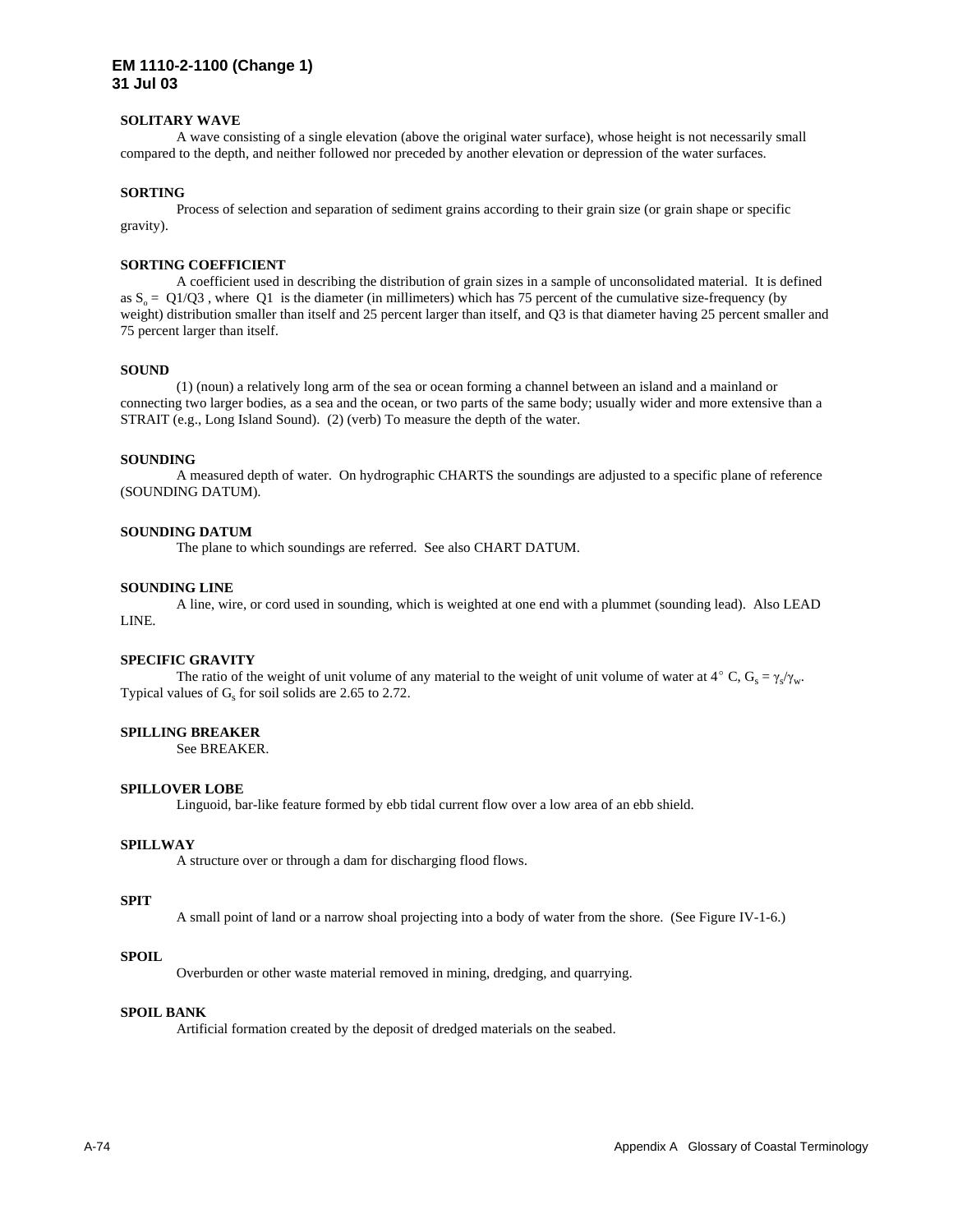## **SPRING RANGE**

The average SEMIDIURNAL range occurring at the time of SPRING TIDES and most conveniently computed from the harmonic constants. It is larger than the MEAN RANGE where the type of tide is either SEMIDIURNAL or MIXED, and is of no practical significance where the type of tide is DIURNAL.

#### **SPRING TIDAL CURRENTS**

Tidal currents of increased velocity occurring semi-monthly as the result of the moon being new or full.

#### **SPRING TIDE**

A tide that occurs at or near the time of new or full moon (SYZYGY) and which rises highest and falls lowest from the mean sea level.

#### **SPUR-DIKE**

See GROIN.

#### **STACK**

An isolated, pillar-like rocky island isolated from a nearby headland by wave erosion; a *needle* or *chimney rock*.

### **STAND OF TIDE**

A interval at high or low water when there is no sensible change in the height of the tide. The water level is stationary at high and low water for only an instant, but the change in level near these times is so slow that it is not usually perceptible. See SLACK TIDE.

## **STANDARD PROJECT HURRICANE**

See HYPOTHETICAL HURRICANE.

#### **STANDING WAVE**

A type of wave in which the surface of the water oscillates vertically between fixed points, called nodes, without progression. The points of maximum vertical rise and fall are called antinodes or loops. At the nodes, the underlying water particles exhibit no vertical motion, but maximum horizontal motion. At the antinodes, the underlying water particles have no horizontal motion, but maximum vertical motion. They may be the result of two equal progressive wave trains traveling through each other in opposite directions. Sometimes called CLAPOTIS or STATIONARY WAVE.

## **STATION, CONTROL**

A point on the ground whose horizontal or vertical location is used as a basis for obtaining locations of other points.

#### **STATIONARY WAVE**

A wave of essentially stable form which does not move with respect to a selected reference point; a fixed swelling. Sometimes called STANDING WAVE.

### **STEP**

The nearly horizontal section which more or less divides the BEACH from the SHOREFACE.

#### **STILL-WATER LEVEL (SWL)**

The surface of the water if all wave and wind action were to cease. In deep water this level approximates the midpoint of the wave height. In shallow water it is nearer to the trough than the crest. Also called the UNDISTURBED WATER LEVEL.

#### **STOCHASTIC**

Having random variation in statistics.

#### **STOCKPILE**

Sand piled on a beach foreshore to nourish downdrift beaches by natural littoral currents or forces. See FEEDER BEACH.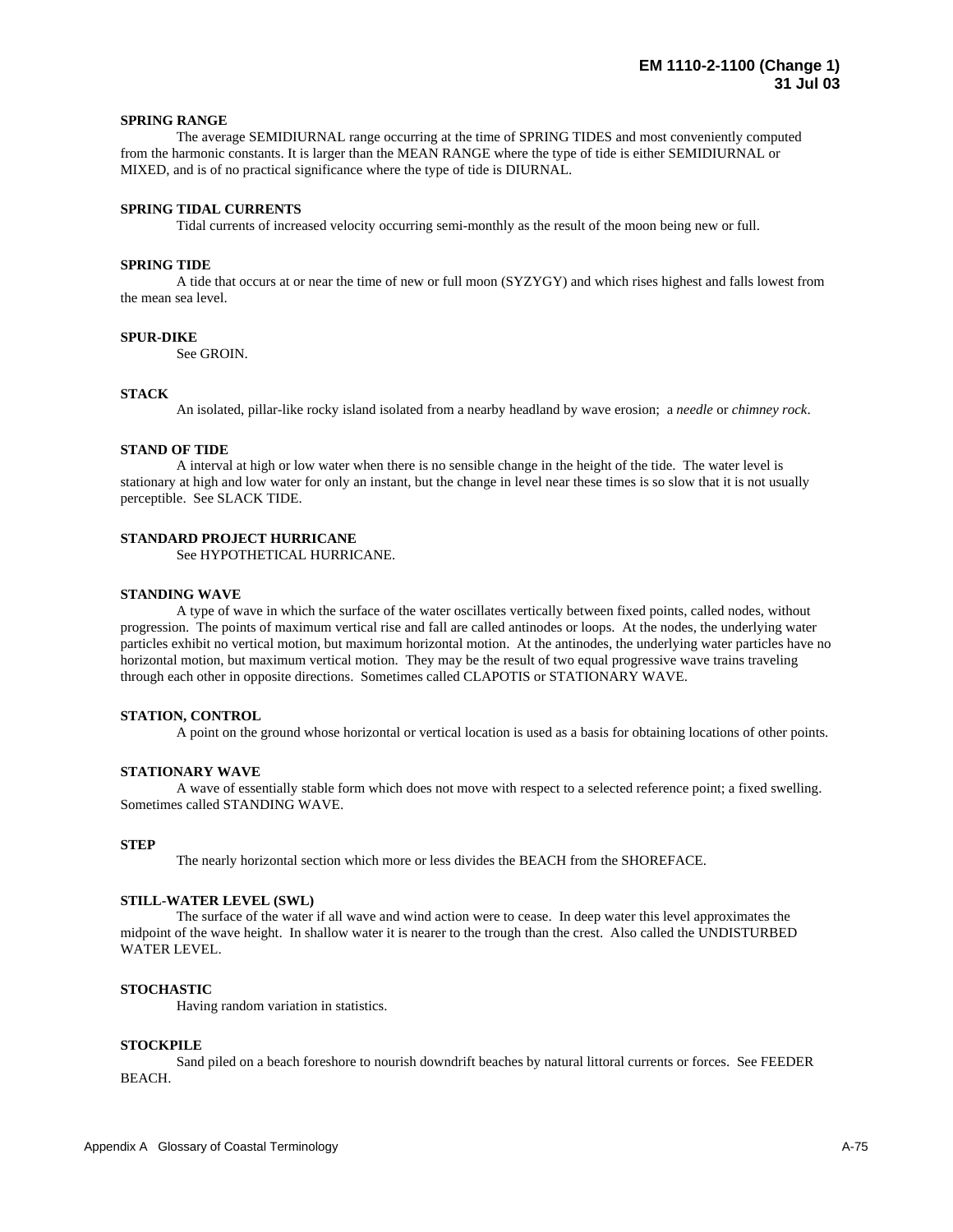## **STONE**

Quarried or artificially-broken rock for use in construction, either as aggregate or cut into shaped blocks as dimension stone.

## **STONE, DERRICK**

Stone heavy enough to require handling individual pieces by mechanical means, generally weighing 900 kg (1 ton) and up.

### **STORM SURGE**

A rise above normal water level on the open coast due to the action of wind stress on the water surface. Storm surge resulting from a hurricane also includes that rise in level due to atmospheric pressure reduction as well as that due to wind stress. See WIND SETUP.

## **STORM TIDE**

See STORM SURGE.

### **STRAIT**

A relatively narrow waterway between two larger bodies of water (e.g., *Strait* of Gibraltar). See also SOUND.

#### **STRAND**

(1) The shore or beach of the ocean or a large lake. The land bordering any large body of water, especially a sea or an arm of the ocean. (2) WHARF, QUAY, or roadway along a water body, esp. in a city, sometimes known as a bund.

## **STRAND PLAIN**

A prograded shore built seawards by waves and currents.

#### **STRANDFLAT**

A wave-cut platform; an elevated wave-cut terrace

## **STRANDING**

The running aground of a ship upon a STRAND, ROCK, or bottom so that it is fast for a time.

### **STRANDLINE**

An accumulation of debris (e.g. seaweed, driftwood and litter) cast up onto a beach, and lying along the limit of wave up rush. A shoreline above the present water level

### **STREAM**

(1) A course of water flowing along a bed in the Earth. (2) A current in the sea formed by wind action, water density differences, etc.; e.g. the Gulf Stream. See also CURRENT, STREAM.

#### **STREAM CURRENT**

A narrow, deep and swift ocean current, such as the Gulf Stream. Opposite of DRIFT CURRENT.

## **STRUCTURAL GEOLOGY**

The branch of geology concerned with the internal structure of bed rock and the shapes, arrangement, and interrelationships of rock units.

#### **SUBAERIAL**

Situated or occurring on or adjacent to the surface of the earth, usually meaning above the water surface.

## **SUBAERIAL BEACH**

That part of the beach which is uncovered by water (e.g. at low tide sometimes referred to as drying beach).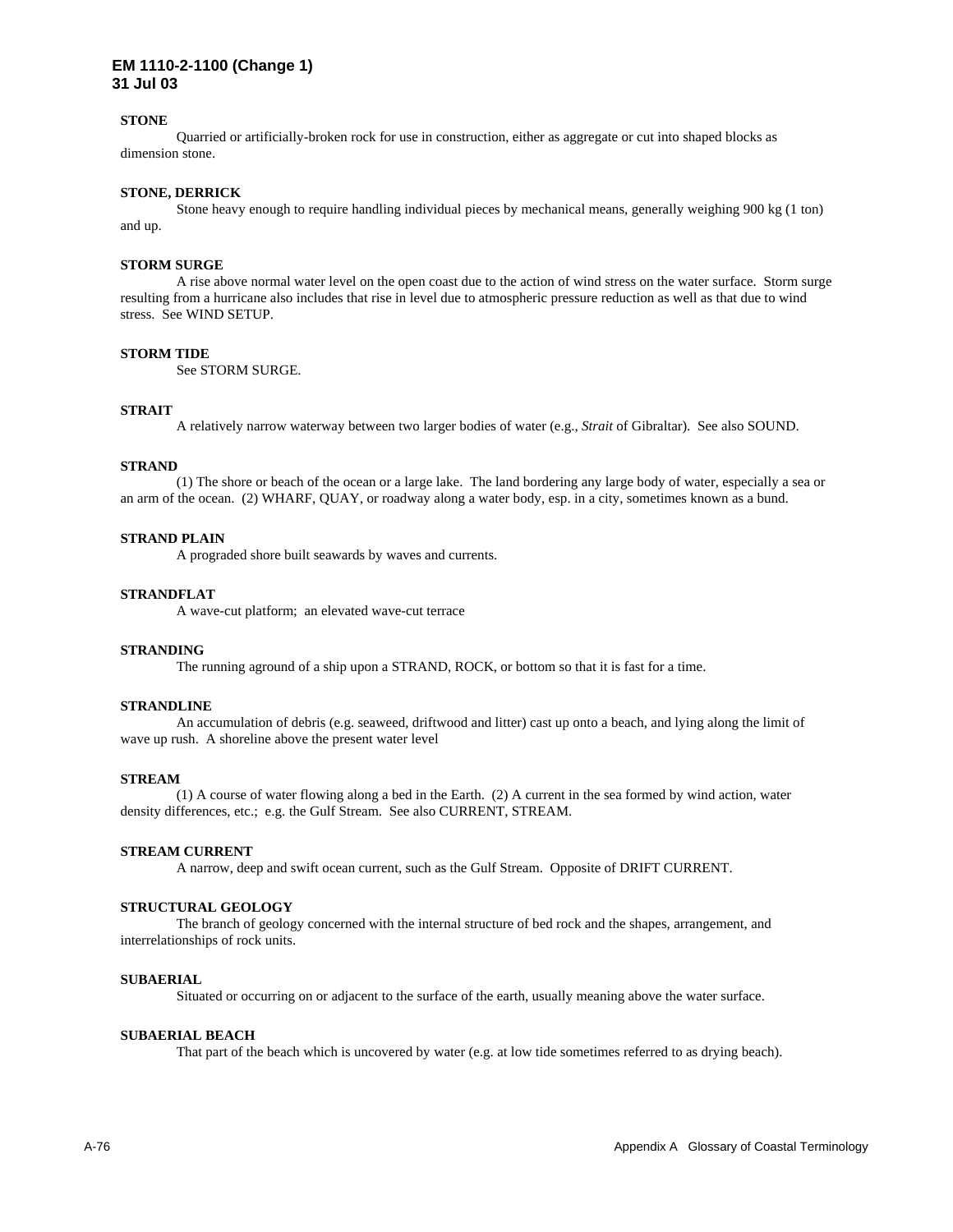## **SUBAQUEOUS**

Existing, formed, or taking place under water; submerged

## **SUB-TIDAL BEACH**

The part or the beach (where it exists) which extends from low water out to the approximate limit of storm erosion. The latter is typically located at a maximum water depth of 8 to 10 meters and is often identifiable on surveys by a break in the slope of the bed.

## **SUBCRITICAL FLOW**

Flow for which the Froude number is less than unity; surface disturbances can travel upstream.

### **SUBDUCTION ZONE**

Elongate region in which the sea floor slides beneath a continent or island arc.

## **SUBMARINE CANYON**

V-shaped valleys that run across the CONTINENTAL SHELF and down the CONTINENTAL SLOPE.

### **SUBMERGENT COAST**

A COAST in which formerly dry land has been recently drowned, either by land subsidence or a rise in sea level.

### **SUBORDINATE STATION**

A tide or current station at which a short series of observations has been obtained, which is to be reduced by comparison with simultaneous observations at another station having well-determined tidal or current constants.

#### **SUBSIDENCE**

Sinking or downwarping of a part of the earth's surface.

#### **SUBMERGED LANDS ACT**

United States federal legislation that granted to the coastal states federal rights to natural resources within 3 nautical miles (up to 9 miles for Texas and the Gulf coast of Florida) of the COASTLINE).

#### **SUBTIDAL**

Below the low-water datum; thus permanently submerged.

#### **SUPER-CRITICAL FLOW**

Flow for which the Froude number is greater than unity; surface disturbances will not travel upstream.

#### **SURF**

(1) Collective term for BREAKERS. (2) The wave activity in the area between the shoreline and the outermost limit of breakers. (3) In literature, the term *surf* usually refers to the breaking waves on shore and on reefs when accompanied by a roaring noise caused by the larger waves breaking.

### **SURF BEAT**

Irregular oscillations of the nearshore water level with periods on the order of several minutes.

#### **SURF ZONE**

The zone of wave action extending from the water line (which varies with tide, surge, set-up, etc.) out to the most seaward point of the zone (breaker zone) at which waves approaching the coastline commence breaking, typically in water depths of between 5 to 10 meters.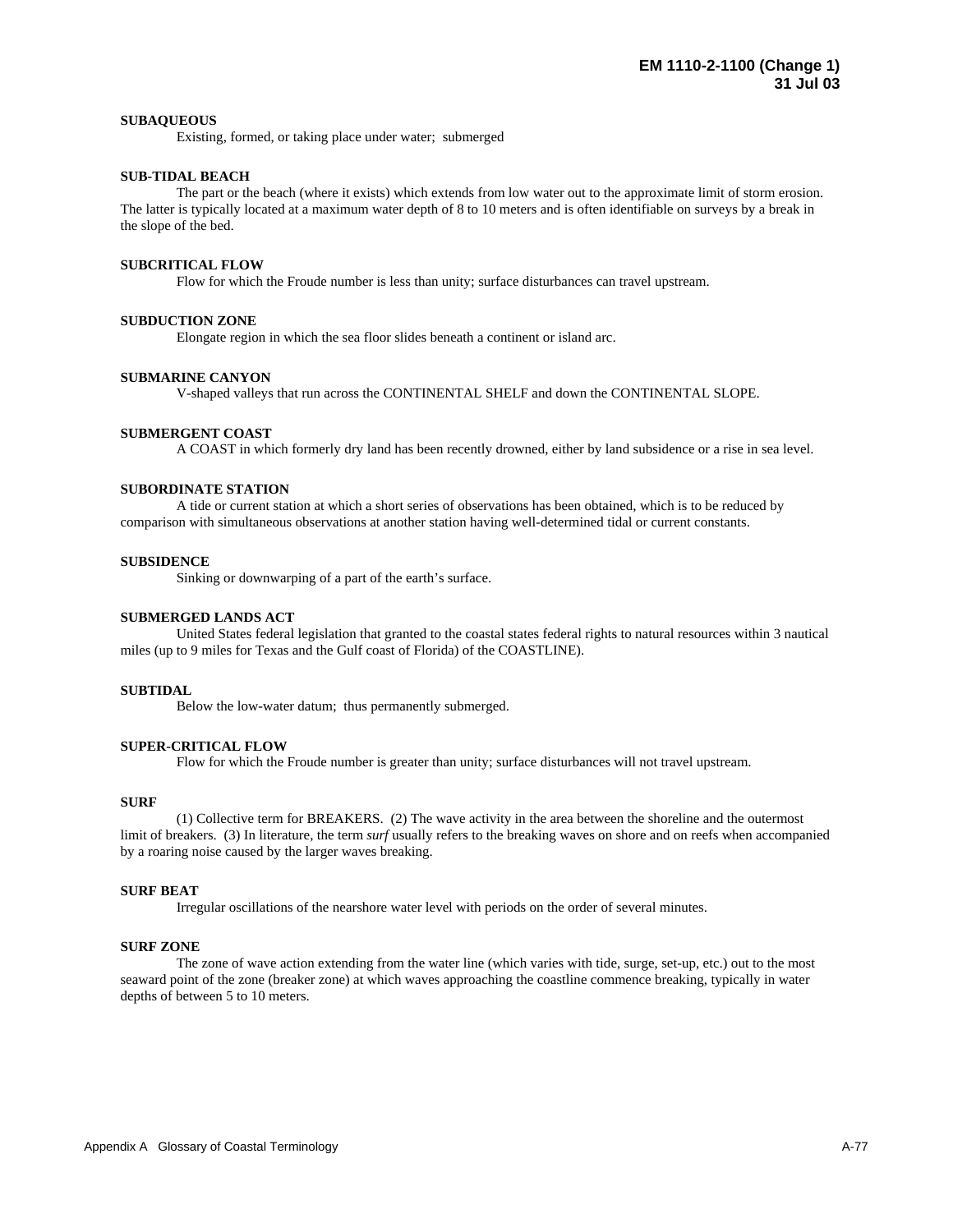## **SURFACE GRAVITY WAVE (PROGRESSIVE)**

(1) this is the term which applies to the WIND WAVES and SWELL of lakes and oceans, also called SURFACE WATER WAVE, SURFACE WAVE or DEEP WATER WAVE, (2) a progressive GRAVITY WAVE in which the disturbance is confined to the upper limits of a body of water. Strictly speaking this term applies to those progressive GRAVITY WAVES whose celerity depends only upon the wave length.

## **SURFACE WATER WAVE**

See SURFACE GRAVITY WAVE (PROGRESSIVE).

## **SURGE**

(1) The name applied to wave motion with a period intermediate between that of the ordinary wind wave and that of the tide, say from ½ to 60 min. It is low height, usually less than 0.9 m (3 ft). See also SEICHE. (2) In fluid flow, long interval variations in velocity and pressure, not necessarily periodic, perhaps even transient in nature. (3) see STORM SURGE.

## **SURGING BREAKER**

See BREAKER.

#### **SURVEY, CONTROL**

A survey that provides coordinates (horizontal or vertical) of points to which supplementary surveys are adjusted.

### **SURVEY, HYDROGRAPHIC**

A survey that has as its principal purpose the determination of geometric and dynamic characteristics of bodies of water.

### **SURVEY, PHOTOGRAMMETRIC**

A survey in which monuments are placed at points that have been determined photogrammetrically.

#### **SURVEY, TOPOGRAPHIC**

A survey which has, for its major purpose, the determination of the configuration (relief) of the surface of the land and the location of natural and artificial objects thereon.

#### **SUSPENDED LOAD**

(1) The material moving in suspension in a fluid, kept up by the upward components of the turbulent currents or by colloidal suspension. (2) The material collected in or computed from samples collected with a SUSPENDED LOAD SAMPLER. Where it is necessary to distinguish between the two meanings given above, the first one may be called the "true suspended load."

### **SUSPENDED LOAD SAMPLER**

A sampler which attempts to secure a sample of the water with its sediment load without separating the sediment from the water.

## **SUSTAINABLE BEACH**

A beach area that is now and will continue to receive sufficient sediment input over a long period (years or decades) to remain stable. Such sediment input can be through either natural supplies of sediment or various forms of mechanical beach nourishment (placement by hydraulic dredge, land haul of material, nearshore deposition, etc.)

## **SWALE**

The depression between two beach ridges.

#### **SWASH**

The rush of water up onto the beach face following the breaking of a wave. Also UPRUSH, RUNUP.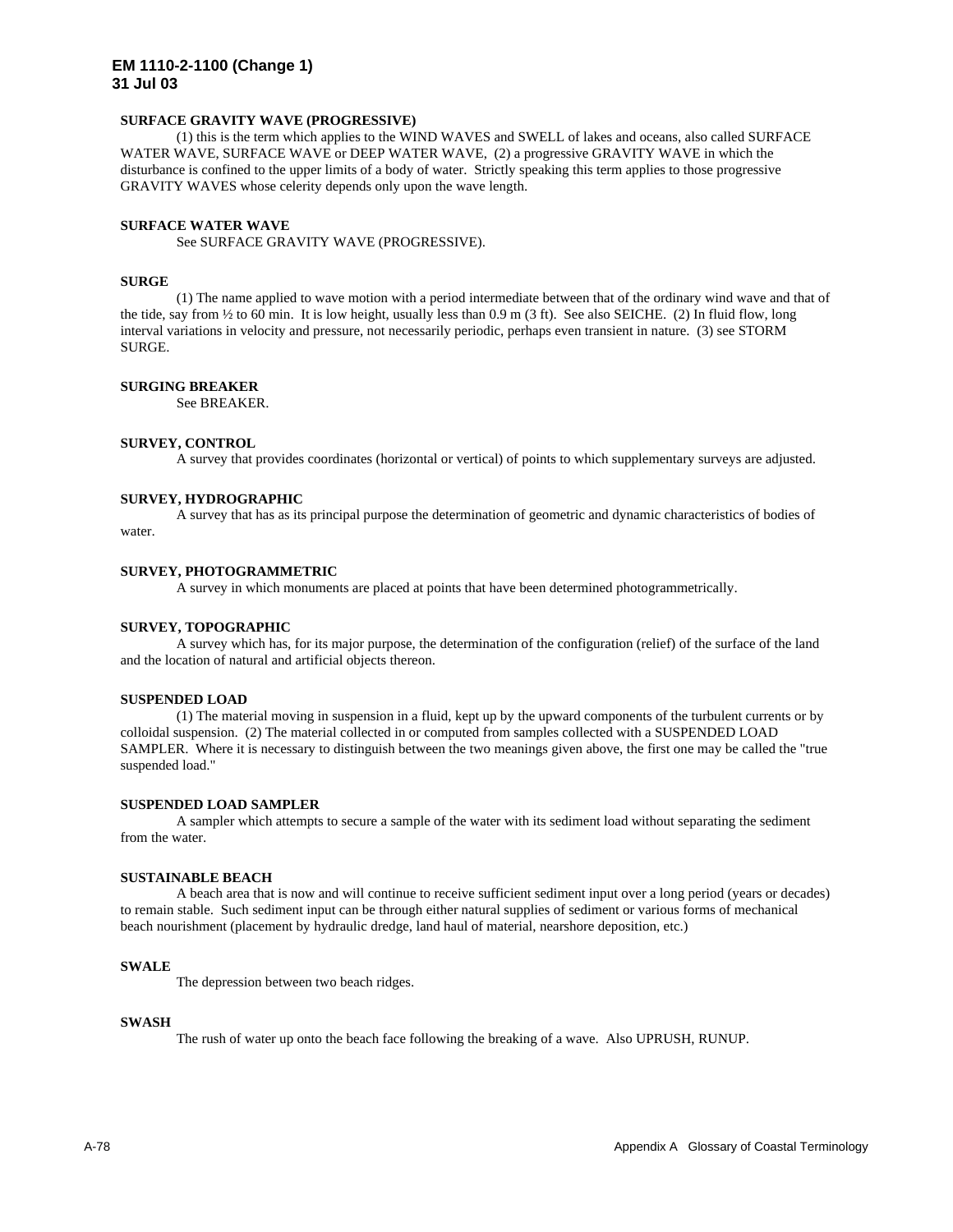## **SWASH BARS**

Low broad sandy bars formed by sediment in the surf and swash zones, separated by linear depressions, or RUNNELS, running parallel to the shore. Sand bodies that form and migrate across ebb-tidal shoals because of currents generated by breaking waves.

### **SWASH CHANNEL**

(1) On the open shore, a channel cut by flowing water in its return to the present body (e.g., a rip channel). (2) A secondary channel passing through or shoreward of an inlet or river bar.

## **SWASH MARK**

The thin wavy line of fine sand, mica scales, bits of seaweed, etc., left by the uprush when it recedes from its upward limit of movement on the beach face.

## **SWASH PLATFORM**

Sand sheet located between the main ebb channel of a coastal inlet and an adjacent barrier island.

## **SWASH ZONE**

The zone of wave action on the beach, which moves as water levels vary, extending from the limit of run-down to the limit of run-up.

### **SWELL**

Wind-generated waves that have traveled out of their generating area. Swell characteristically exhibits a more regular and longer period and has flatter crests than waves within their fetch (SEAS).

## **SYNOPTIC CHART**

A chart showing the distribution of meteorological conditions over a given area at a given time. Popularly called a weather map.

#### **SYZYGY**

The two points in the Moon's orbit when the Moon is in conjunction or opposition to the Sun relative to the Earth; time of new or full Moon in the cycle of phases.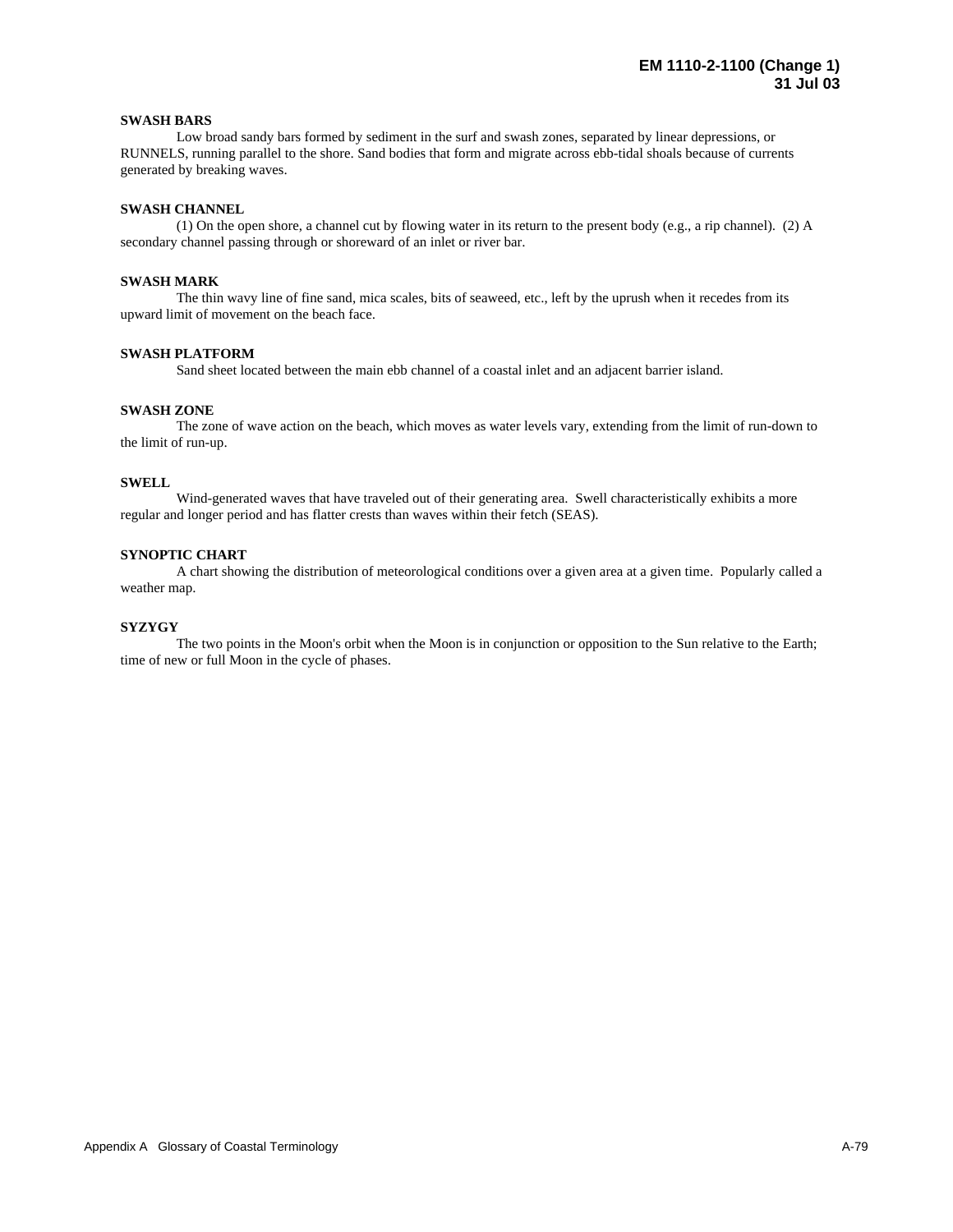## **T**

## **T-GROIN**

A GROIN built in the shape of a letter "T" with the trunk section connected to land.

## **TECTONIC FORCES**

Forces generated from within the earth that result in uplift, movement, or deformation of part of the earth's crust.

#### **TECTONICS**

The study of the major structural features of the Earth's crust or the broad structure of a region.

#### **TERMINAL GROIN**

A GROIN, often at the end of a littoral cell or at the UPDRIFT side of an inlet, intended to prevent sediment passage into the channel beyond.

#### **TERRACE**

A horizontal or nearly horizontal natural or artificial topographic feature interrupting a steeper slope, sometimes occurring in a series.

## **TERRIGENOUS SEDIMENTS**

Literally 'land-formed' sediment that has found its way to the sea floor. The term is applied (a) to sediments formed and deposited on land (e.g., soils, sand DUNES), and (b) to material derived from the land when mixed in with purely marine material (e.g., sand or clay in a shelly limestone).

#### **TERRITORIAL SEA**

The offshore belt in which a coastal state has exclusive jurisdiction. The territorial sea may not extend more than 12 NAUTICAL MILES from the COASTLINE.

## **TETRAPOD**

Concrete armor unit with four stubby legs, used on breakwaters and seawalls to dissipate wave energy.

#### **THALWEG**

In hydraulics, the line joining the deepest points of an inlet or stream channel. Often serving as the boundary between two states.

### **THRESHOLD OF MOTION**

The point at which the forces imposed on a sediment particle overcome its inertia and it starts to move.

### **THRESHOLD VELOCITY**

The maximum orbital velocity at which the sediment on the BED begins to move as waves approach shallow water.

## **TIDAL CREEK**

A creek draining back-barrier areas with a current generated by the rise and fall of the tide.

## **TIDAL CURRENT**

See CURRENT, TIDAL.

### **TIDAL DATUM**

See CHART DATUM and DATUM PLANE.

### **TIDAL DAY**

The time of the rotation of the Earth with respect to the Moon, or the interval between two successive upper transits of the Moon over the meridian of a place, approximately 24.84 solar hours (24 hours and 50 minutes) or 1.035 times the mean solar day. (See Figure II-5-16.) Also called lunar day.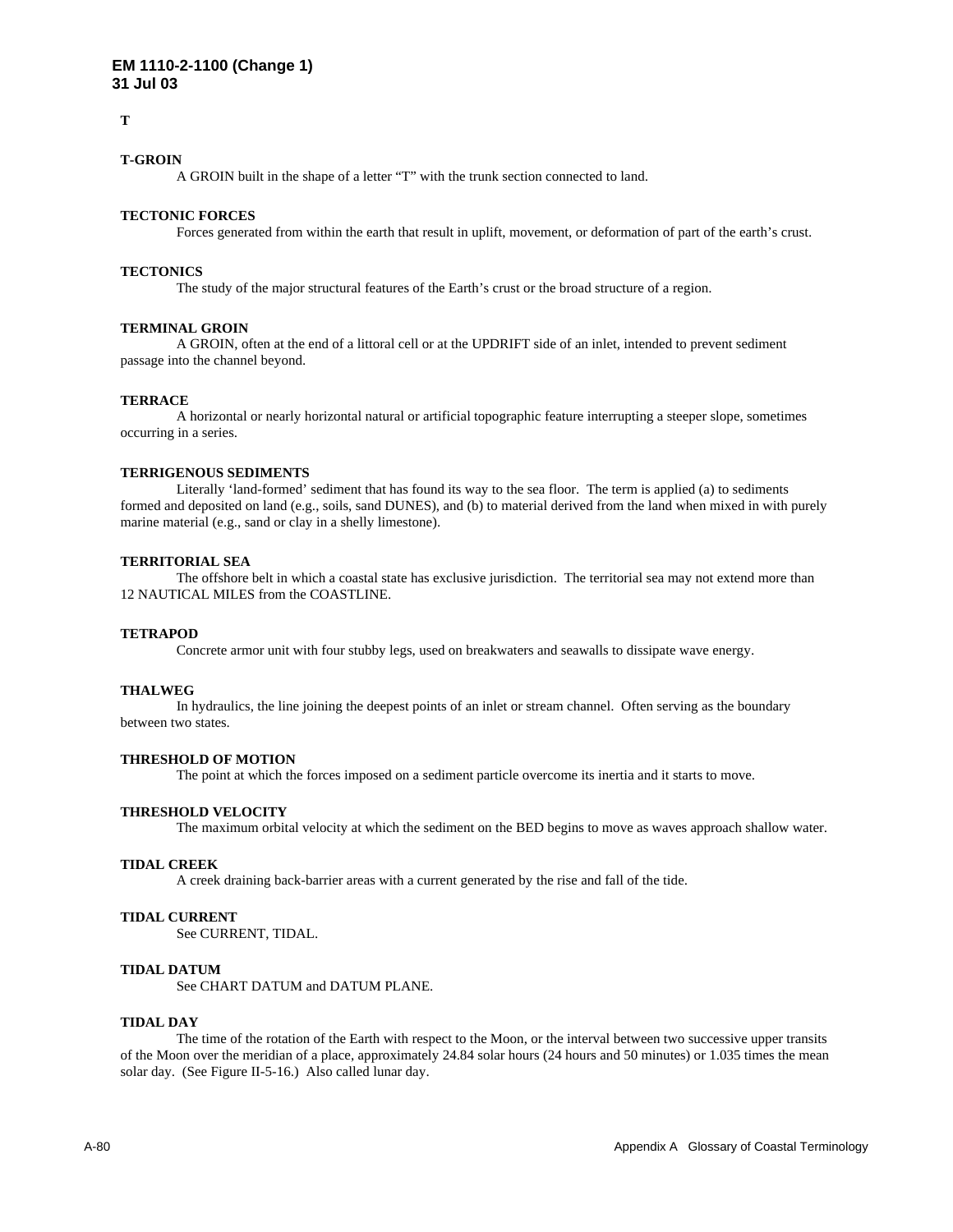## **TIDAL DELTA**

See DELTA.

## **TIDAL FLATS**

(1) Marshy or muddy areas covered and uncovered by the rise and fall of the tide. A TIDAL MARSH. (2) Marshy or muddy areas of the seabed which are covered and uncovered by the rise and fall of tidal water.

## **TIDAL INLET**

(1) A natural inlet maintained by tidal flow. (2) Loosely, any inlet in which the tide ebbs and flows. Also TIDAL OUTLET.

### **TIDAL MARSH**

Same as TIDAL FLATS.

## **TIDAL PERIOD**

The interval of time between two consecutive, like phases of the TIDE. (See Figure II-5-16.)

#### **TIDAL POOL**

A pool of water remaining on a beach or reef after recession of the TIDE.

### **TIDAL PRISM**

(1) The total amount of water that flows into a harbor or out again with movement of the tide, excluding any fresh water flow. (2) The volume of water present between MEAN LOW and MEAN HIGH TIDE.

#### **TIDAL RANGE**

The difference in height between consecutive high and low (or HIGHER HIGH and LOWER LOW) waters. (See Figure II-5-16.)

## **TIDAL RISE**

The height of tide as referred to the datum of a chart. (See Figure II-5-16.)

#### **TIDAL RIVER**

That part of a river where the water level is influenced by the tide.

#### **TIDAL SHOALS**

Shoals that accumulate near inlets due to the transport of sediments by tidal currents associated with the INLET.

### **TIDAL STAND**

An interval at high or low water when there is no observable change in the height of the tide. The water level is stationary at high and low water for only an instant, but the change in level near these times is so slow that it is not usually perceptible.

#### **TIDAL WAVE**

(1) The wave motion of the tides. (2) In popular usage, any unusually high and destructive water level along a shore, usually referring to STORM SURGE or TSUNAMI, which are not tidal phenomena at all.

## **TIDALLY DRIVEN CIRCULATION**

The movement of fresh water and seawater that are mixed by the sloshing back and forth of the ESTUARY in response to ocean tides.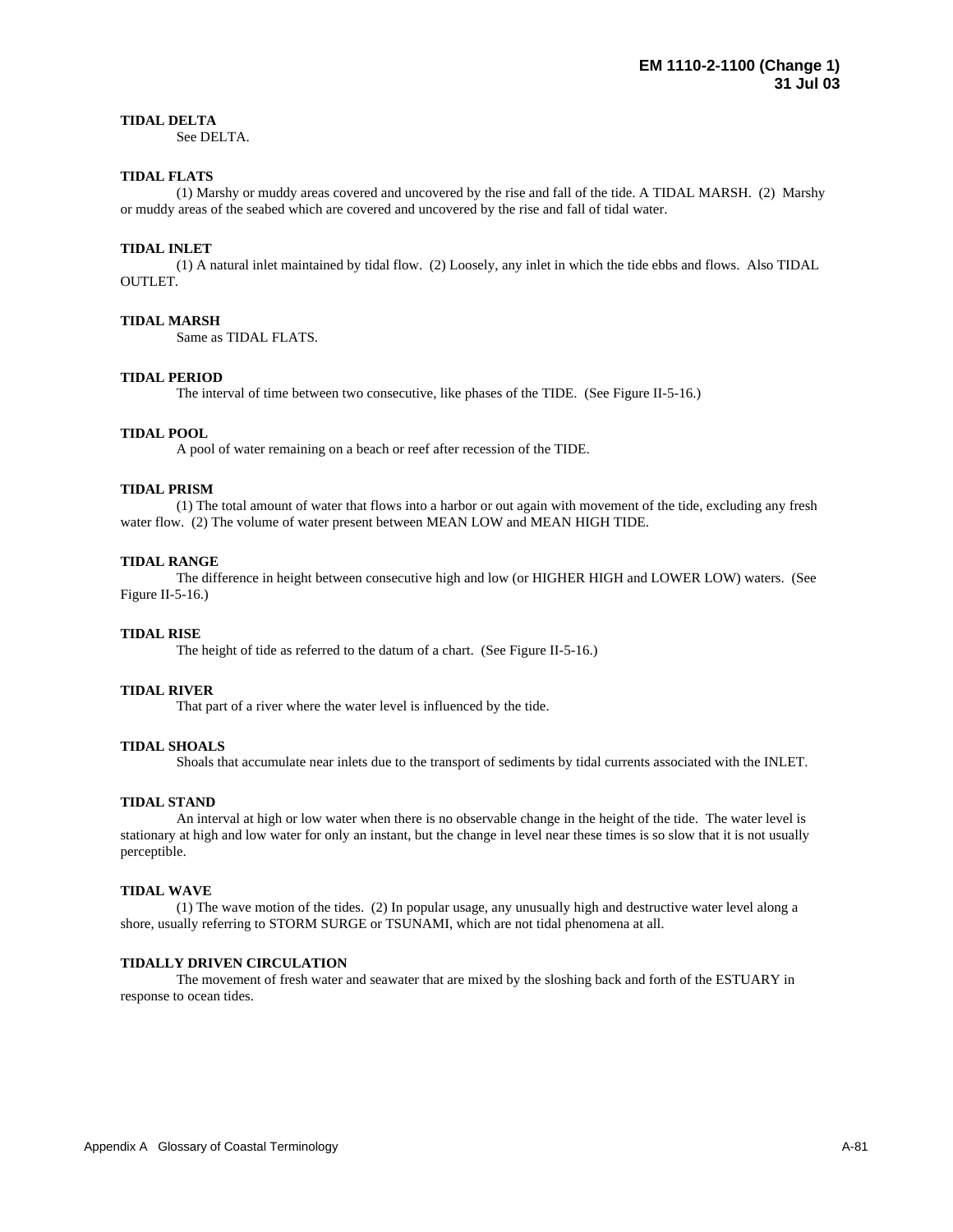## **TIDE**

The periodic rising and falling of the water that results from gravitational attraction of the Moon and Sun and other astronomical bodies acting upon the rotating Earth. Although the accompanying horizontal movement of the water resulting from the same cause is also sometimes called the tide, it is preferable to designate the latter as TIDAL CURRENT, reserving the name TIDE for the vertical movement.

#### **TIDE, DAILY RETARDATION OF**

The amount of time by which corresponding tides grow later day by day (about 50 minutes). Also LAGGING.

#### **TIDE, DIURNAL**

A tide with one high water and one low water in a day. (See Figure II-5-16)

#### **TIDE, EBB**

See EBB TIDE.

#### **TIDE, FLOOD**

See FLOOD TIDE.

#### **TIDE, MIXED**

See MIXED TIDE.

#### **TIDE, NEAP**

See NEAP TIDE.

#### **TIDE, SEMIDIURNAL**

See SEMIDIURNAL TIDE.

## **TIDE, SLACK**

See SLACK TIDE.

### **TIDE, SPRING**

See SPRING TIDE.

### **TIDE STAFF**

A tide gage consisting of a vertical graduated staff from which the height of the tide can be read directly. It is called a fixed staff when it is secured in place so that it cannot be easily removed. A portable staff is designed for removal from the water when not in use.

#### **TIDE STATION**

A place at which tide observations are being taken. It is called a primary tide station when continuous observations are to be taken over a number of years to obtain basic tidal data for the locality. A secondary tide station is one operated over a short period of time to obtain data for a specific purpose.

#### **TIDE, STORM**

See STORM SURGE.

## **TIDE TABLES**

Tables which give daily predictions of the times and heights of the tide. These predictions are usually supplemented by tidal differences and constants by means of which additional predictions can be obtained for numerous other places.

## **TIDE, WIND**

See WIND TIDE.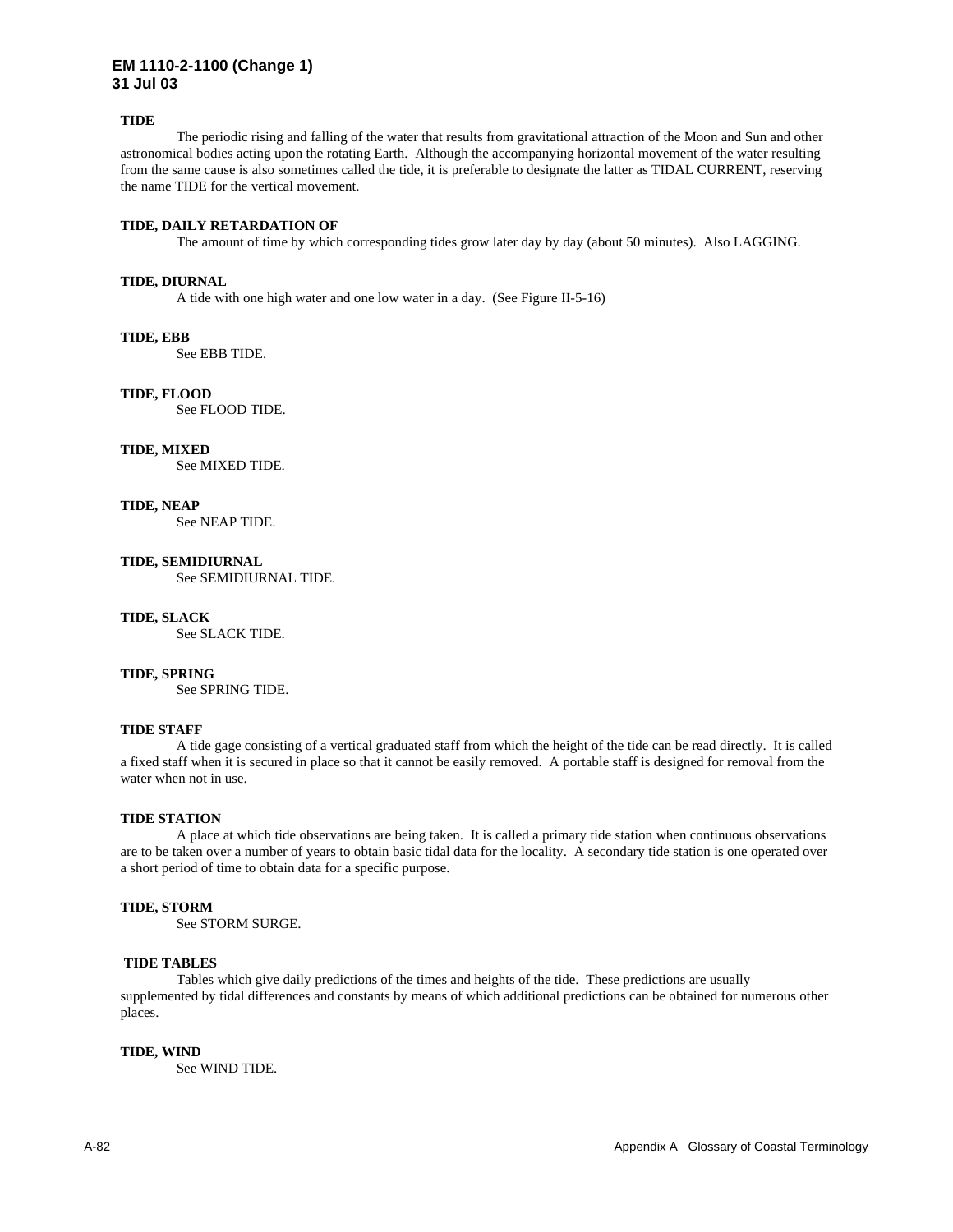## **TIDELANDS**

The zone between the MEAN HIGH WATER line and the MEAN LOW WATER line, commonly referred to as the BEACH. Waters above the tidelands are inland, being landward of the COAST LINE.

## **TIDES, RIP**

See RIP.

## **TOE**

Lowest part of sea- and portside BREAKWATER slope, generally forming the transition to the seabed..

### **TOMBOLO**

A bar or spit that connects an island to the mainland or to another island. See CUSPATE SPIT. (See Figure IV-1- 6.). Also applied to sand accumulation between land and a DETACHED BREAKWATER.

## **TONGUE**

A long narrow strip of land, projecting into a body of water.

#### **TOPOGRAPHIC MAP**

A map on which elevations are shown by means of contour lines.

#### **TOPOGRAPHY**

The configuration of a surface, including its relief and the positions of its streams, roads, building, etc.

### **TRAINING WALL**

A wall or jetty to direct current flow.

### **TRANSGRESSION, MARINE**

The invasion of a large area of land by the sea in a relatively short space of time (geologically speaking). Although the observable result of a marine transgression may suggest an almost 'instantaneous' process, it is probable that the time taken is in reality is thousands or millions of years. The plane of marine transgression is a plane of UNCONFORMITY.

### **TRANSITIONAL ZONE (TRANSITIONAL WATER)**

In regard to progressive gravity waves, water whose depth is less than  $\frac{1}{2}$  but more than  $\frac{1}{2}$  the wavelength. Often called shallow water.

## **TRANSLATORY WAVE**

See WAVE OF TRANSLATION.

#### **TRANSPOSED HURRICANE**

See HYPOTHETICAL HURRICANE.

#### **TRANSVERSE BAR**

A bar which extends approximately right angles to shorelines.

## **TRANSVERSE WAVE**

Waves that propagate along a sailing line of a vessel. (See Figure II-7-40)

#### **TRENCH**

A long narrow submarine depression with relatively steep sides.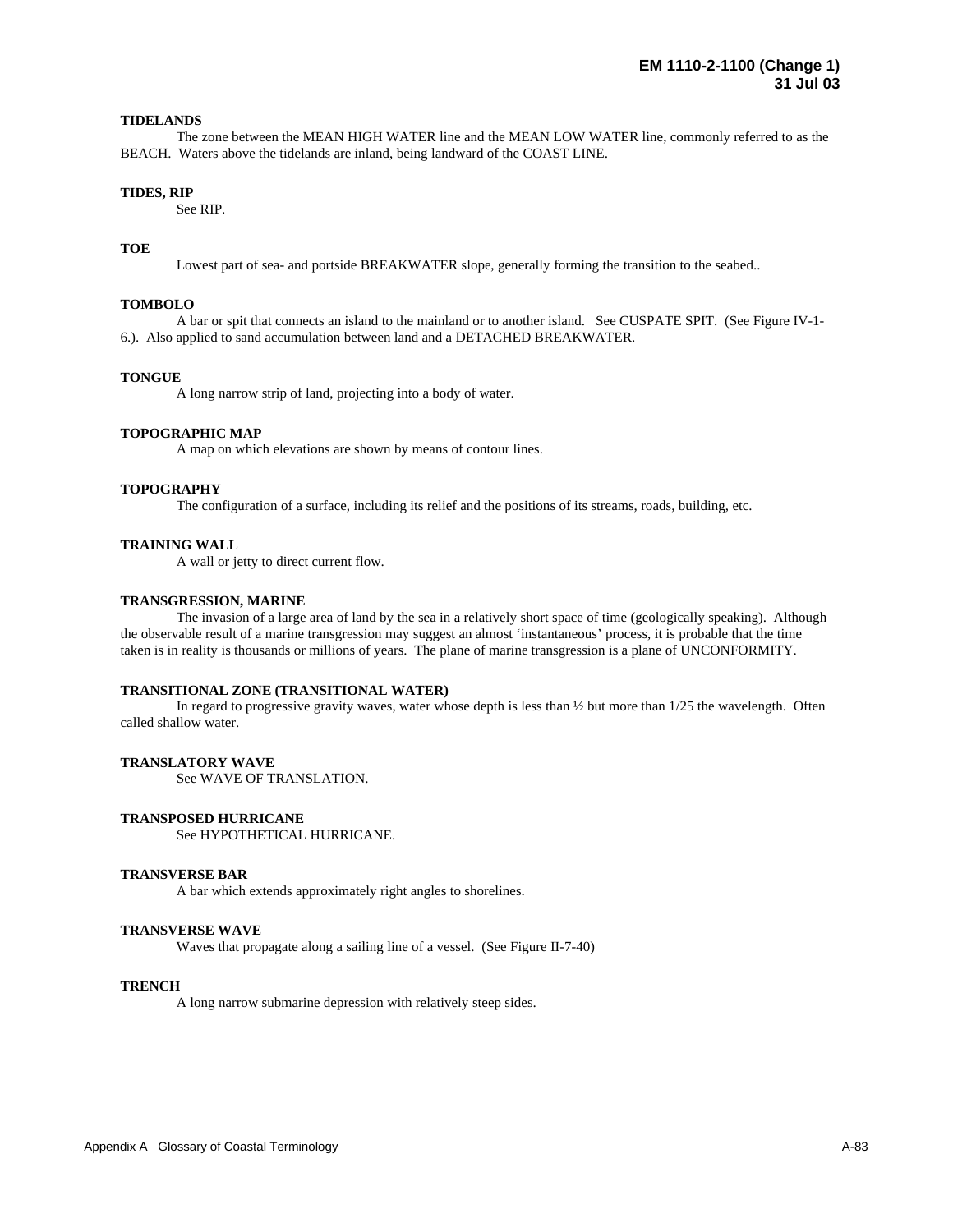## **TROCHOIDAL WAVE**

A theoretical, progressive oscillatory wave first proposed by Gerstner in 1802 to describe the surface profile and particle orbits of finite amplitude, nonsinusoidal waves. The wave form is that of a prolate cycloid or trochoid, and the fluid particle motion is rotational as opposed to the usual irrotational particle motion for waves generated by normal forces. Compare IRROTATIONAL WAVE

## **TROPICAL CYCLONE**

See HURRICANE

## **TROPICAL STORM**

A tropical cyclone with maximum winds less than 34 m/sec (75 mile per hour). Compare with HURRICANE or TYPHOON (winds greater than 34 m/sec).

### **TROUGH**

A long and broad submarine DEPRESSION with gently sloping sides.

## **TROUGH OF WAVE**

The lowest part of a waveform between successive crests. Also, that part of a wave below still-water level.

## **TSUNAMI**

A long-period water wave caused by an underwater disturbance such as a volcanic eruption or earthquake. Also SEISMIC SEA WAVE. Commonly miscalled "tidal wave."

## **TURBIDITY**

(1) A condition of a liquid due to fine visible material in suspension, which may not be of sufficient size to be seen as individual particles by the naked eye but which prevents the passage of light through the liquid. (2) A measure of fine suspended matter in liquids.

## **TURBIDITY CURRENT**

A flowing mass of sediment-laden water that is heavier than clear water and therefore flows downslope along the bottom of the sea or a lake.

### **TURBULENT FLOW**

Any flow which is not LAMINAR, i.e., the stream lines of the fluid, instead of remaining parallel, become confused and intermingled.

### **TYPHOON**

See HURRICANE. The term *typhoon* is applied to tropical cyclones in the western Pacific Ocean.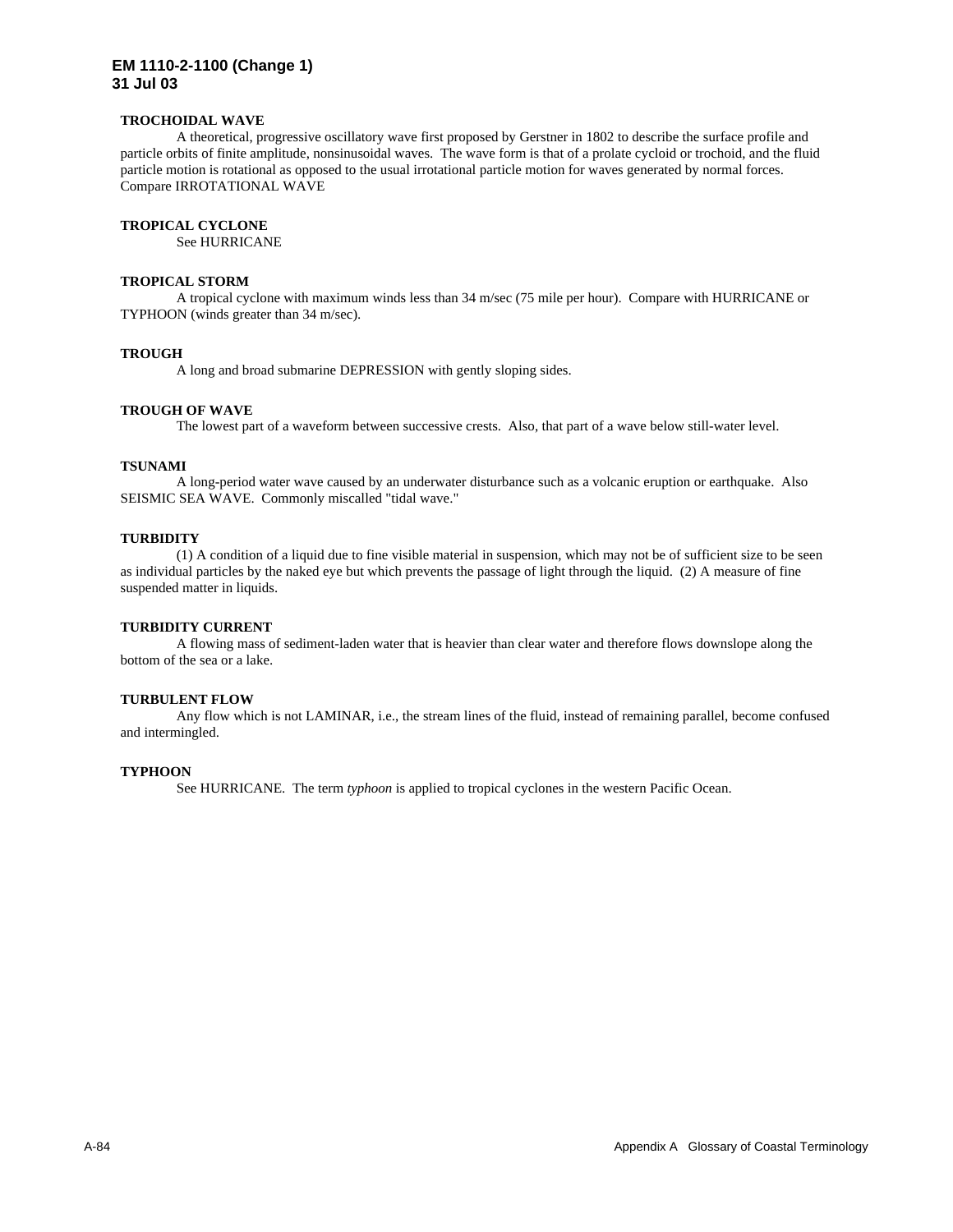#### **UNCONFORMITY**

A surface that represents a break in the geologic record, with the rock unit immediately above it being considerably younger than the rock beneath. There are three major aspects to consider: (1) Time. An unconformity develops during a period of time in which no sediment is deposited. This concept equates deposition and time, and an unconformity represents unrecorded time. (2) Deposition. Any interruption of deposition, whether large or small in extent, is an unconformity. This aspect of unconformity pre-supposes a standard 'scale' of deposition which is complete. Major breaks in sedimentation can usually be demonstrated easily, but minor breaks may go unrecorded until highly detailed investigations are made. (3) Structure. Structurally, unconformity may be regarded as planar structures separating older rocks below from younger rocks above, representing the 'break' as defined in (1) and (2) above. A plane of unconformity may be a surface of weathering, Erosion or denudation, or a surface of non-deposition, or possibly some combination of these factors. It may be parallel to the upper strata, make an angle with the upper strata, or be irregular. Subsequent Earth movements may have folded or faulted it.

#### **UNCONSOLIDATED**

In referring to sediment grains, loose, separate, or unattached to one another.

#### **UNDERCUTTING**

Erosion of material at the foot of a cliff or bank, e.g., a sea cliff, or river bank on the outside of a meander. Ultimately, the overhang collapses, and the process is repeated.

#### **UNDERTOW**

(1) A current below water surface flowing seaward; the receding water below the surface from waves breaking on a shelving beach. (2) Actually undertow is largely mythical. As the BACKWASH of each wave flows down the BEACH, a current is formed which flows seaward. However, it is a periodic phenomenon. The most common phenomena expressed as "undertow" are actually RIP CURRENTS.

#### **UNDERWATER GRADIENT**

The slope of the sea bottom. See SLOPE.

### **UNDISTURBED WATER LEVEL**

Same as STILL WATER LEVEL.

## **UNDULATION**

A continuously propagated motion to and fro, in any fluid or elastic medium, with no permanent translation of the particles themselves.

#### **UPCOAST**

In United States usage, the coastal direction generally trending toward the north.

#### **UPDRIFT**

The direction opposite that of the predominant movement of littoral materials.

#### **UPLAND**

Dry land area above and landward of the ORDINARY HIGH WATER MARK (OHWM). Often used as a general term to mean high land far from the COAST and in the interior of the country.

## **UPLIFT**

The upward water pressure on the base of a structure or pavement.

## **UPRUSH**

The rush of water up the FORESHORE following the breaking of a wave, also called SWASH or RUNUP.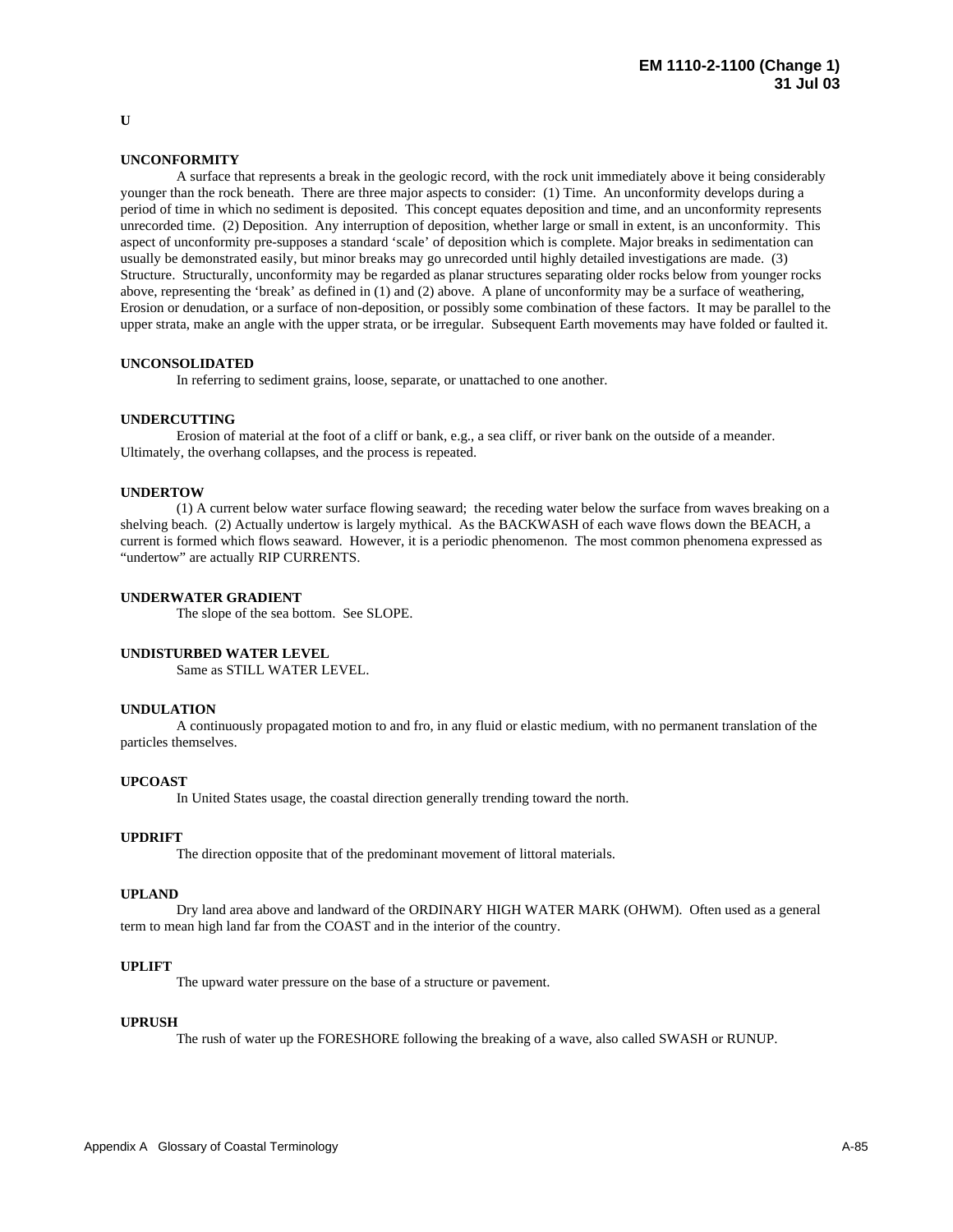## **UPSTREAM**

Along coasts with obliquely approaching waves there is a longshore (wave-driven) current. For this current one can define an upstream and a DOWNSTREAM direction. For example, on a beach with an orientation west-east with the sea to the north, the waves come from NW. Then the current flows from West to East. Here, *upstream* is West of the observer, and East is DOWNSTREAM of the observer.

### **UPWELLING**

The process by which water rises from a deeper to a shallower depth, usually as a result of offshore surface water flow. It is most prominent where persistent wind blows parallel to a coastline so that the resultant Ekman transport moves surface water away from the coast.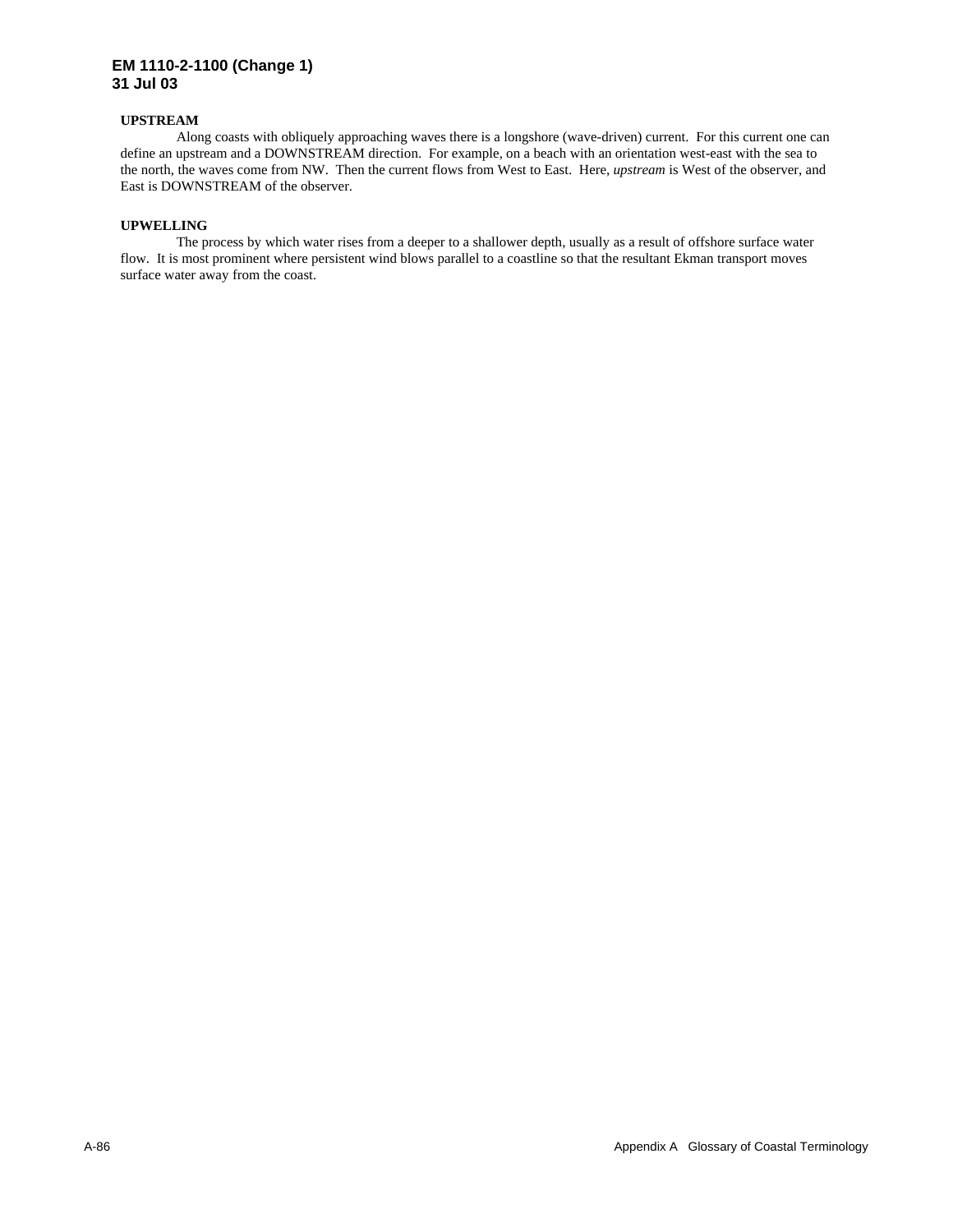#### **VALLEY**

An elongated depression, usually with an outlet, between BLUFFS or between ranges of hills or mountains.

## **VALLEY, SUBMARINE**

A prolongation of a land valley into or across a continental or insular shelf, which generally gives evidence of having been formed by stream erosion.

### **VELOCITY OF WAVES**

The speed at which an individual wave advances. See WAVE CELERITY.

## **VELOCITY PROFILE**

The velocity gradient within the BOTTOM BOUNDARY LAYER, displayed as a graph of height above the bed against the velocity of the flow.

### **VISCOSITY (or internal friction)**

That molecular property of a fluid that enables it to support tangential stresses for a finite time and thus to resist deformation. Resistance to flow.

## **VOID RATIO**

For a sediment sample, defined as the ratio of the volume of the voids to the volume of the solids,  $e = V_v/V_s$ . Typical values of  $\epsilon$  for natural sands range from 0.5 to 0.8, for cohesive soils from 0.7 to 1.1.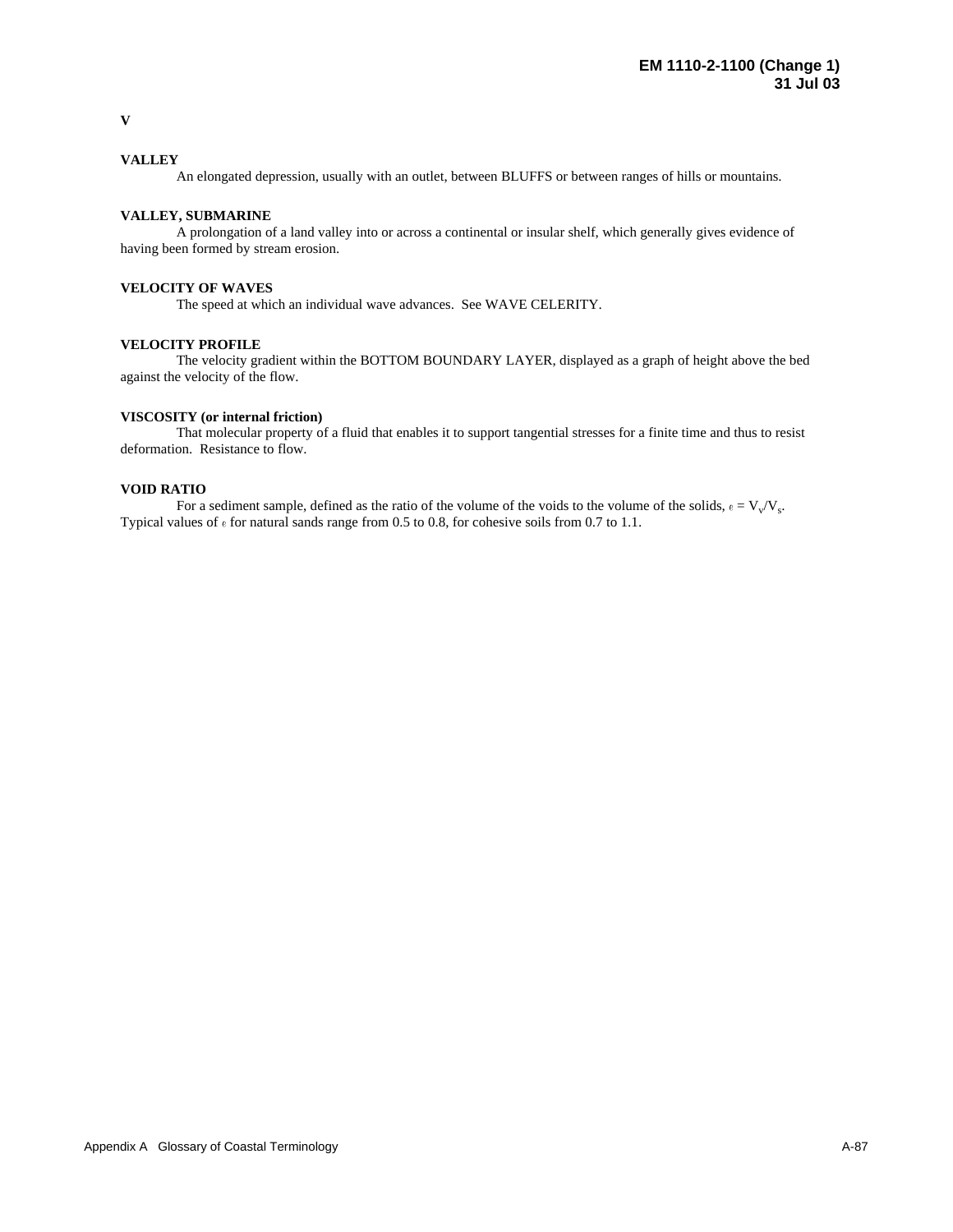## **W**

### **WASH LOAD**

Part of the suspended load with particle sizes smaller than found in the bed; it is in near-permanent suspension and transported without deposition; the amount of wash load transported through a reach does not depend on the transport capacity of the flow; the load is expressed in mass or volume per unit of time.

## **WASHOVER**

Sediment deposited inland of a beach by overwash processes.

## **WATER DEPTH**

Distance between the seabed and the still water level.

## **WATER LEVEL**

Elevation of still water level relative to some datum.

## **WATERLINE**

A juncture of land and sea. This line migrates, changing with the tide or other fluctuation in the water level. Where waves are present on the beach, this line is also known as the limit of backrush (approximately, the intersection of the land with the still-water level.)

### **WAVE**

A ridge, deformation, or undulation of the surface of a liquid.

#### **WAVE AGE**

The ratio of wave speed to wind speed.

### **WAVE CELERITY**

The speed of wave propagation.

#### **WAVE CLIMATE**

The seasonal and annual distribution of wave height, period and direction.

## **WAVE CLIMATE ATLAS**

Series of maps showing the variability of wave conditions over a long coastline.

### **WAVE CREST**

See CREST OF WAVE.

## **WAVE CREST LENGTH**

See CREST LENGTH, WAVE.

## **WAVE, CYCLOIDAL**

See CYCLOIDAL WAVE.

## **WAVE DECAY**

See DECAY OF WAVES.

#### **WAVE DIRECTION**

The direction from which a wave approaches.

## **WAVE DIRECTIONAL SPECTRUM**

Distribution of wave energy as a function of wave frequency and direction.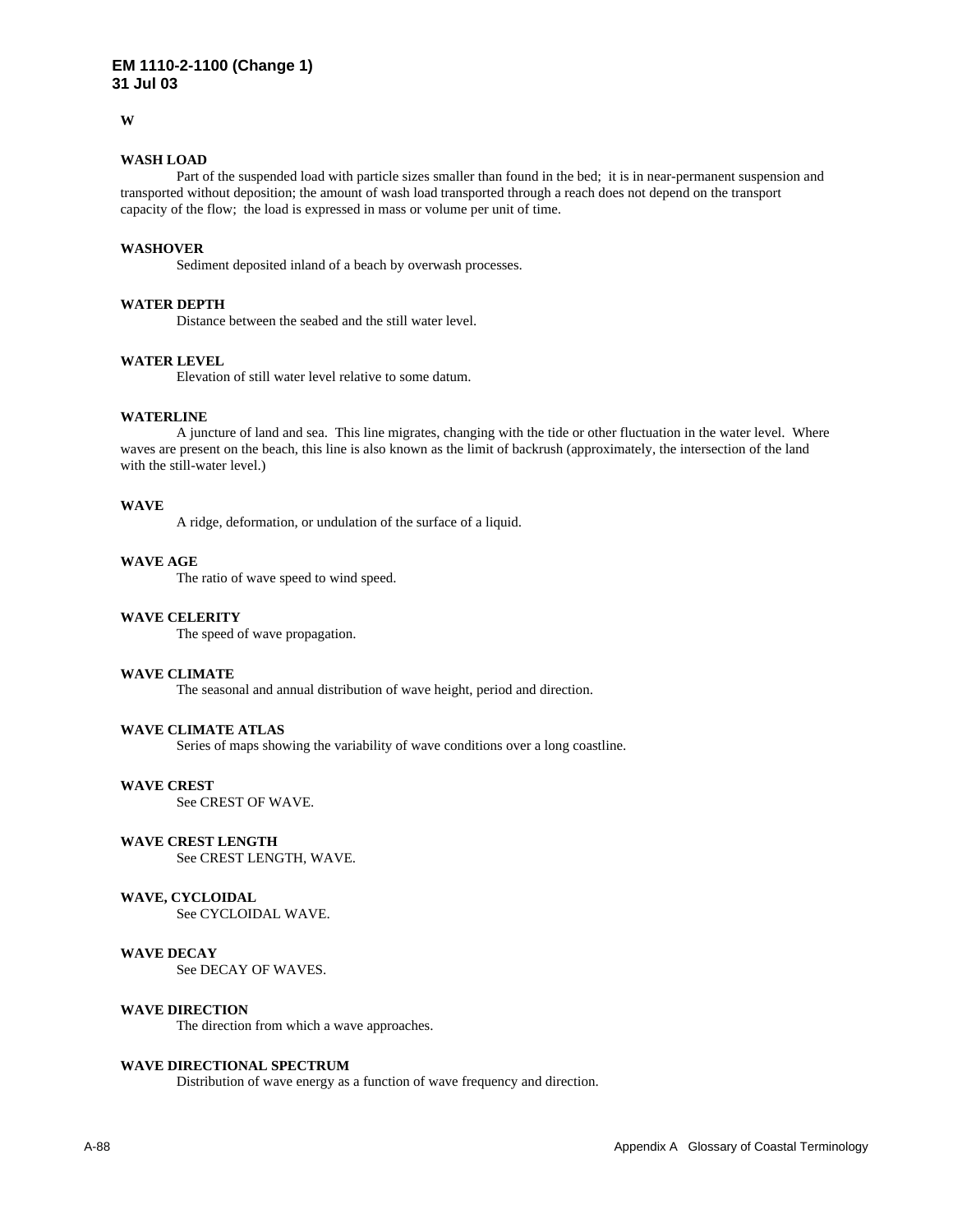## **WAVE FORECASTING**

The theoretical determination of future wave characteristics, usually from observed or predicted meteorological phenomena.

## **WAVE FREQUENCY**

The inverse of wave period.

## **WAVE FREQUENCY SPECTRUM**

Distribution of wave energy as a function of frequency.

#### **WAVE, GRAVITY**

See GRAVITY WAVE.

### **WAVE GROUP**

A series of waves in which the wave direction, wavelength, and wave height vary only slightly. See also GROUP VELOCITY.

#### **WAVE HEIGHT**

The vertical distance between a crest and the preceding trough. See also SIGNIFICANT WAVE HEIGHT.

#### **WAVE HEIGHT COEFFICIENT**

The ratio of the wave height at a selected point to the deepwater wave height. The REFRACTION COEFFICIENT multiplied by the shoaling factor.

**WAVE HINDCASTING**

See HINDCASTING, WAVE.

**WAVE, INFRAGRAVITY** See INFRAGRAVITY WAVE.

## **WAVE, IRROTATIONAL**

See IRROTATIONAL WAVE.

### **WAVE, MONOCHROMATIC**

See MONOCHROMATIC WAVES.

## **WAVE OF TRANSLATION**

A wave in which the water particles are permanently displaced to a significant degree in the direction of wave travel. Distinguished from an OSCILLATORY WAVE.

### **WAVE, OSCILLATORY**

See OSCILLATORY WAVE.

### **WAVE PEAK FREQUENCY**

The inverse of wave peak period.

## **WAVE PERIOD**

The time for a wave crest to traverse a distance equal to one wavelength. The time for two successive wave crests to pass a fixed point. See also SIGNIFICANT WAVE PERIOD.

## **WAVE, PROGRESSIVE**

See PROGRESSIVE WAVE.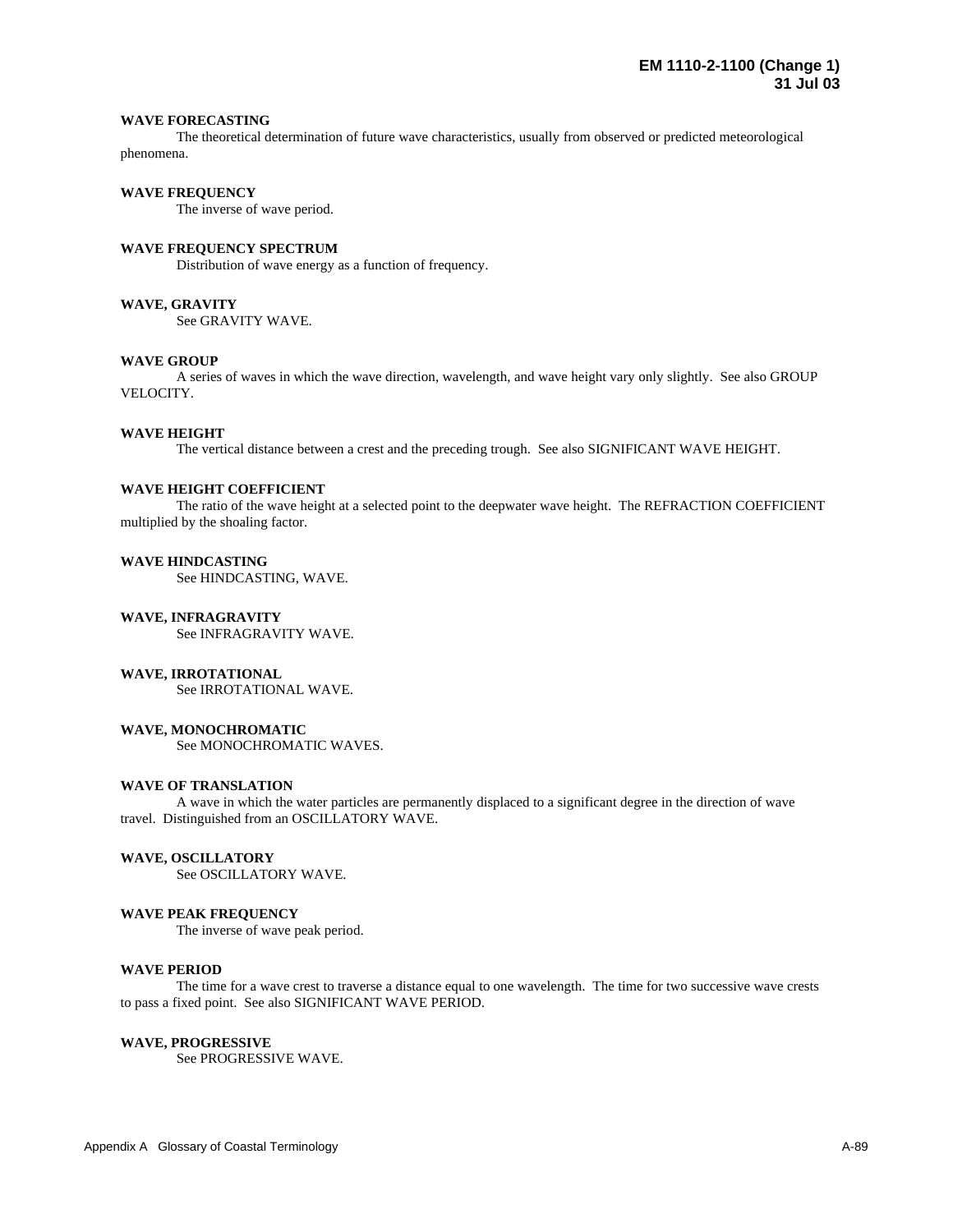## **WAVE PROPAGATION**

The transmission of waves through water.

## **WAVE RAY**

See ORTHOGONAL.

## **WAVE, REFLECTED**

That part of an incident wave that is returned seaward when a wave impinges on a steep beach, barrier, or other reflecting surface.

#### **WAVE REFRACTION**

See REFRACTION (of water waves).

## **WAVE ROSE**

Diagram showing the long-term distribution of wave height and direction.

#### **WAVE SETDOWN**

Drop in water level outside of the breaker zone to conserve momentum as wave particle velocities and pressures change prior to wave breaking.

#### **WAVE SETUP**

See SETUP, WAVE.

## **WAVE, SINUSOIDAL**

An oscillatory wave having the form of a sinusoid.

## **WAVE, SOLITARY**

See SOLITARY WAVE.

#### **WAVE SPECTRUM**

In ocean wave studies, a graph, table, or mathematical equation showing the distribution of wave energy as a function of wave frequency. The spectrum may be based on observations or theoretical considerations. Several forms of graphical display are widely used.

## **WAVE, STANDING**

See STANDING WAVE.

#### **WAVE STEEPNESS**

The ratio or wave height to wavelength also known as sea steepness.

## **WAVE TRAIN**

A series of waves from the same direction.

#### **WAVE TRANSFORMATION**

Change in wave energy due to the action of physical processes.

## **WAVE, TROCHOIDAL**

See TROCHOIDAL WAVE.

## **WAVE TROUGH**

The lowest part of a wave form between successive crests. Also that part of a wave below still-water level.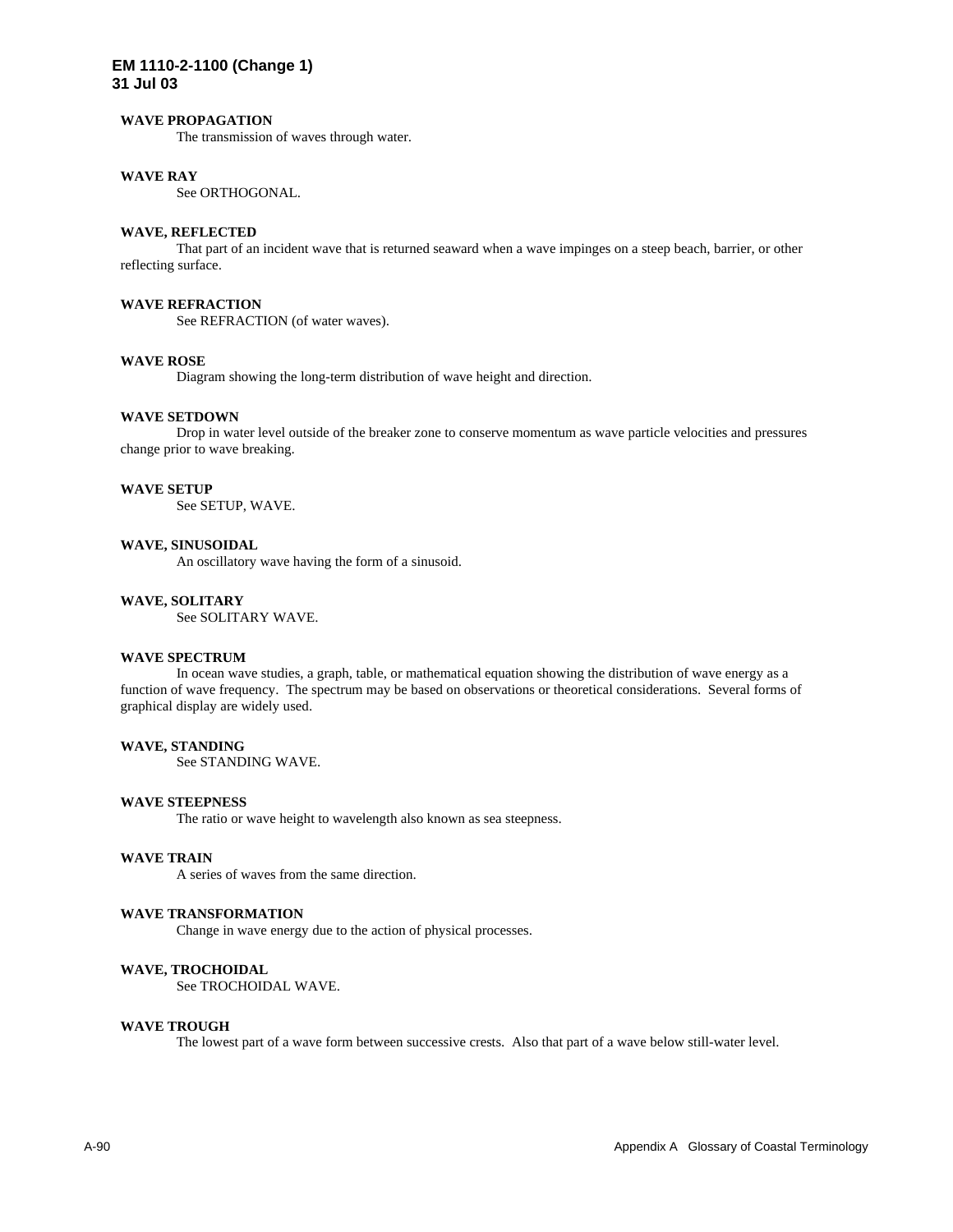## **WAVE VELOCITY**

The speed at which an individual wave advances.

## **WAVE, WIND**

See WIND WAVES.

### **WAVELENGTH**

The horizontal distance between similar points on two successive waves measured perpendicular to the crest.

### **WAVES, INTERNAL**

See INTERNAL WAVES.

## **WEIBULL DISTRIBUTION**

A model probability distribution, commonly used in wave analysis.

#### **WEIR**

A low dam or wall across a stream to raise the upstream water level. Termed fixed crest weir when uncontrolled.

#### **WEIR JETTY**

A jetty with a low section or weir over which littoral drift moves into a predredged deposition basin which is then dredged periodically.

#### **WETLANDS**

Lands whose saturation with water is the dominant factor determining the nature of soil development and the types of plant and animal communities that live in the soil and on its surface (e.g. Mangrove forests).

## **WELL-SORTED**

Clastic sediment or rock that consists of particles all having approximately the same size. Example: sand dunes.

#### **WHARF**

A structure built on the shore of a harbor, river, or canal, so that vessels may lie alongside to receive and discharge cargo and passengers.

## **WHITECAP**

On the crest of a wave, the white froth caused by wind.

## **WICKER FAGGOT**

Bundles of twigs or sticks, often willow, used in building earthworks or levees (traditional practice in Holland and China.). Alternate term: fascine

#### **WIND CHOP**

See CHOP.

## **WIND, FOLLOWING**

See FOLLOWING WIND.

### **WIND, KATABATIC**

See KATABATIC WIND

## **WIND, OFFSHORE**

A wind blowing seaward from the land in a coastal area.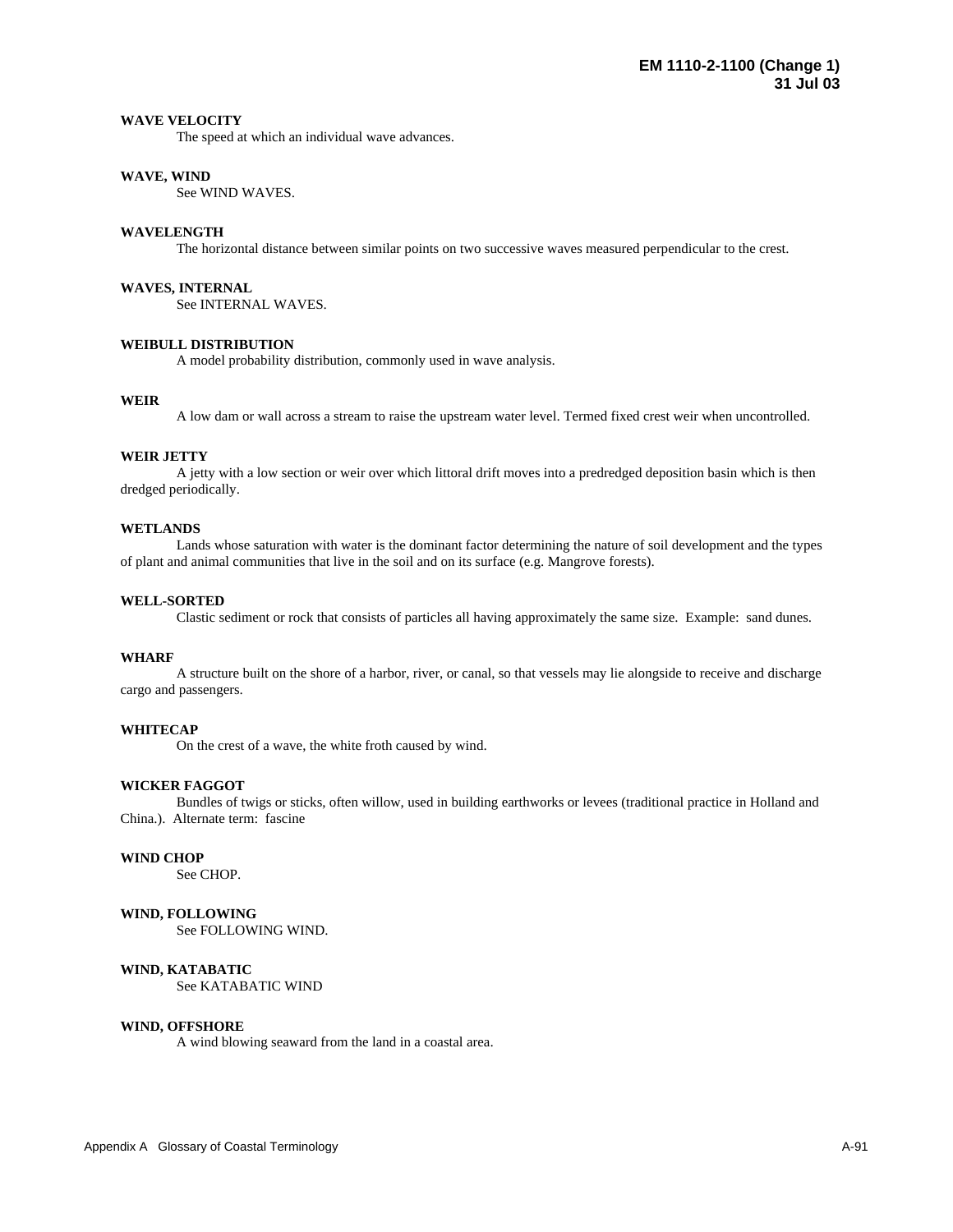## **WIND, ONSHORE**

A wind blowing landward from the sea in a coastal area.

## **WIND, OPPOSING**

See OPPOSING WIND.

## **WIND ROSE**

Diagram showing the long-term distribution of wind speed and direction.

### **WIND SEA**

Wave conditions directly attributable to recent winds, as opposed to swell.

## **WIND SETDOWN**

Drop in water level below the still water level on the windward ends of enclosed bodies of water and semi- enclosed bays.

## **WIND SETUP**

On reservoirs and smaller bodies of water (1) the vertical rise in the still-water level on the leeward side of a body of water caused by wind stresses on the surface of the water; (2) the difference in still-water levels on the windward and the leeward sides of a body of water caused by wind stresses on the surface of the water. STORM SURGE (usually reserved for use on the ocean and large bodies of water).

### **WIND STRESS**

The way in which wind transfers energy to the sea surface.

#### **WIND TIDE**

See WIND SETUP, STORM SURGE.

### **WIND WAVES**

(1) Waves being formed and built up by the wind. (2) Loosely, any wave generated by wind.

#### **WINDWARD**

The direction from which the wind is blowing.

# **A-2. Sources**

## **Bowles 1979**

Bowles, J. E. 1979. *Physical and Geotechnical Properties of Soils*. McGraw Hill, New York, 465 p.

## **Hicks 1989**

Hicks S. 1989. Tide and Current Glossary, National Ocean Service, National Oceanic and Atmospheric Administration, U.S. Department of Commerce.

## **Jackson and Bates (ed.) 1984**

Jackson, J. A., and Bates, R. L. (editors). 1984. *Dictionary of Geological Terms,* Third Edition. Anchor Press/Doubleday, Garden City, NY

## **NOAA Coastal Services Center 2001**

NOAA Coastal Services Center. 2001. Shoreline Mapping Web Site, Shoreline Terms, United States Department of Commerce, National Oceanic and Atmospheric Administration, National Ocean Service, Charleston, SC (http://www.csc.noaa.gov/shoreline/term.html , 30 August 2001)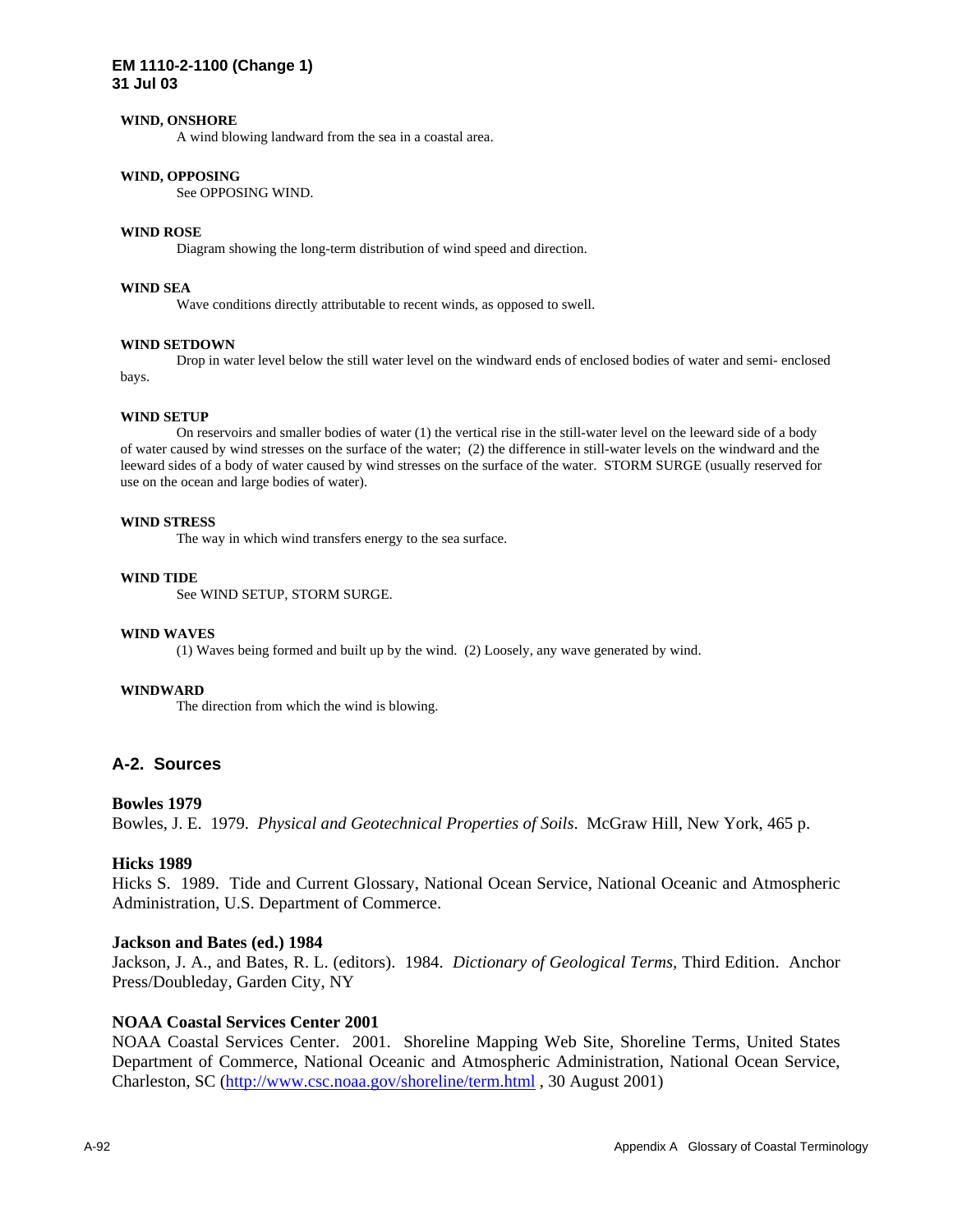# **Reed 2000**

Reed, M. 2000. *Shore and Sea Boundaries, Volume 3, The Development of International Maritime Boundary Principles through United States Practice*. U.S. Department of Commerce, National Oceanic and Atmospheric Administration. Washington, D.C: U.S. Government Printing Office, 432 p. (Also available online at http://chartmaker.ncd.noaa.gov/hsd/shallow.htm)

# *Shore Protection Manual* **1984**

*Shore Protection Manual.* 1984. 4<sup>th</sup> ed., 2 Vol., U.S. Army Engineer Waterways Experiment Station, U.S. Government Printing Office, Washington, D.C., 1,088 p.

# **Verhagen 1998**

Verhagen, H. J. 1998. Glossary of Coastal Engineering Terms, Department of Hydraulic Engineering, International Institute for Infrastructural, Hydraulic, and Environmental Engineering, Delft, The Netherlands (http://www.ihe.nl/he/dicea/int01/glossary.htm , 30 August 2001)

# **Voight 1998**

Voigt, B. 1998. Glossary of Coastal Terminology, Pub. No. 98-105, Washington State Department of Ecology, Olympia, WA ( http://www.csc.noaa.gov/text/glossary.html , 30 Aug. 2001)

# *Webster's Third New International Dictionary of the English Language Unabridged* **1981**

*Webster's Third New International Dictionary of the English Language Unabridged.* 1981. G. & C. Merriam Company, Springfield, MA.

# **Wiegel 1953**

Wiegel, R. L. 1953. Waves, Tide, Currents, and Beaches: Glossary of Terms and List of Standard Symbols, Council on Wave Research, The Engineering Foundation, Berkeley, CA.